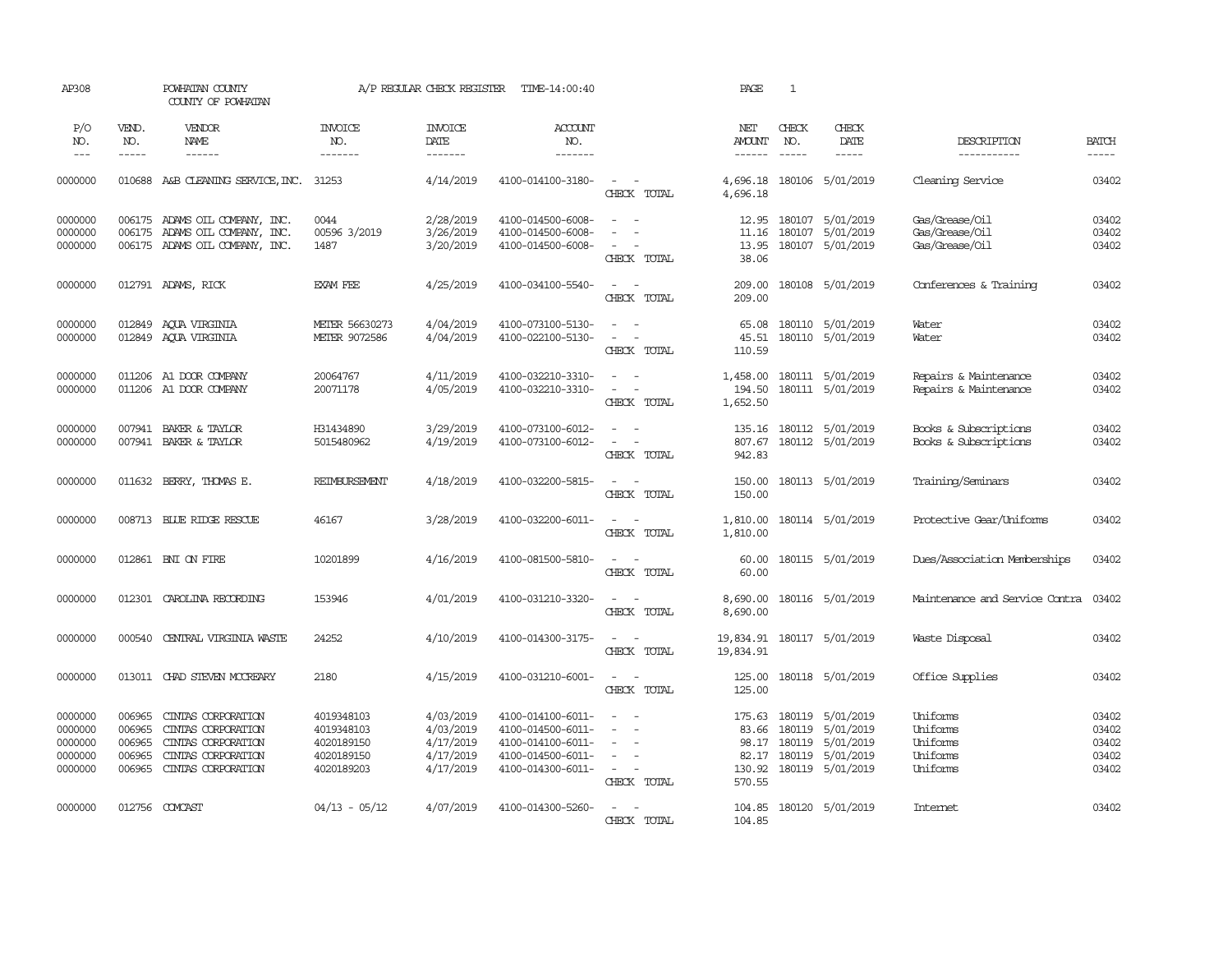| AP308                                    |                                      | POWHATAN COUNTY<br>COUNTY OF POWHATAN                                                                              |                                                                          | A/P REGULAR CHECK REGISTER                       | TIME-14:00:40                                                                    |                                                                            | PAGE                                  | 2                        |                                                                                               |                                                                  |                                  |
|------------------------------------------|--------------------------------------|--------------------------------------------------------------------------------------------------------------------|--------------------------------------------------------------------------|--------------------------------------------------|----------------------------------------------------------------------------------|----------------------------------------------------------------------------|---------------------------------------|--------------------------|-----------------------------------------------------------------------------------------------|------------------------------------------------------------------|----------------------------------|
| P/O<br>NO.<br>$\frac{1}{2}$              | VEND.<br>NO.<br>-----                | <b>VENDOR</b><br>NAME<br>$- - - - - -$                                                                             | <b>INVOICE</b><br>NO.<br>-------                                         | <b>INVOICE</b><br>DATE<br>--------               | <b>ACCOUNT</b><br>NO.<br>-------                                                 |                                                                            | NET<br><b>AMOUNT</b><br>$- - - - - -$ | CHECK<br>NO.<br>$\cdots$ | CHECK<br>DATE<br>$\cdots\cdots\cdots$                                                         | DESCRIPTION<br>-----------                                       | <b>BATCH</b><br>$- - - - -$      |
| 0000000                                  |                                      | 001760 COURTOIS SIGNS, GRAPHICS, 18195                                                                             |                                                                          | 4/17/2019                                        | 4100-014500-3190-                                                                | $\sim$<br>$\sim$<br>CHECK TOTAL                                            | 29.95<br>29.95                        |                          | 180121 5/01/2019                                                                              | Grounds Maintenance                                              | 03402                            |
| 0000000                                  |                                      | 012487 DEANE, LAYTON                                                                                               | <b>TRAVEL REIMB</b>                                                      | 4/22/2019                                        | 4100-032200-5540-                                                                | $\omega_{\rm{max}}$ and $\omega_{\rm{max}}$<br>CHECK TOTAL                 | 395.02<br>395.02                      |                          | 180122 5/01/2019                                                                              | Travel - Convention & Educatio 03402                             |                                  |
| 0000000                                  |                                      | 006879 DEMCO, INC.                                                                                                 | 6594073                                                                  | 4/17/2019                                        | 4100-073100-6014-                                                                | $\sim$ $ \sim$<br>CHECK TOTAL                                              | 96.91                                 |                          | 96.91 180123 5/01/2019                                                                        | Library Supplies                                                 | 03402                            |
| 0000000<br>0000000<br>0000000            | 006240<br>006240<br>006240           | DIAMOND SPRINGS WATER, INC 308074510<br>DIAMOND SPRINGS WATER, INC 3227072<br>DIAMOND SPRINGS WATER, INC 405074510 |                                                                          | 4/05/2019<br>3/08/2019<br>4/05/2019              | 4100-014300-5130-<br>4100-014300-5130-<br>4100-014300-5130-                      | $\sim$ $\sim$<br>$\sim$<br>$\sim$<br>$\sim$<br>$\sim$<br>CHECK TOTAL       | 11.95<br>14.50<br>40.95               |                          | 14.50 180124 5/01/2019<br>180124 5/01/2019<br>180124 5/01/2019                                | Water<br>Water<br>Water                                          | 03402<br>03402<br>03402          |
| 0000000<br>0000000<br>0000000<br>0000000 | 000860<br>000860<br>000860<br>000860 | DOMINION ENERGY VIRGINIA<br>DOMINION ENERGY VIRGINIA<br>DOMINION ENERGY VIRGINIA<br>DOMINION ENERGY VIRGINIA       | 0962041034 4/19<br>2613832712 4/19<br>2932352368 4/19<br>9750120975 4/19 | 4/02/2019<br>4/02/2019<br>4/02/2019<br>4/02/2019 | 4100-032210-5110-<br>4100-022100-5110-<br>4100-032220-5110-<br>4100-032220-5110- | $\sim$ $ -$<br>$\sim$<br>$\sim$<br>$\sim$<br>$\sim$ $ \sim$<br>CHECK TOTAL | 167.42<br>4,364.71                    | 180125                   | 1,924.02 180125 5/01/2019<br>5/01/2019<br>19.87 180125 5/01/2019<br>2,253.40 180125 5/01/2019 | Electricity<br>Electricity<br>Electricity<br>Electricity         | 03402<br>03402<br>03402<br>03402 |
| 0000000                                  |                                      | 011160 DUNIVAN, DAVID                                                                                              | <b>TRAVEL REIMB</b>                                                      | 3/29/2019                                        | 4100-034100-5510-                                                                | $\sim$ $ \sim$<br>CHECK TOTAL                                              | 143.84                                |                          | 143.84 180126 5/01/2019                                                                       | Travel/Mileage/Parking/Tolls                                     | 03402                            |
| 0000000                                  |                                      | 001910 DUNN GAS COMPANY                                                                                            | TICKET# 67138                                                            | 3/27/2019                                        | 4100-014100-5120-                                                                | $\sim$ $ \sim$<br>CHECK TOTAL                                              | 2,281.96<br>2,281.96                  |                          | 180127 5/01/2019                                                                              | Fuel                                                             | 03402                            |
| 0000000                                  |                                      | 006842 EAGLE FIRE INC.                                                                                             | SRVCE120989                                                              | 10/19/0420                                       | 4100-014100-3310-                                                                | $\sim$ $ \sim$<br>CHECK TOTAL                                              | 2,082.00<br>2,082.00                  |                          | 180128 5/01/2019                                                                              | Repairs & Maintenance                                            | 03402                            |
| 0000000<br>0000000                       | 011224                               | ELECTRONIC SYSTEMS, INC.<br>011224 ELECTRONIC SYSTEMS, INC.                                                        | IN1245143<br>IN1245536                                                   | 4/15/2019<br>4/16/2019                           | 4100-012100-3320-<br>4100-012100-3320-                                           | $\sim$<br>$\sim$ $ \sim$<br>CHECK TOTAL                                    | 41.15<br>56.16<br>97.31               |                          | 180129 5/01/2019<br>180129 5/01/2019                                                          | Maintenance & Service Contract<br>Maintenance & Service Contract | 03402<br>03402                   |
| 0000000                                  |                                      | 006013 GRAINGER                                                                                                    | 9139997689                                                               | 4/09/2019                                        | 4100-014100-3310-                                                                | $\sim$ $ -$<br>CHECK TOTAL                                                 | 35.12                                 |                          | 35.12 180130 5/01/2019                                                                        | Repairs & Maintenance                                            | 03402                            |
| 0000000<br>0000000                       | 010487                               | IEM CORPORATION<br>010487 IBM CORPORATION                                                                          | 06793GA<br>06793GA                                                       | 5/01/2019<br>5/01/2019                           | 4100-095101-9300-<br>4100-095101-9301-                                           | $\sim$ $ -$<br>$\sim$<br>$\sim$ $-$<br>CHECK TOTAL                         | 10.44<br>854.57                       |                          | 844.13 180132 5/01/2019<br>180132 5/01/2019                                                   | AS400 Lease - Principal<br>AS400 Lease - Interest                | 03402<br>03402                   |
| 0000000<br>0000000                       |                                      | 010811 LAND AND COATES, INC<br>010811 LAND AND COATES, INC                                                         | 3200920<br>3201278                                                       | 4/12/2019<br>4/12/2019                           | 4100-014500-3319-<br>4100-014500-6008-                                           | $\sim$<br>$\sim$ $ \sim$<br>CHECK TOTAL                                    | 15.89<br>23.76<br>39.65               |                          | 180134 5/01/2019<br>180134 5/01/2019                                                          | Equipment Repairs and Maintena<br>Gas/Grease/Oil                 | 03402<br>03402                   |
| 0000000                                  |                                      | 011359 LANDMARK PROPERTY                                                                                           | J HOLLIDAY                                                               | 4/22/2019                                        | 4100-053910-5643-                                                                | $\sim$ $ -$<br>CHECK TOTAL                                                 | 324.45<br>324.45                      |                          | 180135 5/01/2019                                                                              | PCCAA Services - Federal CSBG                                    | 03402                            |
| 0000000                                  |                                      | 006629 LANDSCAPE SUPPLY, INC.                                                                                      | 0699509-IN                                                               | 4/11/2019                                        | 4100-014500-3190-                                                                | $\sim$ $ \sim$<br>CHECK TOTAL                                              | 170.00<br>170.00                      |                          | 180136 5/01/2019                                                                              | Grounds Maintenance                                              | 03402                            |
| 0000000                                  |                                      | 009164 LIBRARY IDEAS, LLC                                                                                          | 68895                                                                    | 4/17/2019                                        | 4100-073100-6012-                                                                | $\overline{\phantom{0}}$<br>$\sim$<br>CHECK TOTAL                          | 645.00                                |                          | 645.00 180137 5/01/2019                                                                       | Books & Subscriptions                                            | 03402                            |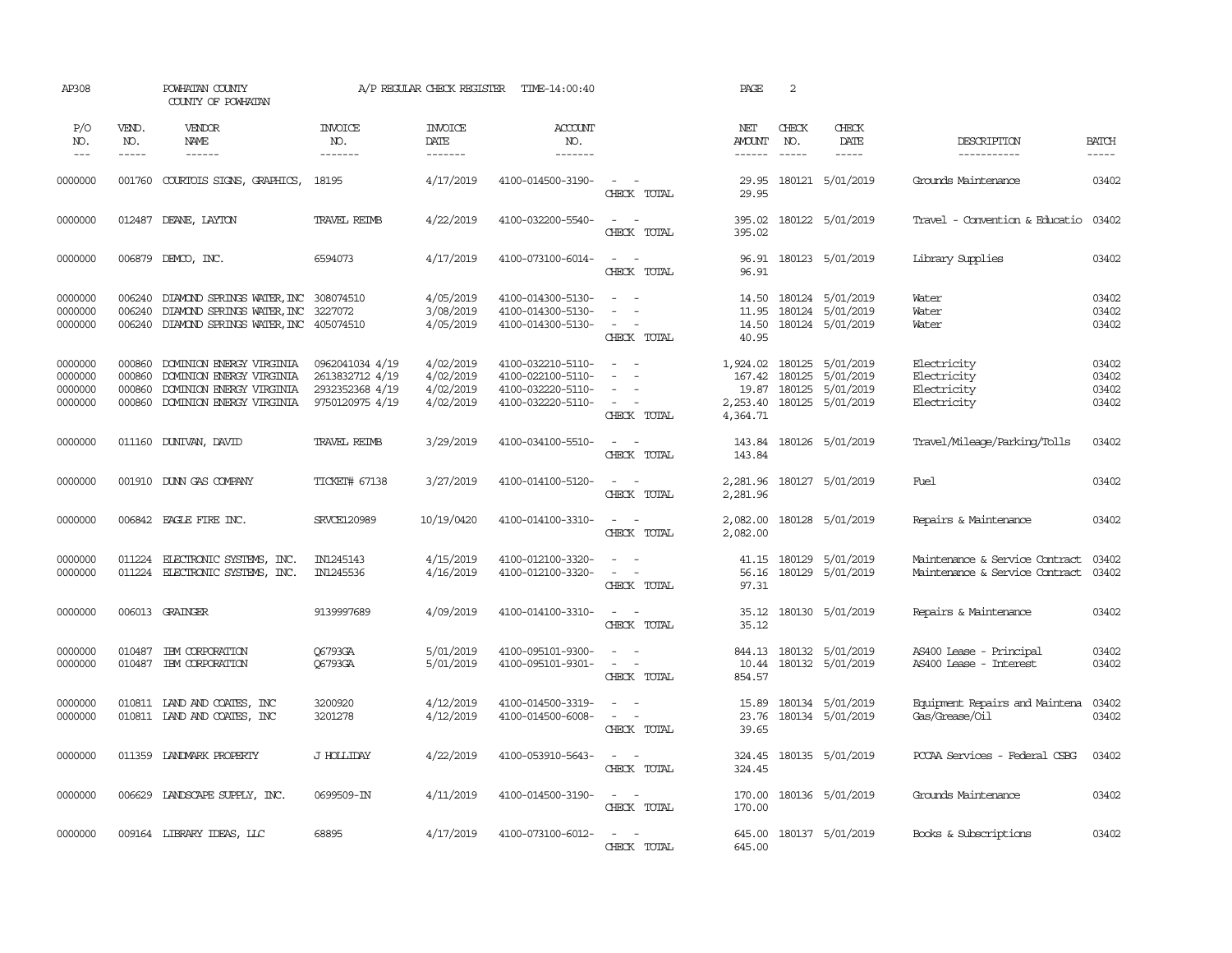| AP308                                                                                                                 |                                                                                                            | POWHATAN COUNTY<br>COUNTY OF POWHATAN                                                                                                                                                                                                                                                      |                                                                                                        | A/P REGULAR CHECK REGISTER                                                                                                                  | TIME-14:00:40                                                                                                                                                                                                                       |                                                                                                                                             | PAGE                                                                                                                        | $\overline{3}$                                                                                                                                                                                                                                                                                                                                                                                                                                                                             |                                                                                                                                             |                                                                                                                                                                                                           |                                                                                                 |
|-----------------------------------------------------------------------------------------------------------------------|------------------------------------------------------------------------------------------------------------|--------------------------------------------------------------------------------------------------------------------------------------------------------------------------------------------------------------------------------------------------------------------------------------------|--------------------------------------------------------------------------------------------------------|---------------------------------------------------------------------------------------------------------------------------------------------|-------------------------------------------------------------------------------------------------------------------------------------------------------------------------------------------------------------------------------------|---------------------------------------------------------------------------------------------------------------------------------------------|-----------------------------------------------------------------------------------------------------------------------------|--------------------------------------------------------------------------------------------------------------------------------------------------------------------------------------------------------------------------------------------------------------------------------------------------------------------------------------------------------------------------------------------------------------------------------------------------------------------------------------------|---------------------------------------------------------------------------------------------------------------------------------------------|-----------------------------------------------------------------------------------------------------------------------------------------------------------------------------------------------------------|-------------------------------------------------------------------------------------------------|
| P/O<br>NO.<br>$---$                                                                                                   | VEND.<br>NO.<br>$- - - - -$                                                                                | <b>VENDOR</b><br>NAME<br>------                                                                                                                                                                                                                                                            | <b>INVOICE</b><br>NO.<br>-------                                                                       | <b>INVOICE</b><br>DATE<br>-------                                                                                                           | <b>ACCOUNT</b><br>NO.<br>--------                                                                                                                                                                                                   |                                                                                                                                             | NET<br><b>AMOUNT</b><br>------                                                                                              | CHECK<br>NO.<br>$\frac{1}{2} \left( \frac{1}{2} \right) \left( \frac{1}{2} \right) \left( \frac{1}{2} \right) \left( \frac{1}{2} \right) \left( \frac{1}{2} \right) \left( \frac{1}{2} \right) \left( \frac{1}{2} \right) \left( \frac{1}{2} \right) \left( \frac{1}{2} \right) \left( \frac{1}{2} \right) \left( \frac{1}{2} \right) \left( \frac{1}{2} \right) \left( \frac{1}{2} \right) \left( \frac{1}{2} \right) \left( \frac{1}{2} \right) \left( \frac{1}{2} \right) \left( \frac$ | CHECK<br>DATE<br>$- - - - -$                                                                                                                | DESCRIPTION<br>-----------                                                                                                                                                                                | <b>BATCH</b><br>-----                                                                           |
| 0000000                                                                                                               |                                                                                                            | 013005 MAMPEL, BRIAN                                                                                                                                                                                                                                                                       | ACTIVE VOL                                                                                             | 4/05/2019                                                                                                                                   | 4100-032200-6016-                                                                                                                                                                                                                   | $\equiv$<br>CHECK TOTAL                                                                                                                     | 135.34<br>135.34                                                                                                            |                                                                                                                                                                                                                                                                                                                                                                                                                                                                                            | 180138 5/01/2019                                                                                                                            | <b>JET</b> Program                                                                                                                                                                                        | 03402                                                                                           |
| 0000000                                                                                                               |                                                                                                            | 011840 MCI COMM SERVICE                                                                                                                                                                                                                                                                    | 2DG98147 4/19                                                                                          | 4/17/2019                                                                                                                                   | 4100-021100-5230-                                                                                                                                                                                                                   | $\sim$<br>$\sim$<br>CHECK TOTAL                                                                                                             | 30.24<br>30.24                                                                                                              |                                                                                                                                                                                                                                                                                                                                                                                                                                                                                            | 180139 5/01/2019                                                                                                                            | Telephone Services                                                                                                                                                                                        | 03402                                                                                           |
| 0000000                                                                                                               |                                                                                                            | 013012 MELANIE ELLIS                                                                                                                                                                                                                                                                       | PATRON REIMB                                                                                           | 4/23/2019                                                                                                                                   | 3100-014020-0001-                                                                                                                                                                                                                   | $\sim$<br>$\sim$<br>CHECK TOTAL                                                                                                             | 26.50<br>26.50                                                                                                              |                                                                                                                                                                                                                                                                                                                                                                                                                                                                                            | 180140 5/01/2019                                                                                                                            | Library Fines - Lost Books, Et                                                                                                                                                                            | 03402                                                                                           |
| 0000000<br>0000000                                                                                                    | 011987<br>011987                                                                                           | NEWCOMBS RENOVATIONS LLC<br>NEWCOMBS RENOVATIONS LLC                                                                                                                                                                                                                                       | 1425<br>1425                                                                                           | 2/02/2019<br>2/02/2019                                                                                                                      | 4100-035100-3310-<br>4100-032220-3310-                                                                                                                                                                                              | $\sim$<br>CHECK TOTAL                                                                                                                       | 97.50<br>97.50<br>195.00                                                                                                    | 180143                                                                                                                                                                                                                                                                                                                                                                                                                                                                                     | 5/01/2019<br>180143 5/01/2019                                                                                                               | Repairs & Maintenance<br>Repairs & Maintenance                                                                                                                                                            | 03403<br>03403                                                                                  |
| 0000000                                                                                                               | 008031                                                                                                     | PARRISH MOTOR COMPANY                                                                                                                                                                                                                                                                      | R/O#6042518/1                                                                                          | 4/18/2019                                                                                                                                   | 4100-032200-6009-                                                                                                                                                                                                                   | $\sim$<br>$\sim$<br>CHECK TOTAL                                                                                                             | 288.96<br>288.96                                                                                                            |                                                                                                                                                                                                                                                                                                                                                                                                                                                                                            | 180144 5/01/2019                                                                                                                            | Auto Repairs and Parts                                                                                                                                                                                    | 03403                                                                                           |
| 0000000                                                                                                               | 008404                                                                                                     | PEST MASTERS, INC.                                                                                                                                                                                                                                                                         | 432973                                                                                                 | 4/04/2019                                                                                                                                   | 4100-032210-3320-                                                                                                                                                                                                                   | $\overline{\phantom{a}}$<br>$\sim$<br>CHECK TOTAL                                                                                           | 110.00<br>110.00                                                                                                            |                                                                                                                                                                                                                                                                                                                                                                                                                                                                                            | 180146 5/01/2019                                                                                                                            | Maintenance & Service Contract                                                                                                                                                                            | 03403                                                                                           |
| 0000000                                                                                                               | 001250                                                                                                     | POWHATAN AUTO & TRACTOR                                                                                                                                                                                                                                                                    | 545918                                                                                                 | 4/19/2019                                                                                                                                   | 4100-014500-3319-                                                                                                                                                                                                                   | $\sim$<br>$\sim$<br>CHECK TOTAL                                                                                                             | 125.39<br>125.39                                                                                                            |                                                                                                                                                                                                                                                                                                                                                                                                                                                                                            | 180147 5/01/2019                                                                                                                            | Equipment Repairs and Maintena 03403                                                                                                                                                                      |                                                                                                 |
| 0000000                                                                                                               | 006928                                                                                                     | POWHATAN COUNTY DEPT. OF                                                                                                                                                                                                                                                                   | <b>REIMBURSEMENT</b>                                                                                   | 4/18/2019                                                                                                                                   | 4100-053910-5643-                                                                                                                                                                                                                   | $\sim$<br>$\overline{\phantom{a}}$<br>CHECK TOTAL                                                                                           | 413.32<br>413.32                                                                                                            |                                                                                                                                                                                                                                                                                                                                                                                                                                                                                            | 180148 5/01/2019                                                                                                                            | PCCAA Services - Federal CSBG                                                                                                                                                                             | 03403                                                                                           |
| 0000000<br>0000000<br>0000000<br>0000000<br>0000000<br>0000000<br>0000000<br>0000000<br>0000000                       | 008294<br>008294<br>008294<br>008294<br>008294<br>008294<br>008294<br>008294<br>008294                     | POWHATAN COUNTY PUBLIC<br>POWHATAN COUNTY PUBLIC<br>POWHATAN COUNTY PUBLIC<br>POWHATAN COUNTY PUBLIC<br>POWHATAN COUNTY PUBLIC<br>POWHATAN COUNTY PUBLIC<br>POWHATAN COUNTY PUBLIC<br>POWHATAN COUNTY PUBLIC<br>POWHATAN COUNTY PUBLIC                                                     | 5513<br>5514<br>5597 FIRE RES<br>5625 BUILDING<br>5627<br>5628<br>5631 SHERIFF<br>5631 SHERIFF<br>5635 | 3/04/2019<br>3/05/2019<br>3/12/2019<br>3/18/2019<br>3/19/2019<br>3/21/2019<br>3/19/2019<br>3/19/2019<br>4/09/2019                           | 4100-014100-6009-<br>4100-081100-6009-<br>4100-032200-6009-<br>4100-034100-6009-<br>4100-014500-6009-<br>4100-014500-6009-<br>4100-031200-6008-<br>4100-031200-6009-<br>4100-014500-6009-                                           | ÷<br>$\equiv$<br>$\overline{\phantom{a}}$<br>÷<br>$\overline{\phantom{a}}$<br>CHECK TOTAL                                                   | 724.53<br>433.30<br>2,055.36<br>601.89<br>275.35<br>49.00<br>1,150.12<br>1,284.47<br>207.21<br>6,781.23                     | 180149<br>180149<br>180149<br>180149<br>180149<br>180149<br>180149<br>180149                                                                                                                                                                                                                                                                                                                                                                                                               | 5/01/2019<br>5/01/2019<br>5/01/2019<br>5/01/2019<br>5/01/2019<br>5/01/2019<br>5/01/2019<br>5/01/2019<br>180149 5/01/2019                    | Auto Parts & Repairs<br>Auto Parts/Repair<br>Auto Repairs and Parts<br>Auto Parts/Repairs<br>Auto Parts & Repairs<br>Auto Parts & Repairs<br>Gas/Grease/Oil<br>Auto Parts/Repairs<br>Auto Parts & Repairs | 03405<br>03405<br>03405<br>03405<br>03405<br>03405<br>03405<br>03405<br>03405                   |
| 0000000<br>0000000<br>0000000<br>0000000<br>0000000<br>0000000<br>0000000<br>0000000<br>0000000<br>0000000<br>0000000 | 012955<br>012955<br>012955<br>012955<br>012955<br>012955<br>012955<br>012955<br>012955<br>012955<br>012955 | POWHATAN COUNTY PUBLIC<br>POWHATAN COUNTY PUBLIC<br>POWHATAN COUNTY PUBLIC<br>POWHATAN COUNTY PUBLIC<br>POWHATAN COUNTY PUBLIC<br>POWHATAN COUNTY PUBLIC<br>POWHATAN COUNTY PUBLIC<br>POWHATAN COUNTY PUBLIC<br>POWHATAN COUNTY PUBLIC<br>POWHATAN COUNTY PUBLIC<br>POWHATAN COUNTY PUBLIC | 122<br>122<br>122<br>122<br>122<br>122<br>122<br>122<br>122<br>122<br>122                              | 4/08/2019<br>4/08/2019<br>4/08/2019<br>4/08/2019<br>4/08/2019<br>4/08/2019<br>4/08/2019<br>4/08/2019<br>4/08/2019<br>4/08/2019<br>4/08/2019 | 4100-014300-6008-<br>4100-014100-6008-<br>4100-014500-6008-<br>4100-031210-6008-<br>4100-034100-6008-<br>4100-083500-6008-<br>4100-081100-6008-<br>4100-032200-5120-<br>4100-012510-6008-<br>4100-031200-6008-<br>4100-035100-6008- | $\equiv$<br>$\overline{\phantom{a}}$<br>$\equiv$<br>$\overline{\phantom{a}}$<br>÷<br>÷<br>$\overline{\phantom{a}}$<br>$\sim$<br>CHECK TOTAL | 107.59<br>394.05<br>485.32<br>29.96<br>315.21<br>141.09<br>133.72<br>5,162.86<br>21.35<br>8,661.79<br>740.27<br>16, 193. 21 | 180150<br>180150<br>180150<br>180150<br>180150<br>180150<br>180150<br>180150<br>180150<br>180150<br>180150                                                                                                                                                                                                                                                                                                                                                                                 | 5/01/2019<br>5/01/2019<br>5/01/2019<br>5/01/2019<br>5/01/2019<br>5/01/2019<br>5/01/2019<br>5/01/2019<br>5/01/2019<br>5/01/2019<br>5/01/2019 | Gas/Grease/Oil<br>Gas/Grease/Oil<br>Gas/Grease/Oil<br>Gas/Greases/Oil<br>Gas/Grease/Oil<br>Gas/Grease/Oil<br>Gas/Grease/Oil<br>Apparatus Fuel<br>Gas/Grease/Oil<br>Gas/Grease/Oil<br>Gas/Grease/Oil       | 03405<br>03405<br>03405<br>03405<br>03405<br>03405<br>03405<br>03405<br>03405<br>03405<br>03405 |
| 0000000<br>0000000                                                                                                    | 007062                                                                                                     | RUIHERFORD JANITOR SUPPLY<br>007062 RUIHERFORD JANITOR SUPPLY 1090812                                                                                                                                                                                                                      | 1077336                                                                                                | 1/17/2019<br>4/09/2019                                                                                                                      | 4100-032210-6005-<br>4100-032220-6005-                                                                                                                                                                                              | $\equiv$<br>CHECK TOTAL                                                                                                                     | 48.32<br>168.00<br>216.32                                                                                                   |                                                                                                                                                                                                                                                                                                                                                                                                                                                                                            | 180152 5/01/2019<br>180152 5/01/2019                                                                                                        | Cleaning Supplies<br>Cleaning Supplies                                                                                                                                                                    | 03403<br>03403                                                                                  |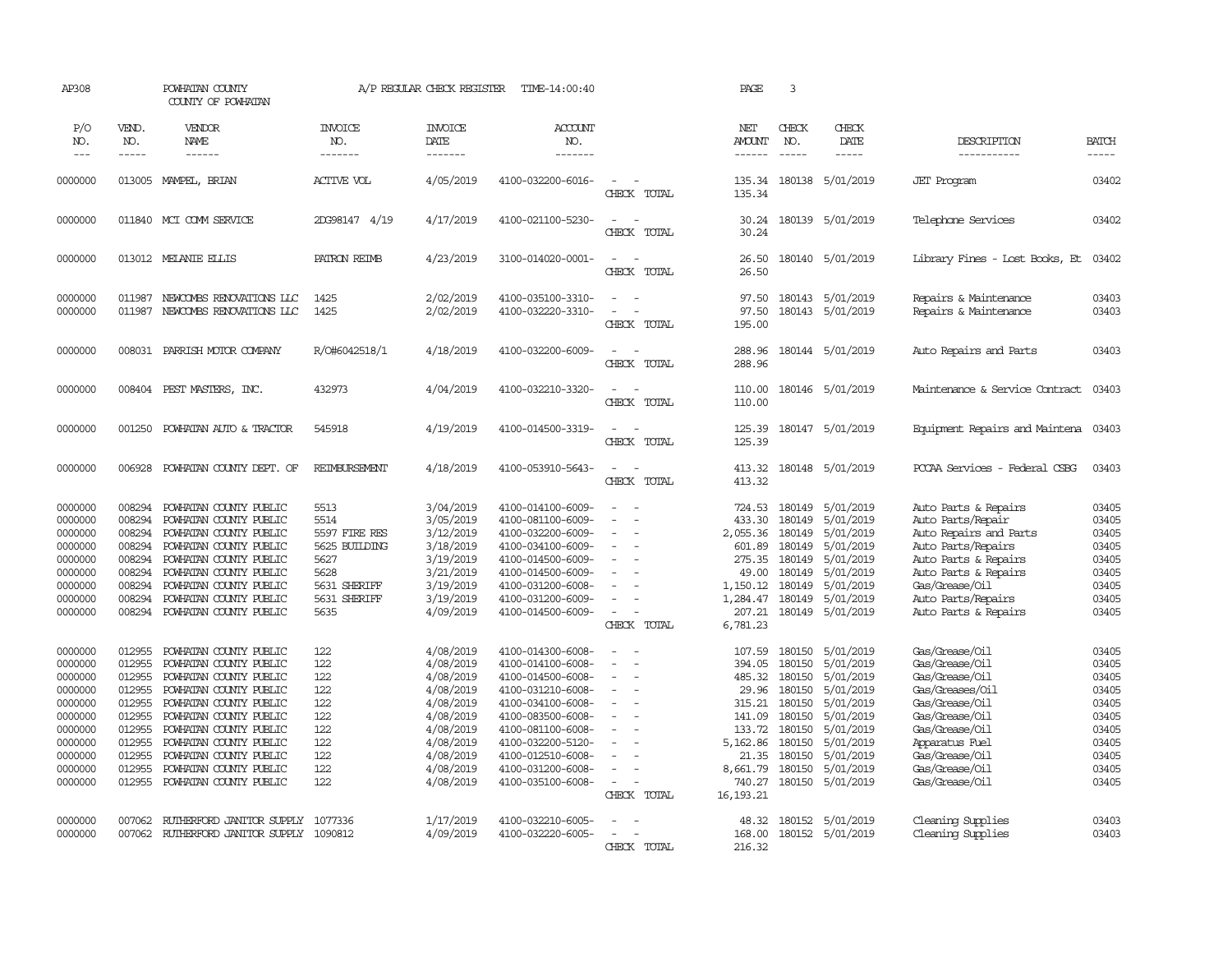| AP308                                               |                                                | POWHATAN COUNTY<br>COUNTY OF POWHATAN                                                                                               |                                                                                   | A/P REGULAR CHECK REGISTER                                    | TIME-14:00:40                                                                                         |                                                                                         | PAGE                                               | $\overline{4}$                       |                                                                             |                                                                         |                                           |
|-----------------------------------------------------|------------------------------------------------|-------------------------------------------------------------------------------------------------------------------------------------|-----------------------------------------------------------------------------------|---------------------------------------------------------------|-------------------------------------------------------------------------------------------------------|-----------------------------------------------------------------------------------------|----------------------------------------------------|--------------------------------------|-----------------------------------------------------------------------------|-------------------------------------------------------------------------|-------------------------------------------|
| P/O<br>NO.<br>$---$                                 | VEND.<br>NO.<br>$- - - - -$                    | VENDOR<br>NAME<br>$- - - - - -$                                                                                                     | <b>INVOICE</b><br>NO.<br>-------                                                  | <b>INVOICE</b><br>DATE<br>-------                             | <b>ACCOUNT</b><br>NO.<br>-------                                                                      |                                                                                         | NET<br>AMOUNT<br>------                            | CHECK<br>NO.<br>$\frac{1}{2}$        | CHECK<br>DATE<br>$- - - - -$                                                | DESCRIPTION<br>-----------                                              | <b>BATCH</b><br>$- - - - -$               |
| 0000000                                             | 006921                                         | SEA-CLEAR AQUARIUM                                                                                                                  | 6062                                                                              | 4/15/2019                                                     | 4100-073100-3320-                                                                                     | $\sim$<br>CHECK TOTAL                                                                   | 80.00<br>80.00                                     |                                      | 180153 5/01/2019                                                            | Maintenance & Service Contract                                          | 03403                                     |
| 0000000<br>0000000                                  | 012770<br>012770                               | SHAW, STEPHEN<br>SHAW, STEPHEN                                                                                                      | REIMB<br><b>TRAVEL REIMB</b>                                                      | 4/24/2019<br>4/24/2019                                        | 4100-034100-5540-<br>4100-034100-5540-                                                                | $\sim$<br>$\sim$<br>$\overline{\phantom{a}}$<br>$\overline{\phantom{a}}$<br>CHECK TOTAL | 124.00<br>124.00<br>248.00                         |                                      | 180154 5/01/2019<br>180154 5/01/2019                                        | Conferences & Training<br>Conferences & Training                        | 03403<br>03403                            |
| 0000000                                             | 011935                                         | SOUKUP, MICHELLE                                                                                                                    | <b>REIMB</b>                                                                      | 4/22/2019                                                     | 4100-021200-6001-                                                                                     | $\sim$<br>$\sim$<br>CHECK TOTAL                                                         | 77.88<br>77.88                                     |                                      | 180156 5/01/2019                                                            | Office Supplies                                                         | 03403                                     |
| 0000000                                             | 012404                                         | SOUTHSIDE ELECTRIC                                                                                                                  | ACCT#514784001                                                                    | 4/22/2019                                                     | 4100-053910-5643-                                                                                     | $\sim$<br>$\sim$<br>CHECK TOTAL                                                         | 203.94<br>203.94                                   |                                      | 180157 5/01/2019                                                            | PCCAA Services - Federal CSBG                                           | 03403                                     |
| 0000000<br>0000000<br>0000000<br>0000000<br>0000000 | 006594<br>006594<br>006594<br>006594<br>006594 | SOUTHSIDE ELECTRIC COOP<br>SOUTHSIDE ELECTRIC COOP<br>SOUTHSIDE ELECTRIC COOP<br>SOUTHSIDE ELECTRIC COOP<br>SOUTHSIDE ELECTRIC COOP | 63504006 4/19<br>63504008 4/19<br>63504009 4/19<br>63504010 4/19<br>63504011 4/19 | 4/11/2019<br>4/11/2019<br>4/11/2019<br>4/11/2019<br>4/11/2019 | 4100-014600-5110-<br>4100-014600-5110-<br>4100-014600-5110-<br>4100-014600-5110-<br>4100-014100-5110- | $\sim$<br>$\sim$<br>$\equiv$<br>$\overline{\phantom{a}}$<br>CHECK TOTAL                 | 244.10<br>214.97<br>3,352.00<br>212.70<br>4,117.24 | 180158<br>180158<br>93.47 180158     | 180158 5/01/2019<br>5/01/2019<br>5/01/2019<br>5/01/2019<br>180158 5/01/2019 | Electricity<br>Electricity<br>Electricity<br>Electricity<br>Electricity | 03403<br>03403<br>03403<br>03403<br>03403 |
| 0000000                                             | 001940                                         | STANDBY SYSTEMS, INC.                                                                                                               | 04190643                                                                          | 4/16/2019                                                     | 4100-032210-3320-                                                                                     | $\sim$<br>$\sim$<br>CHECK TOTAL                                                         | 160.00<br>160.00                                   |                                      | 180159 5/01/2019                                                            | Maintenance & Service Contract                                          | 03403                                     |
| 0000000                                             | 007384                                         | STANLEY ACCESS TECH                                                                                                                 | 905579086                                                                         | 4/11/2019                                                     | 4100-014100-3320-                                                                                     | $\sim$<br>$\sim$ $-$<br>CHECK TOTAL                                                     | 1,978.88<br>1,978.88                               |                                      | 180160 5/01/2019                                                            | Maintenance & Service Contract 03403                                    |                                           |
| 0000000                                             | 009520                                         | STONE'S OFFICE EQUIPMENT                                                                                                            | 115265                                                                            | 4/16/2019                                                     | 4100-073100-3320-                                                                                     | $\sim$ $ \sim$<br>CHECK TOTAL                                                           | 652.49<br>652.49                                   |                                      | 180161 5/01/2019                                                            | Maintenance & Service Contract                                          | 03403                                     |
| 0000000                                             | 007397                                         | STONEWALL TECHNOLOGIES,                                                                                                             | 9226                                                                              | 3/31/2019                                                     | 4100-012320-6014-                                                                                     | $\sim$ $ \sim$<br>CHECK TOTAL                                                           | 200.00<br>200.00                                   |                                      | 180162 5/01/2019                                                            | Other Operating Supplies                                                | 03403                                     |
| 0000000                                             | 012860                                         | THE MALOTT LAW FIRM, PLLC 8680388                                                                                                   |                                                                                   | 4/01/2019                                                     | 4100-021200-3150-                                                                                     | $\sim$<br>$\sim$<br>CHECK TOTAL                                                         | 99.00<br>99.00                                     |                                      | 180163 5/01/2019                                                            | Outside Counsel                                                         | 03402                                     |
| 0000000                                             | 010088                                         | TREASURER                                                                                                                           | TAXES DUE BM                                                                      | 4/05/2019                                                     | 4100-032200-6016-                                                                                     | $\sim$<br>$\overline{\phantom{a}}$<br>CHECK TOTAL                                       | 500.08<br>500.08                                   |                                      | 180164 5/01/2019                                                            | <b>JET</b> Program                                                      | 03402                                     |
| 0000000<br>0000000<br>0000000                       | 008126<br>008126<br>008126                     | VERIZON<br>VERIZON<br>VERIZON                                                                                                       | 9827271118<br>9827271118<br>9827271118                                            | 4/23/2019<br>4/23/2019<br>4/23/2019                           | 100-000100-0006-<br>4100-012100-5250-<br>4100-012510-5250-                                            | $\sim$<br>$\sim$                                                                        | 129.36<br>99.90<br>99.90                           | 180165<br>180165                     | 180165 5/01/2019<br>5/01/2019<br>5/01/2019                                  | Due from Other Agencies<br>Cell Phones<br>Cell Phones                   | 03403<br>03403<br>03403                   |
| 0000000<br>0000000                                  | 008126<br>008126                               | VERIZON<br>VERIZON                                                                                                                  | 9827271118<br>9827271118                                                          | 4/23/2019<br>4/23/2019                                        | 4100-012510-5270-<br>4100-014100-5250-                                                                | $\sim$                                                                                  | 100.01<br>636.68                                   | 180165<br>180165                     | 5/01/2019<br>5/01/2019                                                      | Network Service Connection<br>Cell Phones                               | 03403<br>03403                            |
| 0000000<br>0000000<br>0000000<br>0000000            | 008126<br>008126<br>008126<br>008126           | VERIZON<br>VERIZON<br>VERIZON<br>VERIZON                                                                                            | 9827271118<br>9827271118<br>9827271118<br>9827271118                              | 4/23/2019<br>4/23/2019<br>4/23/2019<br>4/23/2019              | 4100-031210-5250-<br>4100-032200-5250-<br>4100-031200-5250-<br>4100-033300-5250-                      | $\equiv$                                                                                | 399.95<br>1,095.66<br>1,124.55<br>15.94            | 180165<br>180165<br>180165<br>180165 | 5/01/2019<br>5/01/2019<br>5/01/2019<br>5/01/2019                            | CELL PHONES<br>Cell Phones<br>Cell Phones<br>Cell Phones                | 03403<br>03403<br>03403<br>03403          |
| 0000000<br>0000000                                  | 008126<br>008126<br>008126                     | VERIZON<br>VERIZON<br>VERIZON                                                                                                       | 9827271118<br>9827271118                                                          | 4/23/2019<br>4/23/2019                                        | 4100-034100-5250-<br>4100-035500-5250-                                                                | $\sim$                                                                                  | 199.86<br>250.00                                   | 180165<br>180165                     | 5/01/2019<br>5/01/2019                                                      | Cell Phones<br>Cell Phones<br>Cell Phones                               | 03403<br>03403<br>03403                   |
| 0000000<br>0000000                                  | 008126                                         | VERIZON                                                                                                                             | 9827271118<br>9827271118                                                          | 4/23/2019<br>4/23/2019                                        | 4100-071110-5250-<br>4100-073100-5250-                                                                |                                                                                         | 35.16                                              | 180165                               | 5/01/2019<br>35.16 180165 5/01/2019                                         | Cell Phones                                                             | 03403                                     |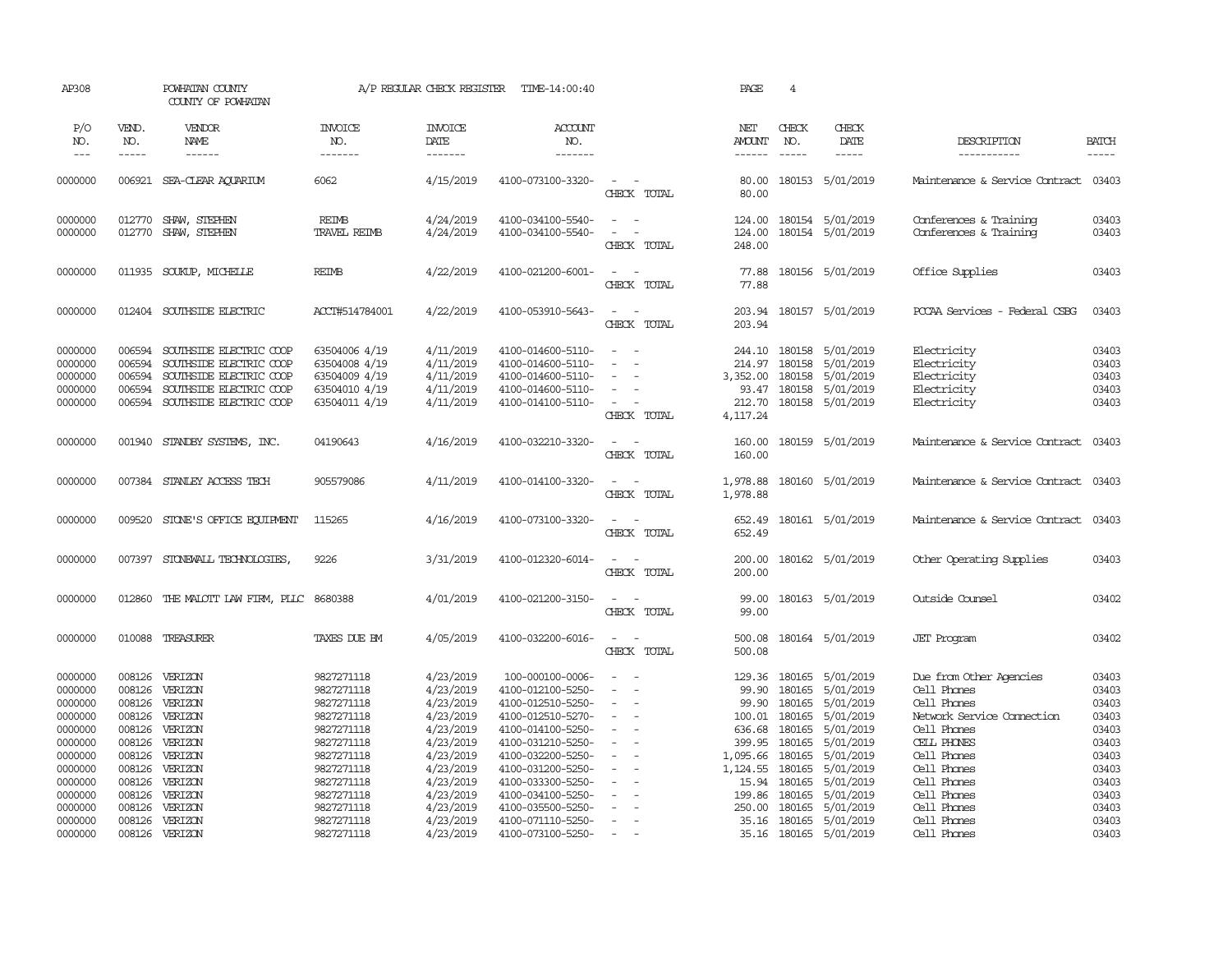| AP308                         |                             | POWHATAN COUNTY<br>COUNTY OF POWHATAN                          |                                        | A/P REGULAR CHECK REGISTER          | TIME-14:00:40                                               |                                                                                                                                                 | PAGE                                  | 5                             |                                      |                                                |                         |
|-------------------------------|-----------------------------|----------------------------------------------------------------|----------------------------------------|-------------------------------------|-------------------------------------------------------------|-------------------------------------------------------------------------------------------------------------------------------------------------|---------------------------------------|-------------------------------|--------------------------------------|------------------------------------------------|-------------------------|
| P/O<br>NO.<br>$---$           | VEND.<br>NO.<br>$- - - - -$ | VENDOR<br>NAME<br>$- - - - - -$                                | <b>INVOICE</b><br>NO.<br>-------       | <b>INVOICE</b><br>DATE<br>-------   | <b>ACCOUNT</b><br>NO.<br>-------                            |                                                                                                                                                 | NET<br><b>AMOUNT</b><br>$- - - - - -$ | CHECK<br>NO.<br>$\frac{1}{2}$ | CHECK<br>DATE<br>$- - - - -$         | DESCRIPTION<br>-----------                     | <b>BATCH</b><br>-----   |
| 0000000                       |                             | 008126 VERIZON                                                 | 9827271118                             | 4/23/2019                           | 4100-081100-5250-                                           | $\sim$ $ \sim$<br>CHECK TOTAL                                                                                                                   | 99.96<br>4,322.09                     |                               | 180165 5/01/2019                     | Cell Phones                                    | 03403                   |
| 0000000                       |                             | 009785 VRAV ANNUAL MEETING                                     | ANNUAL MEETING                         | 4/24/2019                           | 4100-013200-5540-                                           | $\sim$<br>$\sim$<br>CHECK TOTAL                                                                                                                 | 275.00<br>275.00                      |                               | 180166 5/01/2019                     | Conferences & Training                         | 03403                   |
| 0000000                       | 001220                      | WARTHEN, C. W. INC.                                            | 54011                                  | 4/18/2019                           | 4100-011010-6014-                                           | $\sim$ $ \sim$<br>CHECK TOTAL                                                                                                                   | 409.40<br>409.40                      |                               | 180167 5/01/2019                     | Other Operating Supplies                       | 03402                   |
| 0000000                       |                             | 011434 AGA JANITORIAL SOLUTIONS,                               | 3084                                   | 4/29/2019                           | 4100-014100-3180-                                           | $\sim$ $ \sim$<br>CHECK TOTAL                                                                                                                   | 772.00<br>772.00                      |                               | 180206 5/08/2019                     | Cleaning Service                               | 03407                   |
| 0000000                       |                             | 007394 ALERT-ALL CORPORATION                                   | 219040247                              | 4/25/2019                           | 4100-032200-5600-                                           | $\sim$ $ \sim$<br>CHECK TOTAL                                                                                                                   | 450.00<br>450.00                      |                               | 180208 5/08/2019                     | Community Education                            | 03407                   |
| 0000000                       | 008730                      | AMERICAN INCOME LIFE                                           | POLICY RENEWAL                         | 3/21/2019                           | 4100-083500-6014-                                           | $\sim$<br>$\sim$<br>CHECK TOTAL                                                                                                                 | 166.00<br>166.00                      |                               | 180209 5/08/2019                     | Other Operating Supplies                       | 03407                   |
| 0000000                       |                             | 013015 BAI COR USERS GROUP                                     | 7/1/19-6/30/20                         | 5/02/2019                           | 4100-012310-5810-                                           | $\sim$<br>$\sim$<br>CHECK TOTAL                                                                                                                 | 400.00<br>400.00                      |                               | 180211 5/08/2019                     | Dues/Association Memberships                   | 03407                   |
| 0000000<br>0000000            |                             | 007941 BAKER & TAYLOR<br>007941 BAKER & TAYLOR                 | 056675030<br>5015493389                | 4/29/2019<br>4/29/2019              | 4100-073100-6012-<br>4100-073100-6012-                      | $\equiv$<br>$\sim$<br>$\sim$<br>$\sim$<br>CHECK TOTAL                                                                                           | 26.89<br>400.42<br>427.31             |                               | 180212 5/08/2019<br>180212 5/08/2019 | Books & Subscriptions<br>Books & Subscriptions | 03407<br>03407          |
| 0000000                       |                             | 008713 BLUE RIDGE RESCUE                                       | 46315                                  | 4/12/2019                           | 4100-032200-6011-                                           | $\sim$<br>$\sim$<br>CHECK TOTAL                                                                                                                 | 5,710.75<br>5,710.75                  |                               | 180214 5/08/2019                     | Protective Gear/Uniforms                       | 03407                   |
| 0000000                       |                             | 013030 BOATWRIGHT, NORMAN                                      | 05072019                               | 5/07/2019                           | 100-000200-0001-                                            | $\sim$ $ \sim$<br>CHECK TOTAL                                                                                                                   | 322.28<br>322.28                      |                               | 180215 5/08/2019                     | Payroll - Clearing Account                     | 03409                   |
| 0000000                       | 009876                      | BSN SPORTS, LLC                                                | 905003532                              | 4/11/2019                           | 4100-014600-3312-                                           | $\sim$ $ \sim$<br>CHECK TOTAL                                                                                                                   | 2,328.00<br>2,328.00                  |                               | 180217 5/08/2019                     | Field Maintenance                              | 03407                   |
| 0000000<br>0000000<br>0000000 | 006965<br>006965<br>006965  | CINIAS CORPORATION<br>CINIAS CORPORATION<br>CINIAS CORPORATION | 4019815558<br>4020601234<br>4021092872 | 4/10/2019<br>4/24/2019<br>5/01/2019 | 4100-014300-6011-<br>4100-014300-6011-<br>4100-014300-6011- | $\sim$<br>$\sim$<br>$\sim$<br>$\sim$ $ \sim$<br>CHECK TOTAL                                                                                     | 130.92<br>130.92<br>163.23<br>425.07  | 180219<br>180219<br>180219    | 5/08/2019<br>5/08/2019<br>5/08/2019  | Uniforms<br>Uniforms<br>Uniforms               | 03407<br>03407<br>03407 |
| 0000000<br>0000000            | 012756<br>012756            | COMCAST<br>COMCAST                                             | 0093562 4/19<br>$4/29 - 05/28$         | 4/05/2019<br>4/18/2019              | 4100-035500-6014-<br>4100-073100-5260-                      | $\frac{1}{2} \left( \frac{1}{2} \right) \left( \frac{1}{2} \right) = \frac{1}{2} \left( \frac{1}{2} \right)$<br>$\sim$<br>$\sim$<br>CHECK TOTAL | 29.26<br>164.54<br>193.80             | 180220                        | 5/08/2019<br>180220 5/08/2019        | Other Operating Supplies<br><b>Internet</b>    | 03407<br>03407          |
| 0000000                       | 033130                      | COUNTY OF HENRICO                                              | CRWP FY 19                             | 5/02/2019                           | 4100-081200-0004-                                           | $\sim$ $ \sim$<br>CHECK TOTAL                                                                                                                   | 4,500.00<br>4,500.00                  |                               | 180221 5/08/2019                     | Contribution: Capital Area Tra 03407           |                         |
| 0000000                       | 010079                      | DEAL & LACHENEY P.C.                                           | 4801                                   | 5/01/2019                           | 4100-012210-3150-                                           | $\sim$ $ -$<br>CHECK TOTAL                                                                                                                      | 10,000.00<br>10,000.00                |                               | 180222 5/08/2019                     | Contracted County Attorney                     | 03407                   |
| 0000000                       |                             | 012487 DEANE, LAYTON                                           | <b>REIMB FEES</b>                      | 5/02/2019                           | 4100-032200-5815-                                           | $\sim$<br>$\sim$<br>CHECK TOTAL                                                                                                                 | 50.00<br>50.00                        |                               | 180223 5/08/2019                     | Training/Seminars                              | 03407                   |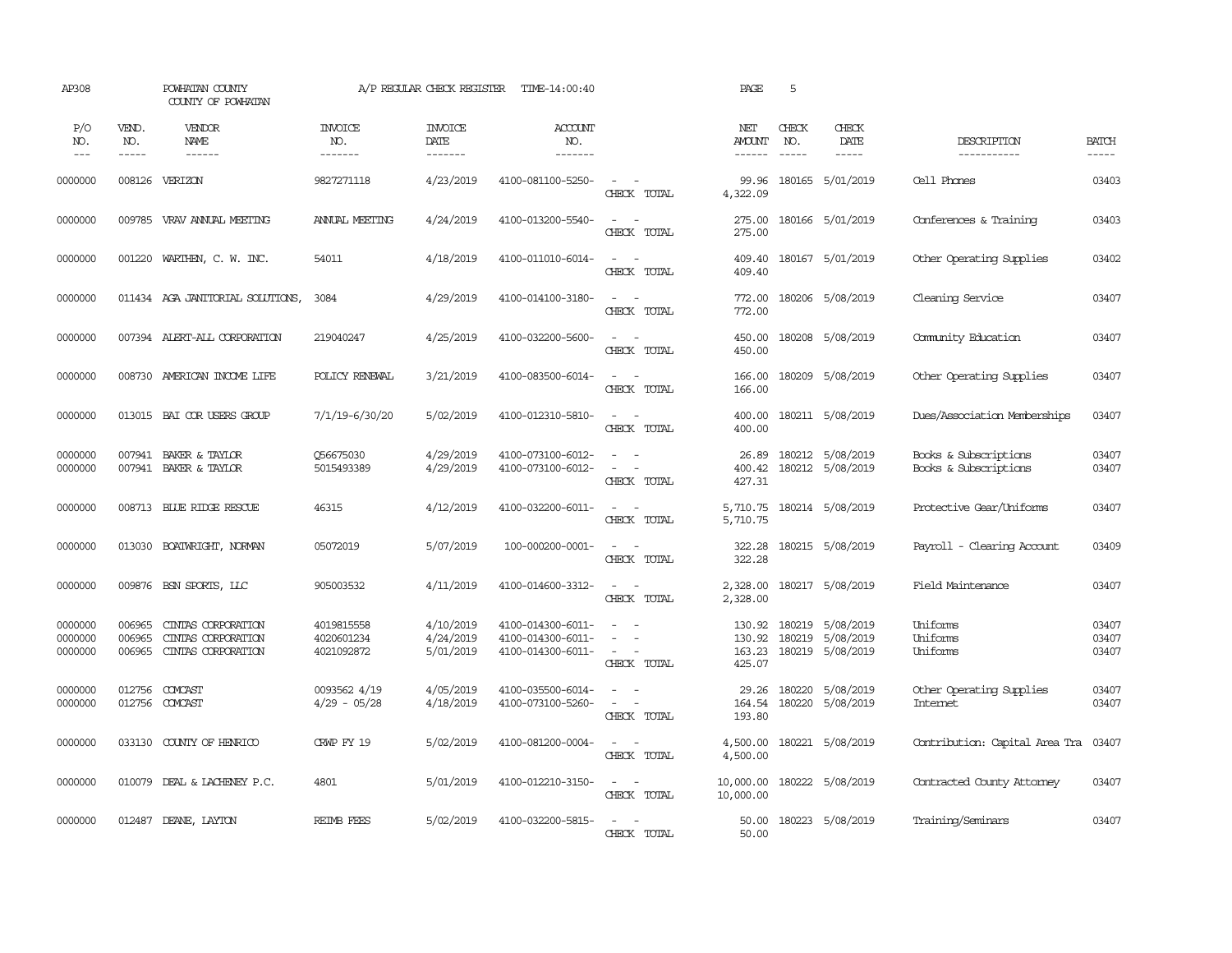| AP308                                               |                               | POWHATAN COUNTY<br>COUNTY OF POWHATAN                                                                                                                                                                                                                                                                                                                                                                                                                                                               |                                                     | A/P REGULAR CHECK REGISTER                                    | TIME-14:00:40                                                                                         |                                                                                                               | PAGE                                      | 6                                    |                                                                             |                                                                                                                                   |                                           |
|-----------------------------------------------------|-------------------------------|-----------------------------------------------------------------------------------------------------------------------------------------------------------------------------------------------------------------------------------------------------------------------------------------------------------------------------------------------------------------------------------------------------------------------------------------------------------------------------------------------------|-----------------------------------------------------|---------------------------------------------------------------|-------------------------------------------------------------------------------------------------------|---------------------------------------------------------------------------------------------------------------|-------------------------------------------|--------------------------------------|-----------------------------------------------------------------------------|-----------------------------------------------------------------------------------------------------------------------------------|-------------------------------------------|
| P/O<br>NO.<br>$ -$                                  | VEND.<br>NO.<br>$\frac{1}{2}$ | VENDOR<br><b>NAME</b><br>$\frac{1}{2} \left( \frac{1}{2} \right) \left( \frac{1}{2} \right) \left( \frac{1}{2} \right) \left( \frac{1}{2} \right) \left( \frac{1}{2} \right) \left( \frac{1}{2} \right) \left( \frac{1}{2} \right) \left( \frac{1}{2} \right) \left( \frac{1}{2} \right) \left( \frac{1}{2} \right) \left( \frac{1}{2} \right) \left( \frac{1}{2} \right) \left( \frac{1}{2} \right) \left( \frac{1}{2} \right) \left( \frac{1}{2} \right) \left( \frac{1}{2} \right) \left( \frac$ | <b>INVOICE</b><br>NO.<br>-------                    | <b>INVOICE</b><br>DATE<br>-------                             | <b>ACCOUNT</b><br>NO.<br>-------                                                                      |                                                                                                               | NET<br><b>AMOUNT</b><br>$- - - - - -$     | CHECK<br>NO.<br>$\frac{1}{2}$        | CHECK<br>DATE<br>$- - - - -$                                                | DESCRIPTION<br>-----------                                                                                                        | <b>BATCH</b><br>-----                     |
| 0000000<br>0000000                                  | 006240<br>006240              | DIAMOND SPRINGS WATER, INC 16981900 4/19<br>DIAMOND SPRINGS WATER, INC 16981900 4/19                                                                                                                                                                                                                                                                                                                                                                                                                |                                                     | 4/05/2019<br>4/05/2019                                        | 4100-081100-6001-<br>4100-034100-6008-                                                                | $\equiv$<br>$\sim$<br>CHECK TOTAL                                                                             | 30.73<br>30.72<br>61.45                   | 180224                               | 5/08/2019<br>180224 5/08/2019                                               | Office Supplies<br>Gas/Grease/Oil                                                                                                 | 03407<br>03407                            |
| 0000000                                             | 008750                        | DOMINION ENERGY                                                                                                                                                                                                                                                                                                                                                                                                                                                                                     | ACCT#4764357721                                     | 5/03/2019                                                     | 4100-053910-5642-                                                                                     | $\sim$<br>$\sim$<br>CHECK TOTAL                                                                               | 392.94<br>392.94                          |                                      | 180225 5/08/2019                                                            | PCCAA Services - TANF                                                                                                             | 03407                                     |
| 0000000<br>0000000                                  | 006510<br>006510              | EMERGENCY SERVICES<br>EMERGENCY SERVICES                                                                                                                                                                                                                                                                                                                                                                                                                                                            | 342<br>348                                          | 4/01/2019<br>5/01/2019                                        | 4100-032200-3140-<br>4100-032200-3140-                                                                | $\sim$<br>$\sim$<br>$\sim$<br>CHECK TOTAL                                                                     | 7,944.60<br>6,786.72<br>14,731.32         |                                      | 180227 5/08/2019<br>180227 5/08/2019                                        | Professional Services<br>Professional Services                                                                                    | 03407<br>03407                            |
| 0000000                                             | 007997                        | FEATHERSTON, LARRY M.                                                                                                                                                                                                                                                                                                                                                                                                                                                                               | REMOVAL TREE                                        | 5/01/2019                                                     | 4100-014500-3190-                                                                                     | $\sim$<br>CHECK TOTAL                                                                                         | 2,050.00<br>2,050.00                      |                                      | 180228 5/08/2019                                                            | Grounds Maintenance                                                                                                               | 03407                                     |
| 0000000<br>0000000<br>0000000                       | 010736                        | 010736 GALLS, LLC<br>GALLS, LLC<br>010736 GALLS, LLC                                                                                                                                                                                                                                                                                                                                                                                                                                                | 012472293<br>012517050<br>012517051                 | 4/12/2019<br>4/18/2019<br>4/18/2019                           | 4100-031200-6011-<br>4100-031200-6011-<br>4100-031200-6011-                                           | $\equiv$<br>$\sim$<br>CHECK TOTAL                                                                             | 23.00<br>85.15<br>85.66<br>193.81         | 180229<br>180229<br>180229           | 5/08/2019<br>5/08/2019<br>5/08/2019                                         | Uniforms<br>Uniforms<br>Uniforms                                                                                                  | 03407<br>03407<br>03407                   |
| 0000000                                             | 012508                        | HEALTH EOUITY INC                                                                                                                                                                                                                                                                                                                                                                                                                                                                                   | REF# 69Z6XKB                                        | 4/22/2019                                                     | 100-000200-0012-                                                                                      | $\sim$<br>$\sim$<br>CHECK TOTAL                                                                               | 81.10<br>81.10                            |                                      | 180231 5/08/2019                                                            | Payroll Clearing - FSA                                                                                                            | 03407                                     |
| 0000000                                             |                               | 006668 HUGUENOT VOL FIRE DEPT                                                                                                                                                                                                                                                                                                                                                                                                                                                                       | REIMBURSEMENT                                       | 5/02/2019                                                     | 4100-032200-5815-                                                                                     | $\sim$ $ \sim$<br>CHECK TOTAL                                                                                 | 1,641.26<br>1,641.26                      |                                      | 180234 5/08/2019                                                            | Training/Seminars                                                                                                                 | 03407                                     |
| 0000000                                             |                               | 009627 IMAGETREND, INC                                                                                                                                                                                                                                                                                                                                                                                                                                                                              | 116208                                              | 4/09/2019                                                     | 4100-032200-3320-                                                                                     | $\sim$<br>$\sim$<br>CHECK TOTAL                                                                               | 9,965.25<br>9,965.25                      |                                      | 180235 5/08/2019                                                            | Maintenance & Service Contract                                                                                                    | 03407                                     |
| 0000000                                             | 006104                        | KUSTOM SIGNALS INC                                                                                                                                                                                                                                                                                                                                                                                                                                                                                  | 561808                                              | 3/06/2019                                                     | 4100-031200-3310-                                                                                     | $\sim$<br>$\sim$<br>CHECK TOTAL                                                                               | 247.65<br>247.65                          |                                      | 180236 5/08/2019                                                            | Repairs & Maintenance                                                                                                             | 03407                                     |
| 0000000<br>0000000<br>0000000<br>0000000<br>0000000 | 010771                        | 010771 LAND AND COATES, INC.<br>010771 LAND AND COATES, INC.<br>IAND AND COATES, INC.<br>010771 LAND AND COATES, INC.<br>010771 LAND AND COATES, INC.                                                                                                                                                                                                                                                                                                                                               | 3208307<br>3208307<br>3208307<br>3208307<br>3208509 | 4/24/2019<br>4/24/2019<br>4/24/2019<br>4/24/2019<br>4/24/2019 | 4100-014500-3319-<br>4100-014500-3190-<br>4100-014500-6100-<br>4100-014500-6004-<br>4100-032200-3310- | $\sim$<br>$\sim$<br>$\equiv$<br>$\overline{\phantom{a}}$<br>$\sim$<br>$\overline{\phantom{a}}$<br>CHECK TOTAL | 87.47<br>39.95<br>7.99<br>45.24<br>690.82 | 180237<br>180237<br>180237<br>180237 | 5/08/2019<br>5/08/2019<br>5/08/2019<br>5/08/2019<br>510.17 180237 5/08/2019 | Equipment Repairs and Maintena<br>Grounds Maintenance<br>Personal Protective Equipment<br>Tools and Equipment<br>Equipment Repair | 03407<br>03407<br>03407<br>03407<br>03407 |
| 0000000                                             |                               | 006629 LANDSCAPE SUPPLY, INC.                                                                                                                                                                                                                                                                                                                                                                                                                                                                       | 0701872-IN                                          | 4/23/2019                                                     | 4100-014600-3310-                                                                                     | $\sim$<br>$\sim$<br>CHECK TOTAL                                                                               | 127.50<br>127.50                          |                                      | 180238 5/08/2019                                                            | Repairs and Maintenance                                                                                                           | 03407                                     |
| 0000000<br>0000000                                  | 009691<br>009691              | LAYMAN IRRIGATION &<br>LAYMAN IRRIGATION &                                                                                                                                                                                                                                                                                                                                                                                                                                                          | 23348<br>23349                                      | 3/29/2019<br>3/29/2019                                        | 4100-014600-3310-<br>4100-014600-3310-                                                                | $\sim$<br>$\sim$<br>$\equiv$<br>$\overline{\phantom{a}}$<br>CHECK TOTAL                                       | 650.00<br>450.00<br>1,100.00              | 180239                               | 5/08/2019<br>180239 5/08/2019                                               | Repairs and Maintenance<br>Repairs and Maintenance                                                                                | 03407<br>03407                            |
| 0000000                                             |                               | 000166 LUCK STONE CORP.                                                                                                                                                                                                                                                                                                                                                                                                                                                                             | ACCT#10101 4/19                                     | 4/15/2019                                                     | 4100-014600-3310-                                                                                     | $\sim$ $ \sim$<br>CHECK TOTAL                                                                                 | 70.14<br>70.14                            |                                      | 180240 5/08/2019                                                            | Repairs and Maintenance                                                                                                           | 03407                                     |
| 0000000                                             |                               | 011354 MATTHEW BENDER & CO, INC. 10216588                                                                                                                                                                                                                                                                                                                                                                                                                                                           |                                                     | 4/16/2019                                                     | 4100-031200-5810-                                                                                     | $\sim$<br>CHECK TOTAL                                                                                         | 106.43<br>106.43                          |                                      | 180241 5/08/2019                                                            | Dues/Association Memberships                                                                                                      | 03407                                     |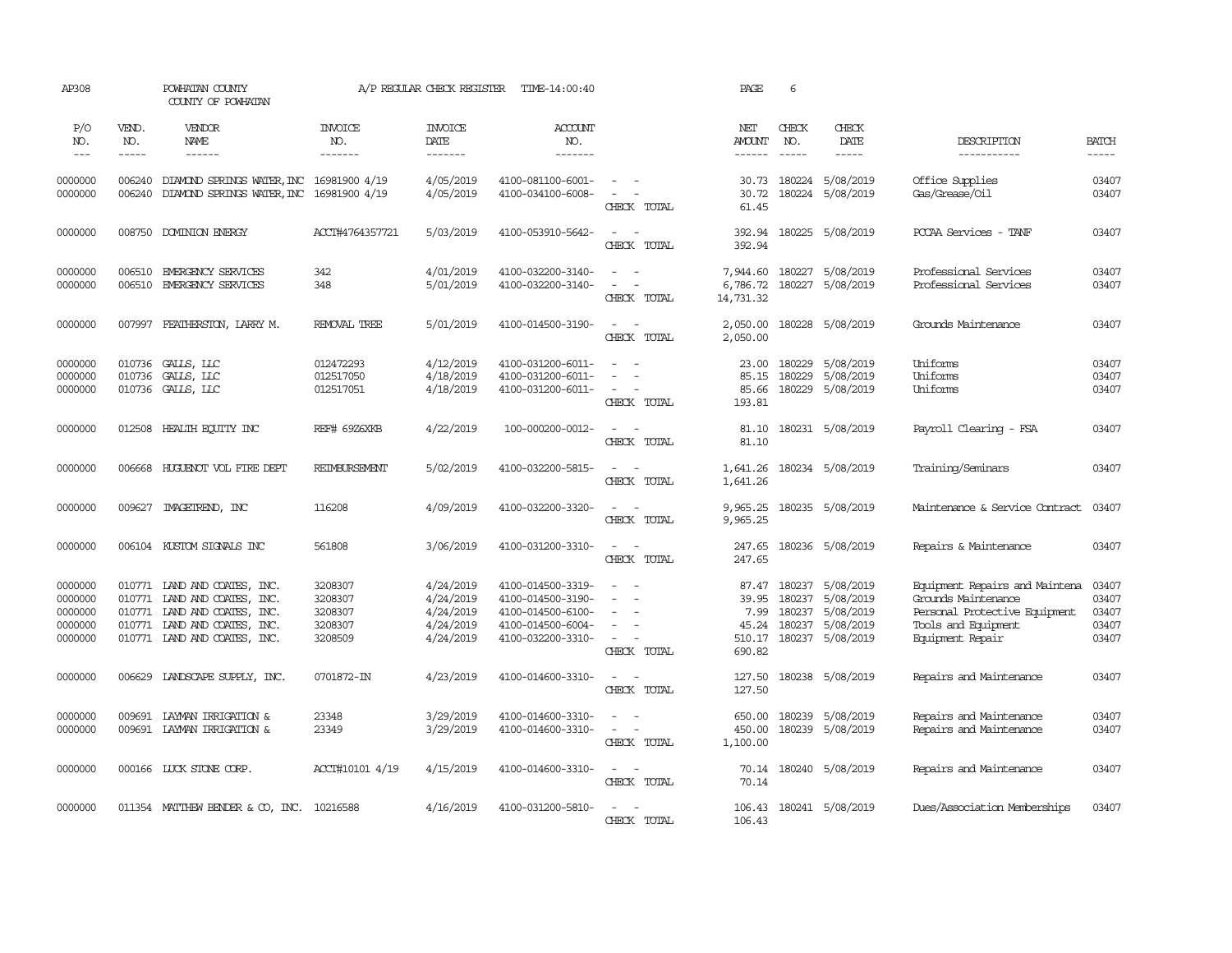| AP308                                    |                            | POWHATAN COUNTY<br>COUNTY OF POWHATAN                                                                                         |                                                | A/P REGULAR CHECK REGISTER                       | TIME-14:00:40                                                                    |                                                                                                                             | PAGE                                     | $7\phantom{.0}$                      |                                                  |                                                                                                 |                                  |
|------------------------------------------|----------------------------|-------------------------------------------------------------------------------------------------------------------------------|------------------------------------------------|--------------------------------------------------|----------------------------------------------------------------------------------|-----------------------------------------------------------------------------------------------------------------------------|------------------------------------------|--------------------------------------|--------------------------------------------------|-------------------------------------------------------------------------------------------------|----------------------------------|
| P/O<br>NO.<br>$---$                      | VEND.<br>NO.<br>-----      | VENDOR<br>NAME<br>------                                                                                                      | <b>INVOICE</b><br>NO.<br>-------               | <b>INVOICE</b><br>DATE<br>-------                | ACCOUNT<br>NO.<br>-------                                                        |                                                                                                                             | NET<br>AMOUNT                            | CHECK<br>NO.<br>$\frac{1}{2}$        | CHECK<br>DATE<br>$\frac{1}{2}$                   | DESCRIPTION<br>-----------                                                                      | <b>BATCH</b><br>-----            |
| 0000000<br>0000000                       | 006146                     | 006146 MCCLELLAN, WENDY SUSAN<br>MOCLELLAN, WENDY SUSAN                                                                       | <b>HOTEL REIMB</b><br>MILEAGE REIMB            | 4/30/2019<br>4/30/2019                           | 4100-031710-5510-<br>4100-031710-5510-                                           | $\overline{\phantom{a}}$<br>$\sim$<br>$\equiv$<br>CHECK TOTAL                                                               | 200.48<br>22.62<br>223.10                | 180242<br>180242                     | 5/08/2019<br>5/08/2019                           | Travel/Mileage/Parking/Tolls<br>Travel/Mileage/Parking/Tolls                                    | 03407<br>03407                   |
| 0000000                                  |                            | 010086 MEDPROUS                                                                                                               | MC38172                                        | 5/01/2019                                        | 4100-032200-3320-                                                                | $\overline{\phantom{a}}$<br>$\sim$<br>CHECK TOTAL                                                                           | 415.83<br>415.83                         |                                      | 180243 5/08/2019                                 | Maintenance & Service Contract                                                                  | 03408                            |
| 0000000                                  |                            | 011755 NEIDLIGH, CARLA G.                                                                                                     | RIBBON CUITING                                 | 5/01/2019                                        | 4100-012100-5530-                                                                | $\sim$<br>$\sim$ $-$<br>CHECK TOTAL                                                                                         | 28.24<br>28.24                           |                                      | 180244 5/08/2019                                 | Business Meetings                                                                               | 03408                            |
| 0000000                                  | 013025                     | PAUL SABBATINI                                                                                                                | REFUND                                         | 4/26/2019                                        | 3100-014020-0001-                                                                | $\sim$<br>$\sim$<br>CHECK TOTAL                                                                                             | 6.99<br>6.99                             |                                      | 180245 5/08/2019                                 | Library Fines - Lost Books, Et                                                                  | 03408                            |
| 0000000                                  |                            | 000375 PIEDMONT REGIONAL JAIL                                                                                                 | 2966                                           | 3/31/2019                                        | 4100-033400-3841-                                                                | $\sim$<br>CHECK TOTAL                                                                                                       | 28,192.00<br>28,192.00                   |                                      | 180246 5/08/2019                                 | Detention of Adults                                                                             | 03408                            |
| 0000000                                  | 001250                     | POWHATAN AUTO & TRACTOR                                                                                                       | 544978                                         | 4/12/2019                                        | 4100-035100-6009-                                                                | $\sim$<br>$\sim$<br>CHECK TOTAL                                                                                             | 23.40<br>23.40                           |                                      | 180247 5/08/2019                                 | Auto Parts/Repairs                                                                              | 03408                            |
| 0000000<br>0000000<br>0000000            | 006928<br>006928<br>006928 | POWHATAN COUNTY DEPT. OF<br>POWHATAN COUNTY DEPT. OF<br>POWHATAN COUNTY DEPT. OF                                              | CONFERENCE 5/19<br>TRAINING 5/19<br>VACAP CONF | 4/30/2019<br>5/01/2019<br>4/29/2019              | 4100-053910-5643-<br>4100-053910-5643-<br>4100-053910-5643-                      | $\overline{\phantom{a}}$<br>$\overline{\phantom{a}}$<br>CHECK TOTAL                                                         | 150.00<br>118.84<br>66.10<br>334.94      | 180248<br>180248                     | 5/08/2019<br>5/08/2019<br>180248 5/08/2019       | PCCAA Services - Federal CSBG<br>PCCAA Services - Federal CSBG<br>PCCAA Services - Federal CSBG | 03408<br>03408<br>03408          |
| 0000000                                  | 012888                     | POWHATAN HIGH SCHOOL                                                                                                          | 42619                                          | 4/26/2019                                        | 4100-012220-3140-                                                                | $\frac{1}{2} \left( \frac{1}{2} \right) \left( \frac{1}{2} \right) = \frac{1}{2} \left( \frac{1}{2} \right)$<br>CHECK TOTAL | 552.00<br>552.00                         |                                      | 180249 5/08/2019                                 | Professional Services                                                                           | 03408                            |
| 0000000                                  | 006523                     | PURCHASE POWER                                                                                                                | ACCT# 1578                                     | 4/17/2019                                        | 4100-021600-5210-                                                                | $\sim$<br>$\equiv$<br>CHECK TOTAL                                                                                           | 417.98<br>417.98                         |                                      | 180250 5/08/2019                                 | Postage                                                                                         | 03408                            |
| 0000000<br>0000000                       | 009518<br>009518           | QUARLES PETROLEUM, INC.<br><b>OUARLES PETROLEUM, INC.</b>                                                                     | CT-1105162<br>CT-1105500                       | 4/30/2019<br>4/30/2019                           | 4100-031200-6008-<br>4100-032200-5120-                                           | $\sim$<br>$\sim$<br>CHECK TOTAL                                                                                             | 549.84<br>30.58<br>580.42                | 180251                               | 5/08/2019<br>180251 5/08/2019                    | Gas/Grease/Oil<br>Apparatus Fuel                                                                | 03408<br>03408                   |
| 0000000<br>0000000<br>0000000<br>0000000 | 000620<br>000620           | 000620 R. C. GOODWYN & SONS, INC<br>R. C. GOODWIN & SONS, INC<br>R. C. GOODWIN & SONS, INC<br>000620 R.C. GOODWYN & SONS, INC | 0853925<br>0854927<br>0855793<br>0855793       | 4/08/2019<br>4/15/2019<br>4/22/2019<br>4/22/2019 | 4100-014500-3190-<br>4100-014100-3310-<br>4100-014500-3190-<br>4100-014500-6004- | $\sim$<br>$\overline{\phantom{a}}$<br>$\overline{\phantom{a}}$<br>CHECK TOTAL                                               | 4.99<br>8.97<br>35.00<br>57.97<br>106.93 | 180252<br>180252<br>180252<br>180252 | 5/08/2019<br>5/08/2019<br>5/08/2019<br>5/08/2019 | Grounds Maintenance<br>Repairs & Maintenance<br>Grounds Maintenance<br>Tools and Equipment      | 03408<br>03408<br>03408<br>03408 |
| 0000000                                  |                            | 009158 RICHWEB, INC.                                                                                                          | 19-121-211                                     | 5/01/2019                                        | 4100-073100-3140-                                                                | $\sim$<br>$\sim$<br>CHECK TOTAL                                                                                             | 600.00<br>600.00                         |                                      | 180253 5/08/2019                                 | Professional Services                                                                           | 03408                            |
| 0000000                                  |                            | 007456 SCHOEFFEL, PATRICK M.                                                                                                  | FDIC APRIL 7TH                                 | 4/18/2019                                        | 4100-032200-5815-                                                                | $\sim$ $  -$<br>CHECK TOTAL                                                                                                 | 150.00<br>150.00                         |                                      | 180254 5/08/2019                                 | Training/Seminars                                                                               | 03408                            |
| 0000000                                  |                            | 012777 SHAW, PAUL EUGENE                                                                                                      | FDIC APRIL 7TH                                 | 4/18/2019                                        | 4100-032200-5815-                                                                | $\sim$<br>$\sim$<br>CHECK TOTAL                                                                                             | 150.00<br>150.00                         |                                      | 180256 5/08/2019                                 | Training/Seminars                                                                               | 03408                            |
| 0000000                                  |                            | 007157 SHORES COLLISION, INC.                                                                                                 | 19-12728                                       | 4/24/2019                                        | 4100-031200-6009-                                                                | $\frac{1}{2} \left( \frac{1}{2} \right) \left( \frac{1}{2} \right) = \frac{1}{2} \left( \frac{1}{2} \right)$<br>CHECK TOTAL | 1,757.28<br>1,757.28                     |                                      | 180257 5/08/2019                                 | Auto Parts/Repairs                                                                              | 03408                            |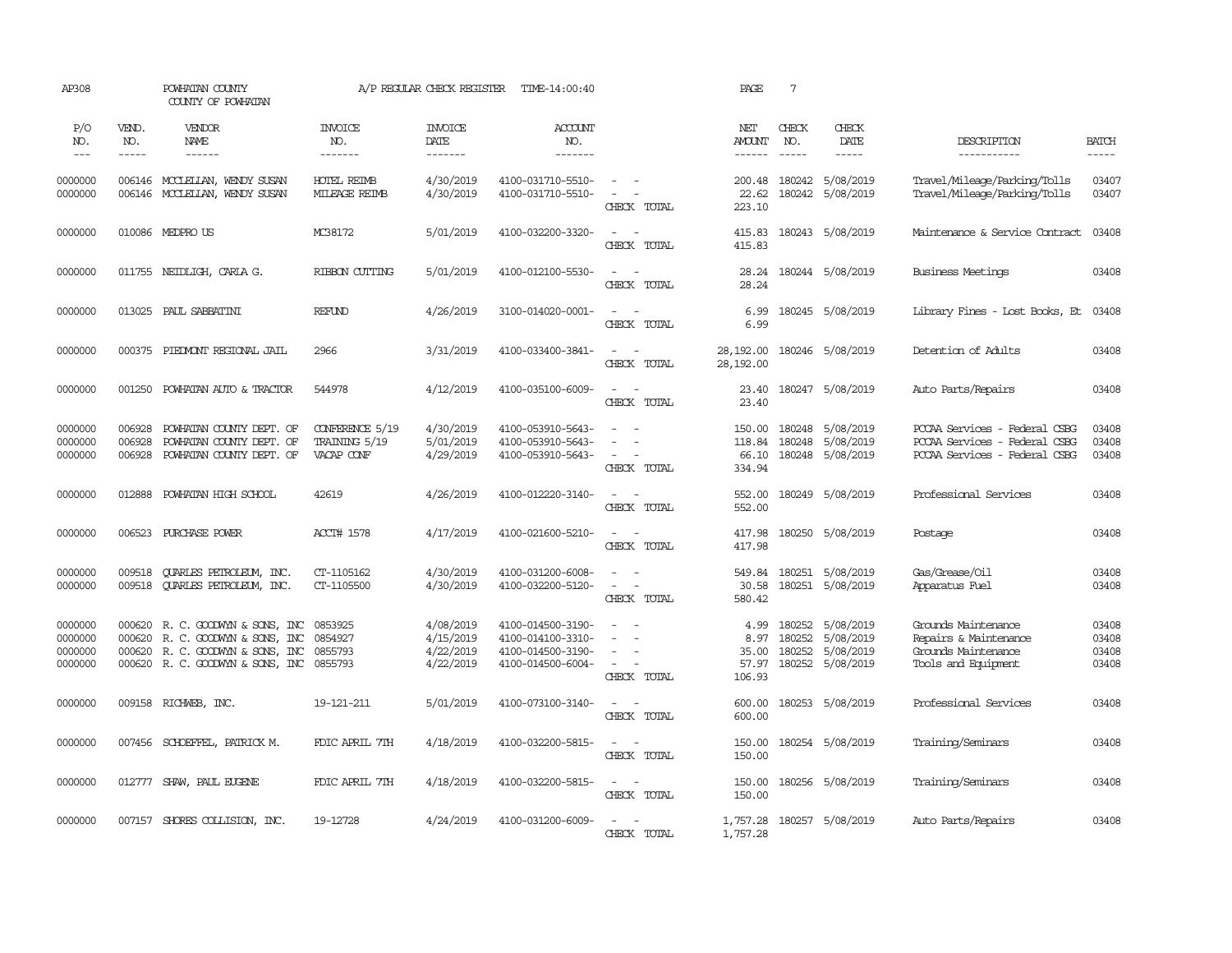| AP308                         |                       | POWHATAN COUNTY<br>COUNTY OF POWHATAN          |                                                       | A/P REGULAR CHECK REGISTER          | TIME-14:00:40                                               |                                                                      | PAGE                                    | 8                                                                                                                                                                                                                                                                                                                                                                                                            |                                            |                                                                        |                         |
|-------------------------------|-----------------------|------------------------------------------------|-------------------------------------------------------|-------------------------------------|-------------------------------------------------------------|----------------------------------------------------------------------|-----------------------------------------|--------------------------------------------------------------------------------------------------------------------------------------------------------------------------------------------------------------------------------------------------------------------------------------------------------------------------------------------------------------------------------------------------------------|--------------------------------------------|------------------------------------------------------------------------|-------------------------|
| P/O<br>NO.<br>$---$           | VEND.<br>NO.<br>----- | VENDOR<br>NAME<br>------                       | <b>INVOICE</b><br>NO.<br>-------                      | <b>INVOICE</b><br>DATE<br>-------   | ACCOUNT<br>NO.<br>-------                                   |                                                                      | NET<br>AMOUNT<br>------                 | CHECK<br>NO.<br>$\frac{1}{2} \frac{1}{2} \frac{1}{2} \frac{1}{2} \frac{1}{2} \frac{1}{2} \frac{1}{2} \frac{1}{2} \frac{1}{2} \frac{1}{2} \frac{1}{2} \frac{1}{2} \frac{1}{2} \frac{1}{2} \frac{1}{2} \frac{1}{2} \frac{1}{2} \frac{1}{2} \frac{1}{2} \frac{1}{2} \frac{1}{2} \frac{1}{2} \frac{1}{2} \frac{1}{2} \frac{1}{2} \frac{1}{2} \frac{1}{2} \frac{1}{2} \frac{1}{2} \frac{1}{2} \frac{1}{2} \frac{$ | CHECK<br>DATE<br>$- - - - -$               | DESCRIPTION<br>-----------                                             | <b>BATCH</b><br>-----   |
| 0000000<br>0000000            | 001940<br>001940      | STANDBY SYSTEMS, INC.<br>STANDBY SYSTEMS, INC. | 04190642<br>04190644                                  | 4/16/2019<br>4/16/2019              | 4100-032200-3320-<br>4100-032200-3320-                      | $\sim$ $ -$<br>$\sim$ $ \sim$<br>CHECK TOTAL                         | 140.00<br>140.00<br>280.00              | 180258<br>180258                                                                                                                                                                                                                                                                                                                                                                                             | 5/08/2019<br>5/08/2019                     | Maintenance & Service Contract 03408<br>Maintenance & Service Contract | 03408                   |
| 0000000                       |                       | 012769 SULLIVAN, JAMES                         | CPR REIMB                                             | 5/02/2019                           | 4100-032200-6016-                                           | $\omega_{\rm{max}}$ and $\omega_{\rm{max}}$<br>CHECK TOTAL           | 140.07<br>140.07                        |                                                                                                                                                                                                                                                                                                                                                                                                              | 180259 5/08/2019                           | <b>JET</b> Program                                                     | 03408                   |
| 0000000                       | 006267                | TIMBERLAKE, II, JAMES B.                       | REIMB 7/18-4/19                                       | 5/02/2019                           | 4100-012310-5510-                                           | $\omega_{\rm{max}}$ and $\omega_{\rm{max}}$<br>CHECK TOTAL           | 1,661.54<br>1,661.54                    |                                                                                                                                                                                                                                                                                                                                                                                                              | 180262 5/08/2019                           | Travel/Mileage/Parking/Tolls                                           | 03408                   |
| 0000000                       |                       | 009519 TREASURER                               | 3RD OIR PMT                                           | 5/01/2019                           | 4100-021100-5840-                                           | $\sim$<br>$\sim$<br>CHECK TOTAL                                      | 2,045.31                                |                                                                                                                                                                                                                                                                                                                                                                                                              | 2,045.31 180264 5/08/2019                  | Court Administrator- Shared                                            | 03408                   |
| 0000000<br>0000000<br>0000000 | 011169<br>011169      | VERIZON<br>VERIZON<br>011169 VERIZON           | 00001658107717Y<br>00086731870878Y<br>00094845184111Y | 4/01/2019<br>4/28/2019<br>4/11/2019 | 4100-031210-5232-<br>4100-031210-5232-<br>4100-073100-5230- | $\sim 100$ km s $^{-1}$<br>$\sim$<br>$\sim$<br>$\sim$<br>CHECK TOTAL | 1,416.72<br>128.20<br>49.36<br>1,594.28 | 180265<br>180265                                                                                                                                                                                                                                                                                                                                                                                             | 5/08/2019<br>5/08/2019<br>180265 5/08/2019 | Wireline 911<br>Wireline 911<br>Telephone Services                     | 03408<br>03408<br>03408 |
| 0000000                       |                       | 008785 VERIZON CABS                            | 19115                                                 | 4/24/2019                           | 4100-031210-5232-                                           | $\sim$ $ \sim$<br>CHECK TOTAL                                        | 483.10<br>483.10                        |                                                                                                                                                                                                                                                                                                                                                                                                              | 180266 5/08/2019                           | Wireline 911                                                           | 03408                   |
| 0000000                       |                       | 008327 VIRGINIA EQUINE PLLC                    | CLIENT ID 11411                                       | 4/04/2019                           | 4100-035100-3110-                                           | $\omega_{\rm{max}}$ and $\omega_{\rm{max}}$<br>CHECK TOTAL           | 854.50<br>854.50                        |                                                                                                                                                                                                                                                                                                                                                                                                              | 180268 5/08/2019                           | Professional Health Services                                           | 03408                   |
| 0000000                       |                       | 011698 WESTWOOD PHARMACY                       | 22290                                                 | 4/22/2019                           | 4100-033400-3845-                                           | $\sim$ $ \sim$<br>CHECK TOTAL                                        | 368.06<br>368.06                        |                                                                                                                                                                                                                                                                                                                                                                                                              | 180270 5/08/2019                           | Detention of Adults - Health C 03408                                   |                         |
| 0000000                       |                       | 000020 ALEXANDER, NANCY N.                     | 0000201905                                            | 5/08/2019                           | 4100-031200-2310-                                           | $\sim$ 100 $\sim$<br>CHECK TOTAL                                     | 108.00<br>108.00                        |                                                                                                                                                                                                                                                                                                                                                                                                              | 180271 5/09/2019                           | Medical Insurance                                                      | 03412                   |
| 0000000                       | 011590                | BERRIMAN, WHITNEY                              | 0115201905                                            | 5/08/2019                           | 4100-073100-5250-                                           | $\sim$<br>$\sim$<br>CHECK TOTAL                                      | 30.00<br>30.00                          |                                                                                                                                                                                                                                                                                                                                                                                                              | 180272 5/09/2019                           | Cell Phones                                                            | 03412                   |
| 0000000                       |                       | 000045 BLANKENSHIP, SUSAN M.                   | 0000201905                                            | 5/08/2019                           | 4100-012310-2310-                                           | $\sim$ $ \sim$<br>CHECK TOTAL                                        | 104.00<br>104.00                        |                                                                                                                                                                                                                                                                                                                                                                                                              | 180273 5/09/2019                           | Medical Insurance                                                      | 03412                   |
| 0000000                       | 007838                | BROUGHTON, THOMAS B. JR.                       | 0078201905                                            | 5/08/2019                           | 4100-031200-2310-                                           | $\sim$ $ -$<br>CHECK TOTAL                                           | 92.00<br>92.00                          |                                                                                                                                                                                                                                                                                                                                                                                                              | 180274 5/09/2019                           | Medical Insurance                                                      | 03412                   |
| 0000000                       | 010808                | CERULLO, ROBERT                                | 0108201905                                            | 5/08/2019                           | 4100-022100-5250-                                           | $\omega_{\rm{max}}$ and $\omega_{\rm{max}}$<br>CHECK TOTAL           | 30.00<br>30.00                          |                                                                                                                                                                                                                                                                                                                                                                                                              | 180275 5/09/2019                           | Cell Phones                                                            | 03412                   |
| 0000000                       | 001380                | FORD, SUSAN P.                                 | 0013201905                                            | 5/08/2019                           | 4100-012310-2310-                                           | $\sim$ $ -$<br>CHECK TOTAL                                           | 104.00<br>104.00                        |                                                                                                                                                                                                                                                                                                                                                                                                              | 180276 5/09/2019                           | Medical Insurance                                                      | 03412                   |
| 0000000                       |                       | 011973 KURNOS, JULIANNE N.                     | 0119201905                                            | 5/08/2019                           | 4100-081100-5250-                                           | $\omega_{\rm{max}}$ and $\omega_{\rm{max}}$<br>CHECK TOTAL           | 30.00<br>30.00                          |                                                                                                                                                                                                                                                                                                                                                                                                              | 180277 5/09/2019                           | Cell Phones                                                            | 03412                   |
| 0000000                       |                       | 009638 POE, INEZ L                             | 0096201905                                            | 5/08/2019                           | 4100-013200-2310-                                           | $\sim$<br>$\sim$<br>CHECK TOTAL                                      | 120.00<br>120.00                        |                                                                                                                                                                                                                                                                                                                                                                                                              | 180278 5/09/2019                           | Medical Insurance                                                      | 03412                   |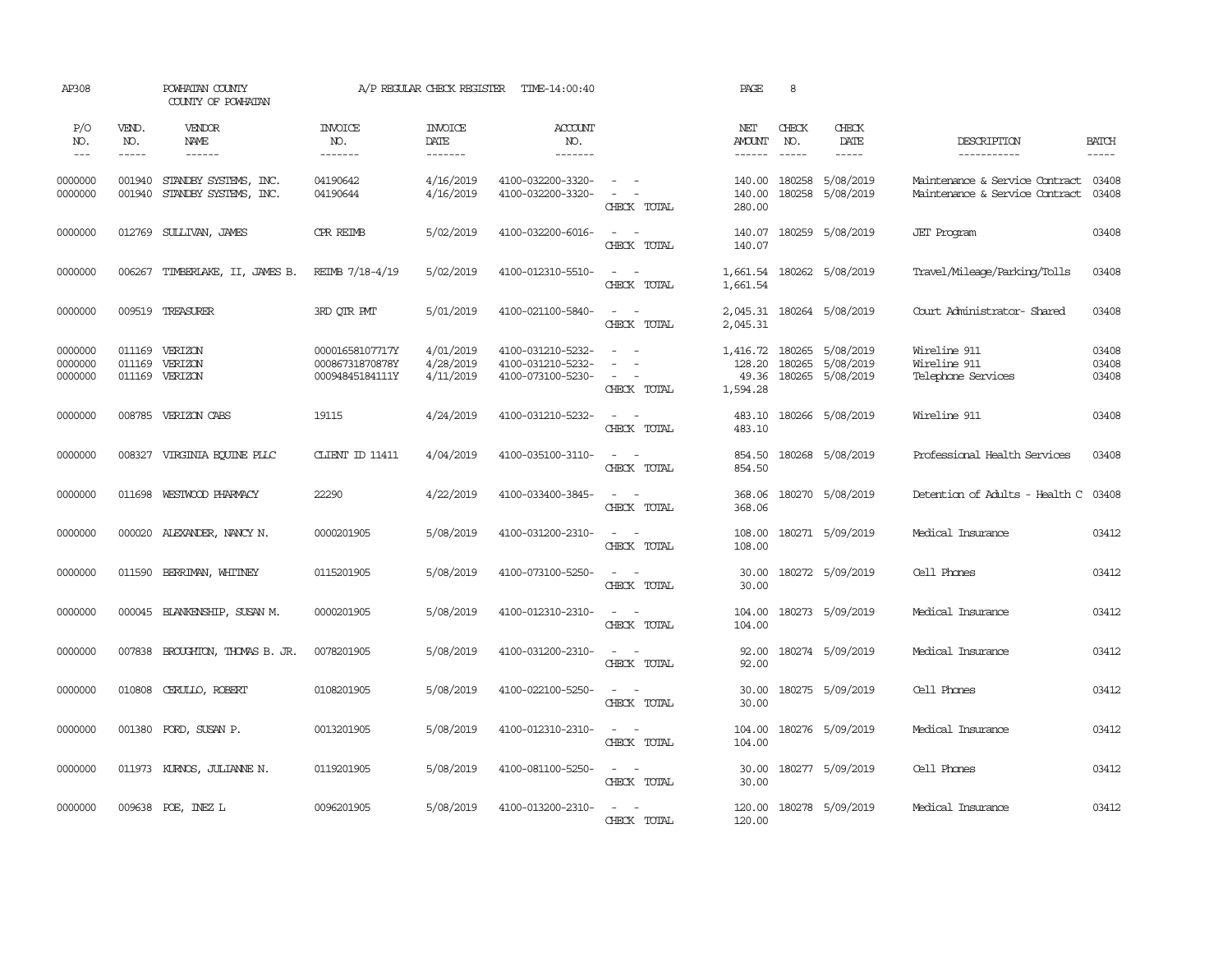| AP308                                               |                                                | POWHATAN COUNTY<br>COUNTY OF POWHATAN                                                                                               |                                                     | A/P REGULAR CHECK REGISTER                                    | TIME-14:00:40                                                                                         |                                                                           | PAGE                                                | 9                                    |                                                                      |                                                                                        |                                           |
|-----------------------------------------------------|------------------------------------------------|-------------------------------------------------------------------------------------------------------------------------------------|-----------------------------------------------------|---------------------------------------------------------------|-------------------------------------------------------------------------------------------------------|---------------------------------------------------------------------------|-----------------------------------------------------|--------------------------------------|----------------------------------------------------------------------|----------------------------------------------------------------------------------------|-------------------------------------------|
| P/O<br>NO.<br>$- - -$                               | VEND.<br>NO.<br>$- - - - -$                    | VENDOR<br>NAME<br>$- - - - - -$                                                                                                     | <b>INVOICE</b><br>NO.<br>-------                    | <b>INVOICE</b><br>DATE<br>-------                             | ACCOUNT<br>NO.<br>-------                                                                             |                                                                           | NET<br><b>AMOUNT</b><br>------                      | CHECK<br>NO.<br>$\frac{1}{2}$        | CHECK<br>DATE<br>$- - - - -$                                         | DESCRIPTION<br>-----------                                                             | <b>BATCH</b><br>-----                     |
| 0000000                                             | 011929                                         | POMPEI, ANDREW                                                                                                                      | 0119201905                                          | 5/08/2019                                                     | 4100-081100-5250-                                                                                     | $\sim$<br>CHECK TOTAL                                                     | 30.00<br>30.00                                      | 180279                               | 5/09/2019                                                            | Cell Phones                                                                            | 03412                                     |
| 0000000                                             | 001980                                         | POORE, FRANCES                                                                                                                      | 0019201905                                          | 5/08/2019                                                     | 4100-012100-2310-                                                                                     | $\sim$<br>$\sim$ $-$<br>CHECK TOTAL                                       | 88.00<br>88.00                                      |                                      | 180280 5/09/2019                                                     | Medical Insurance                                                                      | 03412                                     |
| 0000000                                             | 006043                                         | POWERS, KATHRYN C.                                                                                                                  | 0060201905                                          | 5/08/2019                                                     | 4100-021600-2310-                                                                                     | $\sim$<br>$\sim$<br>CHECK TOTAL                                           | 120.00<br>120.00                                    |                                      | 180281 5/09/2019                                                     | Medical Insurance                                                                      | 03412                                     |
| 0000000                                             | 008579                                         | POWHATAN COMMERCIAL                                                                                                                 | 0085201905                                          | 5/08/2019                                                     | 4100-014400-5420-                                                                                     | $\omega_{\rm{max}}$ and $\omega_{\rm{max}}$<br>CHECK TOTAL                | 2,634.00<br>2,634.00                                |                                      | 180282 5/09/2019                                                     | Rent - Office Space                                                                    | 03412                                     |
| 0000000                                             | 008294                                         | POWHATAN COUNTY PUBLIC                                                                                                              | 0082201905                                          | 5/08/2019                                                     | 4100-031200-2310-                                                                                     | $\sim$ $\sim$<br>CHECK TOTAL                                              | 706.50<br>706.50                                    |                                      | 180283 5/09/2019                                                     | Medical Insurance                                                                      | 03412                                     |
| 0000000                                             | 009077                                         | REYNOLDS, SHIRLEY                                                                                                                   | 0090201905                                          | 5/08/2019                                                     | 4100-031200-2310-                                                                                     | $\sim$<br>$\sim$<br>CHECK TOTAL                                           | 96.00<br>96.00                                      |                                      | 180284 5/09/2019                                                     | Medical Insurance                                                                      | 03412                                     |
| 0000000                                             | 011800                                         | SCHARDEIN, BRET                                                                                                                     | 0118201905                                          | 5/08/2019                                                     | 4100-081100-5250-                                                                                     | $\sim$<br>$\sim$<br>CHECK TOTAL                                           | 30.00<br>30.00                                      |                                      | 180285 5/09/2019                                                     | Cell Phones                                                                            | 03412                                     |
| 0000000                                             | 010282                                         | SCHUBERT, CHARLA                                                                                                                    | 0102201905                                          | 5/08/2019                                                     | 4100-012200-5250-                                                                                     | $\overline{\phantom{a}}$<br>$\sim$<br>CHECK TOTAL                         | 30.00<br>30.00                                      |                                      | 180286 5/09/2019                                                     | Cell Phones                                                                            | 03412                                     |
| 0000000                                             | 006569                                         | STICKELS, RANDAL LEE                                                                                                                | 0065201905                                          | 5/08/2019                                                     | 4100-031200-2310-                                                                                     | $\sim$ $ \sim$<br>CHECK TOTAL                                             | 72.00<br>72.00                                      |                                      | 180287 5/09/2019                                                     | Medical Insurance                                                                      | 03412                                     |
| 0000000                                             | 007115                                         | STOKES, GARLAND KENNETH                                                                                                             | 0071201905                                          | 5/08/2019                                                     | 4100-031200-2310-                                                                                     | $\sim$<br>$\sim$<br>CHECK TOTAL                                           | 68.00<br>68.00                                      |                                      | 180288 5/09/2019                                                     | Medical Insurance                                                                      | 03412                                     |
| 0000000                                             | 002080                                         | WOODCOCK, LYNN T.                                                                                                                   | 0020201905                                          | 5/08/2019                                                     | 4100-031200-2310-                                                                                     | $\sim$ $ \sim$<br>CHECK TOTAL                                             | 108.00<br>108.00                                    |                                      | 180289 5/09/2019                                                     | Medical Insurance                                                                      | 03412                                     |
| 0000000                                             |                                                | 012572 AT&T MOBILITY                                                                                                                | 4/19 - 5/18                                         | 4/18/2019                                                     | 4100-031200-5240-                                                                                     | $\sim$<br>$\sim$<br>CHECK TOTAL                                           | 1.25<br>1.25                                        |                                      | 180293 5/16/2019                                                     | Long Distance                                                                          | 03410                                     |
| 0000000                                             |                                                | 007941 BAKER & TAYLOR                                                                                                               | Q56845170                                           | 4/30/2019                                                     | 4100-073100-6012-                                                                                     | $\sim$ $ \sim$<br>CHECK TOTAL                                             | 20.00<br>20.00                                      |                                      | 180294 5/16/2019                                                     | Books & Subscriptions                                                                  | 03410                                     |
| 0000000<br>0000000<br>0000000<br>0000000<br>0000000 | 006655<br>006655<br>006655<br>006655<br>006655 | BLOSSMAN GAS COMPANIES,<br>BLOSSMAN GAS COMPANIES,<br>BLOSSMAN GAS COMPANIES,<br>BLOSSMAN GAS COMPANIES,<br>BLOSSMAN GAS COMPANIES, | 6704618<br>6742259<br>6742260<br>6783085<br>6831727 | 4/08/2019<br>4/15/2019<br>4/15/2019<br>4/22/2019<br>4/30/2019 | 4100-014500-6008-<br>4100-014500-6008-<br>4100-014500-6008-<br>4100-014500-6008-<br>4100-014500-6008- | $\sim$<br>$\sim$<br>$\sim$<br>$\equiv$<br>$\sim$<br>$\sim$<br>CHECK TOTAL | 22.06<br>16.45<br>19.05<br>32.37<br>38.68<br>128.61 | 180296<br>180296<br>180296<br>180296 | 5/16/2019<br>5/16/2019<br>5/16/2019<br>5/16/2019<br>180296 5/16/2019 | Gas/Grease/Oil<br>Gas/Grease/Oil<br>Gas/Grease/Oil<br>Gas/Grease/Oil<br>Gas/Grease/Oil | 03410<br>03410<br>03410<br>03410<br>03410 |
| 0000000                                             |                                                | 009991 BMS DIRECT                                                                                                                   | 133513                                              | 4/30/2019                                                     | 4100-012410-3500-                                                                                     | $\sim$ $ -$<br>CHECK TOTAL                                                | 1,588.90<br>1,588.90                                |                                      | 180297 5/16/2019                                                     | Printing & Binding                                                                     | 03410                                     |
| 0000000                                             |                                                | 008723 CAS SEVERN                                                                                                                   | 433954                                              | 4/30/2019                                                     | 4100-012510-3322-                                                                                     | $\sim$<br>$\overline{\phantom{a}}$<br>CHECK TOTAL                         | 380.76<br>380.76                                    |                                      | 180298 5/16/2019                                                     | Network Service Contracts                                                              | 03410                                     |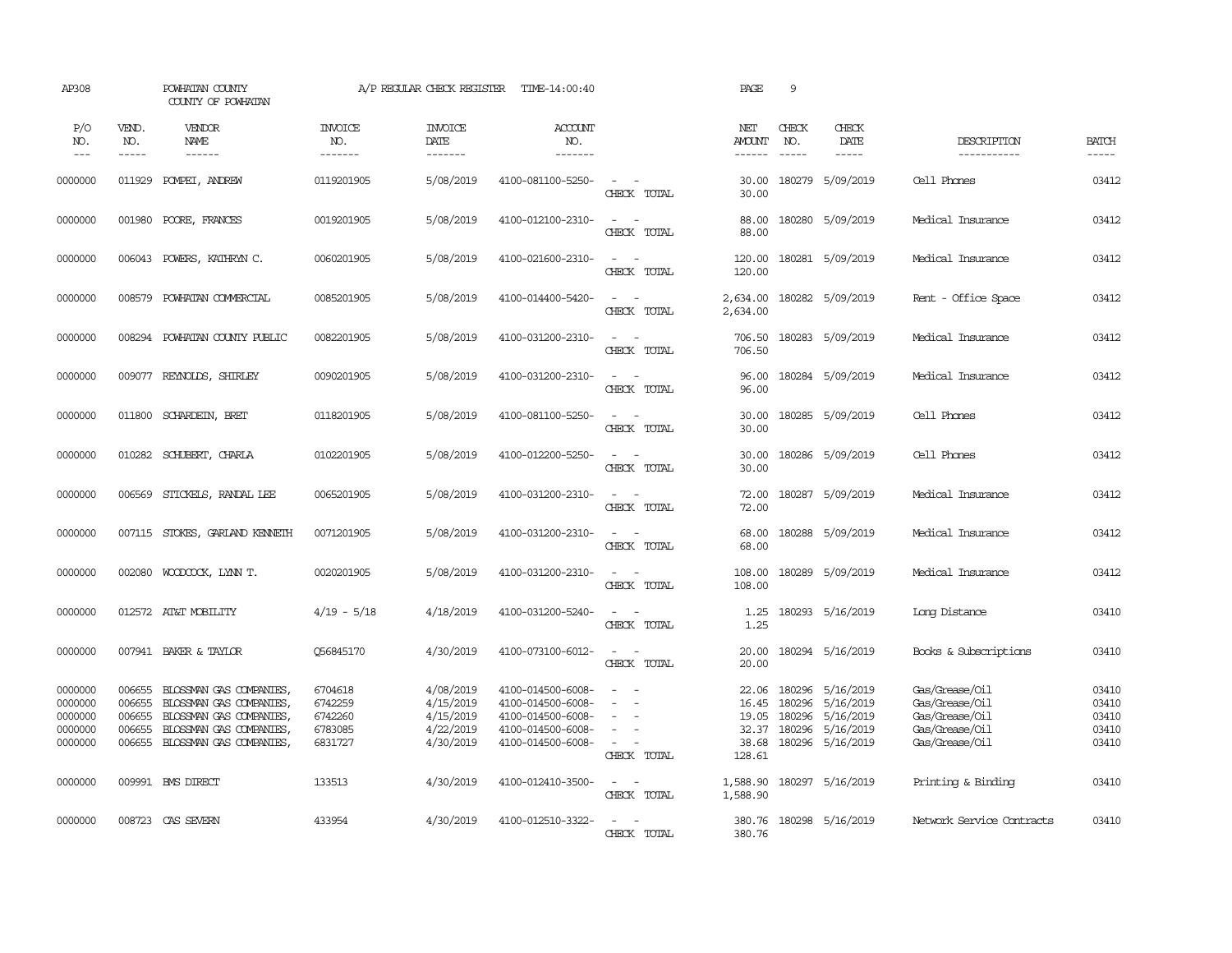| AP308                       |                          | POWHATAN COUNTY<br>COUNTY OF POWHATAN                                                                                                                                                                                                                                                                                                                                                                                                                                                                           |                                    | A/P REGULAR CHECK REGISTER               | TIME-14:00:40                          |                                              | PAGE                 | 10               |                               |                                |                       |
|-----------------------------|--------------------------|-----------------------------------------------------------------------------------------------------------------------------------------------------------------------------------------------------------------------------------------------------------------------------------------------------------------------------------------------------------------------------------------------------------------------------------------------------------------------------------------------------------------|------------------------------------|------------------------------------------|----------------------------------------|----------------------------------------------|----------------------|------------------|-------------------------------|--------------------------------|-----------------------|
| P/O<br>NO.<br>$\frac{1}{2}$ | VEND.<br>NO.<br>$\cdots$ | VENDOR<br><b>NAME</b><br>$\begin{array}{cccccccccc} \multicolumn{2}{c}{} & \multicolumn{2}{c}{} & \multicolumn{2}{c}{} & \multicolumn{2}{c}{} & \multicolumn{2}{c}{} & \multicolumn{2}{c}{} & \multicolumn{2}{c}{} & \multicolumn{2}{c}{} & \multicolumn{2}{c}{} & \multicolumn{2}{c}{} & \multicolumn{2}{c}{} & \multicolumn{2}{c}{} & \multicolumn{2}{c}{} & \multicolumn{2}{c}{} & \multicolumn{2}{c}{} & \multicolumn{2}{c}{} & \multicolumn{2}{c}{} & \multicolumn{2}{c}{} & \multicolumn{2}{c}{} & \mult$ | <b>INVOICE</b><br>NO.<br>-------   | <b>INVOICE</b><br><b>DATE</b><br>------- | <b>ACCOUNT</b><br>NO.<br>-------       |                                              | NET<br>AMOUNT        | CHECK<br>NO.     | CHECK<br><b>DATE</b><br>----- | DESCRIPTION<br>-----------     | <b>BATCH</b><br>----- |
| 0000000                     | 006965                   | CINIAS CORPORATION                                                                                                                                                                                                                                                                                                                                                                                                                                                                                              | 4020601169                         | 4/24/2019                                | 4100-014100-6011-                      | $\sim$                                       | 98.17                | 180299           | 5/16/2019                     | Uniforms                       | 03410                 |
| 0000000                     | 006965                   | CINIAS CORPORATION                                                                                                                                                                                                                                                                                                                                                                                                                                                                                              | 4020601169                         | 4/24/2019                                | 4100-014500-6011-                      |                                              | 82.17                | 180299           | 5/16/2019                     | Uniforms                       | 03410                 |
| 0000000                     | 006965                   | CINIAS CORPORATION                                                                                                                                                                                                                                                                                                                                                                                                                                                                                              | 4021092863                         | 5/01/2019                                | 4100-014100-6011-                      | $\overline{\phantom{a}}$                     | 119.88               | 180299           | 5/16/2019                     | Uniforms                       | 03410                 |
| 0000000                     | 006965                   | CINIAS CORPORATION                                                                                                                                                                                                                                                                                                                                                                                                                                                                                              | 4021092863                         | 5/01/2019                                | 4100-014500-6011-                      | $\sim$<br>CHECK TOTAL                        | 99.81<br>400.03      | 180299           | 5/16/2019                     | Uniforms                       | 03410                 |
| 0000000                     |                          | 010949 COMCAST                                                                                                                                                                                                                                                                                                                                                                                                                                                                                                  | 80639348                           | 5/01/2019                                | 4100-012510-5260-                      | $\sim$<br>$\sim$<br>CHECK TOTAL              | 2,254.00<br>2,254.00 |                  | 180300 5/16/2019              | Internet Usage                 | 03410                 |
| 0000000                     |                          | 008445 COMMONWEALTH OF VIRGINIA                                                                                                                                                                                                                                                                                                                                                                                                                                                                                 | T423565                            | 5/03/2019                                | 4100-012510-5260-                      | $\sim$<br>$\sim$<br>CHECK TOTAL              | 310.68<br>310.68     |                  | 180301 5/16/2019              | Internet Usage                 | 03410                 |
| 0000000                     |                          | 033130 COUNTY OF HENRICO                                                                                                                                                                                                                                                                                                                                                                                                                                                                                        | 159196                             | 4/30/2019                                | 4100-033400-3840-                      | $\sim$<br>$\sim$                             | 20,086.20            |                  | 180302 5/16/2019              | Detention of Juveniles         | 03410                 |
|                             |                          |                                                                                                                                                                                                                                                                                                                                                                                                                                                                                                                 |                                    |                                          |                                        | CHECK TOTAL                                  | 20,086.20            |                  |                               |                                |                       |
| 0000000                     | 006240                   | DIAMOND SPRINGS WATER, INC 3236109                                                                                                                                                                                                                                                                                                                                                                                                                                                                              |                                    | 5/03/2019                                | 4100-014100-5130-                      | $\sim$ $\sim$                                | 11.95                |                  | 180305 5/16/2019              | Water                          | 03410                 |
| 0000000                     | 006240                   | DIAMOND SPRINGS WATER, INC                                                                                                                                                                                                                                                                                                                                                                                                                                                                                      | 3236124                            | 5/03/2019                                | 4100-014100-5130-                      | $\sim$                                       | 9.95                 | 180305           | 5/16/2019                     | Water                          | 03410                 |
| 0000000                     | 006240                   | DIAMOND SPRINGS WATER, INC 3236127                                                                                                                                                                                                                                                                                                                                                                                                                                                                              |                                    | 5/03/2019                                | 4100-014100-5130-                      | $\sim$                                       | 8.95                 | 180305           | 5/16/2019                     | Water                          | 03410                 |
| 0000000<br>0000000          | 006240<br>006240         | DIAMOND SPRINGS WATER, INC 412079630<br>DIAMOND SPRINGS WATER, INC 426079650                                                                                                                                                                                                                                                                                                                                                                                                                                    |                                    | 4/15/2019<br>4/26/2019                   | 4100-014100-5130-<br>4100-014100-5130- | $\sim$<br>$\overline{\phantom{a}}$           | 29.00<br>6.25        | 180305           | 5/16/2019<br>180305 5/16/2019 | Water<br>Water                 | 03410<br>03410        |
|                             |                          |                                                                                                                                                                                                                                                                                                                                                                                                                                                                                                                 |                                    |                                          |                                        | CHECK TOTAL                                  | 66.10                |                  |                               |                                |                       |
| 0000000                     | 008787 DW                |                                                                                                                                                                                                                                                                                                                                                                                                                                                                                                                 | 19088756                           | 4/28/2019                                | 4100-012410-3320-                      | $\sim$<br>$\sim$<br>CHECK TOTAL              | 2,000.00<br>2,000.00 |                  | 180306 5/16/2019              | Maintenance & Service Contract | 03410                 |
| 0000000                     | 000860                   | DOMINION ENERGY VIRGINIA                                                                                                                                                                                                                                                                                                                                                                                                                                                                                        | 0432180008 5/19                    | 5/02/2019                                | 4100-014600-5110-                      | $\sim$                                       | 262.24               | 180307           | 5/16/2019                     | Electricity                    | 03410                 |
| 0000000                     | 000860                   | DOMINION ENERGY VIRGINIA                                                                                                                                                                                                                                                                                                                                                                                                                                                                                        | 1223507334 5/19                    | 5/02/2019                                | 4100-014300-5110-                      | $\sim$                                       | 188.22               | 180307           | 5/16/2019                     | Electricity                    | 03410                 |
| 0000000<br>0000000          | 000860<br>000860         | DOMINION ENERGY VIRGINIA<br>DOMINION ENERGY VIRGINIA                                                                                                                                                                                                                                                                                                                                                                                                                                                            | 1498464559 5/19<br>2142337506 5/19 | 5/02/2019<br>5/02/2019                   | 4100-014600-5110-<br>4100-014600-5110- | $\sim$<br>$\sim$<br>$\overline{\phantom{a}}$ | 37.80                | 65.10 180307     | 180307 5/16/2019<br>5/16/2019 | Electricity<br>Electricity     | 03410<br>03410        |
| 0000000                     | 000860                   | DOMINION ENERGY VIRGINIA                                                                                                                                                                                                                                                                                                                                                                                                                                                                                        | 2312285006 5/19                    | 5/02/2019                                | 4100-014100-5110-                      | $\overline{\phantom{a}}$                     | 109.71               | 180307           | 5/16/2019                     | Electricity                    | 03410                 |
| 0000000                     | 000860                   | DOMINION ENERGY VIRGINIA                                                                                                                                                                                                                                                                                                                                                                                                                                                                                        | 2346327501 5/19                    | 5/02/2019                                | 4100-014100-5110-                      |                                              | 1,981.27             | 180307           | 5/16/2019                     | Electricity                    | 03410                 |
| 0000000                     | 000860                   | DOMINION ENERGY VIRGINIA                                                                                                                                                                                                                                                                                                                                                                                                                                                                                        | 2346327501 5/19                    | 5/02/2019                                | 4100-031200-5110-                      | $\overline{\phantom{a}}$                     | 1,981.27             |                  | 180307 5/16/2019              | Electricity                    | 03410                 |
| 0000000                     | 000860                   | DOMINION ENERGY VIRGINIA                                                                                                                                                                                                                                                                                                                                                                                                                                                                                        | 2352270009 5/19                    | 5/02/2019                                | 4100-014100-5110-                      | $\sim$                                       | 220.89               |                  | 180307 5/16/2019              | Electricity                    | 03410                 |
| 0000000                     | 000860                   | DOMINION ENERGY VIRGINIA                                                                                                                                                                                                                                                                                                                                                                                                                                                                                        | 2442170003 5/19                    | 5/02/2019                                | 4100-014100-5110-                      | $\sim$<br>$\sim$                             | 1,069.56             |                  | 180307 5/16/2019              | Electricity                    | 03410                 |
|                             |                          |                                                                                                                                                                                                                                                                                                                                                                                                                                                                                                                 |                                    |                                          |                                        | CHECK TOTAL                                  | 5,916.06             |                  |                               |                                |                       |
| 0000000                     | 000860                   | DOMINION ENERGY VIRGINIA                                                                                                                                                                                                                                                                                                                                                                                                                                                                                        | 2462222502 5/19                    | 5/02/2019                                | 4100-014100-5110-                      | $\sim$<br>$\sim$                             | 3,772.27             |                  | 180308 5/16/2019              | Electricity                    | 03410                 |
| 0000000                     | 000860                   | DOMINION ENERGY VIRGINIA                                                                                                                                                                                                                                                                                                                                                                                                                                                                                        | 2476067034 5/19                    | 5/02/2019                                | 4100-014100-5110-                      | $\blacksquare$                               | 166.97               | 180308           | 5/16/2019                     | Electricity                    | 03410                 |
| 0000000                     | 000860                   | DOMINION ENERGY VIRGINIA                                                                                                                                                                                                                                                                                                                                                                                                                                                                                        | 2912605595 5/19                    | 5/02/2019                                | 4100-014100-5110-                      | $\overline{\phantom{a}}$                     | 105.21               | 180308           | 5/16/2019                     | Electricity                    | 03410                 |
| 0000000                     | 000860                   | DOMINION ENERGY VIRGINIA                                                                                                                                                                                                                                                                                                                                                                                                                                                                                        | 2972120006 5/19                    | 5/02/2019                                | 4100-014100-5110-                      |                                              | 1,273.44             | 180308           | 5/16/2019                     | Electricity                    | 03410                 |
| 0000000                     | 000860                   | DOMINION ENERGY VIRGINIA                                                                                                                                                                                                                                                                                                                                                                                                                                                                                        | 3496131156 5/19                    | 5/02/2019                                | 4100-014100-5110-                      | $\sim$                                       | 6.59                 | 180308<br>180308 | 5/16/2019                     | Electricity                    | 03410<br>03410        |
| 0000000<br>0000000          | 000860<br>000860         | DOMINION ENERGY VIRGINIA<br>DOMINION ENERGY VIRGINIA                                                                                                                                                                                                                                                                                                                                                                                                                                                            | 3507951824 5/19<br>4691491015 5/19 | 5/02/2019<br>5/02/2019                   | 4100-014600-5110-<br>4100-014600-5110- | $\sim$<br>$\sim$                             | 30.62<br>107.43      |                  | 5/16/2019<br>180308 5/16/2019 | Electricity<br>Electricity     | 03410                 |
|                             |                          |                                                                                                                                                                                                                                                                                                                                                                                                                                                                                                                 |                                    |                                          |                                        | CHECK TOTAL                                  | 5,462.53             |                  |                               |                                |                       |
| 0000000                     | 000860                   | DOMINION ENERGY VIRGINIA                                                                                                                                                                                                                                                                                                                                                                                                                                                                                        | 4732217502 5/19                    | 5/02/2019                                | 4100-014600-5110-                      | $\sim$                                       | 70.03                | 180309           | 5/16/2019                     | Electricity                    | 03410                 |
| 0000000                     | 000860                   | DOMINION ENERGY VIRGINIA                                                                                                                                                                                                                                                                                                                                                                                                                                                                                        | 5652237503 5/19                    | 5/02/2019                                | 4100-014600-5110-                      |                                              | 92.39                | 180309           | 5/16/2019                     | Electricity                    | 03410                 |
| 0000000                     | 000860                   | DOMINION ENERGY VIRGINIA                                                                                                                                                                                                                                                                                                                                                                                                                                                                                        | 7765134072 5/19                    | 5/02/2019                                | 4100-014100-5110-                      | $\overline{\phantom{a}}$                     | 647.90               | 180309           | 5/16/2019                     | Electricity                    | 03410                 |
| 0000000                     | 000860                   | DOMINION ENERGY VIRGINIA                                                                                                                                                                                                                                                                                                                                                                                                                                                                                        | 8971069334 5/19                    | 5/02/2019                                | 4100-014300-5110-                      | $\sim$<br>CHECK TOTAL                        | 22.46<br>832.78      |                  | 180309 5/16/2019              | Electricity                    | 03410                 |
|                             |                          |                                                                                                                                                                                                                                                                                                                                                                                                                                                                                                                 |                                    |                                          |                                        |                                              |                      |                  |                               |                                |                       |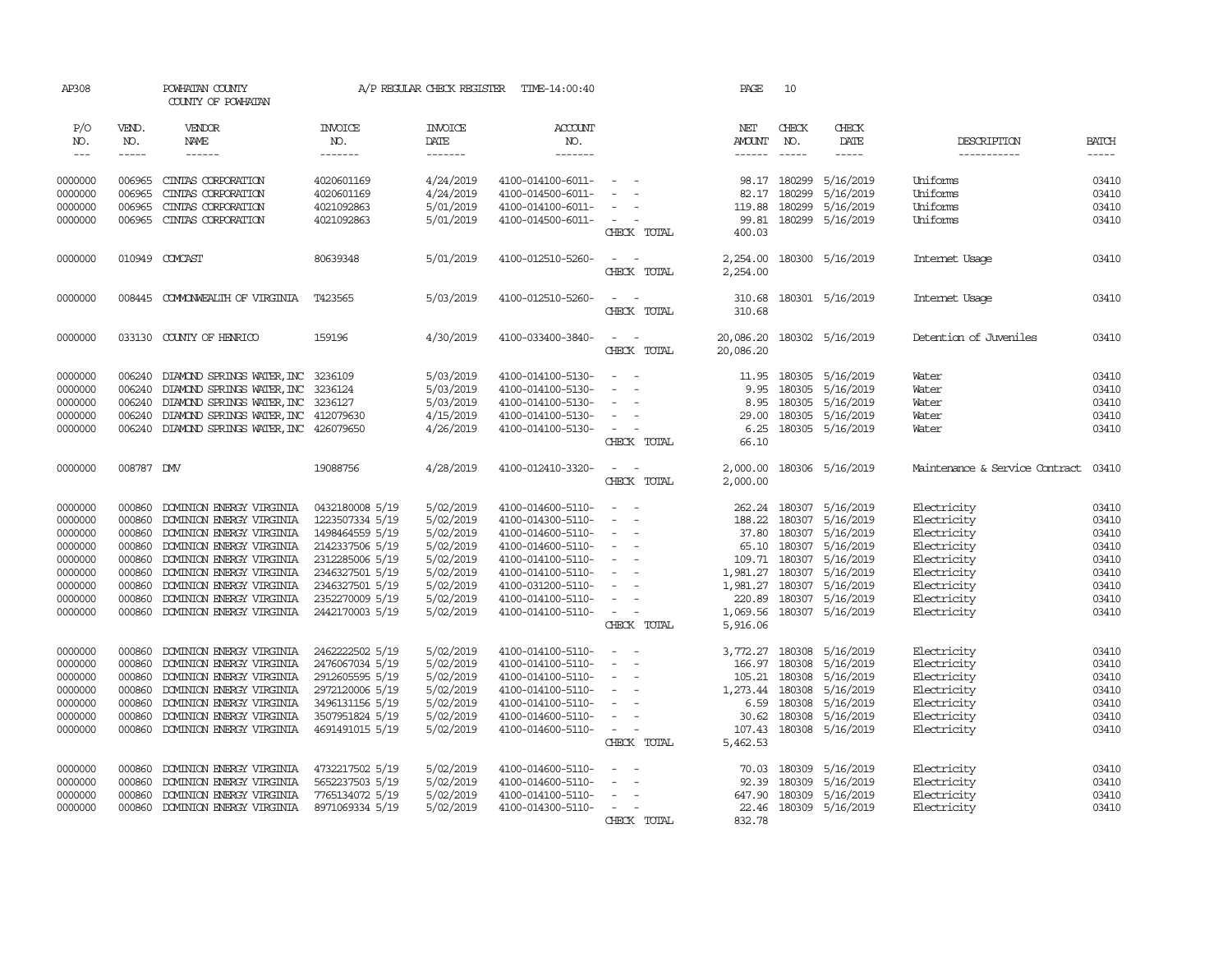| AP308                                                                                |                                                                              | POWHATAN COUNTY<br>COUNTY OF POWHATAN                                                                                                                                                                        |                                                                                      | A/P REGULAR CHECK REGISTER                                                                           | TIME-14:00:40                                                                                                                                                        |                                                                                                     | PAGE                                                                   | 11                                                    |                                                                                                                                  |                                                                                                                                                                                                                              |                                                                      |
|--------------------------------------------------------------------------------------|------------------------------------------------------------------------------|--------------------------------------------------------------------------------------------------------------------------------------------------------------------------------------------------------------|--------------------------------------------------------------------------------------|------------------------------------------------------------------------------------------------------|----------------------------------------------------------------------------------------------------------------------------------------------------------------------|-----------------------------------------------------------------------------------------------------|------------------------------------------------------------------------|-------------------------------------------------------|----------------------------------------------------------------------------------------------------------------------------------|------------------------------------------------------------------------------------------------------------------------------------------------------------------------------------------------------------------------------|----------------------------------------------------------------------|
| P/O<br>NO.<br>$---$                                                                  | VEND.<br>NO.<br>$\frac{1}{2}$                                                | VENDOR<br>NAME                                                                                                                                                                                               | <b>INVOICE</b><br>NO.<br>-------                                                     | <b>INVOICE</b><br>DATE<br>--------                                                                   | ACCOUNT<br>NO.                                                                                                                                                       |                                                                                                     | NET<br><b>AMOUNT</b>                                                   | CHECK<br>NO.<br>$\frac{1}{2}$                         | CHECK<br>DATE<br>$- - - - -$                                                                                                     | DESCRIPTION<br>-----------                                                                                                                                                                                                   | <b>BATCH</b><br>-----                                                |
|                                                                                      |                                                                              | ------                                                                                                                                                                                                       |                                                                                      |                                                                                                      | -------                                                                                                                                                              |                                                                                                     | $- - - - - -$                                                          |                                                       |                                                                                                                                  |                                                                                                                                                                                                                              |                                                                      |
| 0000000                                                                              |                                                                              | 009571 DURHAM, MARILYN                                                                                                                                                                                       | SPRING 2019                                                                          | 5/08/2019                                                                                            | 4100-012220-7003-                                                                                                                                                    | $\overline{\phantom{a}}$<br>CHECK TOTAL                                                             | 1,860.00<br>1,860.00                                                   |                                                       | 180310 5/16/2019                                                                                                                 | Tuition reimbursement                                                                                                                                                                                                        | 03410                                                                |
| 0000000<br>0000000                                                                   | 009093<br>009093                                                             | FARMVILLE WHOLESALE<br>FARMVILLE WHOLESALE                                                                                                                                                                   | 663276<br>663284                                                                     | 4/23/2019<br>4/23/2019                                                                               | 4100-014100-3310-<br>4100-031210-3310-                                                                                                                               | $\sim$ $ \sim$<br>$\sim$                                                                            | 206.85                                                                 |                                                       | 80.00 180311 5/16/2019<br>180311 5/16/2019                                                                                       | Repairs & Maintenance<br>Repairs and Maintenance                                                                                                                                                                             | 03410<br>03410                                                       |
|                                                                                      |                                                                              |                                                                                                                                                                                                              |                                                                                      |                                                                                                      |                                                                                                                                                                      | CHECK TOTAL                                                                                         | 286.85                                                                 |                                                       |                                                                                                                                  |                                                                                                                                                                                                                              |                                                                      |
| 0000000                                                                              | 007620                                                                       | GILLESPIE, CYNIHIA T.                                                                                                                                                                                        | REIMB 5/8-5/10                                                                       | 5/06/2019                                                                                            | 4100-031210-5540-                                                                                                                                                    | $\sim$<br>$\sim$<br>CHECK TOTAL                                                                     | 152.50<br>152.50                                                       |                                                       | 180312 5/16/2019                                                                                                                 | Conferences and Training                                                                                                                                                                                                     | 03410                                                                |
| 0000000                                                                              |                                                                              | 009419 GOV DEALS                                                                                                                                                                                             | 3827-042019                                                                          | 4/30/2019                                                                                            | 3100-018990-0009-                                                                                                                                                    | $\sim$<br>$\sim$<br>CHECK TOTAL                                                                     | 306.79<br>306.79                                                       |                                                       | 180313 5/16/2019                                                                                                                 | Sale of Equipment                                                                                                                                                                                                            | 03410                                                                |
| 0000000<br>0000000<br>0000000<br>0000000<br>0000000                                  | 006013<br>006013<br>006013<br>006013                                         | GRAINGER<br>GRAINGER<br>GRAINGER<br>GRAINGER<br>006013 GRAINGER                                                                                                                                              | 9141145384<br>9143022730<br>9146044848<br>9152291945<br>9156631898                   | 4/09/2019<br>4/11/2019<br>4/15/2019<br>4/22/2019<br>4/25/2019                                        | 4100-014500-3319-<br>4100-014100-3310-<br>4100-014100-6100-<br>4100-032220-3310-<br>4100-014100-6100-                                                                | $\equiv$<br>$\sim$<br>$\overline{\phantom{a}}$                                                      | 38.86<br>19.53<br>45.60<br>274.40<br>73.60                             | 180314                                                | 5/16/2019<br>180314 5/16/2019<br>180314 5/16/2019<br>180314 5/16/2019<br>180314 5/16/2019                                        | Equipment Repairs and Maintena<br>Repairs & Maintenance<br>Personal Protective Equipment<br>Repairs & Maintenance<br>Personal Protective Equipment                                                                           | 03410<br>03410<br>03410<br>03410<br>03410                            |
| 0000000                                                                              |                                                                              | 006013 GRAINGER                                                                                                                                                                                              | 9157096877                                                                           | 4/26/2019                                                                                            | 4100-014100-3310-                                                                                                                                                    | $\sim$<br>$\overline{\phantom{a}}$<br>CHECK TOTAL                                                   | 52.68<br>504.67                                                        |                                                       | 180314 5/16/2019                                                                                                                 | Repairs & Maintenance                                                                                                                                                                                                        | 03410                                                                |
| 0000000                                                                              | 013036                                                                       | HILL MANJFACTURING CO., I 18540-54                                                                                                                                                                           |                                                                                      | 4/23/2019                                                                                            | 4100-014100-6005-                                                                                                                                                    | $\sim$<br>$\sim$<br>CHECK TOTAL                                                                     | 210.62<br>210.62                                                       |                                                       | 180315 5/16/2019                                                                                                                 | Cleaning Supplies                                                                                                                                                                                                            | 03410                                                                |
| 0000000                                                                              | 010755                                                                       | INVOVATIVE TURF                                                                                                                                                                                              | 4195                                                                                 | 5/01/2019                                                                                            | 4100-014600-3320-                                                                                                                                                    | $\overline{\phantom{a}}$<br>CHECK TOTAL                                                             | 1,580.95<br>1,580.95                                                   |                                                       | 180316 5/16/2019                                                                                                                 | Maintenance/Service Contracts                                                                                                                                                                                                | 03410                                                                |
| 0000000<br>0000000<br>0000000<br>0000000<br>0000000<br>0000000<br>0000000<br>0000000 | 000120<br>000120<br>000120<br>000120<br>000120<br>000120<br>000120<br>000120 | <b>JAMES RIVER AIR</b><br><b>JAMES RIVER AIR</b><br><b>JAMES RIVER AIR</b><br><b>JAMES RIVER AIR</b><br><b>JAMES RIVER AIR</b><br><b>JAMES RIVER AIR</b><br><b>JAMES RIVER AIR</b><br><b>JAMES RIVER AIR</b> | S102785<br>S105859<br>S114218<br>S115536<br>S116002<br>S117059<br>S117161<br>S225969 | 3/25/2019<br>3/25/2019<br>4/15/2019<br>4/22/2019<br>4/26/2019<br>4/29/2019<br>4/26/2019<br>4/22/2014 | 4100-014100-3308-<br>4100-014100-3308-<br>4100-014100-3308-<br>4100-014100-3308-<br>4100-014100-3308-<br>4100-014100-3308-<br>4100-014100-3308-<br>4100-014100-3308- | $\sim$<br>$\sim$<br>$\sim$<br>$\sim$<br>$\sim$<br>$\sim$<br>$\overline{\phantom{a}}$<br>CHECK TOTAL | 578.50<br>2,379.00<br>381.00<br>434.07<br>547.50<br>311.50<br>5,959.14 | 180317<br>180317<br>971.57 180317<br>180317<br>180317 | 5/16/2019<br>5/16/2019<br>5/16/2019<br>356.00 180317 5/16/2019<br>5/16/2019<br>5/16/2019<br>180317 5/16/2019<br>180317 5/16/2019 | HVAC Service and Repairs<br>HVAC Service and Repairs<br>HVAC Service and Repairs<br>HVAC Service and Repairs<br>HVAC Service and Repairs<br>HVAC Service and Repairs<br>HVAC Service and Repairs<br>HVAC Service and Repairs | 03410<br>03410<br>03410<br>03410<br>03410<br>03410<br>03410<br>03410 |
| 0000000                                                                              |                                                                              | 000166 LUCK STONE CORP.                                                                                                                                                                                      | IV-101025188                                                                         | 4/30/2019                                                                                            | 4100-014500-3190-                                                                                                                                                    | $\sim$<br>$\sim$<br>CHECK TOTAL                                                                     | 161.19<br>161.19                                                       |                                                       | 180319 5/16/2019                                                                                                                 | Grounds Maintenance                                                                                                                                                                                                          | 03410                                                                |
| 0000000                                                                              |                                                                              | 011354 MATTHEW BENDER & CO, INC. 10215964                                                                                                                                                                    |                                                                                      | 4/16/2019                                                                                            | 4100-011010-3002-                                                                                                                                                    | $\sim$<br>$\sim$<br>CHECK TOTAL                                                                     | 106.43<br>106.43                                                       |                                                       | 180320 5/16/2019                                                                                                                 | County Code                                                                                                                                                                                                                  | 03410                                                                |
| 0000000                                                                              |                                                                              | 011840 MCI COMM SERVICE                                                                                                                                                                                      | 2DG92625 3/19                                                                        | 4/11/2019                                                                                            | 4100-031210-5240-                                                                                                                                                    | $\sim$ $\sim$<br>CHECK TOTAL                                                                        | 116.16<br>116.16                                                       |                                                       | 180321 5/16/2019                                                                                                                 | Long Distance                                                                                                                                                                                                                | 03410                                                                |
| 0000000                                                                              |                                                                              | 010924 MITCHELL PEST                                                                                                                                                                                         | 122248                                                                               | 4/25/2019                                                                                            | 4100-035100-3320-                                                                                                                                                    | $\sim$<br>$\sim$<br>CHECK TOTAL                                                                     | 65.00<br>65.00                                                         |                                                       | 180322 5/16/2019                                                                                                                 | Landscaping - Animal Control                                                                                                                                                                                                 | 03411                                                                |
| 0000000<br>0000000                                                                   |                                                                              | 006610 MO-JOHNS SANITATION<br>006610 MO-JOHNS SANITATION                                                                                                                                                     | 117748<br>117749                                                                     | 5/01/2019<br>5/01/2019                                                                               | 4100-014600-3311-<br>4100-014600-3311-                                                                                                                               | $\sim$<br>$\overline{\phantom{a}}$                                                                  | 103.00<br>231.00                                                       |                                                       | 180323 5/16/2019<br>180323 5/16/2019                                                                                             | Portable Bathrooms<br>Portable Bathrooms                                                                                                                                                                                     | 03411<br>03411                                                       |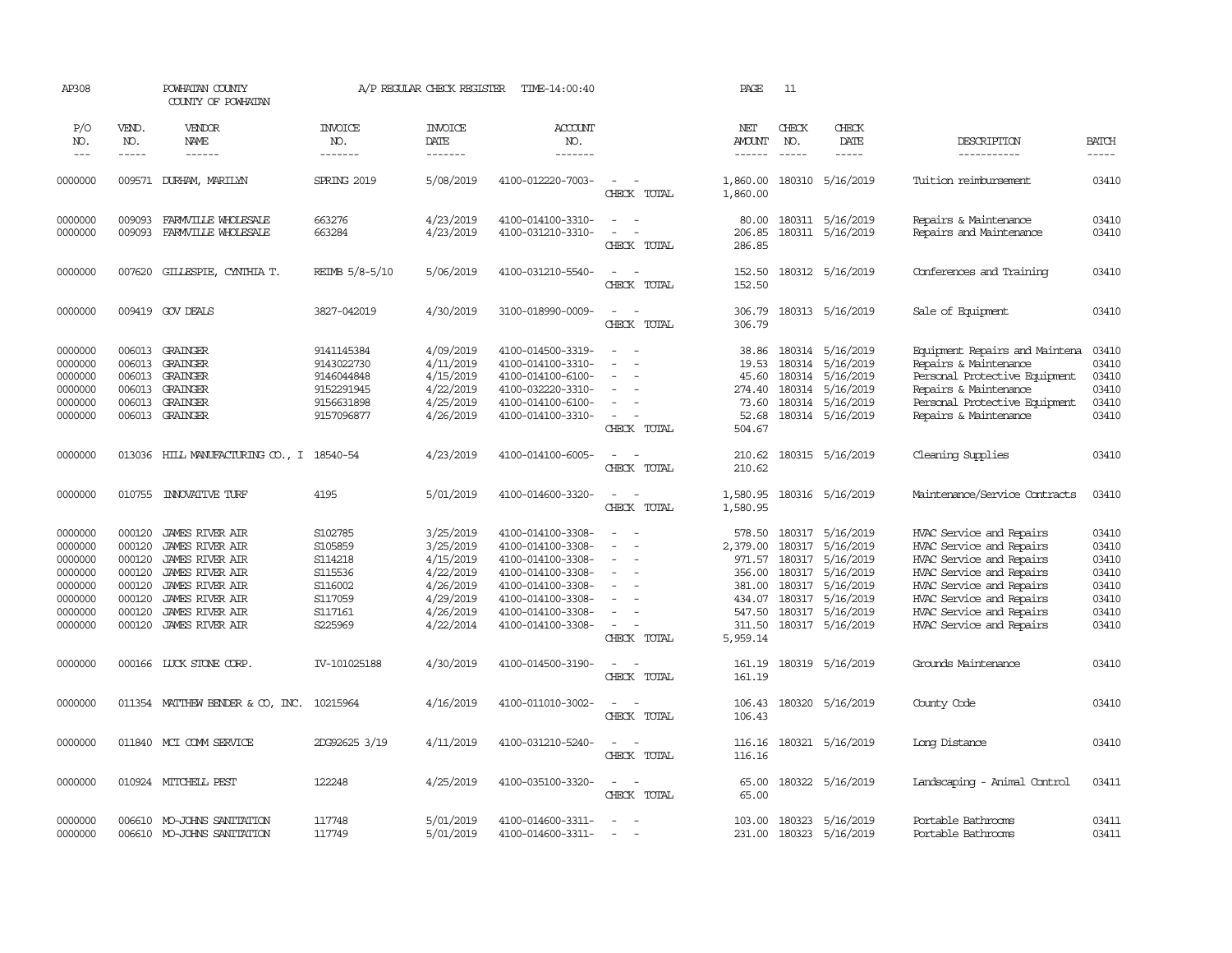| AP308        |                    | POWHATAN COUNTY<br>COUNTY OF POWHATAN              |                  | A/P REGULAR CHECK REGISTER | TIME-14:00:40                          |                                      | PAGE                    | 12                   |                     |                                    |                               |
|--------------|--------------------|----------------------------------------------------|------------------|----------------------------|----------------------------------------|--------------------------------------|-------------------------|----------------------|---------------------|------------------------------------|-------------------------------|
| P/O          | VEND.              | VENDOR                                             | <b>INVOICE</b>   | <b>INVOICE</b>             | <b>ACCOUNT</b>                         |                                      | NET                     | CHECK                | CHECK               |                                    |                               |
| NO.<br>$---$ | NO.<br>$- - - - -$ | NAME<br>------                                     | NO.<br>-------   | DATE<br>$- - - - - - -$    | NO.<br>-------                         |                                      | AMOUNT<br>$- - - - - -$ | NO.<br>$\frac{1}{2}$ | DATE<br>$- - - - -$ | DESCRIPTION<br>-----------         | <b>BATCH</b><br>$\frac{1}{2}$ |
|              |                    |                                                    |                  |                            |                                        |                                      |                         |                      |                     |                                    |                               |
| 0000000      | 006610             | MO-JOHNS SANITATION                                | 117750           | 5/01/2019                  | 4100-014600-3311-                      | $\equiv$                             | 250.00                  | 180323               | 5/16/2019           | Portable Bathrooms                 | 03411                         |
| 0000000      | 006610             | MO-JOHNS SANITATION                                | 117751           | 5/01/2019                  | 4100-014600-3311-                      |                                      | 103.00                  | 180323               | 5/16/2019           | Portable Bathrooms                 | 03411                         |
| 0000000      | 006610             | MO-JOHNS SANITATION                                | 117752           | 5/01/2019                  | 4100-014600-3311-                      |                                      | 128.00                  | 180323               | 5/16/2019           | Portable Bathrooms                 | 03411                         |
| 0000000      | 006610             | MO-JOHNS SANITATION                                | 117753           | 5/01/2019                  | 4100-014600-3311-                      |                                      | 103.00                  | 180323               | 5/16/2019           | Portable Bathrooms                 | 03411                         |
| 0000000      | 006610             | MO-JOHNS SANITATION                                | 117754           | 5/01/2019                  | 4100-014600-3311-                      |                                      | 103.00                  | 180323               | 5/16/2019           | Portable Bathrooms                 | 03411                         |
| 0000000      | 006610             | MO-JOHNS SANITATION                                | 117755           | 5/01/2019                  | 4100-014600-3311-                      |                                      | 103.00                  | 180323               | 5/16/2019           | Portable Bathrooms                 | 03411                         |
| 0000000      | 006610             | MO-JOHNS SANITATION                                | 117756           | 5/01/2019                  | 4100-014600-3311-                      | $\equiv$                             | 103.00                  | 180323               | 5/16/2019           | Portable Bathrooms                 | 03411                         |
| 0000000      | 006610             | MO-JOHNS SANITATION                                | 117757           | 5/01/2019                  | 4100-014600-3311-                      | $\sim$<br>CHECK TOTAL                | 128.00<br>1,355.00      |                      | 180323 5/16/2019    | Portable Bathrooms                 | 03411                         |
|              |                    |                                                    |                  |                            |                                        |                                      |                         |                      |                     |                                    |                               |
| 0000000      | 006610             | MO-JOHNS SANITATION                                | 117758           | 5/01/2019                  | 4100-014600-3311-                      | $\overline{\phantom{a}}$             | 103.00                  | 180324               | 5/16/2019           | Portable Bathrooms                 | 03411                         |
| 0000000      | 006610             | MO-JOHNS SANITATION                                | 117759           | 5/01/2019                  | 4100-014600-3311-                      |                                      | 103.00                  | 180324               | 5/16/2019           | Portable Bathrooms                 | 03411                         |
| 0000000      |                    | 006610 MO-JOHNS SANITATION                         | 117760           | 5/01/2019                  | 4100-014600-3311-                      | $\overline{\phantom{a}}$             | 103.00                  |                      | 180324 5/16/2019    | Portable Bathrooms                 | 03411                         |
|              |                    |                                                    |                  |                            |                                        | CHECK TOTAL                          | 309.00                  |                      |                     |                                    |                               |
| 0000000      |                    | 011595 NOLAN, THOMAS P.                            | TRAVEL 5/8-5/10  | 5/06/2019                  | 4100-031210-5540-                      | $\sim$                               | 152.50                  |                      | 180326 5/16/2019    | Conferences and Training           | 03411                         |
|              |                    |                                                    |                  |                            |                                        | CHECK TOTAL                          | 152.50                  |                      |                     |                                    |                               |
|              |                    |                                                    |                  |                            |                                        |                                      |                         |                      |                     |                                    |                               |
| 0000000      | 008967             | PACIELLO, BRIGID                                   | REIMB SALLYPORT  | 5/03/2019                  | 4100-012100-5530-                      | $\overline{\phantom{a}}$<br>$\sim$   | 49.60                   |                      | 180327 5/16/2019    | Business Meetings                  | 03411                         |
|              |                    |                                                    |                  |                            |                                        | CHECK TOTAL                          | 49.60                   |                      |                     |                                    |                               |
| 0000000      | 001250             |                                                    |                  | 4/03/2019                  |                                        |                                      |                         | 180328               | 5/16/2019           | Tools and Equipment                | 03411                         |
| 0000000      | 001250             | POWHATAN AUTO & TRACTOR<br>POWHATAN AUTO & TRACTOR | 543569<br>543604 | 4/03/2019                  | 4100-014500-6004-<br>4100-014300-6008- |                                      | 74.99<br>9.98           | 180328               | 5/16/2019           | Gas/Grease/Oil                     | 03411                         |
| 0000000      | 001250             | POWHATAN AUTO & TRACTOR                            | 544996           | 4/12/2019                  | 4100-014500-6004-                      |                                      | 133.53                  | 180328               | 5/16/2019           | Tools and Equipment                | 03411                         |
|              |                    |                                                    |                  |                            |                                        | CHECK TOTAL                          | 218.50                  |                      |                     |                                    |                               |
|              |                    |                                                    |                  |                            |                                        |                                      |                         |                      |                     |                                    |                               |
| 0000000      | 009612             | POWHATAN COLLISION AND                             | 4070             | 4/16/2019                  | 4100-034100-6009-                      | $\sim$                               | 201.94                  |                      | 180329 5/16/2019    | Auto Parts/Repairs                 | 03411                         |
|              |                    |                                                    |                  |                            |                                        | CHECK TOTAL                          | 201.94                  |                      |                     |                                    |                               |
| 0000000      | 012340             | PRICE SUPPLY COMPANY, INC                          | 1904-049311      | 4/05/2019                  | 4100-014100-3310-                      |                                      | 16.03                   |                      | 180330 5/16/2019    | Repairs & Maintenance              | 03411                         |
| 0000000      | 012340             | PRICE SUPPLY COMPANY, INC                          | 1904-050476      | 4/23/2019                  | 4100-032220-3310-                      |                                      | 29.45                   | 180330               | 5/16/2019           | Repairs & Maintenance              | 03411                         |
| 0000000      | 012340             | PRICE SUPPLY COMPANY, INC                          | 1904-050477      | 4/23/2019                  | 4100-014100-3310-                      | $\overline{\phantom{a}}$             | 118.75                  |                      | 180330 5/16/2019    | Repairs & Maintenance              | 03411                         |
|              |                    |                                                    |                  |                            |                                        | CHECK TOTAL                          | 164.23                  |                      |                     |                                    |                               |
| 0000000      | 000780             | <b>CUILL CORPORATION</b>                           | 6931776          | 4/29/2019                  | 4100-012410-6001-                      | $\equiv$                             |                         |                      | 180331 5/16/2019    |                                    | 03410                         |
| 0000000      | 000780             | <b>CUILL CORPORATION</b>                           | 6999917          | 5/01/2019                  | 4100-012410-6001-                      | $\equiv$<br>$\overline{\phantom{a}}$ | 443.35<br>41.59         |                      | 180331 5/16/2019    | Office Supplies<br>Office Supplies | 03410                         |
|              |                    |                                                    |                  |                            |                                        | CHECK TOTAL                          | 484.94                  |                      |                     |                                    |                               |
|              |                    |                                                    |                  |                            |                                        |                                      |                         |                      |                     |                                    |                               |
| 0000000      | 000620             | R. C. GOODWIN & SONS, INC                          | 0853581          | 4/05/2019                  | 4100-014100-3310-                      | $\equiv$                             | 15.24                   | 180332               | 5/16/2019           | Repairs & Maintenance              | 03411                         |
| 0000000      | 000620             | R. C. GOODWYN & SONS, INC                          | 0854050          | 4/09/2019                  | 4100-014500-3190-                      |                                      | 17.50                   |                      | 180332 5/16/2019    | Grounds Maintenance                | 03411                         |
| 0000000      | 000620             | R. C. GOODWIN & SONS, INC                          | 0854442          | 4/11/2019                  | 4100-014500-3190-                      |                                      | 9.98                    | 180332               | 5/16/2019           | Grounds Maintenance                | 03411                         |
| 0000000      | 000620             | R. C. GOODWYN & SONS, INC                          | 0855133          | 4/16/2019                  | 4100-014100-3310-                      | $\equiv$                             | 65.34                   | 180332               | 5/16/2019           | Repairs & Maintenance              | 03411                         |
| 0000000      | 000620             | R. C. GOODWYN & SONS, INC                          | 0855603          | 4/19/2019                  | 4100-014500-3190-                      |                                      | 13.99                   | 180332               | 5/16/2019           | Grounds Maintenance                | 03411                         |
| 0000000      | 000620             | R. C. GOODWIN & SONS, INC                          | 0856067          | 4/23/2019                  | 4100-014100-3310-                      |                                      | 56.28                   | 180332               | 5/16/2019           | Repairs & Maintenance              | 03411                         |
| 0000000      |                    | 000620 R. C. GOODWIN & SONS, INC                   | 0856143          | 4/23/2019                  | 4100-014300-3310-                      | $\sim$                               | 35.75                   |                      | 180332 5/16/2019    | Repairs & Maintenance              | 03411                         |
|              |                    |                                                    |                  |                            |                                        | CHECK TOTAL                          | 214.08                  |                      |                     |                                    |                               |
| 0000000      | 000620             | R. C. GOODWYN & SONS, INC                          | 0857107          | 4/30/2019                  | 4100-014500-6004-                      |                                      | 16.99                   |                      | 180333 5/16/2019    | Tools and Equipment                | 03411                         |
| 0000000      |                    | 000620 R. C. GOODWYN & SONS, INC 0857107           |                  | 4/30/2019                  | 4100-014500-3190-                      | $\sim$                               | 17.03                   |                      | 180333 5/16/2019    | Grounds Maintenance                | 03411                         |
|              |                    |                                                    |                  |                            |                                        | CHECK TOTAL                          | 34.02                   |                      |                     |                                    |                               |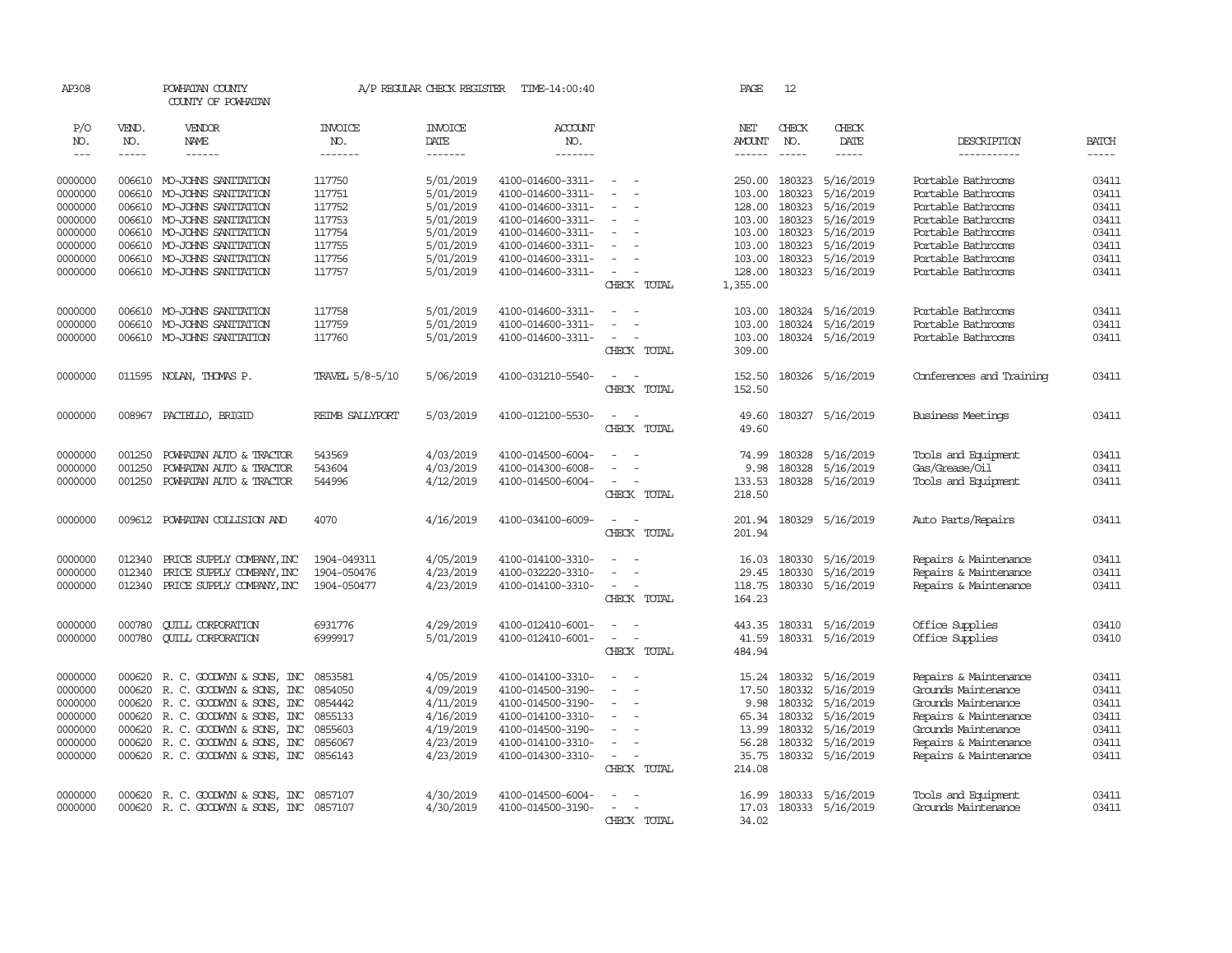| AP308                                                                                                                                                                                                         |                                                                                                                                                                                            | POWHATAN COUNTY<br>COUNTY OF POWHATAN                                                                                                                                                                         |                                                                                                                                                                                                                                                                                                                                                 | A/P REGULAR CHECK REGISTER                                                                                                                                                                                                                          | TIME-14:00:40                                                                                                                                                                                                                                                                                                                                                                                              |                                                                                                                                                                                        | PAGE                                                                                                                                                                                       | 13                                                                                                                                                                     |                                                                                                                                                                                                                                                                   |                                                                                                                                                                                                                                                                                                                                                                                                                                  |                                                                                                                                                                         |
|---------------------------------------------------------------------------------------------------------------------------------------------------------------------------------------------------------------|--------------------------------------------------------------------------------------------------------------------------------------------------------------------------------------------|---------------------------------------------------------------------------------------------------------------------------------------------------------------------------------------------------------------|-------------------------------------------------------------------------------------------------------------------------------------------------------------------------------------------------------------------------------------------------------------------------------------------------------------------------------------------------|-----------------------------------------------------------------------------------------------------------------------------------------------------------------------------------------------------------------------------------------------------|------------------------------------------------------------------------------------------------------------------------------------------------------------------------------------------------------------------------------------------------------------------------------------------------------------------------------------------------------------------------------------------------------------|----------------------------------------------------------------------------------------------------------------------------------------------------------------------------------------|--------------------------------------------------------------------------------------------------------------------------------------------------------------------------------------------|------------------------------------------------------------------------------------------------------------------------------------------------------------------------|-------------------------------------------------------------------------------------------------------------------------------------------------------------------------------------------------------------------------------------------------------------------|----------------------------------------------------------------------------------------------------------------------------------------------------------------------------------------------------------------------------------------------------------------------------------------------------------------------------------------------------------------------------------------------------------------------------------|-------------------------------------------------------------------------------------------------------------------------------------------------------------------------|
| P/O<br>NO.<br>$---$                                                                                                                                                                                           | VEND.<br>NO.<br>$- - - - -$                                                                                                                                                                | <b>VENDOR</b><br>NAME<br>$- - - - - -$                                                                                                                                                                        | <b>INVOICE</b><br>NO.<br>-------                                                                                                                                                                                                                                                                                                                | <b>INVOICE</b><br>DATE<br>-------                                                                                                                                                                                                                   | <b>ACCOUNT</b><br>NO.<br>-------                                                                                                                                                                                                                                                                                                                                                                           |                                                                                                                                                                                        | NET<br>AMOUNT<br>------                                                                                                                                                                    | CHECK<br>NO.<br>$\frac{1}{2}$                                                                                                                                          | CHECK<br>DATE<br>$- - - - -$                                                                                                                                                                                                                                      | DESCRIPTION<br>-----------                                                                                                                                                                                                                                                                                                                                                                                                       | <b>BATCH</b><br>$- - - - -$                                                                                                                                             |
| 0000000                                                                                                                                                                                                       |                                                                                                                                                                                            | 006579 RICHMOND ALARM                                                                                                                                                                                         | 338928                                                                                                                                                                                                                                                                                                                                          | 5/01/2019                                                                                                                                                                                                                                           | 4100-032210-3320-                                                                                                                                                                                                                                                                                                                                                                                          | CHECK TOTAL                                                                                                                                                                            | 309.00<br>309.00                                                                                                                                                                           |                                                                                                                                                                        | 180334 5/16/2019                                                                                                                                                                                                                                                  | Maintenance & Service Contract.                                                                                                                                                                                                                                                                                                                                                                                                  | 03411                                                                                                                                                                   |
| 0000000                                                                                                                                                                                                       |                                                                                                                                                                                            | 006323 ROTO-ROOTER                                                                                                                                                                                            | 165621                                                                                                                                                                                                                                                                                                                                          | 4/17/2019                                                                                                                                                                                                                                           | 4100-014100-3310-                                                                                                                                                                                                                                                                                                                                                                                          | $\sim$<br>$\sim$<br>CHECK TOTAL                                                                                                                                                        | 1,163.00<br>1,163.00                                                                                                                                                                       |                                                                                                                                                                        | 180335 5/16/2019                                                                                                                                                                                                                                                  | Repairs & Maintenance                                                                                                                                                                                                                                                                                                                                                                                                            | 03411                                                                                                                                                                   |
| 0000000                                                                                                                                                                                                       | 011837                                                                                                                                                                                     | SCHMITT, KIMBERLY                                                                                                                                                                                             | REIMB 5/8-5/10                                                                                                                                                                                                                                                                                                                                  | 5/06/2019                                                                                                                                                                                                                                           | 4100-031210-5540-                                                                                                                                                                                                                                                                                                                                                                                          | $\sim$<br>$\sim$<br>CHECK TOTAL                                                                                                                                                        | 152.50<br>152.50                                                                                                                                                                           |                                                                                                                                                                        | 180336 5/16/2019                                                                                                                                                                                                                                                  | Conferences and Training                                                                                                                                                                                                                                                                                                                                                                                                         | 03411                                                                                                                                                                   |
| 0000000                                                                                                                                                                                                       | 012770                                                                                                                                                                                     | SHAW, STEPHEN                                                                                                                                                                                                 | REIMB 5/6-5/16                                                                                                                                                                                                                                                                                                                                  | 5/06/2019                                                                                                                                                                                                                                           | 4100-034100-5510-                                                                                                                                                                                                                                                                                                                                                                                          | $\sim$<br>CHECK TOTAL                                                                                                                                                                  | 315.52<br>315.52                                                                                                                                                                           |                                                                                                                                                                        | 180337 5/16/2019                                                                                                                                                                                                                                                  | Travel/Mileage/Parking/Tolls                                                                                                                                                                                                                                                                                                                                                                                                     | 03411                                                                                                                                                                   |
| 0000000                                                                                                                                                                                                       | 009574                                                                                                                                                                                     | UNIOUE MANAGEMENT                                                                                                                                                                                             | 552459                                                                                                                                                                                                                                                                                                                                          | 5/01/2019                                                                                                                                                                                                                                           | 4100-073100-6012-                                                                                                                                                                                                                                                                                                                                                                                          | $\overline{\phantom{a}}$<br>. —<br>CHECK TOTAL                                                                                                                                         | 89.55<br>89.55                                                                                                                                                                             |                                                                                                                                                                        | 180342 5/16/2019                                                                                                                                                                                                                                                  | Books & Subscriptions                                                                                                                                                                                                                                                                                                                                                                                                            | 03411                                                                                                                                                                   |
| 0000000                                                                                                                                                                                                       | 006128                                                                                                                                                                                     | UNITED STATES POSTAL                                                                                                                                                                                          | <b>PO BOX 87</b>                                                                                                                                                                                                                                                                                                                                | 5/10/2019                                                                                                                                                                                                                                           | 4100-012410-3320-                                                                                                                                                                                                                                                                                                                                                                                          | $\sim$<br>$\sim$<br>CHECK TOTAL                                                                                                                                                        | 54.00<br>54.00                                                                                                                                                                             |                                                                                                                                                                        | 180343 5/16/2019                                                                                                                                                                                                                                                  | Maintenance & Service Contract                                                                                                                                                                                                                                                                                                                                                                                                   | 03411                                                                                                                                                                   |
| 0000000<br>0000000<br>0000000<br>0000000<br>0000000<br>0000000<br>0000000<br>0000000<br>0000000<br>0000000<br>0000000<br>0000000<br>0000000<br>0000000<br>0000000<br>0000000<br>0000000<br>0000000<br>0000000 | 011169<br>011169<br>011169<br>011169<br>011169<br>011169<br>011169<br>011169<br>011169<br>011169<br>011169<br>011169<br>011169<br>011169<br>011169<br>011169<br>011169<br>011169<br>011169 | VERIZON<br>VERIZON<br>VERIZON<br>VERIZON<br>VERIZON<br>VERIZON<br>VERIZON<br>VERIZON<br>VERIZON<br>VERIZON<br>VERIZON<br>VERIZON<br>VERIZON<br>VERIZON<br>VERIZON<br>VERIZON<br>VERIZON<br>VERIZON<br>VERIZON | 13574714 04/19<br>13574714 04/19<br>13574714 04/19<br>13574714 04/19<br>13574714 04/19<br>13574714 04/19<br>13574714 04/19<br>13574714 04/19<br>13574714 04/19<br>13574714 04/19<br>13574714 04/19<br>13574714 04/19<br>13574714 04/19<br>13574714 04/19<br>13574714 04/19<br>13574714 04/19<br>598-1340 5/19<br>63108448-4/19<br>63108448-4/19 | 4/28/2019<br>4/28/2019<br>4/28/2019<br>4/28/2019<br>4/28/2019<br>4/28/2019<br>4/28/2019<br>4/28/2019<br>4/28/2019<br>4/28/2019<br>4/28/2019<br>4/28/2019<br>4/28/2019<br>4/28/2019<br>4/28/2019<br>4/28/2019<br>5/01/2019<br>4/28/2019<br>4/28/2019 | 100-000100-0006-<br>4100-012310-5230-<br>4100-012510-5230-<br>4100-014100-5230-<br>4100-014300-5230-<br>4100-021200-5230-<br>4100-031200-5230-<br>4100-031710-5230-<br>4100-021200-5230-<br>4100-031210-5230-<br>4100-032200-5230-<br>4100-032200-5260-<br>4100-032210-5230-<br>4100-035500-5230-<br>4100-071110-5230-<br>4100-073100-5230-<br>4100-021100-5230-<br>4100-031200-5230-<br>4100-031210-5230- | $\equiv$<br>$\sim$<br>$\equiv$<br>$\equiv$<br>$\omega$<br>$\equiv$<br>$\sim$<br>$\sim$<br>÷<br>$\overline{\phantom{a}}$<br>$\blacksquare$<br>$\overline{a}$<br>$\equiv$<br>CHECK TOTAL | 118.22<br>50.06<br>93.39<br>207.80<br>83.96<br>44.28<br>162.12<br>50.06<br>14.83<br>44.28<br>296.60<br>204.06<br>74.07<br>44.28<br>44.28<br>100.12<br>54.83<br>68.83<br>390.20<br>2,146.27 | 180344<br>180344<br>180344<br>180344<br>180344<br>180344<br>180344<br>180344<br>180344<br>180344<br>180344<br>180344<br>180344<br>180344<br>180344<br>180344<br>180344 | 5/16/2019<br>5/16/2019<br>5/16/2019<br>5/16/2019<br>5/16/2019<br>5/16/2019<br>5/16/2019<br>5/16/2019<br>5/16/2019<br>5/16/2019<br>5/16/2019<br>5/16/2019<br>5/16/2019<br>5/16/2019<br>5/16/2019<br>5/16/2019<br>5/16/2019<br>180344 5/16/2019<br>180344 5/16/2019 | Due from Other Agencies<br>Telephone Services<br>Telephone Services<br>Telephone Services<br>Telephone Services<br>Telephone Services<br>Telephone Services<br>Telephone Services<br>Telephone Services<br>Telephone Services<br>Telephone Services<br><b>Internet</b><br>Telephone Services<br>Telephone Services<br>Telephone Services<br>Telephone Services<br>Telephone Services<br>Telephone Services<br>Telephone Services | 03411<br>03411<br>03411<br>03411<br>03411<br>03411<br>03411<br>03411<br>03411<br>03411<br>03411<br>03411<br>03411<br>03411<br>03411<br>03411<br>03411<br>03411<br>03411 |
| 0000000<br>0000000                                                                                                                                                                                            | 009768<br>009768                                                                                                                                                                           | WAMPLER EANES APPRAISAL<br>WAMPLER EANES APPRAISAL                                                                                                                                                            | 2020 GENERAL<br>2020 GENERAL                                                                                                                                                                                                                                                                                                                    | 5/01/2019<br>5/01/2019                                                                                                                                                                                                                              | 100-000200-0009-<br>4100-012320-3160-                                                                                                                                                                                                                                                                                                                                                                      | $\sim$<br>$\overline{\phantom{a}}$<br>$\overline{\phantom{a}}$<br>CHECK TOTAL                                                                                                          | 13,487.00<br>12,138.30                                                                                                                                                                     |                                                                                                                                                                        | 1,348.70-180346 5/16/2019<br>180346 5/16/2019                                                                                                                                                                                                                     | Retainage Payable<br>Reassessment Services                                                                                                                                                                                                                                                                                                                                                                                       | 03411<br>03411                                                                                                                                                          |
| 0000000                                                                                                                                                                                                       | 001680                                                                                                                                                                                     | WASTE MANAGEMENT OF                                                                                                                                                                                           | 3357721-2424-4                                                                                                                                                                                                                                                                                                                                  | 5/02/2019                                                                                                                                                                                                                                           | 4100-014300-3175-                                                                                                                                                                                                                                                                                                                                                                                          | $\overline{\phantom{a}}$<br>CHECK TOTAL                                                                                                                                                | 309.72<br>309.72                                                                                                                                                                           |                                                                                                                                                                        | 180347 5/16/2019                                                                                                                                                                                                                                                  | Waste Disposal                                                                                                                                                                                                                                                                                                                                                                                                                   | 03411                                                                                                                                                                   |
| 0000000                                                                                                                                                                                                       |                                                                                                                                                                                            | 010688 A&B CLEANING SERVICE, INC. 31382                                                                                                                                                                       |                                                                                                                                                                                                                                                                                                                                                 | 5/16/2019                                                                                                                                                                                                                                           | 4100-014100-3180-                                                                                                                                                                                                                                                                                                                                                                                          | $\overline{\phantom{a}}$<br>$\sim$<br>CHECK TOTAL                                                                                                                                      | 4,696.18<br>4,696.18                                                                                                                                                                       |                                                                                                                                                                        | 180348 5/22/2019                                                                                                                                                                                                                                                  | Cleaning Service                                                                                                                                                                                                                                                                                                                                                                                                                 | 03415                                                                                                                                                                   |
| 0000000<br>0000000                                                                                                                                                                                            | 006175                                                                                                                                                                                     | ADAMS OIL COMPANY, INC.<br>006175 ADAMS OIL COMPANY, INC.                                                                                                                                                     | 25593-3<br>26363-1                                                                                                                                                                                                                                                                                                                              | 4/09/2019<br>4/08/2019                                                                                                                                                                                                                              | 4100-032200-5120-<br>4100-032200-5120-                                                                                                                                                                                                                                                                                                                                                                     | $\sim$<br>CHECK TOTAL                                                                                                                                                                  | 78.64<br>27.34<br>105.98                                                                                                                                                                   |                                                                                                                                                                        | 180349 5/22/2019<br>180349 5/22/2019                                                                                                                                                                                                                              | Apparatus Fuel<br>Apparatus Fuel                                                                                                                                                                                                                                                                                                                                                                                                 | 03415<br>03415                                                                                                                                                          |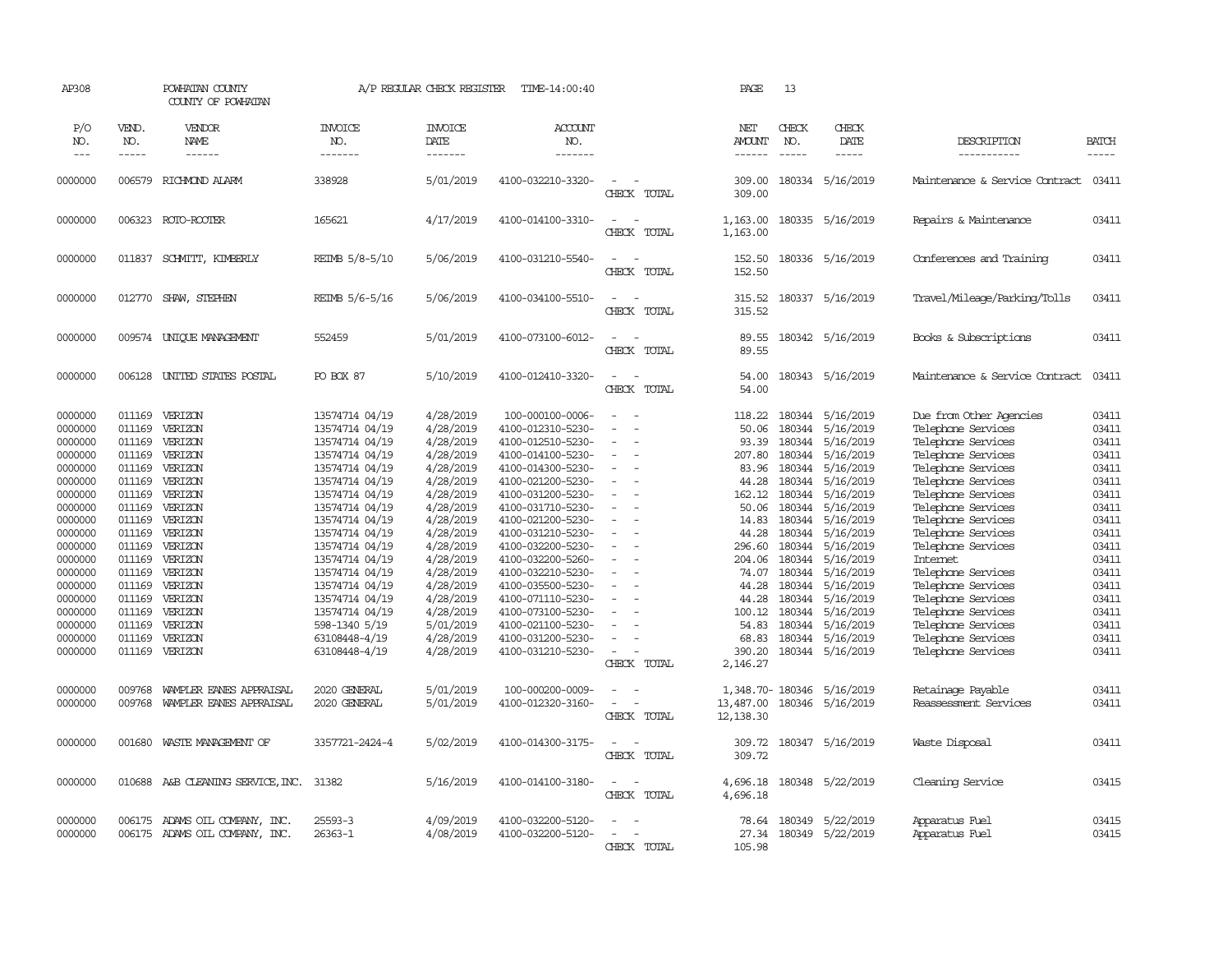| AP308               |                       | POWHATAN COUNTY<br>COUNTY OF POWHATAN |                        | A/P REGULAR CHECK REGISTER        | TIME-14:00:40             |                                                      | PAGE                           | 14                                                                                                                                                                                                                                                                                                                                                                                                           |                        |                              |                       |
|---------------------|-----------------------|---------------------------------------|------------------------|-----------------------------------|---------------------------|------------------------------------------------------|--------------------------------|--------------------------------------------------------------------------------------------------------------------------------------------------------------------------------------------------------------------------------------------------------------------------------------------------------------------------------------------------------------------------------------------------------------|------------------------|------------------------------|-----------------------|
| P/O<br>NO.<br>$---$ | VEND.<br>NO.<br>----- | VENDOR<br><b>NAME</b><br>------       | <b>INVOICE</b><br>NO.  | <b>INVOICE</b><br>DATE<br>------- | ACCOUNT<br>NO.<br>------- |                                                      | NET<br><b>AMOUNT</b><br>------ | CHECK<br>NO.<br>$\frac{1}{2} \frac{1}{2} \frac{1}{2} \frac{1}{2} \frac{1}{2} \frac{1}{2} \frac{1}{2} \frac{1}{2} \frac{1}{2} \frac{1}{2} \frac{1}{2} \frac{1}{2} \frac{1}{2} \frac{1}{2} \frac{1}{2} \frac{1}{2} \frac{1}{2} \frac{1}{2} \frac{1}{2} \frac{1}{2} \frac{1}{2} \frac{1}{2} \frac{1}{2} \frac{1}{2} \frac{1}{2} \frac{1}{2} \frac{1}{2} \frac{1}{2} \frac{1}{2} \frac{1}{2} \frac{1}{2} \frac{$ | CHECK<br>DATE<br>----- | DESCRIPTION<br>-----------   | <b>BATCH</b><br>----- |
| 0000000             |                       | 012791 ADAMS, RICK                    | <b>INSPECTOR CLASS</b> | 5/16/2019                         | 4100-034100-5540-         | $\overline{\phantom{a}}$                             | 124.00                         | 180350                                                                                                                                                                                                                                                                                                                                                                                                       | 5/22/2019              | Conferences & Training       | 03415                 |
|                     |                       |                                       |                        |                                   |                           | CHECK TOTAL                                          | 124.00                         |                                                                                                                                                                                                                                                                                                                                                                                                              |                        |                              |                       |
| 0000000             |                       | 010780 ALL GOOD AUTOMOTIVE LLC        | 9345                   | 5/07/2019                         | 4100-031200-6009-         | $\sim$<br>$\overline{\phantom{a}}$<br>CHECK<br>TOTAL | 39.66<br>39.66                 |                                                                                                                                                                                                                                                                                                                                                                                                              | 180352 5/22/2019       | Auto Parts/Repairs           | 03415                 |
| 0000000             | 012849                | AQUA VIRGINIA                         | 100762754/2-5/6        | 5/08/2019                         | 4100-014100-5130-         | $\sim$<br>$\equiv$                                   | 159.97                         | 180353                                                                                                                                                                                                                                                                                                                                                                                                       | 5/22/2019              | Water                        | 03415                 |
| 0000000             | 012849                | AQUA VIRGINIA                         | 140727564/2-5/6        | 5/08/2019                         | 4100-014600-5130-         |                                                      | 18.63                          | 180353                                                                                                                                                                                                                                                                                                                                                                                                       | 5/22/2019              | Water - Field Irrigation     | 03415                 |
| 0000000             | 012849                | AQUA VIRGINIA                         | 150154084/2-5/6        | 5/08/2019                         | 4100-014600-5130-         |                                                      | 17.62                          | 180353                                                                                                                                                                                                                                                                                                                                                                                                       | 5/22/2019              | Water - Field Irrigation     | 03415                 |
| 0000000             | 012849                | AOUA VIRGINIA                         | 566280664/2-5/6        | 5/08/2019                         | 4100-014100-5130-         | $\overline{\phantom{a}}$                             | 22.69                          | 180353                                                                                                                                                                                                                                                                                                                                                                                                       | 5/22/2019              | Water                        | 03415                 |
| 0000000             | 012849                | AOUA VIRGINIA                         | 566295384/2-5/6        | 5/08/2019                         | 4100-014100-5130-         |                                                      | 180.25                         | 180353                                                                                                                                                                                                                                                                                                                                                                                                       | 5/22/2019              | Water                        | 03415                 |
| 0000000             | 012849                | AQUA VIRGINIA                         | 566302724/2-5/6        | 5/08/2019                         | 4100-014100-5130-         |                                                      | 124.90                         | 180353                                                                                                                                                                                                                                                                                                                                                                                                       | 5/22/2019              | Water                        | 03415                 |
| 0000000             | 012849                | AQUA VIRGINIA                         | 9056751 4/2-5/6        | 5/08/2019                         | 4100-014100-5130-         |                                                      | 68.63                          | 180353                                                                                                                                                                                                                                                                                                                                                                                                       | 5/22/2019              | Water                        | 03415                 |
| 0000000             |                       | 012849 AQUA VIRGINIA                  | 9056752 4/2-5/6        | 5/08/2019                         | 4100-014100-5130-         | $\sim$                                               | 54.43                          | 180353                                                                                                                                                                                                                                                                                                                                                                                                       | 5/22/2019              | Water                        | 03415                 |
|                     |                       |                                       |                        |                                   |                           | CHECK TOTAL                                          | 647.12                         |                                                                                                                                                                                                                                                                                                                                                                                                              |                        |                              |                       |
| 0000000             | 012849                | AQUA VIRGINIA                         | 9056760 4/2-5/6        | 5/08/2019                         | 4100-032210-5130-         | $\overline{a}$                                       | 81.81                          | 180354                                                                                                                                                                                                                                                                                                                                                                                                       | 5/22/2019              | Water                        | 03415                 |
|                     |                       |                                       |                        |                                   |                           | $\overline{a}$                                       |                                | 180354                                                                                                                                                                                                                                                                                                                                                                                                       |                        |                              |                       |
| 0000000             | 012849                | AOUA VIRGINIA                         | 9062821 4/2-5/9        | 5/08/2019                         | 4100-014600-5130-         | $\equiv$                                             | 681.76                         |                                                                                                                                                                                                                                                                                                                                                                                                              | 5/22/2019              | Water - Field Irrigation     | 03415                 |
| 0000000             | 012849                | ACUA VIRGINIA                         | 9062838 4/2-5/6        | 5/08/2019                         | 4100-031200-5130-         |                                                      | 100.27                         | 180354                                                                                                                                                                                                                                                                                                                                                                                                       | 5/22/2019              | Water                        | 03415                 |
| 0000000             | 012849                | AQUA VIRGINIA                         | 9062838 4/2-5/6        | 5/08/2019                         | 4100-014100-5130-         |                                                      | 100.26                         | 180354                                                                                                                                                                                                                                                                                                                                                                                                       | 5/22/2019              | Water                        | 03415                 |
| 0000000             | 012849                | AQUA VIRGINIA                         | 9062840 4/2-5/6        | 5/08/2019                         | 4100-014600-5130-         | $\overline{\phantom{a}}$                             | 590.47                         | 180354                                                                                                                                                                                                                                                                                                                                                                                                       | 5/22/2019              | Water - Field Irrigation     | 03415                 |
| 0000000             | 012849                | ACUA VIRGINIA                         | 9071921 4/2-5/6        | 5/08/2019                         | 4100-014100-5130-         | $\overline{\phantom{a}}$                             | 17.62                          | 180354                                                                                                                                                                                                                                                                                                                                                                                                       | 5/22/2019              | Water                        | 03415                 |
|                     |                       |                                       |                        |                                   |                           | CHECK TOTAL                                          | 1,572.19                       |                                                                                                                                                                                                                                                                                                                                                                                                              |                        |                              |                       |
| 0000000             |                       | 007941 BAKER & TAYLOR                 | 5015509543             | 5/08/2019                         | 4100-073100-6012-         |                                                      | 201.68                         |                                                                                                                                                                                                                                                                                                                                                                                                              | 180355 5/22/2019       | Books & Subscriptions        | 03415                 |
|                     |                       |                                       |                        |                                   |                           | CHECK TOTAL                                          | 201.68                         |                                                                                                                                                                                                                                                                                                                                                                                                              |                        |                              |                       |
| 0000000             | 008668                | BANK OF AMERICA                       | 05/01/2019             | 5/01/2019                         | 4100-081500-5540-         | $\overline{\phantom{a}}$                             | .00.                           | 180356                                                                                                                                                                                                                                                                                                                                                                                                       | 5/22/2019              | Conferences & Training       | 03420                 |
| 0000000             | 008668                | BANK OF AMERICA                       | 05/01/2019             | 5/01/2019                         | 4100-081500-5540-         | $\overline{\phantom{a}}$<br>$\sim$                   | 12.00                          | 180356                                                                                                                                                                                                                                                                                                                                                                                                       | 5/22/2019              | Conferences & Training       | 03420                 |
| 0000000             | 008668                | BANK OF AMERICA                       | 05/01/2019             | 5/01/2019                         | 4100-081500-5540-         |                                                      | 12.00                          | 180356                                                                                                                                                                                                                                                                                                                                                                                                       | 5/22/2019              | Conferences & Training       | 03420                 |
| 0000000             | 008668                | BANK OF AMERICA                       | 05/01/2019             | 5/01/2019                         | 4100-032200-5815-         | $\equiv$<br>$\overline{\phantom{a}}$                 | 195.00                         | 180356                                                                                                                                                                                                                                                                                                                                                                                                       | 5/22/2019              | Training/Seminars            | 03420                 |
| 0000000             | 008668                | BANK OF AMERICA                       | 05/01/2019             | 5/01/2019                         | 4100-012410-3321-         | $\blacksquare$                                       | 19.95                          | 180356                                                                                                                                                                                                                                                                                                                                                                                                       | 5/22/2019              | BAI.NET Credit Card Fees     | 03420                 |
| 0000000             | 008668                | BANK OF AMERICA                       | 05/01/2019             | 5/01/2019                         | 4100-081500-5510-         |                                                      | 30.00                          | 180356                                                                                                                                                                                                                                                                                                                                                                                                       | 5/22/2019              | Travel/Mileage/Parking/Tolls | 03420                 |
| 0000000             | 008668                | BANK OF AMERICA                       | 05/01/2019             | 5/01/2019                         | 4100-081500-5510-         |                                                      | 30.00                          | 180356                                                                                                                                                                                                                                                                                                                                                                                                       | 5/22/2019              | Travel/Mileage/Parking/Tolls | 03420                 |
| 0000000             | 008668                | BANK OF AMERICA                       | 05/01/2019             | 5/01/2019                         | 4100-012220-5210-         | $\overline{\phantom{a}}$                             | 13.70                          | 180356                                                                                                                                                                                                                                                                                                                                                                                                       | 5/22/2019              | Postage                      | 03420                 |
| 0000000             | 008668                | BANK OF AMERICA                       | 05/01/2019             | 5/01/2019                         | 4100-013200-5210-         |                                                      | 55.00                          | 180356                                                                                                                                                                                                                                                                                                                                                                                                       | 5/22/2019              | Postage                      | 03420                 |
| 0000000             | 008668                | BANK OF AMERICA                       | 05/01/2019             | 5/01/2019                         | 4100-013200-5210-         |                                                      | 110.00                         | 180356                                                                                                                                                                                                                                                                                                                                                                                                       | 5/22/2019              | Postage                      | 03420                 |
| 0000000             | 008668                | BANK OF AMERICA                       | 05/01/2019             | 5/01/2019                         | 4100-013200-5210-         | $\sim$<br>$\overline{\phantom{a}}$                   | 3.35                           | 180356                                                                                                                                                                                                                                                                                                                                                                                                       | 5/22/2019              |                              | 03420                 |
| 0000000             | 008668                | BANK OF AMERICA                       |                        | 5/01/2019                         | 4100-073100-5210-         | $\sim$                                               | 7.18                           | 180356                                                                                                                                                                                                                                                                                                                                                                                                       |                        | Postage                      | 03420                 |
|                     |                       |                                       | 05/01/2019             |                                   |                           | $\sim$                                               |                                |                                                                                                                                                                                                                                                                                                                                                                                                              | 5/22/2019              | Postage                      |                       |
| 0000000             | 008668                | BANK OF AMERICA                       | 05/01/2019             | 5/01/2019                         | 4100-073100-5210-         |                                                      | 9.30                           | 180356                                                                                                                                                                                                                                                                                                                                                                                                       | 5/22/2019              | Postage                      | 03420                 |
| 0000000             | 008668                | BANK OF AMERICA                       | 05/01/2019             | 5/01/2019                         | 4100-073100-5210-         | $\overline{\phantom{a}}$<br>÷.                       | 6.69                           | 180356                                                                                                                                                                                                                                                                                                                                                                                                       | 5/22/2019              | Postage                      | 03420                 |
| 0000000             | 008668                | BANK OF AMERICA                       | 05/01/2019             | 5/01/2019                         | 4100-073100-5210-         | $\overline{\phantom{a}}$                             | 25.95                          | 180356                                                                                                                                                                                                                                                                                                                                                                                                       | 5/22/2019              | Postage                      | 03420                 |
| 0000000             | 008668                | BANK OF AMERICA                       | 05/01/2019             | 5/01/2019                         | 4100-031210-6001-         | $\equiv$                                             | 8.38                           | 180356                                                                                                                                                                                                                                                                                                                                                                                                       | 5/22/2019              | Office Supplies              | 03420                 |
| 0000000             | 008668                | BANK OF AMERICA                       | 05/01/2019             | 5/01/2019                         | 4100-031210-6001-         | $\blacksquare$                                       | 92.14                          | 180356                                                                                                                                                                                                                                                                                                                                                                                                       | 5/22/2019              | Office Supplies              | 03420                 |
| 0000000             | 008668                | BANK OF AMERICA                       | 05/01/2019             | 5/01/2019                         | 4100-031210-6001-         | $\sim$                                               | 27.52                          | 180356                                                                                                                                                                                                                                                                                                                                                                                                       | 5/22/2019              | Office Supplies              | 03420                 |
| 0000000             | 008668                | BANK OF AMERICA                       | 05/01/2019             | 5/01/2019                         | 4100-031210-6001-         | ÷.                                                   | 14.70                          | 180356                                                                                                                                                                                                                                                                                                                                                                                                       | 5/22/2019              | Office Supplies              | 03420                 |
| 0000000             | 008668                | BANK OF AMERICA                       | 05/01/2019             | 5/01/2019                         | 4100-031210-6001-         |                                                      | 13.96                          | 180356                                                                                                                                                                                                                                                                                                                                                                                                       | 5/22/2019              | Office Supplies              | 03420                 |
| 0000000             | 008668                | BANK OF AMERICA                       | 05/01/2019             | 5/01/2019                         | 4100-031210-6001-         |                                                      |                                | 14.70-180356                                                                                                                                                                                                                                                                                                                                                                                                 | 5/22/2019              | Office Supplies              | 03420                 |
| 0000000             | 008668                | BANK OF AMERICA                       | 05/01/2019             | 5/01/2019                         | 4100-032200-5815-         |                                                      | 30.50                          | 180356                                                                                                                                                                                                                                                                                                                                                                                                       | 5/22/2019              | Training/Seminars            | 03420                 |
| 0000000             | 008668                | BANK OF AMERICA                       | 05/01/2019             | 5/01/2019                         | 4100-073100-6001-         | $\overline{\phantom{a}}$                             | 28.05                          | 180356                                                                                                                                                                                                                                                                                                                                                                                                       | 5/22/2019              | Office Supplies              | 03420                 |
| 0000000             | 008668                | BANK OF AMERICA                       | 05/01/2019             | 5/01/2019                         | 4100-073100-6001-         | $\overline{a}$                                       | 24.30                          |                                                                                                                                                                                                                                                                                                                                                                                                              | 180356 5/22/2019       | Office Supplies              | 03420                 |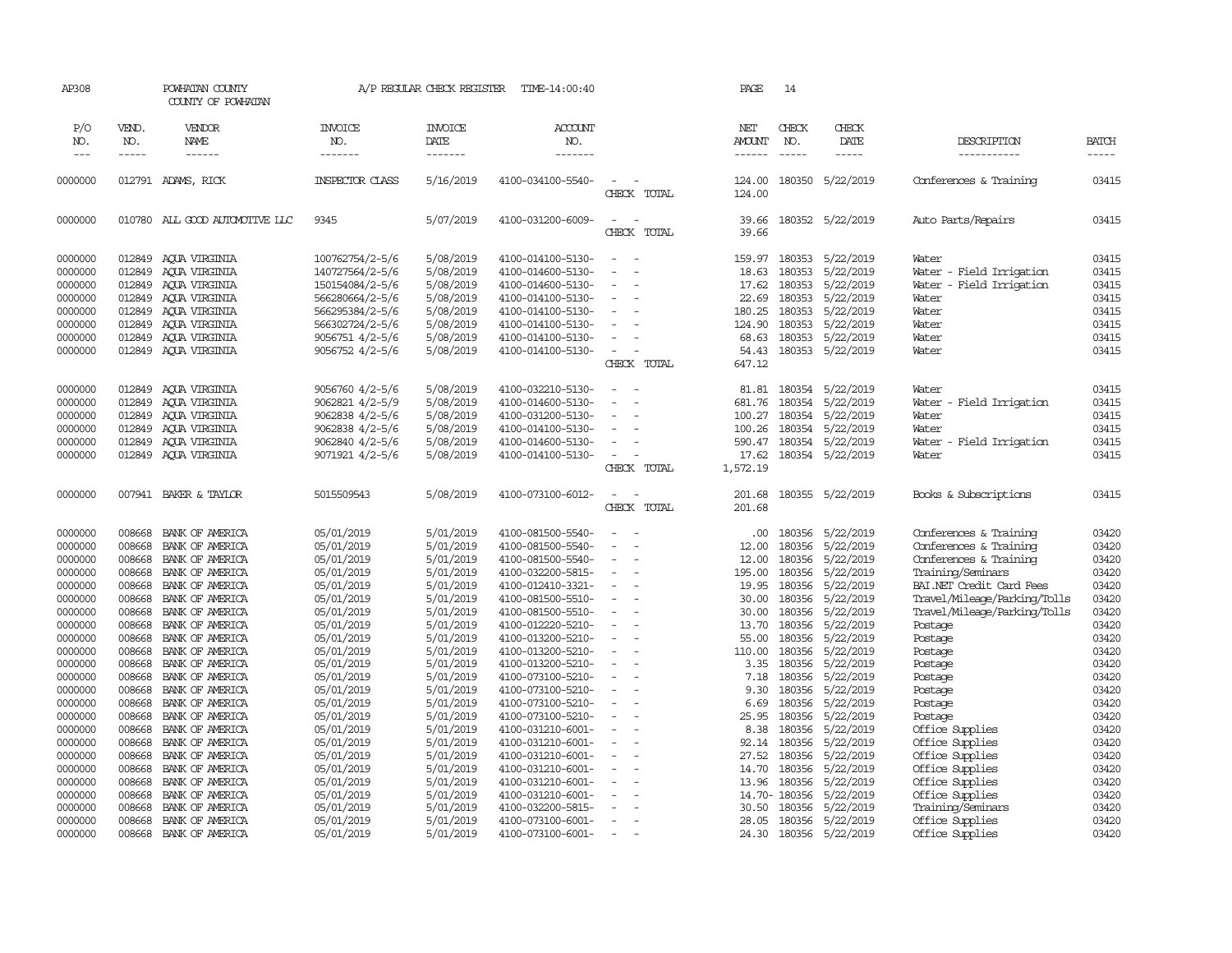| AP308                       |                             | POWHATAN COUNTY<br>COUNTY OF POWHATAN |                                  | A/P REGULAR CHECK REGISTER        | TIME-14:00:40                          |                          | PAGE                                  | 15                            |                              |                                                 |                |
|-----------------------------|-----------------------------|---------------------------------------|----------------------------------|-----------------------------------|----------------------------------------|--------------------------|---------------------------------------|-------------------------------|------------------------------|-------------------------------------------------|----------------|
| P/O<br>NO.<br>$\frac{1}{2}$ | VEND.<br>NO.<br>$- - - - -$ | VENDOR<br>NAME<br>$- - - - - -$       | <b>INVOICE</b><br>NO.<br>------- | <b>INVOICE</b><br>DATE<br>------- | ACCOUNT<br>NO.<br>-------              |                          | NET<br><b>AMOUNT</b><br>$- - - - - -$ | CHECK<br>NO.<br>$\frac{1}{2}$ | CHECK<br>DATE<br>$- - - - -$ | DESCRIPTION<br>-----------                      | BATCH<br>----- |
| 0000000                     | 008668                      | BANK OF AMERICA                       | 05/01/2019                       | 5/01/2019                         | 4100-073100-6001-                      |                          |                                       | 8.34-180356                   | 5/22/2019                    | Office Supplies                                 | 03420          |
| 0000000                     | 008668                      | BANK OF AMERICA                       | 05/01/2019                       | 5/01/2019                         | 4100-012510-6001-                      | $\equiv$                 | 81.94                                 | 180356                        | 5/22/2019                    | Office Supplies                                 | 03420          |
| 0000000                     | 008668                      | BANK OF AMERICA                       | 05/01/2019                       | 5/01/2019                         | 4100-014400-6001-                      |                          | 66.57                                 | 180356                        | 5/22/2019                    | Stationery/Office Supplies                      | 03420          |
| 0000000                     | 008668                      | BANK OF AMERICA                       | 05/01/2019                       | 5/01/2019                         | 4100-014400-6001-                      | $\overline{\phantom{a}}$ | 106.19                                | 180356                        | 5/22/2019                    | Stationery/Office Supplies                      | 03420          |
| 0000000                     | 008668                      | BANK OF AMERICA                       | 05/01/2019                       | 5/01/2019                         | 4100-031200-6001-                      |                          | 98.11                                 | 180356                        | 5/22/2019                    | Office Supplies                                 | 03420          |
| 0000000                     | 008668                      | BANK OF AMERICA                       | 05/01/2019                       | 5/01/2019                         | 4100-031210-6001-                      | $\overline{\phantom{a}}$ | 9.34                                  | 180356                        | 5/22/2019                    | Office Supplies                                 | 03420          |
| 0000000                     | 008668                      | BANK OF AMERICA                       | 05/01/2019                       | 5/01/2019                         | 4100-031210-6001-                      |                          | 3.96                                  | 180356                        | 5/22/2019                    | Office Supplies                                 | 03420          |
| 0000000                     | 008668                      | BANK OF AMERICA                       | 05/01/2019                       | 5/01/2019                         | 4100-031210-6001-                      |                          | 153.84                                | 180356                        | 5/22/2019                    | Office Supplies                                 | 03420          |
| 0000000                     | 008668                      | BANK OF AMERICA                       | 05/01/2019                       | 5/01/2019                         | 4100-031210-6001-                      | $\sim$                   | 194.49                                | 180356                        | 5/22/2019                    | Office Supplies                                 | 03420          |
| 0000000                     | 008668                      | BANK OF AMERICA                       | 05/01/2019                       | 5/01/2019                         | 4100-031210-6001-                      | $\overline{\phantom{a}}$ | 48.44                                 | 180356                        | 5/22/2019                    | Office Supplies                                 | 03420          |
| 0000000                     | 008668                      | BANK OF AMERICA                       | 05/01/2019                       | 5/01/2019                         | 4100-035500-6009-                      |                          | 134.99                                | 180356                        | 5/22/2019                    | Auto Parts/Repairs                              | 03420          |
| 0000000                     | 008668                      | BANK OF AMERICA                       | 05/01/2019                       | 5/01/2019                         | 4100-035500-6023-                      |                          | 133.35                                | 180356                        | 5/22/2019                    | Mobile Command Post                             | 03420          |
| 0000000                     | 008668                      | BANK OF AMERICA                       | 05/01/2019                       | 5/01/2019                         | 4100-035500-6023-                      | $\equiv$                 | 87.27                                 | 180356                        | 5/22/2019                    | Mobile Command Post                             | 03420          |
| 0000000                     | 008668                      | BANK OF AMERICA                       | 05/01/2019                       | 5/01/2019                         | 4100-035500-6023-                      | $\sim$                   | 29.58                                 | 180356                        | 5/22/2019                    | Mobile Command Post                             | 03420          |
| 0000000                     | 008668                      | BANK OF AMERICA                       | 05/01/2019                       | 5/01/2019                         | 4100-035500-6023-                      | $\sim$                   | 239.99                                | 180356                        | 5/22/2019                    | Mobile Command Post                             | 03420          |
| 0000000                     | 008668                      | BANK OF AMERICA                       | 05/01/2019                       | 5/01/2019                         | 4100-073100-6012-                      | $\sim$                   | 67.97                                 | 180356                        | 5/22/2019                    | Books & Subscriptions                           | 03420          |
| 0000000                     | 008668                      | BANK OF AMERICA                       | 05/01/2019                       | 5/01/2019                         | 4100-083500-6014-                      | $\overline{\phantom{a}}$ | 43.98                                 | 180356                        | 5/22/2019                    | Other Operating Supplies                        | 03420          |
| 0000000                     | 008668                      | BANK OF AMERICA                       | 05/01/2019                       | 5/01/2019                         | 4100-083500-6014-                      | $\equiv$                 | 499.90                                | 180356                        | 5/22/2019                    | Other Operating Supplies                        | 03420          |
| 0000000                     | 008668                      | BANK OF AMERICA                       | 05/01/2019                       | 5/01/2019                         | 4100-073100-6012-                      |                          | 15.00                                 | 180356                        | 5/22/2019                    | Books & Subscriptions                           | 03420          |
| 0000000                     | 008668                      | BANK OF AMERICA                       | 05/01/2019                       | 5/01/2019                         | 4100-012200-6001-                      | $\overline{\phantom{a}}$ | 22.47                                 | 180356                        | 5/22/2019                    | Office Supplies                                 | 03420          |
| 0000000                     | 008668                      | BANK OF AMERICA                       | 05/01/2019                       | 5/01/2019                         | 4100-032200-5815-                      |                          | 36.73                                 | 180356                        | 5/22/2019                    | Training/Seminars                               | 03420          |
| 0000000                     | 008668                      | BANK OF AMERICA                       | 05/01/2019                       | 5/01/2019                         | 4100-035500-6023-                      | $\equiv$                 | 26.59                                 | 180356                        | 5/22/2019                    | Mobile Command Post                             | 03420          |
| 0000000                     | 008668                      | BANK OF AMERICA                       | 05/01/2019                       | 5/01/2019                         | 4100-031210-6001-                      |                          | 30.10                                 | 180356                        | 5/22/2019                    | Office Supplies                                 | 03420          |
| 0000000                     | 008668                      | BANK OF AMERICA                       | 05/01/2019                       | 5/01/2019                         | 4100-031210-6001-                      | $\sim$                   | 55.40                                 | 180356                        | 5/22/2019                    | Office Supplies                                 | 03420          |
| 0000000                     | 008668                      | BANK OF AMERICA                       | 05/01/2019                       | 5/01/2019                         | 4100-014500-3190-                      | $\sim$                   | 85.98                                 | 180356                        | 5/22/2019                    | Grounds Maintenance                             | 03420          |
| 0000000                     | 008668                      | BANK OF AMERICA                       | 05/01/2019                       | 5/01/2019                         | 4100-081500-6001-                      |                          | 4.73                                  | 180356                        | 5/22/2019                    | Office Supplies                                 | 03420          |
| 0000000                     | 008668                      | BANK OF AMERICA                       | 05/01/2019                       | 5/01/2019                         | 4100-032200-5815-                      | $\equiv$                 | 50.00                                 | 180356                        | 5/22/2019                    | Training/Seminars                               | 03420          |
| 0000000                     | 008668                      | BANK OF AMERICA                       | 05/01/2019                       | 5/01/2019                         | 4100-012100-5530-                      | $\overline{\phantom{a}}$ | 20.53                                 | 180356                        | 5/22/2019                    | <b>Business Meetings</b>                        | 03420          |
| 0000000                     | 008668                      | BANK OF AMERICA                       | 05/01/2019                       | 5/01/2019                         | 4100-032200-3310-                      | $\equiv$                 | 47.37                                 | 180356                        | 5/22/2019                    | Equipment Repair                                | 03420          |
| 0000000                     | 008668                      | BANK OF AMERICA                       | 05/01/2019                       | 5/01/2019                         | 4100-012510-8205-                      |                          | 17.49                                 | 180356                        | 5/22/2019                    | Hosting Fees                                    | 03420          |
| 0000000                     | 008668                      | BANK OF AMERICA                       | 05/01/2019                       | 5/01/2019                         | 4100-012220-3140-                      | $\sim$                   | 945.00                                | 180356                        | 5/22/2019                    | Professional Services                           | 03420          |
| 0000000                     | 008668                      | BANK OF AMERICA                       | 05/01/2019                       | 5/01/2019                         | 4100-012200-6001-                      | $\sim$                   | 30.58                                 | 180356                        | 5/22/2019                    | Office Supplies                                 | 03420          |
| 0000000                     | 008668                      | BANK OF AMERICA                       | 05/01/2019                       | 5/01/2019                         | 4100-021600-5540-                      |                          | 24.06                                 | 180356                        | 5/22/2019                    | Travel and Education                            | 03420          |
| 0000000                     | 008668                      | BANK OF AMERICA                       | 05/01/2019                       | 5/01/2019                         | 4100-012310-5540-                      |                          | 185.00                                | 180356                        | 5/22/2019                    | Conferences & Training                          | 03420          |
| 0000000                     | 008668                      | BANK OF AMERICA                       | 05/01/2019                       | 5/01/2019                         | 4100-012310-5540-                      |                          | 185.00                                | 180356                        | 5/22/2019                    | Conferences & Training                          | 03420          |
| 0000000                     | 008668                      | BANK OF AMERICA                       | 05/01/2019                       | 5/01/2019                         | 4100-032300-5845-                      | $\equiv$<br>$\equiv$     | 37.00                                 | 180356                        | 5/22/2019                    | EMS Transport Third Party Bill                  | 03420          |
| 0000000                     | 008668                      | BANK OF AMERICA                       | 05/01/2019                       | 5/01/2019                         | 4100-012220-5810-                      | $\equiv$                 | 50.00                                 | 180356                        | 5/22/2019                    | Dues/Association Membership                     | 03420          |
| 0000000                     | 008668<br>008668            | BANK OF AMERICA                       | 05/01/2019                       | 5/01/2019                         | 4100-081100-5810-                      | $\equiv$                 | 100.00<br>2.11                        | 180356<br>180356              | 5/22/2019                    | Dues/Association Memberships<br><b>Internet</b> | 03420<br>03420 |
| 0000000<br>0000000          | 008668                      | BANK OF AMERICA                       | 05/01/2019<br>05/01/2019         | 5/01/2019<br>5/01/2019            | 4100-073100-5260-                      | $\equiv$                 | 395.00                                | 180356                        | 5/22/2019<br>5/22/2019       | Travel - Convention & Educatio                  | 03420          |
|                             | 008668                      | BANK OF AMERICA                       |                                  | 5/01/2019                         | 4100-032200-5540-                      | $\overline{\phantom{a}}$ | 99.00                                 | 180356                        |                              | Maintenance & Service Contract                  | 03420          |
| 0000000<br>0000000          | 008668                      | BANK OF AMERICA<br>BANK OF AMERICA    | 05/01/2019<br>05/01/2019         | 5/01/2019                         | 4100-034100-3320-<br>4100-032200-5815- |                          | 30.00                                 | 180356                        | 5/22/2019<br>5/22/2019       | Training/Seminars                               | 03420          |
|                             | 008668                      | BANK OF AMERICA                       |                                  |                                   |                                        | $\sim$                   | 30.00                                 | 180356                        |                              |                                                 |                |
| 0000000<br>0000000          | 008668                      | BANK OF AMERICA                       | 05/01/2019<br>05/01/2019         | 5/01/2019<br>5/01/2019            | 4100-032200-5815-<br>4100-032200-5120- |                          | 55.64                                 | 180356                        | 5/22/2019<br>5/22/2019       | Training/Seminars<br>Apparatus Fuel             | 03420<br>03420 |
| 0000000                     | 008668                      | BANK OF AMERICA                       | 05/01/2019                       | 5/01/2019                         | 4100-032200-5120-                      | $\equiv$                 | 33.35                                 | 180356                        | 5/22/2019                    | Apparatus Fuel                                  | 03420          |
| 0000000                     | 008668                      |                                       | 05/01/2019                       | 5/01/2019                         | 4100-012510-5260-                      |                          | 65.00                                 | 180356                        | 5/22/2019                    | Internet Usage                                  | 03420          |
| 0000000                     | 008668                      | BANK OF AMERICA<br>BANK OF AMERICA    | 05/01/2019                       | 5/01/2019                         | 4100-012510-5260-                      |                          | 17.00                                 | 180356                        | 5/22/2019                    | Internet Usage                                  | 03420          |
| 0000000                     | 008668                      | BANK OF AMERICA                       | 05/01/2019                       | 5/01/2019                         | 4100-012510-5540-                      |                          | 199.00                                | 180356                        | 5/22/2019                    | Conferences and Training                        | 03420          |
| 0000000                     | 008668                      | BANK OF AMERICA                       | 05/01/2019                       | 5/01/2019                         | 4100-073100-3320-                      |                          | 45.00                                 | 180356                        | 5/22/2019                    | Maintenance & Service Contract                  | 03420          |
| 0000000                     | 008668                      | BANK OF AMERICA                       | 05/01/2019                       | 5/01/2019                         | 4100-034100-5540-                      | $\equiv$                 | 271.52                                | 180356                        | 5/22/2019                    | Conferences & Training                          | 03420          |
| 0000000                     | 008668                      | BANK OF AMERICA                       | 05/01/2019                       | 5/01/2019                         | 4100-081500-5510-                      | $\sim$                   | 12.00                                 |                               | 180356 5/22/2019             | Travel/Mileage/Parking/Tolls                    | 03420          |
|                             |                             |                                       |                                  |                                   |                                        |                          |                                       |                               |                              |                                                 |                |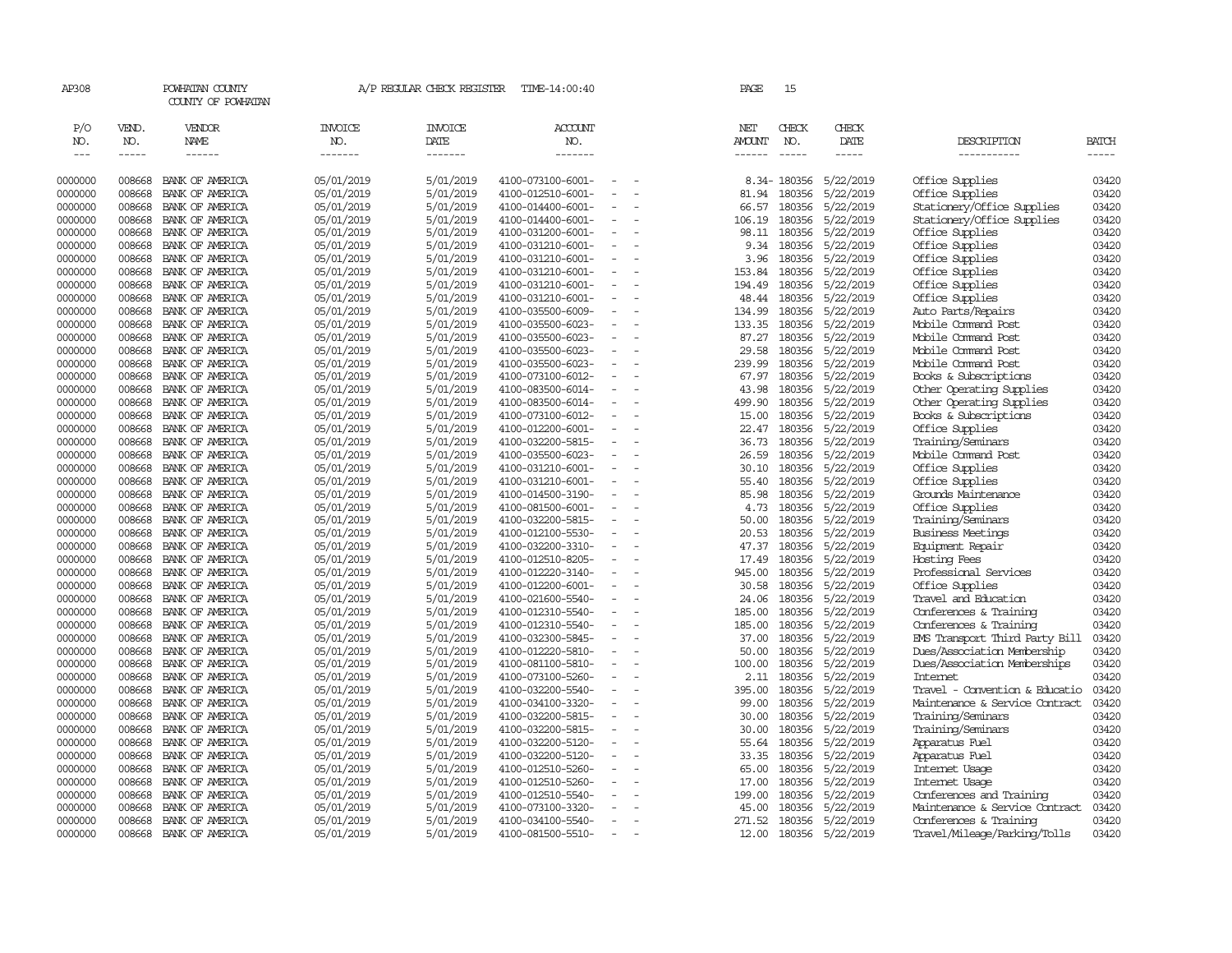| AP308               |                             | POWHATAN COUNTY<br>COUNTY OF POWHATAN |                                  | A/P REGULAR CHECK REGISTER        | TIME-14:00:40                          |                          |             | PAGE                           | 16                          |                        |                                                 |                      |
|---------------------|-----------------------------|---------------------------------------|----------------------------------|-----------------------------------|----------------------------------------|--------------------------|-------------|--------------------------------|-----------------------------|------------------------|-------------------------------------------------|----------------------|
| P/O<br>NO.<br>$---$ | VEND.<br>NO.<br>$- - - - -$ | VENDOR<br>NAME<br>------              | <b>INVOICE</b><br>NO.<br>------- | <b>INVOICE</b><br>DATE<br>------- | <b>ACCOUNT</b><br>NO.<br>-------       |                          |             | NET<br><b>AMOUNT</b><br>------ | CHECK<br>NO.<br>$- - - - -$ | CHECK<br>DATE<br>----- | DESCRIPTION<br>-----------                      | BATCH<br>$- - - - -$ |
|                     |                             |                                       |                                  |                                   |                                        |                          |             |                                |                             |                        |                                                 |                      |
| 0000000             | 008668                      | BANK OF AMERICA                       | 05/01/2019                       | 5/01/2019                         | 4100-014600-3312-                      |                          |             | 1,128.06                       | 180356                      | 5/22/2019              | Field Maintenance                               | 03420                |
| 0000000             | 008668                      | BANK OF AMERICA                       | 05/01/2019                       | 5/01/2019                         | 4100-081500-5510-                      | $\overline{\phantom{a}}$ |             | 291.54                         | 180356                      | 5/22/2019              | Travel/Mileage/Parking/Tolls                    | 03420                |
| 0000000             | 008668                      | BANK OF AMERICA                       | 05/01/2019                       | 5/01/2019                         | 4100-012220-5570-                      | ٠                        |             | 120.00                         | 180356                      | 5/22/2019              | Interview Expense                               | 03420                |
| 0000000             | 008668                      | BANK OF AMERICA                       | 05/01/2019                       | 5/01/2019                         | 4100-032200-5540-                      |                          |             | 926.85                         | 180356                      | 5/22/2019              | Travel - Convention & Educatio                  | 03420                |
| 0000000             | 008668                      | BANK OF AMERICA                       | 05/01/2019                       | 5/01/2019                         | 4100-032200-5815-                      | $\equiv$                 |             | 828.00                         | 180356                      | 5/22/2019              | Training/Seminars                               | 03420                |
| 0000000             | 008668                      | BANK OF AMERICA                       | 05/01/2019                       | 5/01/2019                         | 4100-032200-5815-                      | $\equiv$                 |             | 154.08                         | 180356                      | 5/22/2019              | Training/Seminars                               | 03420                |
| 0000000             | 008668                      | BANK OF AMERICA                       | 05/01/2019                       | 5/01/2019                         | 4100-032200-5120-                      |                          |             | 59.64                          | 180356                      | 5/22/2019              | Apparatus Fuel                                  | 03420                |
| 0000000             | 008668<br>008668            | BANK OF AMERICA                       | 05/01/2019                       | 5/01/2019                         | 4100-012510-6001-                      | $\qquad \qquad -$        |             | 12.00                          | 180356                      | 5/22/2019<br>5/22/2019 | Office Supplies<br>Travel and Education         | 03420<br>03420       |
| 0000000<br>0000000  | 008668                      | BANK OF AMERICA<br>BANK OF AMERICA    | 05/01/2019<br>05/01/2019         | 5/01/2019<br>5/01/2019            | 4100-021600-5540-<br>4100-032200-5540- | $\overline{\phantom{a}}$ |             | 1,153.61<br>523.10             | 180356<br>180356            | 5/22/2019              | Travel - Convention & Educatio                  | 03420                |
| 0000000             | 008668                      | BANK OF AMERICA                       | 05/01/2019                       | 5/01/2019                         | 4100-032200-5815-                      |                          |             | 313.86                         | 180356                      | 5/22/2019              | Training/Seminars                               | 03420                |
| 0000000             | 008668                      | BANK OF AMERICA                       | 05/01/2019                       | 5/01/2019                         | 4100-032200-5815-                      |                          |             | 104.62                         | 180356                      | 5/22/2019              | Training/Seminars                               | 03420                |
| 0000000             | 008668                      | BANK OF AMERICA                       | 05/01/2019                       | 5/01/2019                         | 4100-081500-5810-                      |                          |             | 499.00                         | 180356                      | 5/22/2019              | Dues/Association Memberships                    | 03420                |
| 0000000             | 008668                      | BANK OF AMERICA                       | 05/01/2019                       | 5/01/2019                         | 4100-081500-5540-                      | $\overline{\phantom{a}}$ |             | 30.00                          | 180356                      | 5/22/2019              | Conferences & Training                          | 03420                |
| 0000000             | 008668                      | BANK OF AMERICA                       | 05/01/2019                       | 5/01/2019                         | 4100-021600-5540-                      |                          |             | 119.30                         | 180356                      | 5/22/2019              | Travel and Education                            | 03420                |
| 0000000             | 008668                      | BANK OF AMERICA                       | 05/01/2019                       | 5/01/2019                         | 4100-032200-5540-                      | $\equiv$                 |             | 79.95                          | 180356                      | 5/22/2019              | Travel - Convention & Educatio                  | 03420                |
| 0000000             | 008668                      | BANK OF AMERICA                       | 05/01/2019                       | 5/01/2019                         | 4100-032200-6012-                      |                          |             | 271.90                         | 180356                      | 5/22/2019              | Books & Subscriptions                           | 03420                |
| 0000000             | 008668                      | BANK OF AMERICA                       | 05/01/2019                       | 5/01/2019                         | 4100-034100-6012-                      |                          |             | 108.95                         | 180356                      | 5/22/2019              | Books & Subscriptions                           | 03420                |
| 0000000             | 008668                      | BANK OF AMERICA                       | 05/01/2019                       | 5/01/2019                         | 4100-012510-6003-                      |                          |             | 87.26                          | 180356                      | 5/22/2019              | Computer Software                               | 03420                |
| 0000000             | 008668                      | BANK OF AMERICA                       | 05/01/2019                       | 5/01/2019                         | 4100-012310-6001-                      | $\sim$                   |             | 59.20                          | 180356                      | 5/22/2019              | Office Supplies                                 | 03420                |
| 0000000             | 008668                      | BANK OF AMERICA                       | 05/01/2019                       | 5/01/2019                         | 4100-021600-5540-                      | $\equiv$                 |             | 23.50                          | 180356                      | 5/22/2019              | Travel and Education                            | 03420                |
| 0000000             | 008668                      | BANK OF AMERICA                       | 05/01/2019                       | 5/01/2019                         | 4100-021600-5540-                      |                          |             | 40.00                          | 180356                      | 5/22/2019              | Travel and Education                            | 03420                |
| 0000000             | 008668                      | BANK OF AMERICA                       | 05/01/2019                       | 5/01/2019                         | 4100-021600-5540-                      |                          |             | 36.00                          | 180356                      | 5/22/2019              | Travel and Education                            | 03420                |
| 0000000             | 008668                      | BANK OF AMERICA                       | 05/01/2019                       | 5/01/2019                         | 4100-021600-5540-                      |                          |             | 43.36                          | 180356                      | 5/22/2019              | Travel and Education                            | 03420                |
| 0000000             | 008668                      | BANK OF AMERICA                       | 05/01/2019                       | 5/01/2019                         | 4100-021600-5540-                      | $\overline{\phantom{a}}$ |             | 13.00                          | 180356                      | 5/22/2019              | Travel and Education                            | 03420                |
| 0000000             | 008668                      | BANK OF AMERICA                       | 05/01/2019                       | 5/01/2019                         | 4100-031210-5540-                      |                          |             | 450.00                         | 180356                      | 5/22/2019              | Conferences and Training                        | 03420                |
| 0000000             | 008668                      | BANK OF AMERICA                       | 05/01/2019                       | 5/01/2019                         | 4100-031210-6001-                      | $\equiv$                 |             | 514.80                         | 180356                      | 5/22/2019              | Office Supplies                                 | 03420                |
| 0000000             | 008668                      | BANK OF AMERICA                       | 05/01/2019                       | 5/01/2019                         | 4100-014600-3312-                      |                          |             | 1,833.36                       | 180356                      | 5/22/2019              | Field Maintenance                               | 03420                |
| 0000000             | 008668                      | BANK OF AMERICA                       | 05/01/2019                       | 5/01/2019                         | 4100-014600-3312-                      | $\sim$                   |             | 800.00                         | 180356                      | 5/22/2019              | Field Maintenance                               | 03420                |
| 0000000             | 008668                      | BANK OF AMERICA                       | 05/01/2019                       | 5/01/2019                         | 4100-014600-3312-                      |                          |             |                                | 800.00-180356               | 5/22/2019              | Field Maintenance                               | 03420                |
| 0000000             | 008668                      | BANK OF AMERICA                       | 05/01/2019                       | 5/01/2019                         | 4100-014600-3312-                      | $\sim$                   |             | 1,833.36-180356                |                             | 5/22/2019              | Field Maintenance                               | 03420                |
| 0000000             | 008668                      | BANK OF AMERICA                       | 05/01/2019                       | 5/01/2019                         | 4100-014600-3312-                      | $\sim$                   |             |                                | 33.64-180356                | 5/22/2019              | Field Maintenance                               | 03420                |
| 0000000             | 008668                      | BANK OF AMERICA                       | 05/01/2019                       | 5/01/2019                         | 4100-035100-3310-                      |                          |             | 87.97                          | 180356                      | 5/22/2019              | Repairs & Maintenance                           | 03420                |
| 0000000             | 008668                      | BANK OF AMERICA                       | 05/01/2019                       | 5/01/2019                         | 4100-012510-6003-                      | $\equiv$                 |             | 1,588.40                       | 180356                      | 5/22/2019              | Computer Software                               | 03420                |
| 0000000             | 008668<br>008668            | BANK OF AMERICA                       | 05/01/2019                       | 5/01/2019                         | 4100-012510-8205-                      | $\equiv$                 |             | 20.40                          | 180356                      | 5/22/2019              | Hosting Fees                                    | 03420                |
| 0000000<br>0000000  | 008668                      | BANK OF AMERICA<br>BANK OF AMERICA    | 05/01/2019<br>05/01/2019         | 5/01/2019<br>5/01/2019            | 4100-012510-3320-<br>4100-032200-6001- |                          |             | 99.50<br>238.20                | 180356<br>180356            | 5/22/2019<br>5/22/2019 | Maintenance & Service Contract                  | 03420<br>03420       |
|                     | 008668                      | BANK OF AMERICA                       | 05/01/2019                       | 5/01/2019                         |                                        | $\equiv$                 |             | 15.86                          | 180356                      | 5/22/2019              | Stationery/Office Supplies<br>Training/Seminars | 03420                |
| 0000000<br>0000000  | 008668                      | BANK OF AMERICA                       | 05/01/2019                       | 5/01/2019                         | 4100-032200-5815-<br>4100-032200-5815- |                          |             | 2.00                           | 180356                      | 5/22/2019              | Training/Seminars                               | 03420                |
| 0000000             | 008668                      | BANK OF AMERICA                       | 05/01/2019                       | 5/01/2019                         | 4100-032200-5815-                      | $\overline{\phantom{a}}$ |             | 19.37                          | 180356                      | 5/22/2019              | Training/Seminars                               | 03420                |
| 0000000             | 008668                      | BANK OF AMERICA                       | 05/01/2019                       | 5/01/2019                         | 4100-032200-5815-                      |                          |             | 3.00                           | 180356                      | 5/22/2019              | Training/Seminars                               | 03420                |
| 0000000             | 008668                      | BANK OF AMERICA                       | 05/01/2019                       | 5/01/2019                         | 4100-032200-5815-                      | $\sim$                   |             | 25.45                          | 180356                      | 5/22/2019              | Training/Seminars                               | 03420                |
| 0000000             | 008668                      | BANK OF AMERICA                       | 05/01/2019                       | 5/01/2019                         | 4100-032200-5815-                      |                          |             | 38.82                          | 180356                      | 5/22/2019              | Training/Seminars                               | 03420                |
| 0000000             | 008668                      | BANK OF AMERICA                       | 05/01/2019                       | 5/01/2019                         | 4100-032200-5815-                      |                          |             | 80.03                          | 180356                      | 5/22/2019              | Training/Seminars                               | 03420                |
| 0000000             | 008668                      | BANK OF AMERICA                       | 05/01/2019                       | 5/01/2019                         | 4100-032200-6009-                      | $\equiv$                 |             | 143.33                         |                             | 180356 5/22/2019       | Auto Repairs and Parts                          | 03420                |
|                     |                             |                                       |                                  |                                   |                                        |                          | CHECK TOTAL | 16,290.46                      |                             |                        |                                                 |                      |
| 0000000             | 006655                      | BLOSSMAN GAS COMPANIES                | 6493856                          | 4/26/2019                         | 4100-014500-6008-                      |                          |             | 63.65                          | 180357                      | 5/22/2019              | Gas/Grease/Oil                                  | 03415                |
| 0000000             | 006655                      | BLOSSMAN GAS COMPANIES                | 6783086                          | 5/22/2019                         | 4100-014500-6008-                      | $\equiv$                 |             | 7.66                           | 180357                      | 5/22/2019              | Gas/Grease/Oil                                  | 03415                |
| 0000000             | 006655                      | BLOSSMAN GAS COMPANIES                | 6831728                          | 4/30/2019                         | 4100-014500-6008-                      | $\sim$                   |             | 12.12                          | 180357                      | 5/22/2019              | Gas/Grease/Oil                                  | 03415                |
| 0000000             | 006655                      | BLOSSMAN GAS COMPANIES                | 6852819                          | 4/29/2019                         | 4100-014500-6008-                      | $\sim$                   |             | 3.00                           |                             | 180357 5/22/2019       | Gas/Grease/Oil                                  | 03415                |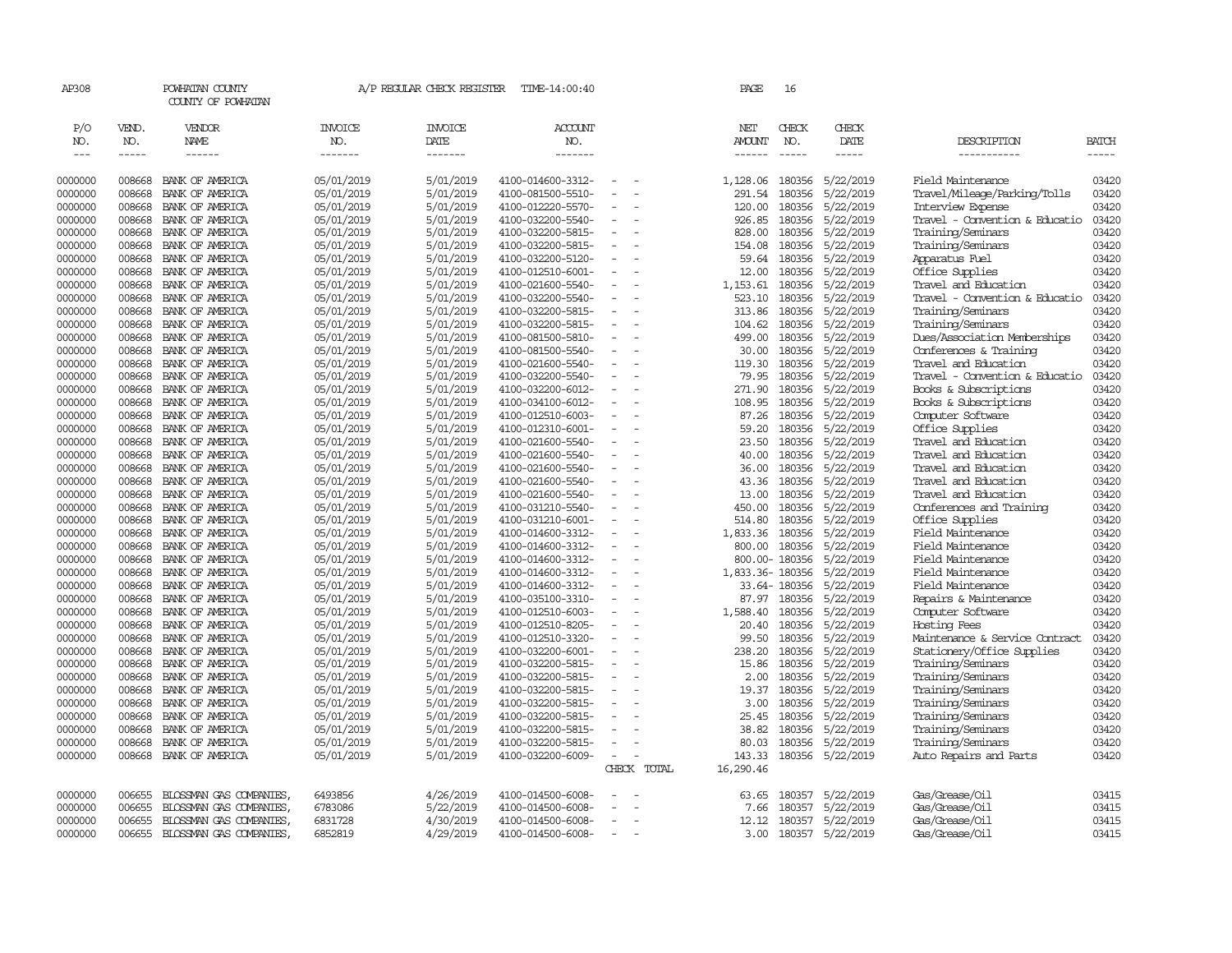| AP308                |                  | POWHATAN COUNTY<br>COUNTY OF POWHATAN |                          | A/P REGULAR CHECK REGISTER | TIME-14:00:40                          |                                                      |             | PAGE                 | 17               |                        |                                    |                |
|----------------------|------------------|---------------------------------------|--------------------------|----------------------------|----------------------------------------|------------------------------------------------------|-------------|----------------------|------------------|------------------------|------------------------------------|----------------|
| P/O<br>NO.           | VEND.<br>NO.     | VENDOR<br>NAME                        | <b>INVOICE</b><br>NO.    | <b>INVOICE</b><br>DATE     | ACCOUNT<br>NO.                         |                                                      |             | NET<br><b>AMOUNT</b> | CHECK<br>NO.     | CHECK<br>DATE          | DESCRIPTION                        | <b>BATCH</b>   |
| $\sim$ $\sim$ $\sim$ | -----            | ------                                | -------                  | -------                    | --------                               |                                                      |             | ------               | $\frac{1}{2}$    | $- - - - -$            | -----------                        | $- - - - -$    |
| 0000000              | 006655           | BLOSSMAN GAS COMPANIES                | 6852880                  | 4/29/2019                  | 4100-014500-6008-                      |                                                      |             | 6.00                 | 180357           | 5/22/2019              | Gas/Grease/Oil                     | 03415          |
| 0000000              | 006655           | BLOSSMAN GAS COMPANIES                | 6872269                  | 4/30/2019                  | 4100-014500-6008-                      |                                                      |             | 6.77                 | 180357           | 5/22/2019              | Gas/Grease/Oil                     | 03415          |
| 0000000              | 006655           | BLOSSMAN GAS COMPANIES,               | 6908850                  | 5/07/2019                  | 4100-014500-6008-                      |                                                      |             | 13.17                |                  | 180357 5/22/2019       | Gas/Grease/Oil                     | 03415          |
|                      |                  |                                       |                          |                            |                                        |                                                      | CHECK TOTAL | 112.37               |                  |                        |                                    |                |
| 0000000              |                  | 009991 BMS DIRECT                     | 133514                   | 5/13/2019                  | 4100-012410-5210-                      | $\overline{\phantom{a}}$<br>$\overline{\phantom{a}}$ |             | 3,100.90             |                  | 180358 5/22/2019       | Postage                            | 03415          |
|                      |                  |                                       |                          |                            |                                        |                                                      | CHECK TOTAL | 3,100.90             |                  |                        |                                    |                |
| 0000000              | 012057           | BOLEY, DANNY                          | 3580                     | 1/26/2017                  | 4100-031200-6009-                      | $\sim$                                               |             | 220.00               | 180359           | 5/22/2019              | Auto Parts/Repairs                 | 03416          |
| 0000000              | 012057           | BOLEY, DANNY                          | 3865                     | 9/08/2017                  | 4100-031200-6009-                      | $\equiv$<br>$\overline{\phantom{a}}$                 |             | 700.00               | 180359           | 5/22/2019              | Auto Parts/Repairs                 | 03416          |
|                      |                  |                                       |                          |                            |                                        |                                                      | CHECK TOTAL | 920.00               |                  |                        |                                    |                |
| 0000000              | 009984           | BRAME SPECIALITY CO., INC.            | 7412979                  | 5/10/2019                  | 4100-014100-6005-                      | $\sim$<br>$\overline{\phantom{a}}$                   |             | 2,407.78             | 180361           | 5/22/2019              | Cleaning Supplies                  | 03415          |
|                      |                  |                                       |                          |                            |                                        |                                                      | CHECK TOTAL | 2,407.78             |                  |                        |                                    |                |
| 0000000              | 011439           | BUSINESS CARD                         | 04/27/2019               | 4/27/2019                  | 4100-031200-5210-                      |                                                      |             | .00.                 | 180363           | 5/22/2019              | Postage                            | 03422          |
| 0000000              | 011439           | BUSINESS CARD                         | 04/27/2019               | 4/27/2019                  | 4100-031200-5210-                      |                                                      |             | 100.00               | 180363           | 5/22/2019              | Postage                            | 03422          |
| 0000000              | 011439           | BUSINESS CARD                         | 04/27/2019               | 4/27/2019                  | 4100-031200-5210-                      |                                                      |             | 15.99                | 180363           | 5/22/2019              | Postage                            | 03422          |
| 0000000              | 011439           | BUSINESS CARD                         | 04/27/2019               | 4/27/2019                  | 4100-031200-5210-                      | $\equiv$                                             |             | 58.76                | 180363           | 5/22/2019              | Postage                            | 03422          |
| 0000000              | 011439           | BUSINESS CARD                         | 04/27/2019               | 4/27/2019                  | 4100-031710-5210-                      |                                                      |             | 17.99                | 180363           | 5/22/2019              | Postage                            | 03422          |
| 0000000              | 011439           | BUSINESS CARD                         | 04/27/2019               | 4/27/2019                  | 4100-031200-6002-                      | $\equiv$                                             |             | 17.99                | 180363           | 5/22/2019              | Computer Equipment-non-capital     | 03422          |
| 0000000              | 011439           | BUSINESS CARD                         | 04/27/2019               | 4/27/2019                  | 4100-031200-6002-                      |                                                      |             | 37.98                | 180363           | 5/22/2019              | Computer Equipment-non-capital     | 03422          |
| 0000000              | 011439           | BUSINESS CARD                         | 04/27/2019               | 4/27/2019                  | 4100-031200-6002-                      | $\equiv$<br>÷.                                       |             | 9.99                 | 180363           | 5/22/2019              | Computer Equipment-non-capital     | 03422          |
| 0000000              | 011439           | BUSINESS CARD                         | 04/27/2019               | 4/27/2019                  | 4100-031200-6002-                      | ÷.                                                   |             | 17.99                | 180363           | 5/22/2019              | Computer Equipment-non-capital     | 03422          |
| 0000000              | 011439           | BUSINESS CARD                         | 04/27/2019               | 4/27/2019                  | 4100-031200-6014-                      |                                                      |             | 50.78                | 180363           | 5/22/2019              | Other Operating Supplies           | 03422          |
| 0000000              | 011439           | BUSINESS CARD                         | 04/27/2019               | 4/27/2019                  | 4100-031200-5540-                      | $\overline{a}$                                       |             | 199.00               | 180363           | 5/22/2019              | Conferences & Training             | 03422          |
| 0000000              | 011439           | BUSINESS CARD                         | 04/27/2019               | 4/27/2019                  | 4100-031200-6001-                      |                                                      |             | 43.99                | 180363           | 5/22/2019              | Office Supplies                    | 03422          |
| 0000000              | 011439           | BUSINESS CARD                         | 04/27/2019               | 4/27/2019                  | 4100-031200-6001-                      |                                                      |             | 43.99                | 180363           | 5/22/2019              | Office Supplies                    | 03422          |
| 0000000              | 011439           | BUSINESS CARD                         | 04/27/2019               | 4/27/2019                  | 4100-031200-6001-                      |                                                      |             | 209.99               | 180363           | 5/22/2019              | Office Supplies                    | 03422          |
| 0000000              | 011439           | BUSINESS CARD                         | 04/27/2019               | 4/27/2019                  | 4100-031200-6001-                      | $\equiv$                                             |             | 43.99                | 180363           | 5/22/2019              | Office Supplies                    | 03422          |
| 0000000              | 011439           | BUSINESS CARD                         | 04/27/2019               | 4/27/2019                  | 4100-031200-6001-                      | $\equiv$                                             |             | 29.99                | 180363           | 5/22/2019              | Office Supplies                    | 03422          |
| 0000000              |                  | 011439 BUSINESS CARD                  | 04/27/2019               | 4/27/2019                  | 4100-035100-5540-                      | $\sim$<br>$\overline{\phantom{a}}$                   | CHECK TOTAL | 344.58<br>1,243.00   | 180363           | 5/22/2019              | Conferences & Training             | 03422          |
|                      |                  |                                       |                          |                            |                                        |                                                      |             |                      |                  |                        |                                    |                |
| 0000000              | 011610           | BUSINESS CARD                         | 04/27/2019               | 4/27/2019                  | 4100-031200-6014-                      | $\equiv$                                             |             | .00.                 | 180364           | 5/22/2019              | Other Operating Supplies           | 03419          |
| 0000000              | 011610           | BUSINESS CARD                         | 04/27/2019               | 4/27/2019                  | 4100-031200-6014-                      |                                                      |             | 57.06                | 180364           | 5/22/2019              | Other Operating Supplies           | 03419          |
| 0000000              | 011610           | BUSINESS CARD                         | 04/27/2019               | 4/27/2019                  | 4100-031200-6014-                      | $\overline{\phantom{a}}$                             |             | 7.69                 | 180364           | 5/22/2019              | Other Operating Supplies           | 03419          |
| 0000000              | 011610           | BUSINESS CARD                         | 04/27/2019               | 4/27/2019                  | 4100-031200-6011-                      |                                                      |             | 14.03                | 180364           | 5/22/2019              | Uniforms                           | 03419          |
| 0000000              | 011610           | BUSINESS CARD                         | 04/27/2019               | 4/27/2019                  | 4100-031200-5540-                      |                                                      |             | 211.12               | 180364           | 5/22/2019<br>5/22/2019 | Conferences & Training             | 03419<br>03419 |
| 0000000              | 011610<br>011610 | BUSINESS CARD<br>BUSINESS CARD        | 04/27/2019               | 4/27/2019                  | 4100-031200-5540-                      | $\sim$                                               |             | 211.12               | 180364<br>180364 |                        | Conferences & Training             |                |
| 0000000              | 011610           | <b>BUSINESS CARD</b>                  | 04/27/2019<br>04/27/2019 | 4/27/2019<br>4/27/2019     | 4100-031200-5540-<br>4100-031200-6011- |                                                      |             | 211.12<br>80.97      | 180364           | 5/22/2019<br>5/22/2019 | Conferences & Training<br>Uniforms | 03419<br>03419 |
| 0000000<br>0000000   | 011610           | BUSINESS CARD                         |                          | 4/27/2019                  | 4100-031200-6014-                      |                                                      |             | 38.00                | 180364           | 5/22/2019              | Other Operating Supplies           | 03419          |
| 0000000              | 011610           | BUSINESS CARD                         | 04/27/2019<br>04/27/2019 | 4/27/2019                  | 4100-031200-6014-                      |                                                      |             | 76.00                | 180364           | 5/22/2019              | Other Operating Supplies           | 03419          |
| 0000000              | 011610           | <b>BUSINESS CARD</b>                  | 04/27/2019               | 4/27/2019                  | 4100-031200-6014-                      | $\sim$                                               |             | 94.55                | 180364           | 5/22/2019              | Other Operating Supplies           | 03419          |
| 0000000              | 011610           | BUSINESS CARD                         | 04/27/2019               | 4/27/2019                  | 4100-031200-6014-                      | $\overline{\phantom{a}}$                             |             | 35.95                | 180364           | 5/22/2019              | Other Operating Supplies           | 03419          |
|                      |                  |                                       |                          |                            |                                        |                                                      | CHECK TOTAL | 1,037.61             |                  |                        |                                    |                |
| 0000000              | 011661           | BUSINESS CARD                         | 04/27/2019               | 4/27/2019                  | 4100-031200-6014-                      |                                                      |             | .00                  | 180365           | 5/22/2019              | Other Operating Supplies           | 03423          |
| 0000000              | 011661           | <b>BUSINESS CARD</b>                  | 04/27/2019               | 4/27/2019                  | 4100-031200-6014-                      |                                                      |             | 45.47                | 180365           | 5/22/2019              | Other Operating Supplies           | 03423          |
|                      |                  |                                       |                          |                            |                                        |                                                      | CHECK TOTAL | 45.47                |                  |                        |                                    |                |
|                      |                  |                                       |                          |                            |                                        |                                                      |             |                      |                  |                        |                                    |                |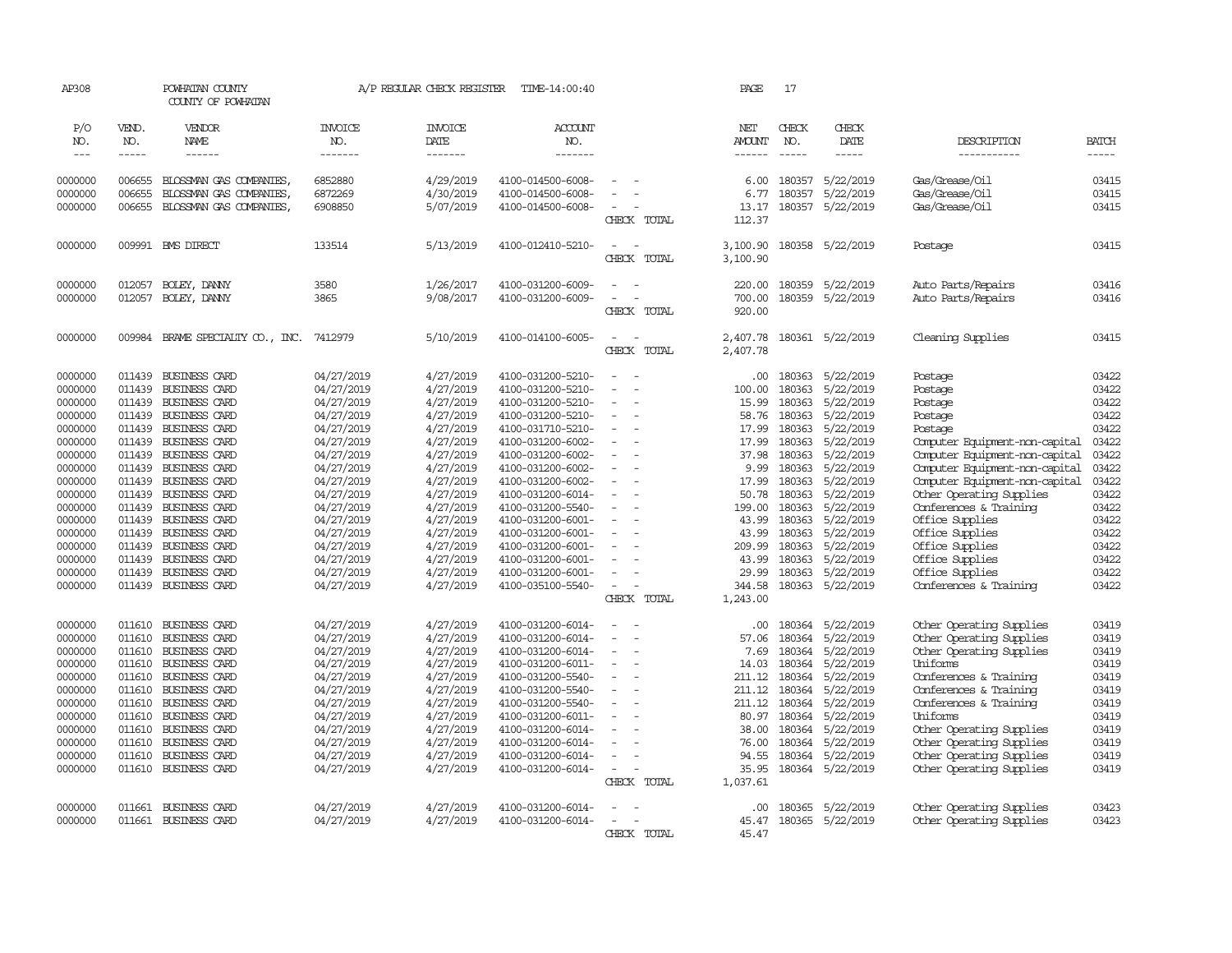| AP308               |                       | POWHATAN COUNTY<br>COUNTY OF POWHATAN |                                  | A/P REGULAR CHECK REGISTER        | TIME-14:00:40             |                                            | PAGE                           | 18                            |                         |                                |                       |
|---------------------|-----------------------|---------------------------------------|----------------------------------|-----------------------------------|---------------------------|--------------------------------------------|--------------------------------|-------------------------------|-------------------------|--------------------------------|-----------------------|
| P/O<br>NO.<br>$---$ | VEND.<br>NO.<br>----- | VENDOR<br>NAME<br>------              | <b>INVOICE</b><br>NO.<br>------- | <b>INVOICE</b><br>DATE<br>------- | ACCOUNT<br>NO.<br>------- |                                            | NET<br>AMOUNT<br>$- - - - - -$ | CHECK<br>NO.<br>$\frac{1}{2}$ | CHECK<br>DATE<br>-----  | DESCRIPTION<br>-----------     | <b>BATCH</b><br>----- |
|                     |                       |                                       |                                  |                                   |                           |                                            |                                |                               |                         |                                |                       |
| 0000000             | 012919                | <b>BUSINESS CARD</b>                  | 04/27/2019                       | 4/27/2019                         | 4100-031200-6011-         |                                            | 38.00                          | 180366                        | 5/22/2019               | Uniforms                       | 03421                 |
| 0000000             | 012919                | BUSINESS CARD                         | 04/27/2019                       | 4/27/2019                         | 4100-031200-6014-         |                                            | 19.00                          | 180366                        | 5/22/2019               | Other Operating Supplies       | 03421                 |
| 0000000             |                       | 012919 BUSINESS CARD                  | 04/27/2019                       | 4/27/2019                         | 4100-031200-6014-         | $\equiv$<br>CHECK TOTAL                    | 1.00<br>58.00                  |                               | 180366 5/22/2019        | Other Operating Supplies       | 03421                 |
|                     |                       |                                       |                                  |                                   |                           |                                            |                                |                               |                         |                                |                       |
| 0000000             |                       | 012272 CASTEEL, MARK                  | DHCD TRAINING                    | 5/17/2019                         | 4100-034100-5510-         | $\equiv$<br>- 1<br>$\sim$                  | 112.00                         | 180367                        | 5/22/2019               | Travel/Mileage/Parking/Tolls   | 03415                 |
| 0000000             |                       | 012272 CASTEEL, MARK                  | MILEAGE 5/31/19                  | 5/17/2019                         | 4100-034100-5510-         | $\sim$<br>CHECK TOTAL                      | 110.66<br>222.66               |                               | 180367 5/22/2019        | Travel/Mileage/Parking/Tolls   | 03415                 |
| 0000000             | 000540                | CENTRAL VIRGINIA WASTE                | 24244                            | 5/07/2019                         | 4100-014300-3177-         | $\sim$<br>$\sim$                           | 1,025.24                       | 180368                        | 5/22/2019               | Recycling-Scrap Tires          | 03415                 |
| 0000000             | 000540                | CENTRAL VIRGINIA WASTE                | 24251                            | 5/14/2019                         | 4100-014300-3175-         | $\blacksquare$<br>$\overline{\phantom{a}}$ | 20,531.19                      | 180368                        | 5/22/2019               | Waste Disposal                 | 03415                 |
| 0000000             | 000540                | CENTRAL VIRGINIA WASTE                | 24274                            | 5/01/2019                         | 4100-014600-3185-         | $\sim$                                     | 307.76                         | 180368                        | 5/22/2019               | Trash Removal                  | 03415                 |
| 0000000             | 000540                | CENTRAL VIRGINIA WASTE                | 24274                            | 5/01/2019                         | 4100-014100-3185-         | $\equiv$                                   | 166.36                         | 180368                        | 5/22/2019               | Trash Removal                  | 03415                 |
| 0000000             | 000540                | CENTRAL VIRGINIA WASTE                | 24274                            | 5/01/2019                         | 4100-035100-3185-         | $\overline{\phantom{a}}$                   | 16.64                          | 180368                        | 5/22/2019               | Trash Removal                  | 03415                 |
| 0000000             | 000540                | CENTRAL VIRGINIA WASTE                | 24274                            | 5/01/2019                         | 4100-032210-3185-         | $\sim$                                     | 16.64                          | 180368                        | 5/22/2019               | Trash Removal                  | 03415                 |
| 0000000             | 000540                | CENTRAL VIRGINIA WASTE                | 24274                            | 5/01/2019                         | 4100-032220-3185-         |                                            | 16.64                          | 180368                        | 5/22/2019               | Trash Removal                  | 03415                 |
| 0000000             | 000540                | CENTRAL VIRGINIA WASTE                | 24274                            | 5/01/2019                         | 4100-073100-3185-         | $\overline{\phantom{a}}$                   | 33.27                          | 180368                        | 5/22/2019               | Trash Removal                  | 03415                 |
| 0000000             | 000540                | CENTRAL VIRGINIA WASTE                | 24299                            | 4/24/2019                         | 4100-014300-3176-         |                                            | 513.99                         | 180368                        | 5/22/2019               | Recycling Pulls                | 03415                 |
| 0000000             | 000540                | CENTRAL VIRGINIA WASTE                | 24299                            | 4/24/2019                         | 4100-014300-3176-         |                                            | 6,510.54                       | 180368                        | 5/22/2019               | Recycling Pulls                | 03415                 |
| 0000000             | 000540                | CENTRAL VIRGINIA WASTE                | 24299                            | 4/24/2019                         | 4100-014300-3176-         | $\equiv$                                   |                                |                               | 326.85-180368 5/22/2019 | Recycling Pulls                | 03415                 |
|                     |                       |                                       |                                  |                                   |                           | CHECK TOTAL                                | 28,811.42                      |                               |                         |                                |                       |
| 0000000             | 006965                | CINIAS CORPORATION                    | 4019815512                       | 4/10/2019                         | 4100-014100-6011-         |                                            | 360.12                         | 180369                        | 5/22/2019               | Uniforms                       | 03415                 |
| 0000000             | 006965                | CINIAS CORPORATION                    | 4019815512                       | 4/10/2019                         | 4100-014500-6011-         | $\overline{\phantom{a}}$<br>$\sim$         | 80.53                          | 180369                        | 5/22/2019               | Uniforms                       | 03415                 |
| 0000000             | 006965                | CINIAS CORPORATION                    | 4021531947                       | 5/08/2019                         | 4100-014100-6011-         | $\overline{\phantom{a}}$                   | 235.35                         | 180369                        | 5/22/2019               | Uniforms                       | 03415                 |
| 0000000             | 006965                | CINIAS CORPORATION                    | 4021531947                       | 5/08/2019                         | 4100-014500-6011-         | $\blacksquare$                             | 99.81                          | 180369                        | 5/22/2019               | Uniforms                       | 03415                 |
| 0000000             | 006965                | CINIAS CORPORATION                    | 4021531957                       | 5/08/2019                         | 4100-014300-6011-         | $\sim$                                     | 163.23                         |                               | 180369 5/22/2019        | Uniforms                       | 03415                 |
|                     |                       |                                       |                                  |                                   |                           | CHECK TOTAL                                | 939.04                         |                               |                         |                                |                       |
| 0000000             | 012756                | COMCAST                               | $05/13 - 06/12$                  | 5/07/2019                         | 4100-014300-5260-         | $\sim$                                     | 104.85                         |                               | 180370 5/22/2019        | Internet                       | 03415                 |
| 0000000             |                       | 012756 COMCAST                        | $5/10 - 6/9$                     | 5/05/2019                         | 4100-035500-6014-         | $\sim$<br>$\overline{\phantom{a}}$         | 30.72                          |                               | 180370 5/22/2019        | Other Operating Supplies       | 03415                 |
|                     |                       |                                       |                                  |                                   |                           | CHECK TOTAL                                | 135.57                         |                               |                         |                                |                       |
| 0000000             | 011560                | CRANE, KAITLYN                        | 2019 SHERIFF                     | 5/06/2019                         | 4100-031200-5540-         | $\overline{\phantom{a}}$<br>$\sim$         | 137.50                         |                               | 180372 5/22/2019        | Conferences & Training         | 03415                 |
|                     |                       |                                       |                                  |                                   |                           | CHECK TOTAL                                | 137.50                         |                               |                         |                                |                       |
| 0000000             | 007294                | CUMBERLAND FARM & AUTO                | 006925                           | 3/26/2019                         | 4100-032200-6009-         |                                            | 19.98                          | 180373                        | 5/22/2019               | Auto Repairs and Parts         | 03415                 |
| 0000000             | 007294                | CUMBERLAND FARM & AUTO                | 007845                           | 4/03/2019                         | 4100-032200-6009-         | $\equiv$                                   | 11.28                          | 180373                        | 5/22/2019               | Auto Repairs and Parts         | 03415                 |
| 0000000             | 007294                | CUMBERLAND FARM & AUTO                | 010293                           | 4/24/2019                         | 4100-032200-6009-         | $\sim$<br>$\overline{\phantom{a}}$         | 49.99                          |                               | 180373 5/22/2019        | Auto Repairs and Parts         | 03415                 |
|                     |                       |                                       |                                  |                                   |                           | CHECK TOTAL                                | 81.25                          |                               |                         |                                |                       |
| 0000000             |                       | 000076 DELL MARKETING L.P.            | 10307229404                      | 4/01/2019                         | 4100-031210-3320-         | $\overline{\phantom{a}}$<br>$\sim$         | 1,567.56                       |                               | 180374 5/22/2019        | Maintenance and Service Contra | 03415                 |
|                     |                       |                                       |                                  |                                   |                           | CHECK TOTAL                                | 1,567.56                       |                               |                         |                                |                       |
| 0000000             | 006240                | DIAMOND SPRINGS WATER, INC            | 3236133                          | 5/03/2019                         | 4100-031200-5130-         | $\equiv$                                   | 11.95                          | 180375                        | 5/22/2019               | Water                          | 03415                 |
| 0000000             | 006240                | DIAMOND SPRINGS WATER, INC            | 419074470                        | 4/19/2019                         | 4100-031200-5130-         | $\blacksquare$                             | 62.91                          | 180375                        | 5/22/2019               | Water                          | 03415                 |
| 0000000             | 006240                | DIAMOND SPRINGS WATER, INC 426079710  |                                  | 4/29/2019                         | 4100-031200-5130-         | $\sim$<br>$\overline{\phantom{a}}$         | 13.98                          |                               | 180375 5/22/2019        | Water                          | 03415                 |
|                     |                       |                                       |                                  |                                   |                           | CHECK TOTAL                                | 88.84                          |                               |                         |                                |                       |
| 0000000             |                       | 013045 DIAMOND TRAFFIC PRODUCTS       | 0028426-IN                       | 5/08/2019                         | 4100-014100-3310-         | $\overline{\phantom{a}}$                   | 25.50                          |                               | 180376 5/22/2019        | Repairs & Maintenance          | 03415                 |
|                     |                       |                                       |                                  |                                   |                           | <b>CHECK</b><br><b>TOTAL</b>               | 25.50                          |                               |                         |                                |                       |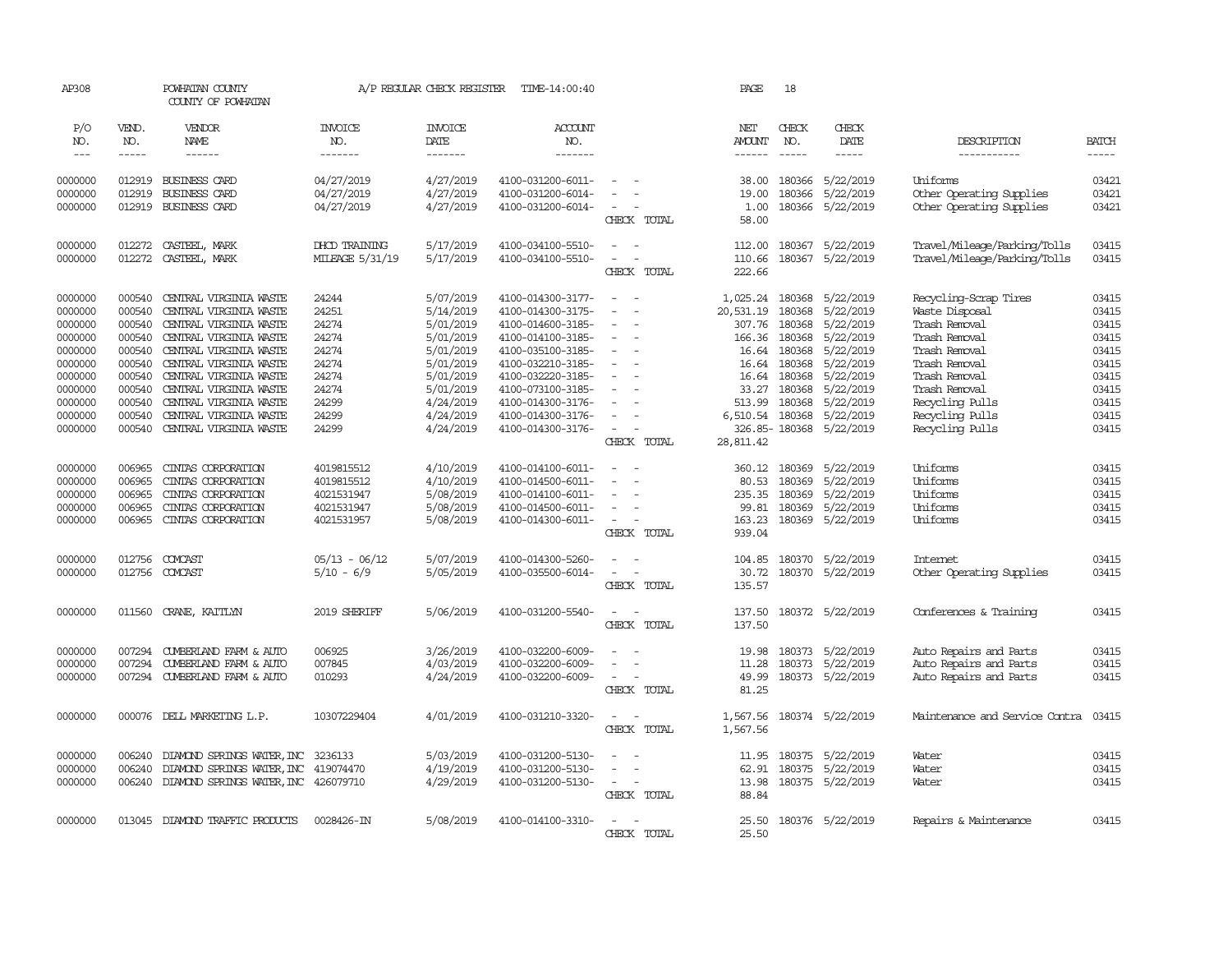| AP308                                               |                                                | POWHATAN COUNTY<br>COUNTY OF POWHATAN                                                                                                                                                                                                                                                                                                                                                                                                                                      |                                                               | A/P REGULAR CHECK REGISTER                                    | TIME-14:00:40                                                                                         |                                                                       | PAGE                                                   | 19                                   |                                                                      |                                                          |                                           |
|-----------------------------------------------------|------------------------------------------------|----------------------------------------------------------------------------------------------------------------------------------------------------------------------------------------------------------------------------------------------------------------------------------------------------------------------------------------------------------------------------------------------------------------------------------------------------------------------------|---------------------------------------------------------------|---------------------------------------------------------------|-------------------------------------------------------------------------------------------------------|-----------------------------------------------------------------------|--------------------------------------------------------|--------------------------------------|----------------------------------------------------------------------|----------------------------------------------------------|-------------------------------------------|
| P/O<br>NO.                                          | VEND.<br>NO.                                   | VENDOR<br>NAME                                                                                                                                                                                                                                                                                                                                                                                                                                                             | <b>INVOICE</b><br>NO.                                         | <b>INVOICE</b><br>DATE                                        | ACCOUNT<br>NO.                                                                                        |                                                                       | NET<br><b>AMOUNT</b>                                   | CHECK<br>NO.                         | CHECK<br>DATE                                                        | DESCRIPTION                                              | <b>BATCH</b>                              |
| $---$                                               | $\frac{1}{2}$                                  | $\frac{1}{2} \left( \frac{1}{2} \right) \left( \frac{1}{2} \right) \left( \frac{1}{2} \right) \left( \frac{1}{2} \right) \left( \frac{1}{2} \right) \left( \frac{1}{2} \right) \left( \frac{1}{2} \right) \left( \frac{1}{2} \right) \left( \frac{1}{2} \right) \left( \frac{1}{2} \right) \left( \frac{1}{2} \right) \left( \frac{1}{2} \right) \left( \frac{1}{2} \right) \left( \frac{1}{2} \right) \left( \frac{1}{2} \right) \left( \frac{1}{2} \right) \left( \frac$ | -------                                                       | --------                                                      | --------                                                                                              |                                                                       | $- - - - - -$                                          |                                      | $\frac{1}{2}$                                                        | -----------                                              | $\frac{1}{2}$                             |
| 0000000                                             | 008787 DW                                      |                                                                                                                                                                                                                                                                                                                                                                                                                                                                            | 201912001066                                                  | 4/30/2019                                                     | 4100-031200-6014-                                                                                     | $\overline{\phantom{a}}$<br>$\sim$<br>CHECK TOTAL                     | 10.00<br>10.00                                         |                                      | 180377 5/22/2019                                                     | Other Operating Supplies                                 | 03415                                     |
| 0000000<br>0000000<br>0000000                       | 000860<br>000860<br>000860                     | DOMINION ENERGY VIRGINIA<br>DOMINION ENERGY VIRGINIA<br>DOMINION ENERGY VIRGINIA                                                                                                                                                                                                                                                                                                                                                                                           | 2322252509 B<br>2932352368 5/19<br>6024003557 5/19            | 5/02/2019<br>5/02/2019<br>5/03/2019                           | 4100-031200-5110-<br>4100-032220-5110-<br>4100-014100-5110-                                           | $\sim$<br>$\sim$<br>$\equiv$                                          | 18.96<br>12.15                                         | 180378                               | 136.44 180378 5/22/2019<br>5/22/2019<br>180378 5/22/2019             | Electricity<br>Electricity<br>Electricity                | 03415<br>03415<br>03415                   |
| 0000000                                             | 000860                                         | DOMINION ENERGY VIRGINIA                                                                                                                                                                                                                                                                                                                                                                                                                                                   | 9750120975 5/19                                               | 5/02/2019                                                     | 4100-032220-5110-                                                                                     | $\overline{\phantom{a}}$<br>$\overline{\phantom{a}}$<br>CHECK TOTAL   | 1,695.47<br>1,863.02                                   |                                      | 180378 5/22/2019                                                     | Electricity                                              | 03415                                     |
| 0000000<br>0000000                                  | 008235                                         | ELECTION SERVICES ONLINE,<br>008235 ELECTION SERVICES ONLINE,                                                                                                                                                                                                                                                                                                                                                                                                              | 1847<br>1847                                                  | 5/16/2019<br>5/16/2019                                        | 4100-013200-3170-<br>4100-013200-3500-                                                                | $\sim$<br>$\sim$<br>$\sim$<br>$\overline{\phantom{a}}$<br>CHECK TOTAL | 3,929.00<br>5,509.85<br>9,438.85                       |                                      | 180380 5/22/2019<br>180380 5/22/2019                                 | Programming Voting Machines<br>Printing & Binding        | 03415<br>03415                            |
| 0000000<br>0000000                                  | 011224                                         | ELECTRONIC SYSTEMS, INC.<br>011224 ELECTRONIC SYSTEMS, INC.                                                                                                                                                                                                                                                                                                                                                                                                                | IN1262693<br>IN1264867                                        | 5/03/2019<br>5/07/2019                                        | 4100-031210-6001-<br>4100-012100-3320-                                                                | $\sim$<br>$\sim$<br>$\sim$<br>CHECK TOTAL                             | 276.00<br>55.57<br>331.57                              |                                      | 180381 5/22/2019<br>180381 5/22/2019                                 | Office Supplies<br>Maintenance & Service Contract        | 03415<br>03415                            |
| 0000000<br>0000000                                  | 000338<br>000338                               | FIRE PROTECTION EQUIP. CO 00067288<br>FIRE PROTECTION EQUIP. CO                                                                                                                                                                                                                                                                                                                                                                                                            | 00071089                                                      | 4/15/2019<br>4/04/2019                                        | 4100-032200-6010-<br>4100-032200-6010-                                                                | $\sim$<br>$\sim$<br>$\sim$<br>CHECK TOTAL                             | 671.18<br>3,540.00<br>4,211.18                         | 180383                               | 180383 5/22/2019<br>5/22/2019                                        | Breathing Apparatus<br>Breathing Apparatus               | 03415<br>03415                            |
| 0000000<br>0000000<br>0000000<br>0000000<br>0000000 | 012905<br>012905<br>012905<br>012905<br>012905 | GALLS, LLC<br>GALLS, LLC<br>GALLS, LLC<br>GALLS, LLC<br>GALLS, LLC                                                                                                                                                                                                                                                                                                                                                                                                         | 012619751<br>012619764<br>012676516<br>012687462<br>012687463 | 5/01/2019<br>5/01/2019<br>5/08/2019<br>5/09/2019<br>5/09/2019 | 4100-031200-6011-<br>4100-031200-6011-<br>4100-031200-6011-<br>4100-031200-6011-<br>4100-031200-6011- | $\sim$<br>$\sim$<br>$\equiv$<br>$\sim$<br>CHECK TOTAL                 | 101.95<br>190.95<br>343.69<br>88.37<br>83.29<br>808.25 | 180384<br>180384<br>180384<br>180384 | 5/22/2019<br>5/22/2019<br>5/22/2019<br>5/22/2019<br>180384 5/22/2019 | Uniforms<br>Uniforms<br>Uniforms<br>Uniforms<br>Uniforms | 03415<br>03415<br>03415<br>03415<br>03415 |
| 0000000                                             |                                                | 006763 GREENBERG & ASSOCIATES                                                                                                                                                                                                                                                                                                                                                                                                                                              | 3657                                                          | 5/07/2019                                                     | 4100-031200-3110-                                                                                     | $\sim$ $ \sim$<br>CHECK TOTAL                                         | 200.00<br>200.00                                       |                                      | 180385 5/22/2019                                                     | Professional Health Services                             | 03415                                     |
| 0000000                                             |                                                | 008799 HANK COSBY REAL ESTATE,                                                                                                                                                                                                                                                                                                                                                                                                                                             | <b>MAY 2019 RENT</b>                                          | 5/13/2019                                                     | 4100-053910-5642-                                                                                     | $\sim$<br>$\sim$<br>CHECK TOTAL                                       | 445.00<br>445.00                                       |                                      | 180387 5/22/2019                                                     | PCCAA Services - TANF                                    | 03415                                     |
| 0000000                                             |                                                | 012176 HARMON, SHAWN                                                                                                                                                                                                                                                                                                                                                                                                                                                       | REIMB IA MED                                                  | 4/15/2019                                                     | 4100-032200-5815-                                                                                     | $\sim$ $\sim$<br>CHECK TOTAL                                          | 495.00<br>495.00                                       |                                      | 180388 5/22/2019                                                     | Training/Seminars                                        | 03415                                     |
| 0000000                                             |                                                | 011927 HAROLD W. COLLINS                                                                                                                                                                                                                                                                                                                                                                                                                                                   | 3158                                                          | 5/17/2019                                                     | 4100-014500-3190-                                                                                     | $\sim$ $\sim$<br>CHECK TOTAL                                          | 550.00<br>550.00                                       |                                      | 180389 5/22/2019                                                     | Grounds Maintenance                                      | 03415                                     |
| 0000000                                             |                                                | 006912 HURRICANE FENCE CO.                                                                                                                                                                                                                                                                                                                                                                                                                                                 | 1922152-1                                                     | 5/12/2019                                                     | 4100-014600-3312-                                                                                     | $\sim$<br>$\sim$<br>CHECK TOTAL                                       | 37,394.00<br>37,394.00                                 |                                      | 180391 5/22/2019                                                     | Field Maintenance                                        | 03415                                     |
| 0000000                                             |                                                | 007752 ID NEIWORKS, INC.                                                                                                                                                                                                                                                                                                                                                                                                                                                   | 274702                                                        | 4/29/2019                                                     | 4100-031200-6002-                                                                                     | $\sim$<br>$\sim$<br>CHECK TOTAL                                       | 175.00<br>175.00                                       |                                      | 180392 5/22/2019                                                     | Computer Equipment-non-capital                           | 03415                                     |
| 0000000                                             |                                                | 010811 IAND AND COATES, INC                                                                                                                                                                                                                                                                                                                                                                                                                                                | 3212257                                                       | 4/30/2019                                                     | 4100-014500-3319-                                                                                     | $\sim$ $ \sim$<br>CHECK TOTAL                                         | 107.04<br>107.04                                       |                                      | 180393 5/22/2019                                                     | Equipment Repairs and Maintena 03415                     |                                           |
| 0000000                                             |                                                | 006629 LANDSCAPE SUPPLY, INC.                                                                                                                                                                                                                                                                                                                                                                                                                                              | $0157313 - TN$                                                | 5/13/2019                                                     | 4100-014600-3310-                                                                                     | $\sim$ $ \sim$<br>CHECK TOTAL                                         | 371.69                                                 |                                      | 371.69 180394 5/22/2019                                              | Repairs and Maintenance                                  | 03415                                     |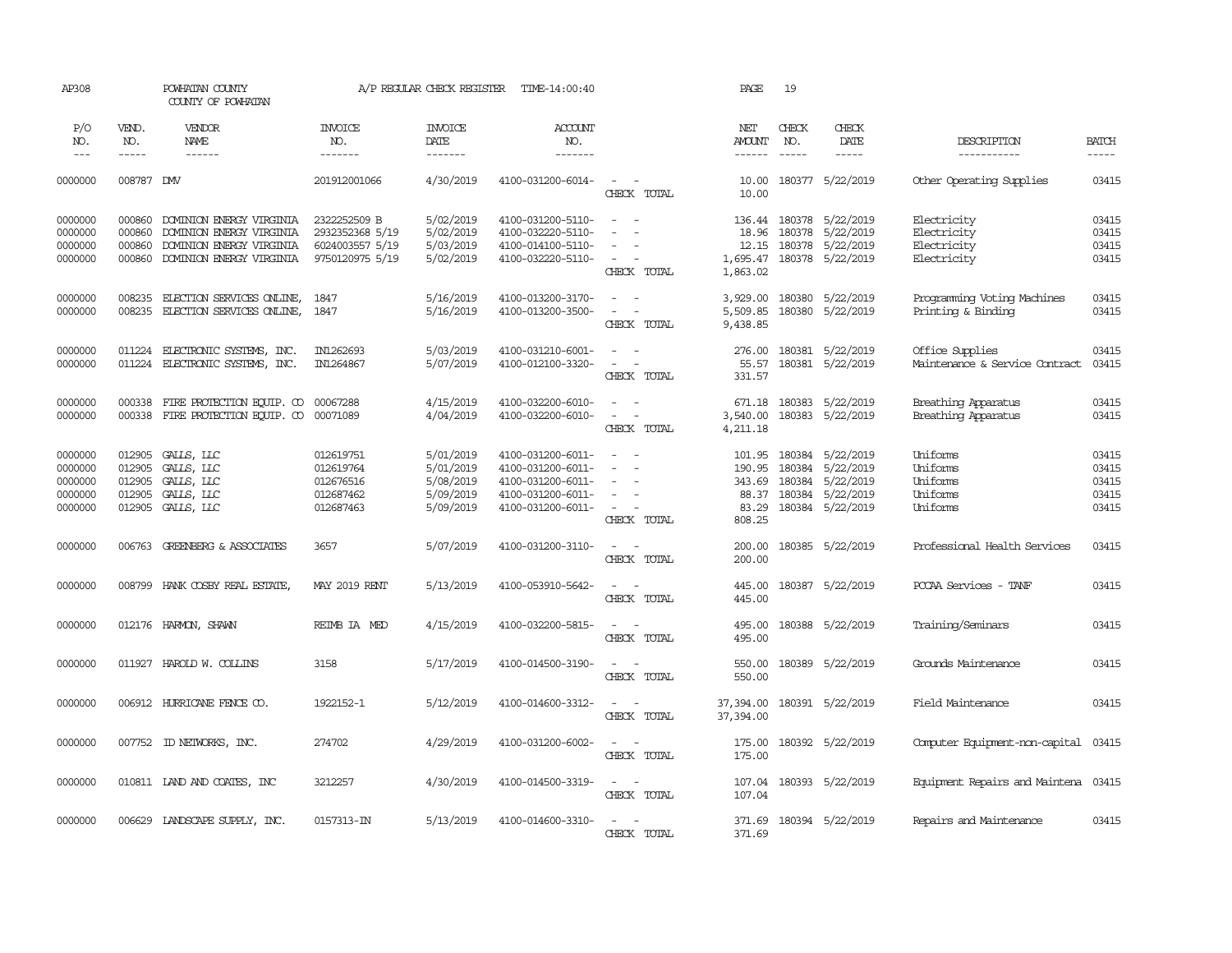| AP308                                                                     |                       | POWHATAN COUNTY<br>COUNTY OF POWHATAN                                                                                                                                                                                                                                                        |                                  | A/P REGULAR CHECK REGISTER                                                              | TIME-14:00:40                                                                                                                                   |                                                                                                                             | PAGE                                                          | 20                                   |                                                                                                              |                                                                                                                                                        |                                                             |
|---------------------------------------------------------------------------|-----------------------|----------------------------------------------------------------------------------------------------------------------------------------------------------------------------------------------------------------------------------------------------------------------------------------------|----------------------------------|-----------------------------------------------------------------------------------------|-------------------------------------------------------------------------------------------------------------------------------------------------|-----------------------------------------------------------------------------------------------------------------------------|---------------------------------------------------------------|--------------------------------------|--------------------------------------------------------------------------------------------------------------|--------------------------------------------------------------------------------------------------------------------------------------------------------|-------------------------------------------------------------|
| P/O<br>NO.<br>$\qquad \qquad -$                                           | VEND.<br>NO.<br>----- | VENDOR<br>NAME<br>------                                                                                                                                                                                                                                                                     | <b>INVOICE</b><br>NO.<br>------- | <b>INVOICE</b><br>DATE<br>--------                                                      | <b>ACCOUNT</b><br>NO.<br>-------                                                                                                                |                                                                                                                             | NET<br><b>AMOUNT</b><br>------                                | CHECK<br>NO.<br>$\frac{1}{2}$        | CHECK<br>DATE<br>-----                                                                                       | DESCRIPTION<br>-----------                                                                                                                             | <b>BATCH</b><br>-----                                       |
| 0000000                                                                   |                       | 007981 LANGUAGE LINE SERVICES                                                                                                                                                                                                                                                                | 4561063                          | 4/30/2019                                                                               | 4100-031200-5230-                                                                                                                               | $\sim$<br>$\sim$<br>CHECK TOTAL                                                                                             | 17.60<br>17.60                                                |                                      | 180395 5/22/2019                                                                                             | Telephone Services                                                                                                                                     | 03415                                                       |
| 0000000                                                                   |                       | 011437 LEADSONLINE                                                                                                                                                                                                                                                                           | 250824                           | 5/15/2019                                                                               | 4100-031200-3320-                                                                                                                               | $\sim$<br>$\sim$<br>TOTAL<br>CHECK                                                                                          | 3,133.00<br>3,133.00                                          |                                      | 180397 5/22/2019                                                                                             | Maintenance & Service Contract                                                                                                                         | 03415                                                       |
| 0000000                                                                   |                       | 009743 LEETE TIRE & AUTO CENTER,                                                                                                                                                                                                                                                             | 702261                           | 3/05/2019                                                                               | 4100-032200-6009-                                                                                                                               | $\sim$<br>$\overline{\phantom{a}}$<br>CHECK TOTAL                                                                           | 159.79                                                        |                                      | 159.79 180398 5/22/2019                                                                                      | Auto Repairs and Parts                                                                                                                                 | 03415                                                       |
| 0000000                                                                   |                       | 011354 MATTHEW BENDER & CO, INC. 10550410                                                                                                                                                                                                                                                    |                                  | 5/03/2019                                                                               | 4100-031200-5810-                                                                                                                               | $\sim$ $\sim$<br>CHECK TOTAL                                                                                                | 71.03<br>71.03                                                |                                      | 180399 5/22/2019                                                                                             | Dues/Association Memberships                                                                                                                           | 03415                                                       |
| 0000000                                                                   |                       | 006146 MCCLELLAN, WENDY SUSAN                                                                                                                                                                                                                                                                | OFFICE PURCHASE                  | 5/17/2019                                                                               | 4100-031710-6001-                                                                                                                               | $\sim$<br>$\sim$<br>CHECK TOTAL                                                                                             | 15.05                                                         |                                      | 15.05 180400 5/22/2019                                                                                       | Office Supplies                                                                                                                                        | 03415                                                       |
| 0000000<br>0000000<br>0000000<br>0000000<br>0000000<br>0000000<br>0000000 |                       | 012274 MITEL CLOUD SERVICES, INC 31412232<br>012274 MITEL CLOUD SERVICES, INC<br>012274 MITEL CLOUD SERVICES, INC 31412232<br>012274 MITEL CLOUD SERVICES, INC 31412232<br>012274 MITEL CLOUD SERVICES, INC<br>012274 MITEL CLOUD SERVICES, INC<br>012274 MITEL CLOUD SERVICES, INC 31412232 | 31412232<br>31412232<br>31412232 | 5/05/2019<br>5/05/2019<br>5/05/2019<br>5/05/2019<br>5/05/2019<br>5/05/2019<br>5/05/2019 | 4100-021100-5230-<br>4100-031200-5230-<br>4100-012410-5230-<br>4100-012520-5230-<br>4100-021100-5230-<br>4100-034100-5230-<br>4100-031200-5230- | $\sim$<br>. —<br>$\sim$<br>$\sim$<br>$\sim$<br>$\sim$<br>$\overline{\phantom{a}}$<br>$\sim$<br>CHECK TOTAL                  | 5.51<br>5.51<br>5.51<br>5.51<br>5.51<br>5.51<br>5.51<br>38.57 | 180401<br>180401<br>180401<br>180401 | 180401 5/22/2019<br>5/22/2019<br>5/22/2019<br>5/22/2019<br>5/22/2019<br>180401 5/22/2019<br>180401 5/22/2019 | Telephone Services<br>Telephone Services<br>Telephone Services<br>Telephone Services<br>Telephone Services<br>Telephone Services<br>Telephone Services | 03415<br>03415<br>03415<br>03415<br>03415<br>03415<br>03415 |
| 0000000                                                                   |                       | 007297 NAFECO, INC.                                                                                                                                                                                                                                                                          | 981531                           | 5/06/2019                                                                               | 4100-032200-6011-                                                                                                                               | $\sim$<br>$\sim$<br>CHECK TOTAL                                                                                             | 449.26<br>449.26                                              |                                      | 180403 5/22/2019                                                                                             | Protective Gear/Uniforms                                                                                                                               | 03415                                                       |
| 0000000                                                                   |                       | 011231 NEOFUNDS BY NEOPOST                                                                                                                                                                                                                                                                   | PPLN01 5/19                      | 5/01/2019                                                                               | 100-000100-0016-                                                                                                                                | $\frac{1}{2} \left( \frac{1}{2} \right) \left( \frac{1}{2} \right) = \frac{1}{2} \left( \frac{1}{2} \right)$<br>CHECK TOTAL | 700.00<br>700.00                                              |                                      | 180404 5/22/2019                                                                                             | Prepaid Postage                                                                                                                                        | 03416                                                       |
| 0000000                                                                   |                       | 006985 NUNNALLY, BRADFORD W.                                                                                                                                                                                                                                                                 | $5/23 - 5/24$                    | 5/14/2019                                                                               | 4100-031200-5540-                                                                                                                               | $\overline{\phantom{a}}$<br>$\sim$<br>CHECK TOTAL                                                                           | 91.50<br>91.50                                                |                                      | 180406 5/22/2019                                                                                             | Conferences & Training                                                                                                                                 | 03415                                                       |
| 0000000                                                                   |                       | 006752 ON THE SPOT, INC.                                                                                                                                                                                                                                                                     | 3240                             | 5/10/2019                                                                               | 4100-014100-3310-                                                                                                                               | $\sim$ $\sim$<br>CHECK TOTAL                                                                                                | 120.00<br>120.00                                              |                                      | 180407 5/22/2019                                                                                             | Repairs & Maintenance                                                                                                                                  | 03416                                                       |
| 0000000                                                                   | 008967                | PACIELLO, BRIGID                                                                                                                                                                                                                                                                             | REIMB 5/18-4/19                  | 5/14/2019                                                                               | 4100-012510-5510-                                                                                                                               | $\overline{\phantom{a}}$<br>$\sim$<br>CHECK TOTAL                                                                           | 241.69<br>241.69                                              |                                      | 180408 5/22/2019                                                                                             | Travel/Mileage/Parking/Tolls                                                                                                                           | 03416                                                       |
| 0000000                                                                   | 000375                | PIEDMONT REGIONAL JAIL                                                                                                                                                                                                                                                                       | 3003                             | 4/30/2019                                                                               | 4100-033400-3841-                                                                                                                               | $\sim$<br>$\sim$<br>CHECK TOTAL                                                                                             | 27,872.00<br>27,872.00                                        |                                      | 180410 5/22/2019                                                                                             | Detention of Adults                                                                                                                                    | 03416                                                       |
| 0000000<br>0000000<br>0000000                                             | 001250<br>001250      | POWHATAN AUTO & TRACTOR<br>POWHATAN AUTO & TRACTOR<br>001250 POWHATAN AUTO & TRACTOR                                                                                                                                                                                                         | 043019<br>540075<br>541212       | 4/30/2019<br>3/11/2019<br>3/18/2019                                                     | 4100-032200-6009-<br>4100-032200-6009-<br>4100-032200-6009-                                                                                     | $\sim$<br>$\overline{\phantom{a}}$<br>CHECK TOTAL                                                                           | .50<br>7.99<br>15.99<br>24.48                                 |                                      | 180411 5/22/2019<br>180411 5/22/2019<br>180411 5/22/2019                                                     | Auto Repairs and Parts<br>Auto Repairs and Parts<br>Auto Repairs and Parts                                                                             | 03415<br>03415<br>03415                                     |
| 0000000                                                                   |                       | 012764 POWHATAN COUNTY HEALTH                                                                                                                                                                                                                                                                | 133301429                        | 5/01/2019                                                                               | 4100-032200-3110-                                                                                                                               | $\sim$<br>$\sim$<br>CHECK TOTAL                                                                                             | 70.92<br>70.92                                                |                                      | 180412 5/22/2019                                                                                             | Health/Vaccinations/Inoculatio                                                                                                                         | 03416                                                       |
| 0000000                                                                   |                       | 008294 POWHATAN COUNTY PUBLIC                                                                                                                                                                                                                                                                | 5721 BUILDING                    | 4/01/2019                                                                               | 4100-034100-6009-                                                                                                                               | $\sim$                                                                                                                      |                                                               |                                      | 167.45 180413 5/22/2019                                                                                      | Auto Parts/Repairs                                                                                                                                     | 03418                                                       |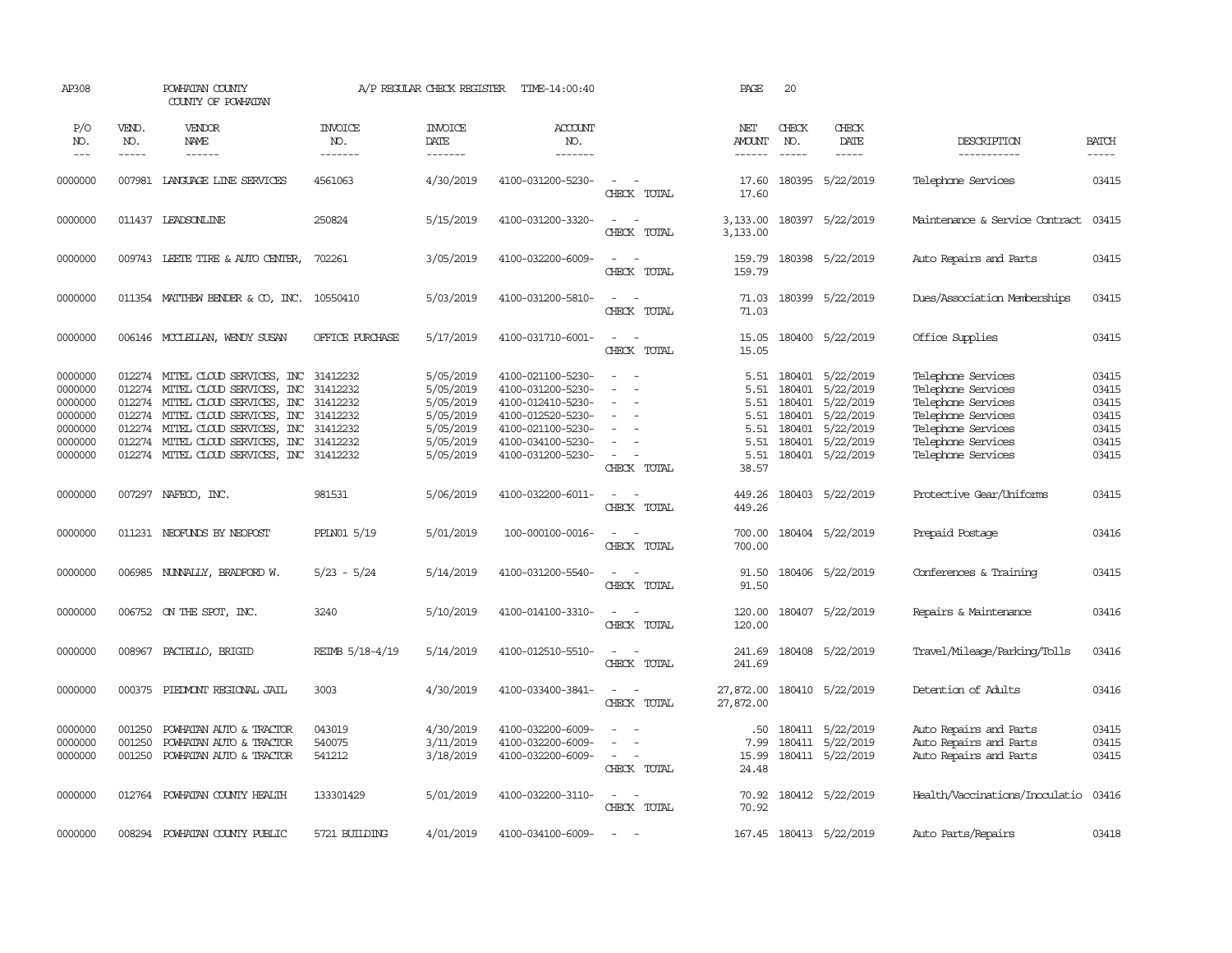| AP308             |              | POWHATAN COUNTY<br>COUNTY OF POWHATAN |                       | A/P REGULAR CHECK REGISTER | TIME-14:00:40     |                    | PAGE                 | 21            |                         |                                |              |
|-------------------|--------------|---------------------------------------|-----------------------|----------------------------|-------------------|--------------------|----------------------|---------------|-------------------------|--------------------------------|--------------|
| P/O<br>NO.        | VEND.<br>NO. | VENDOR<br>NAME                        | <b>INVOICE</b><br>NO. | <b>INVOICE</b><br>DATE     | ACCOUNT<br>NO.    |                    | NET<br><b>AMOUNT</b> | CHECK<br>NO.  | CHECK<br>DATE           | DESCRIPTION                    | <b>BATCH</b> |
| $\qquad \qquad -$ | -----        | ------                                | -------               | --------                   | -------           |                    | ------               | $- - - - -$   | $- - - - -$             | -----------                    | $- - - - -$  |
| 0000000           | 008294       | POWHATAN COUNTY PUBLIC                | 5776 SHERIFF          | 4/01/2019                  | 4100-031200-6008- |                    | 637.79               | 180413        | 5/22/2019               | Gas/Grease/Oil                 | 03418        |
| 0000000           | 008294       | POWHATAN COUNTY PUBLIC                | 5776 SHERIFF          | 4/01/2019                  | 4100-031200-6009- |                    | 4,085.11             | 180413        | 5/22/2019               | Auto Parts/Repairs             | 03418        |
| 0000000           | 008294       | POWHATAN COUNTY PUBLIC                | 5780 FIRE&RES         | 4/01/2019                  | 4100-032200-6009- |                    | 3,499.56             |               | 180413 5/22/2019        | Auto Repairs and Parts         | 03418        |
|                   |              |                                       |                       |                            |                   | CHECK TOTAL        | 8,389.91             |               |                         |                                |              |
| 0000000           | 012955       | POWHATAN COUNTY PUBLIC                | 123                   | 4/19/2019                  | 4100-081100-6008- |                    | 123.77               |               | 180414 5/22/2019        | Gas/Grease/Oil                 | 03417        |
| 0000000           | 012955       | POWHATAN COUNTY PUBLIC                | 123                   | 4/19/2019                  | 4100-012510-6008- | $\sim$             | 23.04                |               | 180414 5/22/2019        | Gas/Grease/Oil                 | 03417        |
| 0000000           | 012955       | POWHATAN COUNTY PUBLIC                | 123                   | 4/19/2019                  | 4100-014500-6008- | $\equiv$           | 625.20               |               | 180414 5/22/2019        | Gas/Grease/Oil                 | 03417        |
| 0000000           | 012955       | POWHATAN COUNTY PUBLIC                | 123                   | 4/19/2019                  | 4100-014100-6008- |                    | 393.60               |               | 180414 5/22/2019        | Gas/Grease/Oil                 | 03417        |
| 0000000           | 012955       | POWHATAN COUNTY PUBLIC                | 123                   | 4/19/2019                  | 4100-014300-6008- |                    | 127.49               |               | 180414 5/22/2019        | Gas/Grease/Oil                 | 03417        |
| 0000000           | 012955       | POWHATAN COUNTY PUBLIC                | 123                   | 4/19/2019                  | 4100-031210-6008- |                    | 79.05                |               | 180414 5/22/2019        | Gas/Greases/Oil                | 03417        |
| 0000000           | 012955       | POWHATAN COUNTY PUBLIC                | 123                   | 4/19/2019                  | 4100-034100-6008- |                    | 338.13               |               | 180414 5/22/2019        | Gas/Grease/Oil                 | 03417        |
| 0000000           | 012955       | POWHATAN COUNTY PUBLIC                | 123                   | 4/19/2019                  | 4100-032200-5120- |                    | 1,517.58             |               | 180414 5/22/2019        |                                | 03417        |
|                   | 012955       | POWHATAN COUNTY PUBLIC                | 123                   |                            |                   |                    |                      |               |                         | Apparatus Fuel                 | 03417        |
| 0000000           | 012955       |                                       | 123                   | 4/19/2019                  | 4100-032200-5120- |                    | 2,476.43             |               | 180414 5/22/2019        | Apparatus Fuel                 | 03417        |
| 0000000           |              | POWHATAN COUNTY PUBLIC                |                       | 4/19/2019                  | 4100-035100-6008- |                    | 478.90               |               | 180414 5/22/2019        | Gas/Grease/Oil                 |              |
| 0000000           | 012955       | POWHATAN COUNTY PUBLIC                | 123                   | 4/19/2019                  | 4100-031200-6008- | $\sim$             | 7,210.70             |               | 180414 5/22/2019        | Gas/Grease/Oil                 | 03417        |
|                   |              |                                       |                       |                            |                   | CHECK TOTAL        | 13,393.89            |               |                         |                                |              |
| 0000000           | 012340       | PRICE SUPPLY COMPANY, INC             | 1904-050478           | 4/23/2019                  | 4100-035500-6014- | $\sim$             | 37.70                |               | 180415 5/22/2019        | Other Operating Supplies       | 03416        |
|                   |              |                                       |                       |                            |                   | CHECK TOTAL        | 37.70                |               |                         |                                |              |
| 0000000           | 000780       | <b>CUILL CORPORATION</b>              | 7150283               | 5/07/2019                  | 4100-012310-6001- | $\sim$             | 82.71                |               | 180416 5/22/2019        | Office Supplies                | 03416        |
|                   |              |                                       |                       |                            |                   | CHECK TOTAL        | 82.71                |               |                         |                                |              |
| 0000000           | 006466       | RADIO COMMUNICATION OF VA 400015673-1 |                       | 5/02/2019                  | 4100-031200-3310- | $\equiv$           | 110.00               |               | 180417 5/22/2019        | Repairs & Maintenance          | 03416        |
|                   |              |                                       |                       |                            |                   | CHECK TOTAL        | 110.00               |               |                         |                                |              |
|                   |              |                                       |                       |                            |                   |                    |                      |               |                         |                                |              |
| 0000000           | 007325       | RICHMOND OXYGEN CO.                   | 309824                | 4/30/2019                  | 4100-032200-3320- | $\equiv$<br>$\sim$ | 277.50               |               | 180418 5/22/2019        | Maintenance & Service Contract | 03416        |
|                   |              |                                       |                       |                            |                   | CHECK TOTAL        | 277.50               |               |                         |                                |              |
| 0000000           | 012509       | RICHMOND SUBURBAN NEWS                | I00009162320403       | 4/03/2019                  | 4100-081100-3600- |                    | 204.75               | 180419        | 5/22/2019               | Advertising                    | 03416        |
| 0000000           | 012509       | RICHMOND SUBURBAN NEWS                | I00009241010410       | 4/10/2019                  | 4100-011010-3600- | $\sim$             | 336.38               | 180419        | 5/22/2019               | Advertising                    | 03416        |
| 0000000           | 012509       | RICHMOND SUBURBAN NEWS                | I00009241010417       | 4/17/2019                  | 4100-011010-3600- |                    | 336.38               | 180419        | 5/22/2019               | Advertising                    | 03416        |
| 0000000           | 012509       | RICHMOND SUBURBAN NEWS                | I00009255060417       | 4/17/2019                  | 4100-012200-3600- |                    |                      | 780.00 180419 | 5/22/2019               | Advertising                    | 03416        |
| 0000000           | 012509       | RICHMOND SUBURBAN NEWS                | I00009255080424       | 4/24/2019                  | 4100-012200-3600- |                    | 438.75               | 180419        | 5/22/2019               | Advertising                    | 03416        |
| 0000000           | 012509       | RICHMOND SUBURBAN NEWS                | I00009255080501       | 5/01/2019                  | 4100-012200-3600- |                    | 438.75               | 180419        | 5/22/2019               | Advertising                    | 03416        |
| 0000000           | 012509       | RICHMOND SUBURBAN NEWS                | 100009312150424       | 4/24/2019                  | 4100-081100-3600- |                    | 204.75               | 180419        | 5/22/2019               | Advertising                    | 03416        |
| 0000000           | 012509       | RICHMOND SUBURBAN NEWS                | I00009312150501       | 5/01/2019                  | 4100-081100-3600- | $\sim$             | 204.75               | 180419        | 5/22/2019               | Advertising                    | 03416        |
| 0000000           | 012509       | RICHMOND SUBURBAN NEWS                | I00009314890424       | 4/24/2019                  | 4100-011010-3600- |                    | 204.75               | 180419        | 5/22/2019               | Advertising                    | 03416        |
| 0000000           | 012509       | RICHMOND SUBURBAN NEWS                | I00009314890501       | 5/01/2019                  | 4100-011010-3600- | $\sim$             | 204.75               | 180419        | 5/22/2019               | Advertising                    | 03416        |
|                   |              |                                       |                       |                            |                   | CHECK TOTAL        | 3,354.01             |               |                         |                                |              |
|                   |              |                                       |                       |                            |                   |                    |                      |               |                         |                                | 03416        |
| 0000000           | 012509       | RICHMOND SUBURBAN NEWS                | 100009315120424       | 4/24/2019                  | 4100-011010-3600- |                    | 204.75               | 180420        | 5/22/2019               | Advertising                    |              |
| 0000000           | 012509       | RICHMOND SUBURBAN NEWS                | I00009315120501       | 5/01/2019                  | 4100-011010-3600- | $\equiv$           | 204.75               | 180420        | 5/22/2019               | Advertising                    | 03416        |
| 0000000           | 012509       | RICHMOND SUBURBAN NEWS                | I00009332420501       | 5/01/2019                  | 4100-013200-3600- |                    | 338.25               | 180420        | 5/22/2019               | Advertising                    | 03416        |
| 0000000           | 012509       | RICHMOND SUBURBAN NEWS                | I00009341480501       | 5/01/2019                  | 4100-012320-3600- | $\equiv$           | 146.25               | 180420        | 5/22/2019               | Advertising                    | 03416        |
| 0000000           | 012509       | RICHMOND SUBURBAN NEWS                | P446365               | 4/02/2019                  | 4100-081100-3600- | $\equiv$           |                      |               | 438.76-180420 5/22/2019 | Advertising                    | 03416        |
|                   |              |                                       |                       |                            |                   | CHECK TOTAL        | 455.24               |               |                         |                                |              |
| 0000000           | 007062       | RUTHERFORD JANITOR SUPPLY             | 1096587               | 5/13/2019                  | 4100-032210-6005- | $\equiv$           | 241.60               |               | 180421 5/22/2019        | Cleaning Supplies              | 03416        |
| 0000000           | 007062       | RUIHERFORD JANITOR SUPPLY             | 1096589               | 5/10/2019                  | 4100-032220-6005- |                    | 61.00                |               | 180421 5/22/2019        | Cleaning Supplies              | 03416        |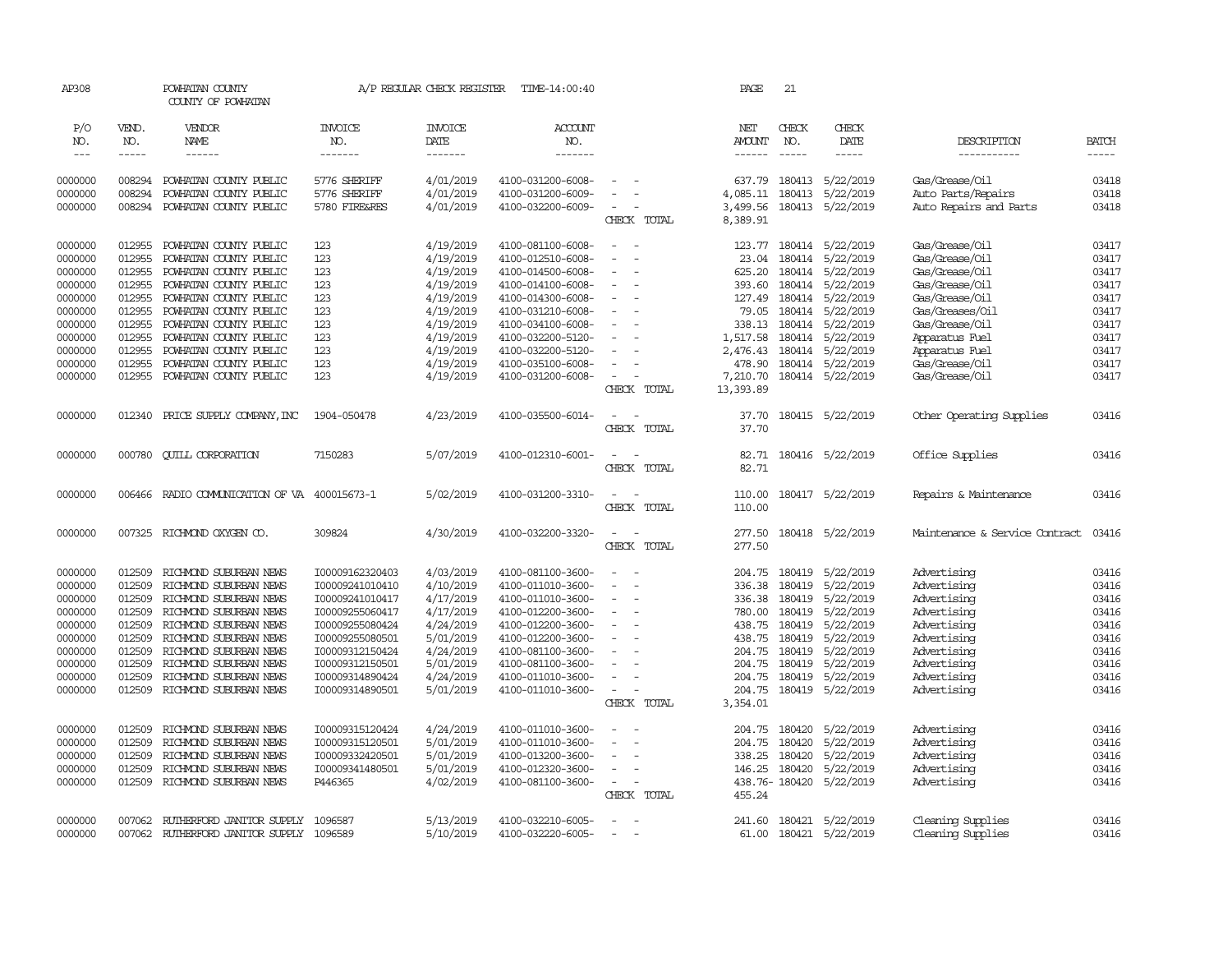| AP308                                                                     |                                                                    | POWHATAN COUNTY<br>COUNTY OF POWHATAN                                                                                                                                                     |                                                                                                                      | A/P REGULAR CHECK REGISTER                                                              | TIME-14:00:40                                                                                                                                   |                                                                                                                               | PAGE                                                                            | 22                                                                                                                                                                                                                                                                                                                                                                                                           |                                                                                                |                                                                                                                                      |                                                             |
|---------------------------------------------------------------------------|--------------------------------------------------------------------|-------------------------------------------------------------------------------------------------------------------------------------------------------------------------------------------|----------------------------------------------------------------------------------------------------------------------|-----------------------------------------------------------------------------------------|-------------------------------------------------------------------------------------------------------------------------------------------------|-------------------------------------------------------------------------------------------------------------------------------|---------------------------------------------------------------------------------|--------------------------------------------------------------------------------------------------------------------------------------------------------------------------------------------------------------------------------------------------------------------------------------------------------------------------------------------------------------------------------------------------------------|------------------------------------------------------------------------------------------------|--------------------------------------------------------------------------------------------------------------------------------------|-------------------------------------------------------------|
| P/O<br>NO.<br>$---$                                                       | VEND.<br>NO.<br>-----                                              | VENDOR<br>NAME<br>------                                                                                                                                                                  | <b>INVOICE</b><br>NO.<br>-------                                                                                     | <b>INVOICE</b><br>DATE<br>-------                                                       | ACCOUNT<br>NO.<br>-------                                                                                                                       |                                                                                                                               | NET<br><b>AMOUNT</b><br>------                                                  | CHECK<br>NO.<br>$\frac{1}{2} \frac{1}{2} \frac{1}{2} \frac{1}{2} \frac{1}{2} \frac{1}{2} \frac{1}{2} \frac{1}{2} \frac{1}{2} \frac{1}{2} \frac{1}{2} \frac{1}{2} \frac{1}{2} \frac{1}{2} \frac{1}{2} \frac{1}{2} \frac{1}{2} \frac{1}{2} \frac{1}{2} \frac{1}{2} \frac{1}{2} \frac{1}{2} \frac{1}{2} \frac{1}{2} \frac{1}{2} \frac{1}{2} \frac{1}{2} \frac{1}{2} \frac{1}{2} \frac{1}{2} \frac{1}{2} \frac{$ | CHECK<br>DATE<br>$- - - - -$                                                                   | DESCRIPTION<br>-----------                                                                                                           | <b>BATCH</b><br>-----                                       |
| 0000000                                                                   | 007062                                                             | RUTHERFORD JANITOR SUPPLY 1097158                                                                                                                                                         |                                                                                                                      | 5/15/2019                                                                               | 4100-032210-6005-                                                                                                                               | $\sim$<br>CHECK TOTAL                                                                                                         | 42.00<br>344.60                                                                 |                                                                                                                                                                                                                                                                                                                                                                                                              | 180421 5/22/2019                                                                               | Cleaning Supplies                                                                                                                    | 03416                                                       |
| 0000000                                                                   | 006253                                                             | SALISBURY TIRE & SERVICE                                                                                                                                                                  | R.O. 0110362                                                                                                         | 4/09/2019                                                                               | 4100-031200-6009-                                                                                                                               | $\sim$<br>$\sim$<br>CHECK TOTAL                                                                                               | 79.99<br>79.99                                                                  |                                                                                                                                                                                                                                                                                                                                                                                                              | 180422 5/22/2019                                                                               | Auto Parts/Repairs                                                                                                                   | 03416                                                       |
| 0000000                                                                   |                                                                    | 010282 SCHUBERT, CHARLA                                                                                                                                                                   | <b>VGFOA 2019</b>                                                                                                    | 5/13/2019                                                                               | 4100-012200-5540-                                                                                                                               | $\sim$<br>$\sim$<br>CHECK TOTAL                                                                                               | 618.41<br>618.41                                                                |                                                                                                                                                                                                                                                                                                                                                                                                              | 180423 5/22/2019                                                                               | Conferences & Training                                                                                                               | 03416                                                       |
| 0000000                                                                   | 007895                                                             | SEARFOSS, JEFFERY                                                                                                                                                                         | VSI TRAINING                                                                                                         | 5/14/2019                                                                               | 4100-031200-5540-                                                                                                                               | $\sim$<br>$\sim$<br>CHECK TOTAL                                                                                               | 152.50<br>152.50                                                                |                                                                                                                                                                                                                                                                                                                                                                                                              | 180424 5/22/2019                                                                               | Conferences & Training                                                                                                               | 03416                                                       |
| 0000000                                                                   | 006593                                                             | SHEEHY FORD                                                                                                                                                                               | NOHB546785                                                                                                           | 5/10/2019                                                                               | 4100-031200-6009-                                                                                                                               | $\omega_{\rm{max}}$ and $\omega_{\rm{max}}$<br>CHECK TOTAL                                                                    | 292.00<br>292.00                                                                |                                                                                                                                                                                                                                                                                                                                                                                                              | 180425 5/22/2019                                                                               | Auto Parts/Repairs                                                                                                                   | 03416                                                       |
| 0000000                                                                   | 007750                                                             | SHEEHY FORD AUTO STORES                                                                                                                                                                   | AAA010414                                                                                                            | 4/30/2019                                                                               | 4100-031200-6009-                                                                                                                               | $\sim$<br>$\sim$<br>CHECK TOTAL                                                                                               | 185.00<br>185.00                                                                |                                                                                                                                                                                                                                                                                                                                                                                                              | 180426 5/22/2019                                                                               | Auto Parts/Repairs                                                                                                                   | 03416                                                       |
| 0000000                                                                   | 008097                                                             | SIGNS@WORK, INC.                                                                                                                                                                          | 3924                                                                                                                 | 5/13/2019                                                                               | 4100-031200-6009-                                                                                                                               | $\sim$<br>$\sim$<br>CHECK TOTAL                                                                                               | 800.00<br>800.00                                                                |                                                                                                                                                                                                                                                                                                                                                                                                              | 180427 5/22/2019                                                                               | Auto Parts/Repairs                                                                                                                   | 03416                                                       |
| 0000000<br>0000000<br>0000000<br>0000000<br>0000000<br>0000000<br>0000000 | 006594<br>006594<br>006594<br>006594<br>006594<br>006594<br>006594 | SOUTHSIDE ELECTRIC COOP<br>SOUTHSIDE ELECTRIC COOP<br>SOUTHSIDE ELECTRIC COOP<br>SOUTHSIDE ELECTRIC COOP<br>SOUTHSIDE ELECTRIC COOP<br>SOUTHSIDE ELECTRIC COOP<br>SOUTHSIDE ELECTRIC COOP | 63504004 5/19<br>63504005 05/19<br>63504006 5/19<br>63504008 5/19<br>63504009 5/19<br>63504010 5/19<br>63504011 5/19 | 5/13/2019<br>5/06/2019<br>5/13/2019<br>5/13/2019<br>5/13/2019<br>5/13/2019<br>5/13/2019 | 4100-035100-5110-<br>4100-031210-5110-<br>4100-014600-5110-<br>4100-014600-5110-<br>4100-014600-5110-<br>4100-014600-5110-<br>4100-014100-5110- | $\overline{\phantom{a}}$<br>$\sim$<br>$\sim$<br>$\sim$<br>$\overline{\phantom{a}}$<br>CHECK TOTAL                             | 244.76<br>139.62<br>169.50<br>481.86<br>3,276.67<br>26.84<br>128.09<br>4,467.34 | 180429<br>180429<br>180429<br>180429<br>180429<br>180429                                                                                                                                                                                                                                                                                                                                                     | 5/22/2019<br>5/22/2019<br>5/22/2019<br>5/22/2019<br>5/22/2019<br>5/22/2019<br>180429 5/22/2019 | Electricity<br>Electricity - Comunications H<br>Electricity<br>Electricity<br>Electricity<br>Electricity<br>Electricity              | 03416<br>03416<br>03416<br>03416<br>03416<br>03416<br>03416 |
| 0000000                                                                   | 007450                                                             | THOMSON REUTERS -                                                                                                                                                                         | 840232346                                                                                                            | 5/01/2019                                                                               | 4100-031200-3320-                                                                                                                               | $\sim$<br>$\sim$<br>CHECK TOTAL                                                                                               | 298.50<br>298.50                                                                |                                                                                                                                                                                                                                                                                                                                                                                                              | 180430 5/22/2019                                                                               | Maintenance & Service Contract                                                                                                       | 03416                                                       |
| 0000000                                                                   | 009105                                                             | TIME TECHNOLOGIES, INC.                                                                                                                                                                   | INV 201904-027                                                                                                       | 4/11/2019                                                                               | 4100-014600-3310-                                                                                                                               | $\sim$<br>$\sim$<br>CHECK TOTAL                                                                                               | 365.00<br>365.00                                                                |                                                                                                                                                                                                                                                                                                                                                                                                              | 180431 5/22/2019                                                                               | Repairs and Maintenance                                                                                                              | 03416                                                       |
| 0000000                                                                   | 006047                                                             | TREASURER, CHESTERFIELD                                                                                                                                                                   | AR064521                                                                                                             | 5/03/2019                                                                               | 4100-012220-3140-                                                                                                                               | $\sim$ $ -$<br>CHECK TOTAL                                                                                                    | 3,920.00<br>3,920.00                                                            |                                                                                                                                                                                                                                                                                                                                                                                                              | 180432 5/22/2019                                                                               | Professional Services                                                                                                                | 03416                                                       |
| 0000000<br>0000000<br>0000000<br>0000000<br>0000000<br>0000000<br>0000000 | 008126<br>008126<br>008126<br>008126<br>008126<br>008126<br>008126 | VERIZON<br>VERIZON<br>VERIZON<br>VERIZON<br>VERIZON<br>VERIZON<br>VERIZON                                                                                                                 | 9829247254<br>9828830274<br>9829183118<br>9829247254<br>9829247254<br>9829247254<br>9829247254                       | 5/24/2019<br>5/15/2019<br>5/01/2019<br>5/24/2019<br>5/24/2019<br>5/24/2019<br>5/24/2019 | 100-000100-0006-<br>4100-032200-5260-<br>4100-032200-5250-<br>4100-012100-5250-<br>4100-012510-5250-<br>4100-012510-5270-<br>4100-014100-5250-  | $\overline{\phantom{a}}$<br>. —<br>$\overline{\phantom{a}}$<br>$\sim$<br>$\sim$<br>$\equiv$<br>÷.<br>$\overline{\phantom{a}}$ | 49.95<br>80.04<br>238.88<br>99.90<br>99.90<br>100.01<br>636.64                  | 180433<br>180433<br>180433<br>180433<br>180433<br>180433<br>180433                                                                                                                                                                                                                                                                                                                                           | 5/22/2019<br>5/22/2019<br>5/22/2019<br>5/22/2019<br>5/22/2019<br>5/22/2019<br>5/22/2019        | Due from Other Agencies<br><b>Internet</b><br>Cell Phones<br>Cell Phones<br>Cell Phones<br>Network Service Connection<br>Cell Phones | 03416<br>03416<br>03416<br>03416<br>03416<br>03416<br>03416 |
| 0000000<br>0000000<br>0000000<br>0000000<br>0000000                       | 008126<br>008126<br>008126<br>008126<br>008126                     | VERIZON<br>VERIZON<br>VERIZON<br>VERIZON<br>VERIZON                                                                                                                                       | 9829247254<br>9829247254<br>9829247254<br>9829247254<br>9829247254                                                   | 5/24/2019<br>5/24/2019<br>5/24/2019<br>5/24/2019<br>5/24/2019                           | 4100-031210-5250-<br>4100-032200-5250-<br>4100-031200-5250-<br>4100-033300-5250-<br>4100-034100-5250-                                           | $\equiv$<br>$\overline{a}$<br>$\overline{a}$                                                                                  | 399.99<br>1,095.96<br>1,194.90<br>199.86                                        | 180433<br>180433<br>180433                                                                                                                                                                                                                                                                                                                                                                                   | 5/22/2019<br>5/22/2019<br>5/22/2019<br>15.96 180433 5/22/2019<br>180433 5/22/2019              | CELL PHONES<br>Cell Phones<br>Cell Phones<br>Cell Phones<br>Cell Phones                                                              | 03416<br>03416<br>03416<br>03416<br>03416                   |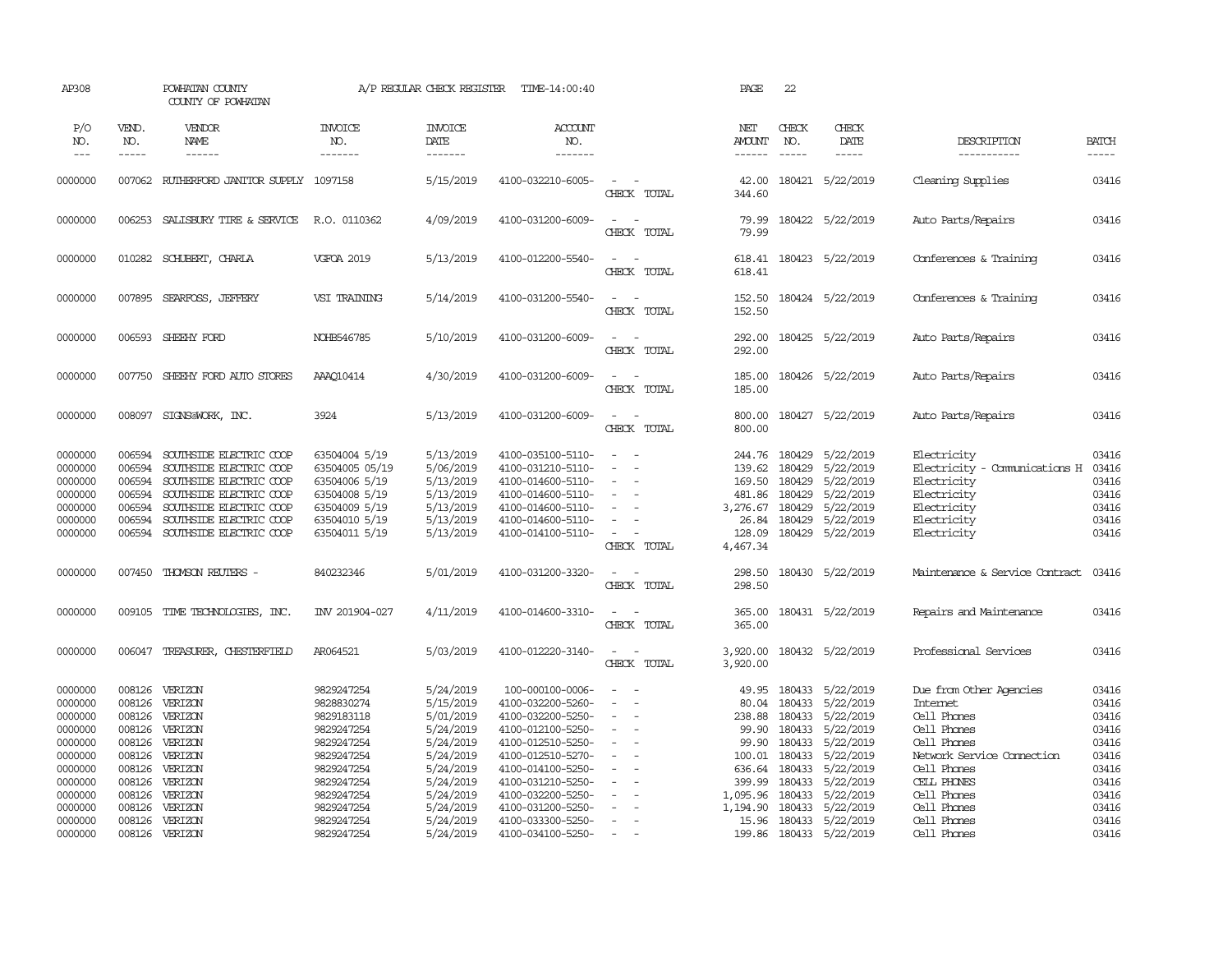| AP308               |                             | POWHATAN COUNTY<br>COUNTY OF POWHATAN  |                                          | A/P REGULAR CHECK REGISTER        | TIME-14:00:40                          |                                         | PAGE                 | 23                            |                                     |                                |                             |
|---------------------|-----------------------------|----------------------------------------|------------------------------------------|-----------------------------------|----------------------------------------|-----------------------------------------|----------------------|-------------------------------|-------------------------------------|--------------------------------|-----------------------------|
| P/O<br>NO.<br>$---$ | VEND.<br>NO.<br>$- - - - -$ | VENDOR<br><b>NAME</b><br>$- - - - - -$ | <b>INVOICE</b><br>NO.<br>$- - - - - - -$ | <b>INVOICE</b><br>DATE<br>------- | ACCOUNT<br>NO.<br>-------              |                                         | NET<br><b>AMOUNT</b> | CHECK<br>NO.<br>$\frac{1}{2}$ | CHECK<br><b>DATE</b><br>$- - - - -$ | DESCRIPTION<br>-----------     | <b>BATCH</b><br>$- - - - -$ |
|                     |                             |                                        |                                          |                                   |                                        |                                         |                      |                               |                                     |                                |                             |
| 0000000             | 008126                      | VERIZON                                | 9829247254                               | 5/24/2019                         | 4100-035500-5250-                      |                                         | 250.00               | 180433                        | 5/22/2019                           | Cell Phones                    | 03416                       |
| 0000000             | 008126                      | VERIZON                                | 9829247254                               | 5/24/2019                         | 4100-071110-5250-                      |                                         | 35.16                | 180433                        | 5/22/2019                           | Cell Phones                    | 03416                       |
| 0000000             | 008126                      | VERIZON                                | 9829247254                               | 5/24/2019                         | 4100-073100-5250-                      |                                         | 35.16                | 180433                        | 5/22/2019                           | Cell Phones                    | 03416                       |
| 0000000<br>0000000  | 008126<br>008126            | VERIZON<br>VERIZON                     | 9829247254<br>9829276162                 | 5/24/2019<br>5/24/2019            | 4100-081100-5250-<br>4100-031200-5250- | $\sim$                                  | 99.96<br>2,561.67    | 180433                        | 5/22/2019<br>180433 5/22/2019       | Cell Phones<br>Cell Phones     | 03416<br>03416              |
|                     |                             |                                        |                                          |                                   |                                        | CHECK TOTAL                             | 7,193.94             |                               |                                     |                                |                             |
| 0000000             | 011187                      | VERIZON BUSINESS                       | 08499656                                 | 5/10/2019                         | 100-000100-0006-                       | $\equiv$                                | 6.70                 |                               | 180434 5/22/2019                    | Due from Other Agencies        | 03416                       |
| 0000000             | 011187                      | VERIZON BUSINESS                       | 08499656                                 | 5/10/2019                         | 4100-012510-5240-                      | $\equiv$                                | 63.97                |                               | 180434 5/22/2019                    | Long Distance                  | 03416                       |
|                     |                             |                                        |                                          |                                   |                                        | CHECK TOTAL                             | 70.67                |                               |                                     |                                |                             |
| 0000000             | 009442 VESA                 |                                        | REGISTRATION                             | 5/16/2019                         | 4100-083500-5810-                      | $\overline{a}$<br>$\sim$                | 50.00                |                               | 180435 5/22/2019                    | Dues/Association Memberships   | 03416                       |
|                     |                             |                                        |                                          |                                   |                                        | CHECK TOTAL                             | 50.00                |                               |                                     |                                |                             |
| 0000000             | 013046                      | VIRGINIA EMS TRAINING GRO              | 05062019-01                              | 5/06/2019                         | 4100-032200-5815-                      | $\sim$<br>$\sim$                        | 2,880.00             |                               | 180436 5/22/2019                    | Training/Seminars              | 03416                       |
|                     |                             |                                        |                                          |                                   |                                        | CHECK TOTAL                             | 2,880.00             |                               |                                     |                                |                             |
| 0000000             | 009882                      | VIRGINIA FORENSIC SCIENCE              | REGISTER DURHAM                          | 5/17/2019                         | 4100-031200-5810-                      |                                         | 40.00                | 180437                        | 5/22/2019                           | Dues/Association Memberships   | 03416                       |
| 0000000             | 009882                      | VIRGINIA FORENSIC SCIENCE              | REGISTER GREGOR                          | 5/17/2019                         | 4100-031200-5810-                      | $\equiv$                                | 40.00                |                               | 180437 5/22/2019                    | Dues/Association Memberships   | 03416                       |
| 0000000             | 009882                      | VIRGINIA FORENSIC SCIENCE              | REGISTER SEARF                           | 5/17/2019                         | 4100-031200-5810-                      | $\sim$<br>CHECK TOTAL                   | 40.00<br>120.00      |                               | 180437 5/22/2019                    | Dues/Association Memberships   | 03416                       |
| 0000000             | 011698                      | WESTWOOD PHARMACY                      | 22418                                    | 5/10/2019                         | 4100-033400-3845-                      | $\overline{\phantom{a}}$<br>CHECK TOTAL | 1,024.45<br>1,024.45 |                               | 180439 5/22/2019                    | Detention of Adults - Health C | 03416                       |
| 0000000             | 012063                      | WINDSTREAM                             | 012272474 4/19                           | 4/29/2019                         | 4100-012510-5230-                      | $\sim$                                  | 740.31               |                               | 180440 5/22/2019                    | Telephone Services             | 03416                       |
|                     |                             |                                        |                                          |                                   |                                        | CHECK TOTAL                             | 740.31               |                               |                                     |                                |                             |
| 0000000             | 010859                      | WRIGHT, ANDREA                         | 20180702 A                               | 5/10/2019                         | 4100-031200-3310-                      | $\sim$<br>$\sim$                        | 775.60               |                               | 180442 5/22/2019                    | Repairs & Maintenance          | 03416                       |
|                     |                             |                                        |                                          |                                   |                                        | CHECK TOTAL                             | 775.60               |                               |                                     |                                |                             |
| 0000000             | 008668                      | BANK OF AMERICA                        | 2019 MARCH CORR                          | 3/31/2019                         | 3100-018990-0099-                      | $\equiv$                                |                      | 113.98-180445                 | 5/23/2019                           | Miscellaneous                  | 03427                       |
| 0000000             | 008668                      | BANK OF AMERICA                        | 2019 MARCH CORR                          | 3/31/2019                         | 4100-032200-5540-                      | $\equiv$                                | 338.00               | 180445                        | 5/23/2019                           | Travel - Convention & Educatio | 03427                       |
| 0000000             | 008668                      | BANK OF AMERICA                        | 2019 MARCH CORR                          | 3/31/2019                         | 4100-014100-6004-                      | $\sim$<br>CHECK TOTAL                   | 33.64<br>257.66      |                               | 180445 5/23/2019                    | Tools and Equipment            | 03427                       |
| 0000000             |                             | 010103 DELTA AIR                       | MARCH 2019A                              | 3/31/2019                         | 4100-032200-5540-                      | $\sim$<br>$\sim$                        | 338.00               |                               | 180446 5/23/2019                    | Travel - Convention & Educatio | 03424                       |
|                     |                             |                                        |                                          |                                   |                                        | CHECK TOTAL                             | 338.00               |                               |                                     |                                |                             |
| 0000000             |                             | 013027 JACK-N-BOX                      | MARCH 2019B                              | 3/31/2019                         | 4100-014100-6004-                      | $\sim$<br>$\sim$                        | 33.64                |                               | 180447 5/23/2019                    | Tools and Equipment            | 03424                       |
|                     |                             |                                        |                                          |                                   |                                        | CHECK TOTAL                             | 33.64                |                               |                                     |                                |                             |
| 0000000             |                             | 010565 A. D. DESIGNS                   | 1815                                     | 3/20/2019                         | 4100-032200-6016-                      | $\sim$<br>$\sim$                        | 484.00               |                               | 180466 5/29/2019                    | <b>JET</b> Program             | 03425                       |
|                     |                             |                                        |                                          |                                   |                                        | CHECK TOTAL                             | 484.00               |                               |                                     |                                |                             |
| 0000000             | 012275                      | ANTHEM HEALTH PLANS OF                 | 888849770913                             | 5/16/2019                         | 4100-033400-3845-                      | $\sim$                                  | 406.48               |                               | 180468 5/29/2019                    | Detention of Adults - Health C | 03425                       |
|                     |                             |                                        |                                          |                                   |                                        | CHECK TOTAL                             | 406.48               |                               |                                     |                                |                             |
| 0000000             |                             | 012849 AQUA VIRGINIA                   | 56630273 4/19                            | 5/08/2019                         | 4100-073100-5130-                      | $\sim$                                  | 70.15                |                               | 180469 5/29/2019                    | Water                          | 03425                       |
|                     |                             |                                        |                                          |                                   |                                        | CHECK TOTAL                             | 70.15                |                               |                                     |                                |                             |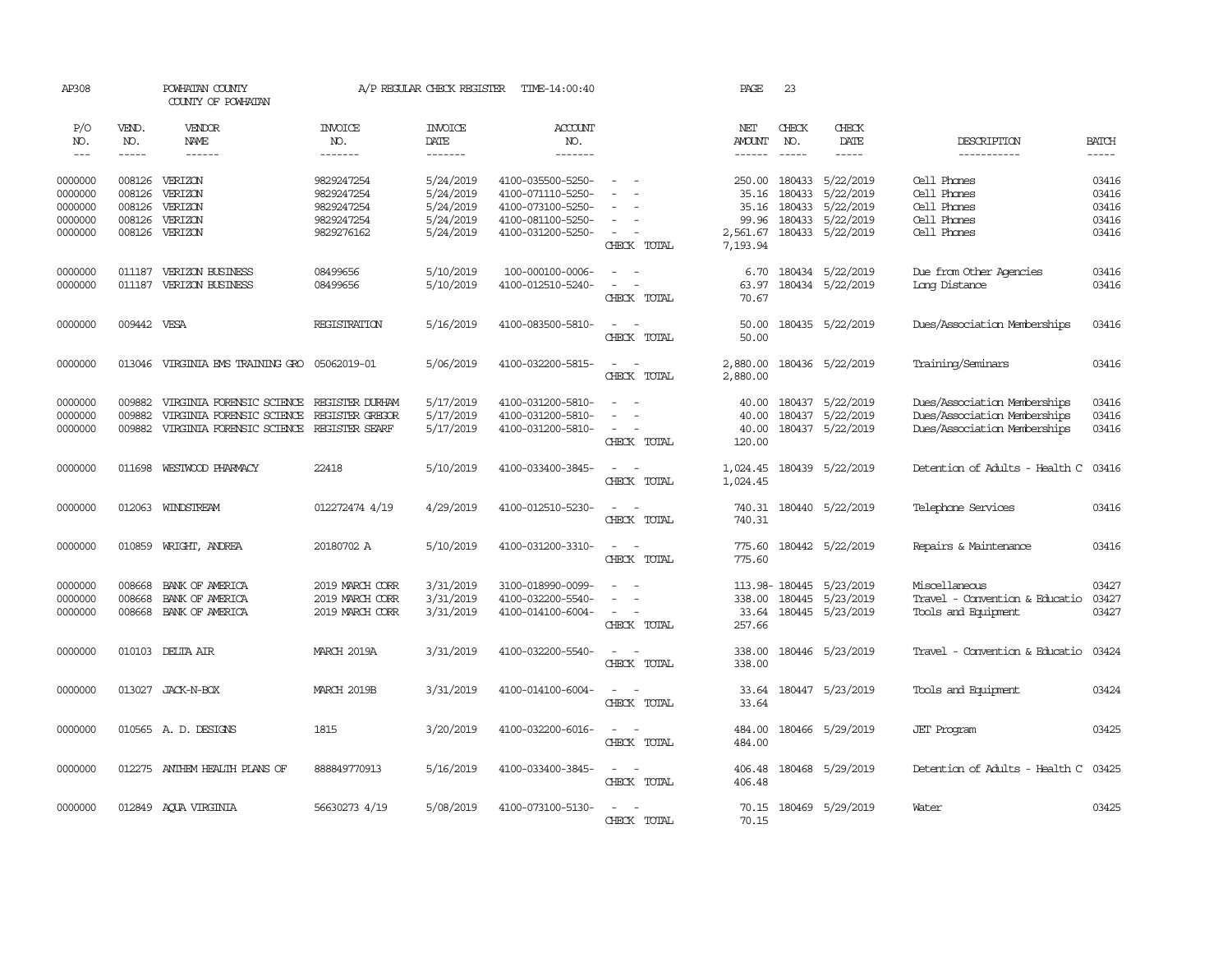| AP308               |                       | POWHATAN COUNTY<br>COUNTY OF POWHATAN                 |                                  | A/P REGULAR CHECK REGISTER        | TIME-14:00:40                          |                                                                                                  | PAGE                           | 24                            |                                            |                                                        |                       |
|---------------------|-----------------------|-------------------------------------------------------|----------------------------------|-----------------------------------|----------------------------------------|--------------------------------------------------------------------------------------------------|--------------------------------|-------------------------------|--------------------------------------------|--------------------------------------------------------|-----------------------|
| P/O<br>NO.<br>$---$ | VEND.<br>NO.<br>----- | VENDOR<br>NAME<br>$- - - - - -$                       | <b>INVOICE</b><br>NO.<br>------- | <b>INVOICE</b><br>DATE<br>------- | <b>ACCOUNT</b><br>NO.<br>-------       |                                                                                                  | NET<br>AMOUNT<br>$- - - - - -$ | CHECK<br>NO.<br>$\frac{1}{2}$ | CHECK<br>DATE<br>$- - - - -$               | DESCRIPTION<br>-----------                             | <b>BATCH</b><br>----- |
| 0000000<br>0000000  |                       | 007941 BAKER & TAYLOR<br>007941 BAKER & TAYLOR        | Q57699690<br>5015518715          | 5/14/2019<br>5/15/2019            | 4100-073100-6012-<br>4100-073100-6012- | $\sim$ $ \sim$<br>$\sim$ 100 $\sim$<br>CHECK TOTAL                                               | 562.81<br>586.95               |                               | 24.14 180471 5/29/2019<br>180471 5/29/2019 | Books & Subscriptions<br>Books & Subscriptions         | 03425<br>03425        |
| 0000000             |                       | 007831 BOCZAR, CHRISTINE                              | SPRING 2019                      | 5/23/2019                         | 4100-012220-7003-                      | $\omega_{\rm{max}}$ and $\omega_{\rm{max}}$<br>CHECK TOTAL                                       | 587.00<br>587.00               |                               | 180473 5/29/2019                           | Tuition reimbursement                                  | 03425                 |
| 0000000             |                       | 006240 DIAMOND SPRINGS WATER, INC 3235808             |                                  | 5/03/2019                         | 4100-014300-5130-                      | $\sim$ $ \sim$<br>CHECK TOTAL                                                                    | 11.95<br>11.95                 |                               | 180476 5/29/2019                           | Water                                                  | 03425                 |
| 0000000             |                       | 008223 ELDER, DARRELL                                 | SPRING 2019                      | 5/22/2019                         | 4100-012220-7003-                      | $\sim$<br>$\sim$<br>CHECK TOTAL                                                                  | 1,337.70<br>1,337.70           |                               | 180478 5/29/2019                           | Tuition reimbursement                                  | 03425                 |
| 0000000             |                       | 007752 ID NEIWORKS, INC.                              | 274801                           | 6/02/2019                         | 4100-031200-3320-                      | $\sim$ 100 $\sim$<br>CHECK TOTAL                                                                 | 775.00<br>775.00               |                               | 180484 5/29/2019                           | Maintenance & Service Contract                         | 03425                 |
| 0000000             |                       | 013055 JOSEPH EDWARD PARKER                           | SCHOLARSHIP '19                  | 5/22/2019                         | 4100-053910-5642-                      | $\sim$ $ \sim$<br>CHECK TOTAL                                                                    | 5,750.00<br>5,750.00           |                               | 180487 5/29/2019                           | PCCAA Services - TANF                                  | 03425                 |
| 0000000             |                       | 011354 MATTHEW BENDER & CO, INC. 10549692             |                                  | 5/03/2019                         | 4100-011010-3002-                      | $\sim$ $\sim$<br>CHECK TOTAL                                                                     | 71.03<br>71.03                 |                               | 180489 5/29/2019                           | County Code                                            | 03425                 |
| 0000000             |                       | 011348 NERO, EMMA                                     | CT PAID OUT                      | 5/28/2019                         | 4100-031200-1201-                      | $\sim$ $ -$<br>CHECK TOTAL                                                                       | 1,066.26<br>1,066.26           |                               | 180491 5/29/2019                           | Accrued Leave Payout                                   | 03426                 |
| 0000000             |                       | 006928 POWHATAN COUNTY DEPT. OF                       | TRAINING5/22/19                  | 5/22/2019                         | 4100-053910-5643-                      | $\sim$ $-$<br>$\sim$<br>CHECK TOTAL                                                              | 69.33<br>69.33                 |                               | 180492 5/29/2019                           | PCCAA Services - Federal CSBG                          | 03426                 |
| 0000000             |                       | 010777 PRESEARCH BACKGROUND                           | 61131                            | 4/01/2019                         | 4100-083500-7002-                      | $\sim$ $ -$<br>CHECK TOTAL                                                                       | 9.95<br>9.95                   |                               | 180493 5/29/2019                           | Criminal History/Background Ch 03426                   |                       |
| 0000000             |                       | 006921 SEA-CLEAR AQUARIUM                             | 6119                             | 5/15/2019                         | 4100-073100-3320-                      | $\omega_{\rm{max}}$ and $\omega_{\rm{max}}$<br>CHECK TOTAL                                       | 80.00<br>80.00                 |                               | 180498 5/29/2019                           | Maintenance & Service Contract 03426                   |                       |
| 0000000             | 006594                | SOUTHSIDE ELECTRIC COOP                               | 82505087 5/8/19                  | 5/13/2019                         | 4100-073100-5110-                      | $\sim$ $ -$<br>CHECK TOTAL                                                                       | 2,092.15<br>2,092.15           |                               | 180499 5/29/2019                           | Electricity                                            | 03426                 |
| 0000000             | 009520                | STONE'S OFFICE EQUIPMENT                              | 116645                           | 5/16/2019                         | 4100-073100-3320-                      | $\sim$ 100 $\sim$<br>CHECK TOTAL                                                                 | 628.15<br>628.15               |                               | 180503 5/29/2019                           | Maintenance & Service Contract                         | 03426                 |
| 0000000<br>0000000  | 008346                | SYCOM TECHNOLOGIES<br>008346 SYCOM TECHNOLOGIES       | AT48641<br>AT48685               | 4/30/2019<br>4/30/2019            | 4100-012510-3322-<br>4100-012510-3322- | $\sim$ 100 $\sim$<br>$\omega_{\rm{max}}$ and $\omega_{\rm{max}}$<br>CHECK TOTAL                  | 525.00<br>87.50<br>612.50      |                               | 180505 5/29/2019<br>180505 5/29/2019       | Network Service Contracts<br>Network Service Contracts | 03426<br>03426        |
| 0000000<br>0000000  | 000845                | TOWN POLICE SUPPLY OF<br>000845 TOWN POLICE SUPPLY OF | R82259<br>R82280                 | 5/03/2019<br>5/14/2019            | 4100-031200-6011-<br>4100-031200-6011- | $\overline{\phantom{a}}$<br>$\sim$<br>$\omega_{\rm{max}}$ and $\omega_{\rm{max}}$<br>CHECK TOTAL | 320.00<br>207.00<br>527.00     |                               | 180508 5/29/2019<br>180508 5/29/2019       | Uniforms<br>Uniforms                                   | 03426<br>03426        |
| 0000000             |                       | 006419 TREASURER, POWHATAN                            | ACCT# 192                        | 5/13/2019                         | 4100-035100-5140-                      | $\sim$ $-$<br>$\sim$<br>CHECK TOTAL                                                              | 255.97                         |                               | 255.97 180509 5/29/2019                    | Sewer                                                  | 03426                 |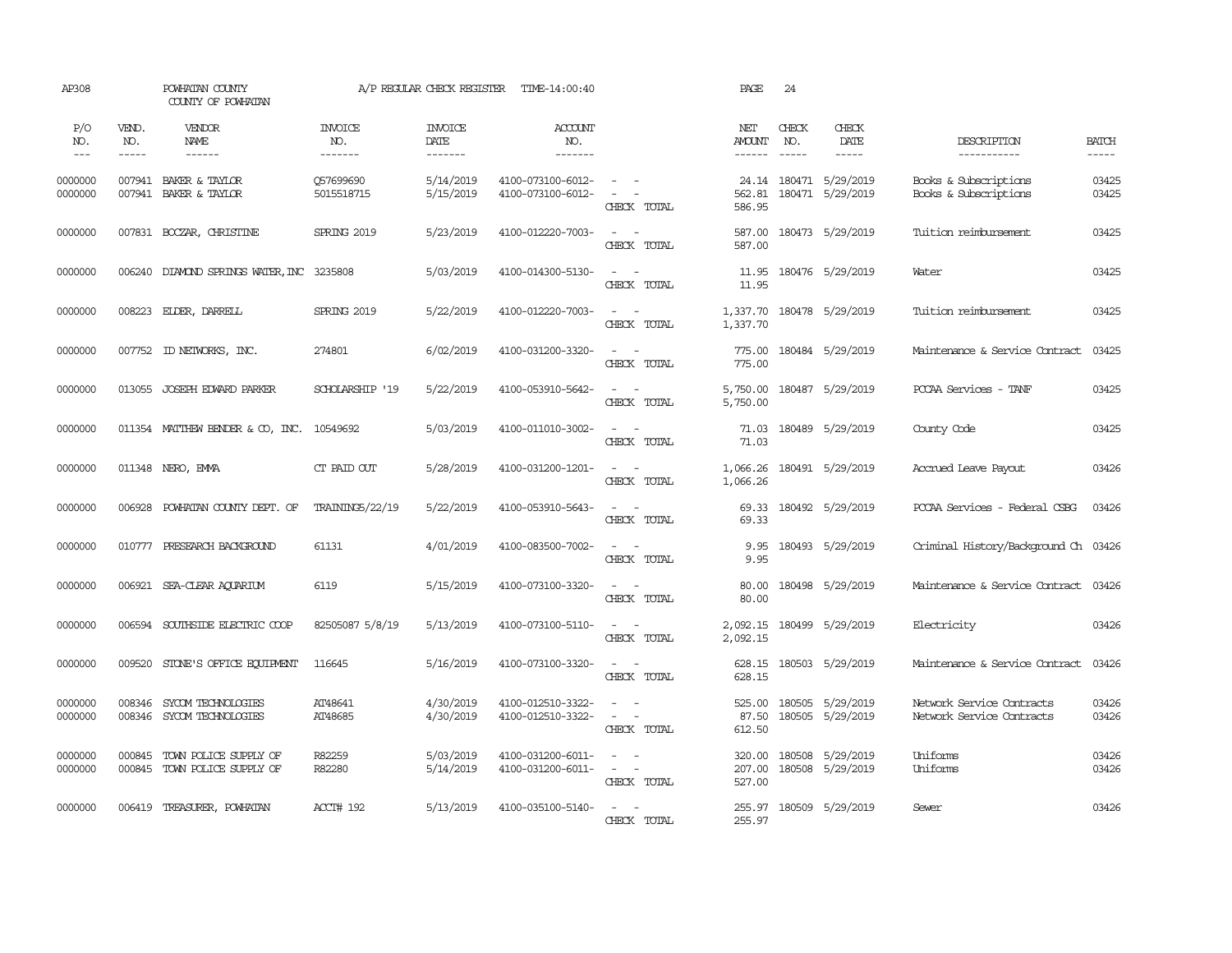| AP308                         |                            | POWHATAN COUNTY<br>COUNTY OF POWHATAN                                      |                                                                      | A/P REGULAR CHECK REGISTER          | TIME-14:00:40                                               |                                                                                                                                                                                                                                                                                                                                                                                                                                                        | PAGE                              | 25                         |                                     |                                                                |                         |
|-------------------------------|----------------------------|----------------------------------------------------------------------------|----------------------------------------------------------------------|-------------------------------------|-------------------------------------------------------------|--------------------------------------------------------------------------------------------------------------------------------------------------------------------------------------------------------------------------------------------------------------------------------------------------------------------------------------------------------------------------------------------------------------------------------------------------------|-----------------------------------|----------------------------|-------------------------------------|----------------------------------------------------------------|-------------------------|
| P/O<br>NO.<br>$- - -$         | VEND.<br>NO.<br>-----      | VENDOR<br>NAME<br>------                                                   | <b>INVOICE</b><br>NO.<br>-------                                     | <b>INVOICE</b><br>DATE<br>-------   | ACCOUNT<br>NO.<br>-------                                   |                                                                                                                                                                                                                                                                                                                                                                                                                                                        | NET<br><b>AMOUNT</b>              | CHECK<br>NO.               | CHECK<br>DATE<br>-----              | DESCRIPTION<br>-----------                                     | <b>BATCH</b><br>-----   |
| 0000000<br>0000000<br>0000000 | 008126<br>008126<br>008126 | VERIZON<br>VERIZON<br>VERIZON                                              | 9829566369<br>9829566369<br>9829566369                               | 5/06/2019<br>5/06/2019<br>5/06/2019 | 100-000100-0006-<br>4100-012510-5260-<br>4100-035500-5260-  | $\frac{1}{2} \left( \begin{array}{ccc} 1 & 0 & 0 \\ 0 & 1 & 0 \\ 0 & 0 & 0 \end{array} \right) = \frac{1}{2} \left( \begin{array}{ccc} 1 & 0 & 0 \\ 0 & 1 & 0 \\ 0 & 0 & 0 \\ 0 & 0 & 0 \end{array} \right)$<br>$\frac{1}{2} \left( \begin{array}{ccc} 1 & 0 & 0 \\ 0 & 1 & 0 \\ 0 & 0 & 0 \end{array} \right) = \frac{1}{2} \left( \begin{array}{ccc} 1 & 0 & 0 \\ 0 & 1 & 0 \\ 0 & 0 & 0 \\ 0 & 0 & 0 \end{array} \right)$<br>$ -$<br>CHECK<br>TOTAL | 68.52<br>40.01<br>40.01<br>148.54 | 180511<br>180511<br>180511 | 5/29/2019<br>5/29/2019<br>5/29/2019 | Due from Other Agencies<br>Internet Usage<br>Internet          | 03426<br>03426<br>03426 |
| 0000000                       | 011169                     | VERIZON                                                                    | 5/11-6/11 5671                                                       | 5/11/2019                           | 4100-073100-5230-                                           | $\frac{1}{2} \left( \begin{array}{ccc} 1 & 0 & 0 \\ 0 & 1 & 0 \\ 0 & 0 & 0 \end{array} \right) = \frac{1}{2} \left( \begin{array}{ccc} 1 & 0 & 0 \\ 0 & 1 & 0 \\ 0 & 0 & 0 \\ 0 & 0 & 0 \end{array} \right)$<br>CHECK<br>TOTAL                                                                                                                                                                                                                         | 50.82<br>50.82                    |                            | 180512 5/29/2019                    | Telephone Services                                             | 03426                   |
| 0000000<br>0000000<br>0000000 | 000770<br>000770<br>000770 | VIRGINIA DEPARIMENT OF<br>VIRGINIA DEPARIMENT OF<br>VIRGINIA DEPARIMENT OF | <b>CUAL202002734</b><br><b>CUAL202002735</b><br><b>CUAL202002744</b> | 5/18/2019<br>5/18/2019<br>5/18/2019 | 4100-071110-5811-<br>4100-071110-5811-<br>4100-071110-5811- | $\frac{1}{2} \left( \begin{array}{ccc} 1 & 0 & 0 \\ 0 & 1 & 0 \\ 0 & 0 & 0 \end{array} \right) = \frac{1}{2} \left( \begin{array}{ccc} 1 & 0 & 0 \\ 0 & 1 & 0 \\ 0 & 0 & 0 \\ 0 & 0 & 0 \end{array} \right)$<br>$\frac{1}{2} \left( \begin{array}{ccc} 1 & 0 & 0 \\ 0 & 1 & 0 \\ 0 & 0 & 0 \end{array} \right) = \frac{1}{2} \left( \begin{array}{ccc} 1 & 0 & 0 \\ 0 & 1 & 0 \\ 0 & 0 & 0 \\ 0 & 0 & 0 \end{array} \right)$<br>$ -$<br>CHECK<br>TOTAL | 40.00<br>40.00<br>40.00<br>120.00 | 180513<br>180513<br>180513 | 5/29/2019<br>5/29/2019<br>5/29/2019 | Concession Permits<br>Concession Permits<br>Concession Permits | 03429<br>03429<br>03429 |
| 0000000                       | 006551                     | YARD WORKS, LLC                                                            | 9538842-IN                                                           | 5/09/2019                           | 4100-083500-6014-                                           | $\frac{1}{2} \left( \begin{array}{ccc} 1 & 0 & 0 \\ 0 & 1 & 0 \\ 0 & 0 & 0 \end{array} \right) = \frac{1}{2} \left( \begin{array}{ccc} 1 & 0 & 0 \\ 0 & 1 & 0 \\ 0 & 0 & 0 \\ 0 & 0 & 0 \end{array} \right)$<br>CHECK<br>TOTAL                                                                                                                                                                                                                         | 52.00<br>52.00                    |                            | 180515 5/29/2019                    | Other Operating Supplies                                       | 03426                   |
|                               |                            |                                                                            |                                                                      |                                     |                                                             | CHECK TYPE TOTAL                                                                                                                                                                                                                                                                                                                                                                                                                                       | 482,745.37                        |                            |                                     |                                                                |                         |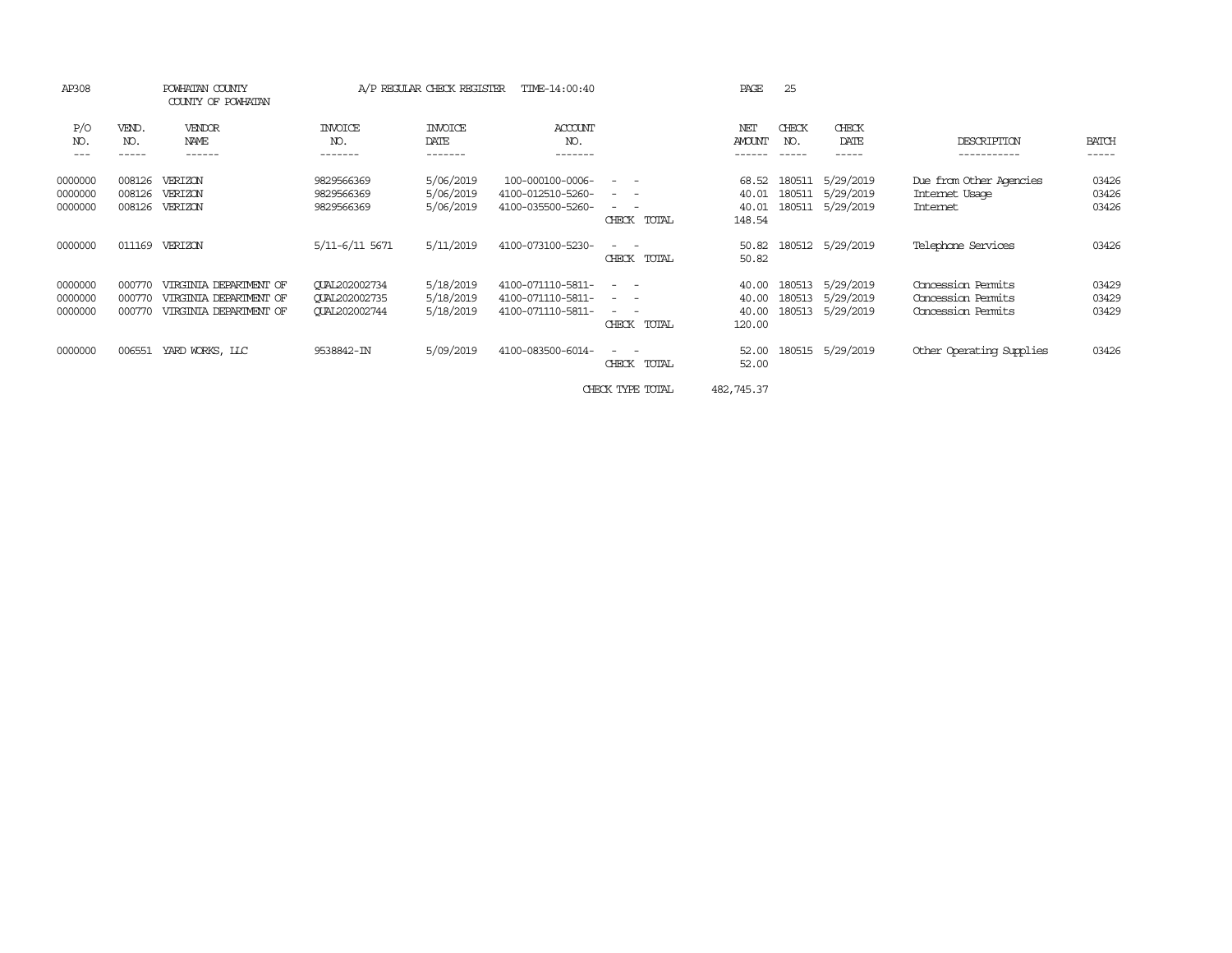| AP308      | POWHATAN COUNTY<br>COUNTY OF POWHATAN |                          |                                  | A/P VOID CHECK REGISTER           |                           |                                                                                                                                          |                      |              |                             |                                      |                       |
|------------|---------------------------------------|--------------------------|----------------------------------|-----------------------------------|---------------------------|------------------------------------------------------------------------------------------------------------------------------------------|----------------------|--------------|-----------------------------|--------------------------------------|-----------------------|
| P/O<br>NO. | VEND.<br>NO.                          | VENDOR<br>NAME<br>------ | <b>INVOICE</b><br>NO.<br>------- | <b>INVOICE</b><br>DATE<br>------- | ACCOUNT<br>NO.<br>------- |                                                                                                                                          | NET<br><b>AMOUNT</b> | CHECK<br>NO. | CHECK<br>DATE<br>. <b>.</b> | DESCRIPTION<br>---------             | <b>BATCH</b><br>----- |
| 0000000    | 011264                                | MIDIAND FUNDING, LLC     | DC097190430190400                | 4/30/2019                         | 100-000200-0001-          | $\frac{1}{2} \left( \frac{1}{2} \right) \left( \frac{1}{2} \right) \left( \frac{1}{2} \right) \left( \frac{1}{2} \right)$<br>CHECK TOTAL | 322.28-              |              | 322.28-180097 4/30/2019     | Payroll - Clearing Account           | 00468                 |
| 0000000    | 010103                                | DELTA AIR                | MARCH 2019A                      | 3/31/2019                         | 4100-032200-5540-         | $ -$<br>CHECK TOTAL                                                                                                                      | $338.00 -$           |              | 338.00-180446 5/23/2019     | Travel - Convention & Educatio 00470 |                       |
| 0000000    | 013027                                | JACK-N-BOX               | MARCH 2019B                      | 3/31/2019                         | 4100-014100-6004-         | $ -$<br>CHECK TOTAL                                                                                                                      | $33.64-$             |              | 33.64-180447 5/23/2019      | Tools and Equipment                  | 00470                 |
|            |                                       |                          |                                  |                                   |                           | CHECK TYPE TOTAL                                                                                                                         | 693.92-              |              |                             |                                      |                       |
|            |                                       |                          |                                  |                                   |                           | FINAL TOTAL                                                                                                                              | 482,051.45           |              |                             |                                      |                       |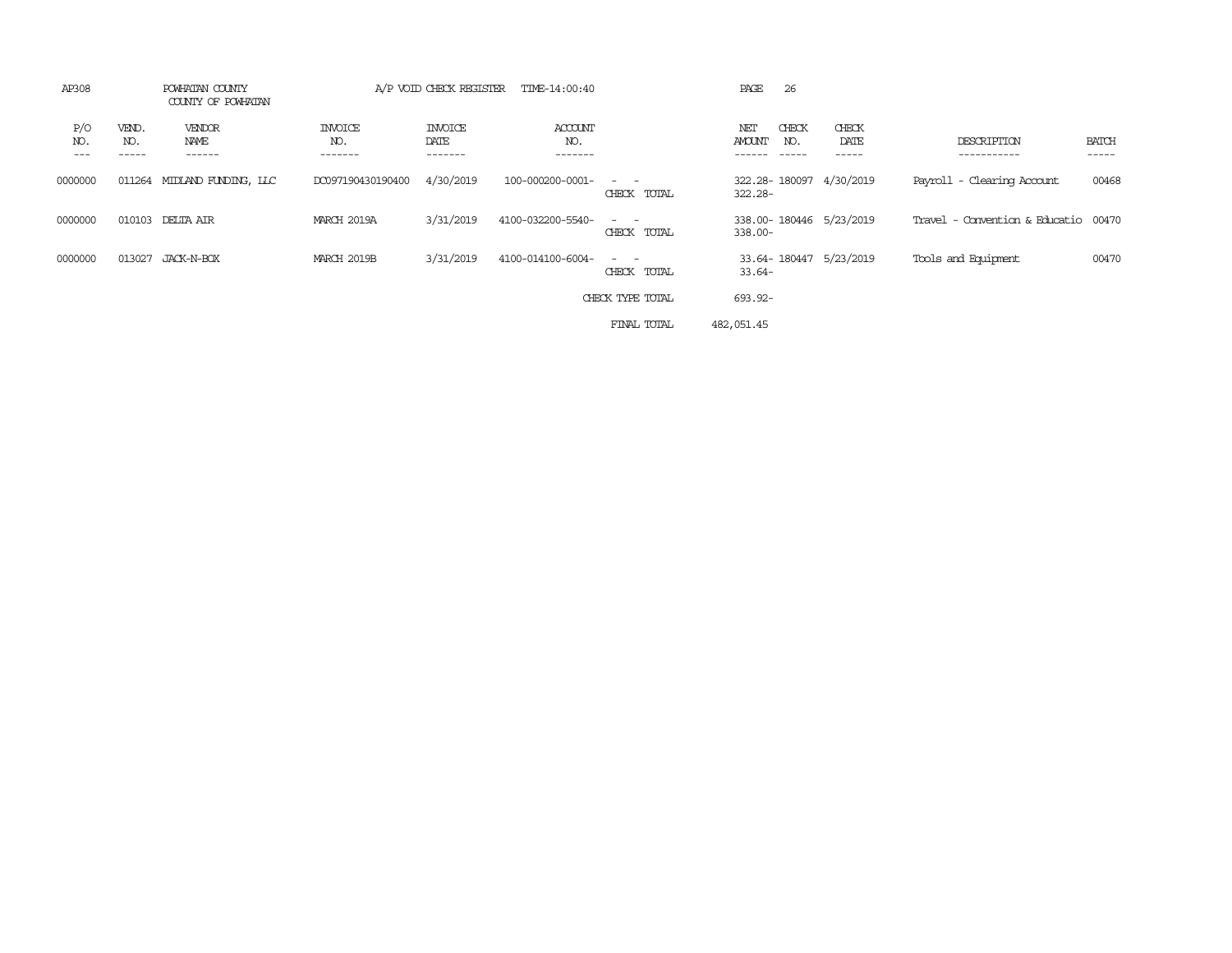| AP308                                               |                                      | POWHATAN COUNTY<br>COUNTY OF POWHATAN                                                                                                                                                                  |                          | A/P REGULAR CHECK REGISTER                                    | TIME-14:01:44                                                                                         |                                                                                                                                          | PAGE                              | $\mathbf{1}$                                          |                                                               |                                                                                                                                                                   |                                           |
|-----------------------------------------------------|--------------------------------------|--------------------------------------------------------------------------------------------------------------------------------------------------------------------------------------------------------|--------------------------|---------------------------------------------------------------|-------------------------------------------------------------------------------------------------------|------------------------------------------------------------------------------------------------------------------------------------------|-----------------------------------|-------------------------------------------------------|---------------------------------------------------------------|-------------------------------------------------------------------------------------------------------------------------------------------------------------------|-------------------------------------------|
| P/O<br>NO.                                          | VEND.<br>NO.                         | <b>VENDOR</b><br><b>NAME</b>                                                                                                                                                                           | <b>INVOICE</b><br>NO.    | <b>INVOICE</b><br>DATE                                        | <b>ACCOUNT</b><br>NO.                                                                                 |                                                                                                                                          | NET<br>AMOUNT                     | CHECK<br>NO.                                          | CHECK<br>DATE                                                 | DESCRIPTION                                                                                                                                                       | <b>BATCH</b>                              |
| $---$                                               | -----                                | $- - - - - -$                                                                                                                                                                                          | -------                  | -------                                                       | -------                                                                                               |                                                                                                                                          | $- - - - - -$                     | $\frac{1}{2}$                                         | $- - - - -$                                                   | -----------                                                                                                                                                       |                                           |
| 0000000<br>0000000<br>0000000<br>0000000<br>0000000 | 009183<br>009183<br>009183<br>009183 | 009183 AIR, WATER & SOIL LABORA- V19002588<br>AIR, WATER & SOIL LABORA- V19002589<br>AIR, WATER & SOIL LABORA- V19002713<br>AIR, WATER & SOIL LABORA- V19002714<br>AIR, WATER & SOIL LABORA- V19002715 |                          | 4/16/2019<br>4/16/2019<br>4/19/2019<br>4/19/2019<br>4/19/2019 | 4501-043600-3142-<br>4501-043600-3142-<br>4501-043500-3140-<br>4501-043600-3142-<br>4501-043600-3142- | $\sim$<br>$\sim$<br>$\sim$                                                                                                               | 133.60<br>40.00<br>40.00<br>40.00 | 111.80 180109<br>180109<br>180109<br>180109<br>180109 | 5/01/2019<br>5/01/2019<br>5/01/2019<br>5/01/2019<br>5/01/2019 | Professional Services - Sewer<br>Professional Services - Sewer<br>Professional Services - Water<br>Professional Services - Sewer<br>Professional Services - Sewer | 03402<br>03402<br>03402<br>03402<br>03402 |
|                                                     |                                      |                                                                                                                                                                                                        |                          |                                                               |                                                                                                       | CHECK TOTAL                                                                                                                              | 365.40                            |                                                       |                                                               |                                                                                                                                                                   |                                           |
| 0000000                                             |                                      | 008713 BLUE RIDGE RESCUE                                                                                                                                                                               | 46167                    | 3/28/2019                                                     | 4116-032200-0010-                                                                                     | $\sim$<br>$\sim$<br>CHECK TOTAL                                                                                                          | 7,240.00<br>7,240.00              |                                                       | 180114 5/01/2019                                              | SAFER Expenses                                                                                                                                                    | 03402                                     |
| 0000000                                             | 006965                               | CINTAS CORPORATION                                                                                                                                                                                     | 4020189080               | 4/17/2019                                                     | 4501-043400-6011-                                                                                     | $\overline{\phantom{a}}$<br>$\sim$<br>CHECK TOTAL                                                                                        | 107.72<br>107.72                  |                                                       | 180119 5/01/2019                                              | Uniforms                                                                                                                                                          | 03402                                     |
| 0000000                                             |                                      | 006842 EAGLE FIRE INC.                                                                                                                                                                                 | SRVCE121049              | 4/11/2019                                                     | 4301-014500-0017-                                                                                     | $\sim$ $ -$<br>CHECK TOTAL                                                                                                               | 100.00<br>100.00                  |                                                       | 180128 5/01/2019                                              | Library Renovations                                                                                                                                               | 03402                                     |
| 0000000                                             |                                      | 005075 GREENE, FLOYD, JR.                                                                                                                                                                              | #10                      | 4/10/2019                                                     | 4301-031200-6001-                                                                                     | $\sim$ $ \sim$<br>CHECK TOTAL                                                                                                            | 135.00<br>135.00                  |                                                       | 180131 5/01/2019                                              | Public Safety Radio System                                                                                                                                        | 03402                                     |
| 0000000                                             |                                      | 013014 JOHNNY F. BLACK SCHOLARSH DONATION                                                                                                                                                              |                          | 4/30/2019                                                     | 4116-031212-6015-                                                                                     | $\sim$ 100 $\sim$<br>CHECK TOTAL                                                                                                         | 110.00<br>110.00                  |                                                       | 180133 5/01/2019                                              | Ancillary Expenses                                                                                                                                                | 03406                                     |
| 0000000                                             |                                      | 010817 MELIS, JOHNNY                                                                                                                                                                                   | <b>HOTEL REIMBR</b>      | 4/19/2019                                                     | 4501-043400-5540-                                                                                     | $\sim$ $ \sim$<br>CHECK TOTAL                                                                                                            | 76.75<br>76.75                    |                                                       | 180141 5/01/2019                                              | Conferences & Training                                                                                                                                            | 03402                                     |
| 0000000                                             |                                      | 010924 MITCHELL PEST                                                                                                                                                                                   | 122249                   | 4/08/2019                                                     | 4501-043600-3142-                                                                                     | $\sim$ $\sim$<br>CHECK TOTAL                                                                                                             | 95.00<br>95.00                    |                                                       | 180142 5/01/2019                                              | Professional Services - Sewer                                                                                                                                     | 03402                                     |
| 0000000                                             |                                      | 011215 PASI, T. QUINN                                                                                                                                                                                  | REIMBURSEMENT            | 4/15/2019                                                     | 4116-031212-6015-                                                                                     | $\frac{1}{2} \left( \frac{1}{2} \right) \left( \frac{1}{2} \right) \left( \frac{1}{2} \right) \left( \frac{1}{2} \right)$<br>CHECK TOTAL | 27.07<br>27.07                    |                                                       | 180145 5/01/2019                                              | Ancillary Expenses                                                                                                                                                | 03403                                     |
| 0000000                                             |                                      | 012955 POWHATAN COUNTY PUBLIC                                                                                                                                                                          | 122                      | 4/08/2019                                                     | 4501-043400-6008-                                                                                     | $\sim$ 100 $\sim$<br>CHECK TOTAL                                                                                                         | 245.44<br>245.44                  |                                                       | 180150 5/01/2019                                              | Gas/Grease/Oil/Vehicle Repairs 03405                                                                                                                              |                                           |
| 0000000                                             | 006466                               | RADIO COMMUNICATION OF VA 701024172-1                                                                                                                                                                  |                          | 4/25/2019                                                     | 4301-031200-6002-                                                                                     | $\overline{\phantom{a}}$<br>CHECK TOTAL                                                                                                  | 80,782.88<br>80,782.88            |                                                       | 180151 5/01/2019                                              | Sally Port & Courthouse Expans                                                                                                                                    | 03403                                     |
| 0000000                                             | 008560                               | SHERWIN-WILLIAMS COMPANY                                                                                                                                                                               | 8886-1                   | 4/15/2019                                                     | 4301-014500-0017-                                                                                     | $\overline{\phantom{a}}$<br>$\overline{\phantom{a}}$<br>CHECK TOTAL                                                                      | 24.87<br>24.87                    |                                                       | 180155 5/01/2019                                              | Library Renovations                                                                                                                                               | 03403                                     |
| 0000000                                             | 006594                               | SOUTHSIDE ELECTRIC COOP                                                                                                                                                                                | 63504003 4/19            | 4/11/2019                                                     | 4501-043600-5110-                                                                                     | $\sim$<br>$\sim$<br>CHECK TOTAL                                                                                                          | 2,169.62<br>2,169.62              |                                                       | 180158 5/01/2019                                              | Electricity                                                                                                                                                       | 03403                                     |
| 0000000<br>0000000                                  |                                      | 008126 VERIZON<br>008126 VERIZON                                                                                                                                                                       | 9827271118<br>9827271118 | 4/23/2019<br>4/23/2019                                        | 4501-043400-5250-<br>4501-043400-5270-                                                                | $\equiv$<br>$\sim$<br>$\omega_{\rm{max}}$ and $\omega_{\rm{max}}$<br>CHECK TOTAL                                                         | 160.28<br>300.03<br>460.31        |                                                       | 180165 5/01/2019<br>180165 5/01/2019                          | Cell Phones<br>Network Service Connection                                                                                                                         | 03403<br>03403                            |
| 0000000<br>0000000                                  | 006551                               | YARD WORKS, LLC<br>006551 YARD WORKS, LLC                                                                                                                                                              | 9531802-IN<br>9531897-IN | 4/23/2019<br>4/23/2019                                        | 4301-031200-6002-<br>4301-031200-6002-                                                                | $\overline{\phantom{a}}$<br>CHECK TOTAL                                                                                                  | 224.00                            |                                                       | 112.00 180168 5/01/2019<br>112.00 180168 5/01/2019            | Sally Port & Courthouse Expans<br>Sally Port & Courthouse Expans 03403                                                                                            | 03403                                     |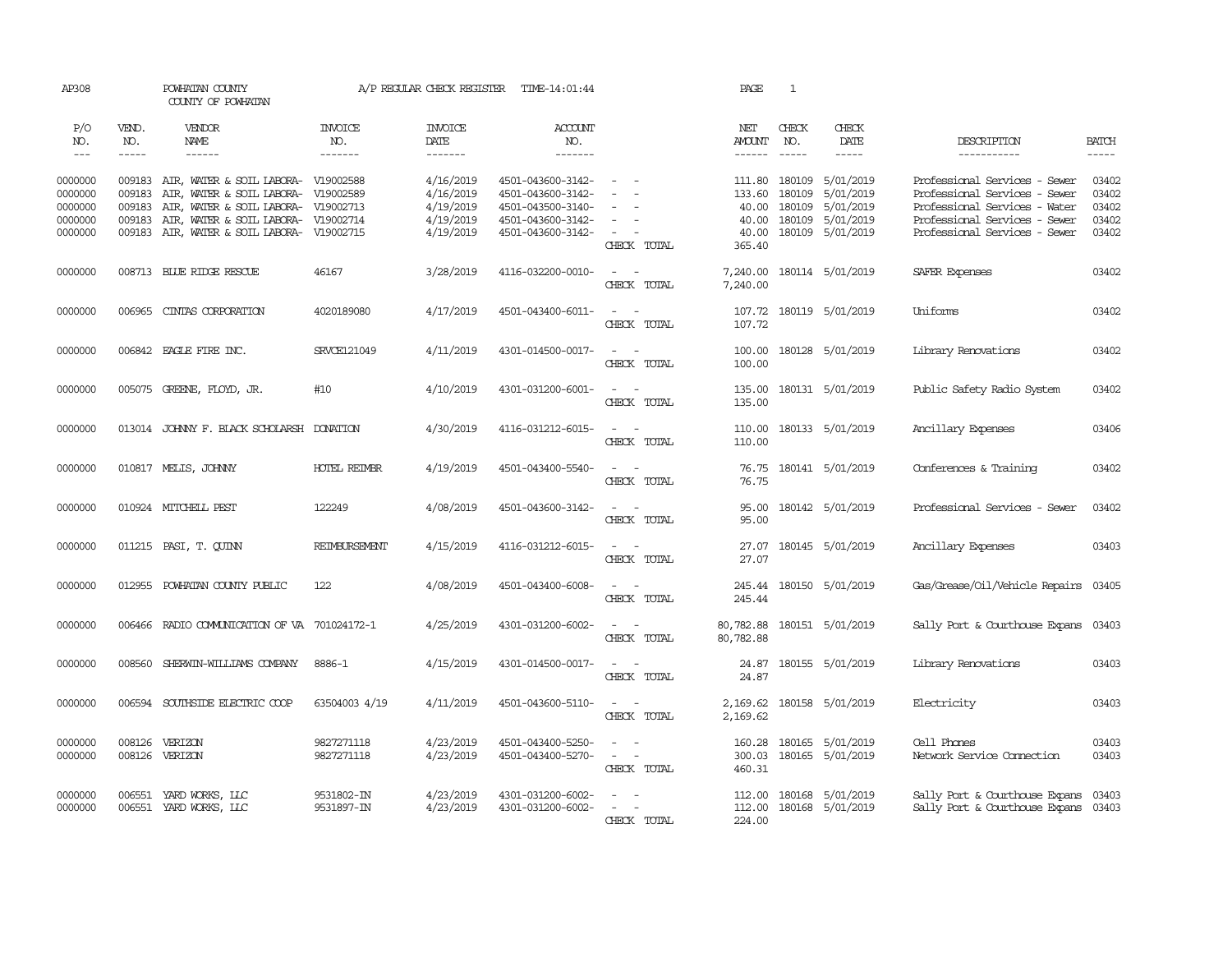| AP308                         |                            | POWHATAN COUNTY<br>COUNTY OF POWHATAN                                                                             |                                  | A/P REGULAR CHECK REGISTER          | TIME-14:01:44                                               |                                                                                                                                                         | PAGE                                 | 2                          |                                                |                                                                                                 |                             |
|-------------------------------|----------------------------|-------------------------------------------------------------------------------------------------------------------|----------------------------------|-------------------------------------|-------------------------------------------------------------|---------------------------------------------------------------------------------------------------------------------------------------------------------|--------------------------------------|----------------------------|------------------------------------------------|-------------------------------------------------------------------------------------------------|-----------------------------|
| P/O<br>NO.<br>$\frac{1}{2}$   | VEND.<br>NO.<br>-----      | VENDOR<br>NAME<br>$- - - - - -$                                                                                   | <b>INVOICE</b><br>NO.<br>------- | <b>INVOICE</b><br>DATE<br>-------   | <b>ACCOUNT</b><br>NO.<br>-------                            |                                                                                                                                                         | NET<br>AMOUNT                        | CHECK<br>NO.               | CHECK<br>DATE<br>-----                         | DESCRIPTION<br>-----------                                                                      | <b>BATCH</b><br>$- - - - -$ |
| 0000000<br>0000000            | 009183                     | 009183 AIR, WATER & SOIL LABORA- V19002803<br>AIR, WATER & SOIL LABORA- V19002812                                 |                                  | 4/23/2019<br>4/23/2019              | 4501-043600-3142-<br>4501-043600-3142-                      | $\overline{\phantom{a}}$                                                                                                                                | 111.80<br>133.60                     | 180207<br>180207           | 5/08/2019<br>5/08/2019                         | Professional Services - Sewer<br>Professional Services - Sewer                                  | 03407<br>03407              |
| 0000000<br>0000000<br>0000000 | 009183<br>009183<br>009183 | AIR, WATER & SOIL LABORA- V19002854<br>AIR, WATER & SOIL LABORA- V19002891<br>AIR, WATER & SOIL LABORA- V19002893 |                                  | 4/25/2019<br>4/25/2019<br>4/25/2019 | 4501-043500-3140-<br>4501-043600-3142-<br>4501-043600-3142- | $\sim$<br>$\sim$<br>$\sim$                                                                                                                              | 40.00<br>40.00<br>40.00              | 180207<br>180207<br>180207 | 5/08/2019<br>5/08/2019<br>5/08/2019            | Professional Services - Water<br>Professional Services - Sewer<br>Professional Services - Sewer | 03407<br>03407<br>03407     |
| 0000000<br>0000000            | 009183                     | AIR, WATER & SOIL LABORA- V19003021<br>009183 AIR, WATER & SOIL LABORA- V19003022                                 |                                  | 4/30/2019<br>4/30/2019              | 4501-043600-3142-<br>4501-043600-3142-                      | $\overline{\phantom{a}}$<br>$\sim$<br>CHECK TOTAL                                                                                                       | 133.60<br>111.80<br>610.80           | 180207<br>180207           | 5/08/2019<br>5/08/2019                         | Professional Services - Sewer<br>Professional Services - Sewer                                  | 03407<br>03407              |
| 0000000                       |                            | 013013 ANTHEM BLUE CROSS AND BLU 2018-008069                                                                      |                                  | 5/06/2019                           | 3120-016050-0001-                                           | $\sim$ $ -$<br>CHECK TOTAL                                                                                                                              | 45.50<br>45.50                       |                            | 180210 5/08/2019                               | Fees for Rescue Transport Serv                                                                  | 03407                       |
| 0000000                       |                            | 007266 BEACH, LYNNE                                                                                               | <b>TRAVEL REIMB</b>              | 5/02/2019                           | 4301-012500-8301-                                           | $\sim$ $ \sim$<br>CHECK TOTAL                                                                                                                           | 19.44                                |                            | 19.44 180213 5/08/2019                         | Sheriff's Vehicles                                                                              | 03407                       |
| 0000000                       |                            | 007296 BOUND TREE MEDICAL, LLC                                                                                    | 83184486                         | 4/22/2019                           | 4301-031200-6002-                                           | $\sim$ $\sim$<br>CHECK TOTAL                                                                                                                            | 1,330.00                             |                            | 1,330.00 180216 5/08/2019                      | Sally Port & Courthouse Expans                                                                  | 03407                       |
| 0000000<br>0000000            |                            | 008723 CAS SEVERN<br>008723 CAS SEVERN                                                                            | 3004898<br>3004898               | 3/13/2019<br>3/13/2019              | 4301-032200-0005-<br>4301-012510-8309-                      | $\overline{\phantom{a}}$<br>$\sim$<br>$\sim$ $ \sim$<br>CHECK TOTAL                                                                                     | 29,338.66<br>45, 163, 22             |                            | 15,824.56 180218 5/08/2019<br>180218 5/08/2019 | CAD System<br>High Speed Connection                                                             | 03407<br>03407              |
| 0000000<br>0000000            | 006965<br>006965           | CINIAS CORPORATION<br>CINIAS CORPORATION                                                                          | 4019815492<br>4020601119         | 4/10/2019<br>4/24/2019              | 4501-043400-6011-<br>4501-043400-6011-                      | $\overline{\phantom{a}}$<br>$\frac{1}{2} \left( \frac{1}{2} \right) \left( \frac{1}{2} \right) = \frac{1}{2} \left( \frac{1}{2} \right)$<br>CHECK TOTAL | 97.22<br>97.22<br>194.44             |                            | 180219 5/08/2019<br>180219 5/08/2019           | Uniforms<br>Uniforms                                                                            | 03407<br>03407              |
| 0000000                       |                            | 012570 DOMINION OF BEDFORD, INC.                                                                                  | DEAL# 16900                      | 4/16/2019                           | 4301-012500-8301-                                           | $\frac{1}{2} \left( \frac{1}{2} \right) \left( \frac{1}{2} \right) = \frac{1}{2} \left( \frac{1}{2} \right)$<br>CHECK TOTAL                             | 24,988.00<br>24,988.00               |                            | 180226 5/08/2019                               | Sheriff's Vehicles                                                                              | 03407                       |
| 0000000<br>0000000            | 006510                     | EMERGENCY SERVICES<br>006510 EMERGENCY SERVICES                                                                   | 342<br>348                       | 4/01/2019<br>5/01/2019              | 4120-032300-5845-<br>4120-032300-5845-                      | $\overline{\phantom{a}}$<br>$\sim$ $ \sim$<br>CHECK TOTAL                                                                                               | 41,886.79<br>40,269.02<br>82, 155.81 |                            | 180227 5/08/2019<br>180227 5/08/2019           | EMS Transport Third Party Bill<br>EMS Transport Third Party Bill 03407                          | 03407                       |
| 0000000                       |                            | 006013 GRAINGER                                                                                                   | 9130019426                       | 3/28/2019                           | 4116-035500-0008-                                           | $\sim$ $\sim$<br>CHECK TOTAL                                                                                                                            | 7.80<br>7.80                         |                            | 180230 5/08/2019                               | Emerg Perform Grant                                                                             | 03407                       |
| 0000000                       |                            | 011149 HERTLESS BROTHERS                                                                                          | 12334                            | 4/29/2019                           | 4501-043600-3142-                                           | $\sim$ $\sim$<br>CHECK TOTAL                                                                                                                            | 375.00<br>375.00                     |                            | 180232 5/08/2019                               | Professional Services - Sewer                                                                   | 03407                       |
| 0000000                       |                            | 012103 HEYWARD, INC.                                                                                              | V5589                            | 4/16/2019                           | 4501-043600-3310-                                           | $\sim$ $ -$<br>CHECK TOTAL                                                                                                                              | 1,656.72                             |                            | 1,656.72 180233 5/08/2019                      | Repairs and Maintenance                                                                         | 03407                       |
| 0000000                       |                            | 000166 LUCK STONE CORP.                                                                                           | ACCT#10101 4/19                  | 4/15/2019                           | 4301-071120-0015-                                           | $\sim$ $ -$<br>CHECK TOTAL                                                                                                                              | 140.24<br>140.24                     |                            | 180240 5/08/2019                               | Service Rd Repair and Erosion                                                                   | 03407                       |
| 0000000                       |                            | 000620 R.C. GOODWYN & SONS, INC 0854896                                                                           |                                  | 4/15/2019                           | 4501-043600-3310-                                           | $\sim$<br>$\sim$<br>CHECK TOTAL                                                                                                                         | 75.95<br>75.95                       |                            | 180252 5/08/2019                               | Repairs and Maintenance                                                                         | 03408                       |
| 0000000                       |                            | 008641 SCHOLASTIC SPORTS, INC.                                                                                    | R922741017                       | 4/29/2019                           | 4116-032200-0010-                                           | $\overline{\phantom{a}}$<br>$\sim$<br>CHECK TOTAL                                                                                                       | 175.00<br>175.00                     |                            | 180255 5/08/2019                               | SAFER Expenses                                                                                  | 03408                       |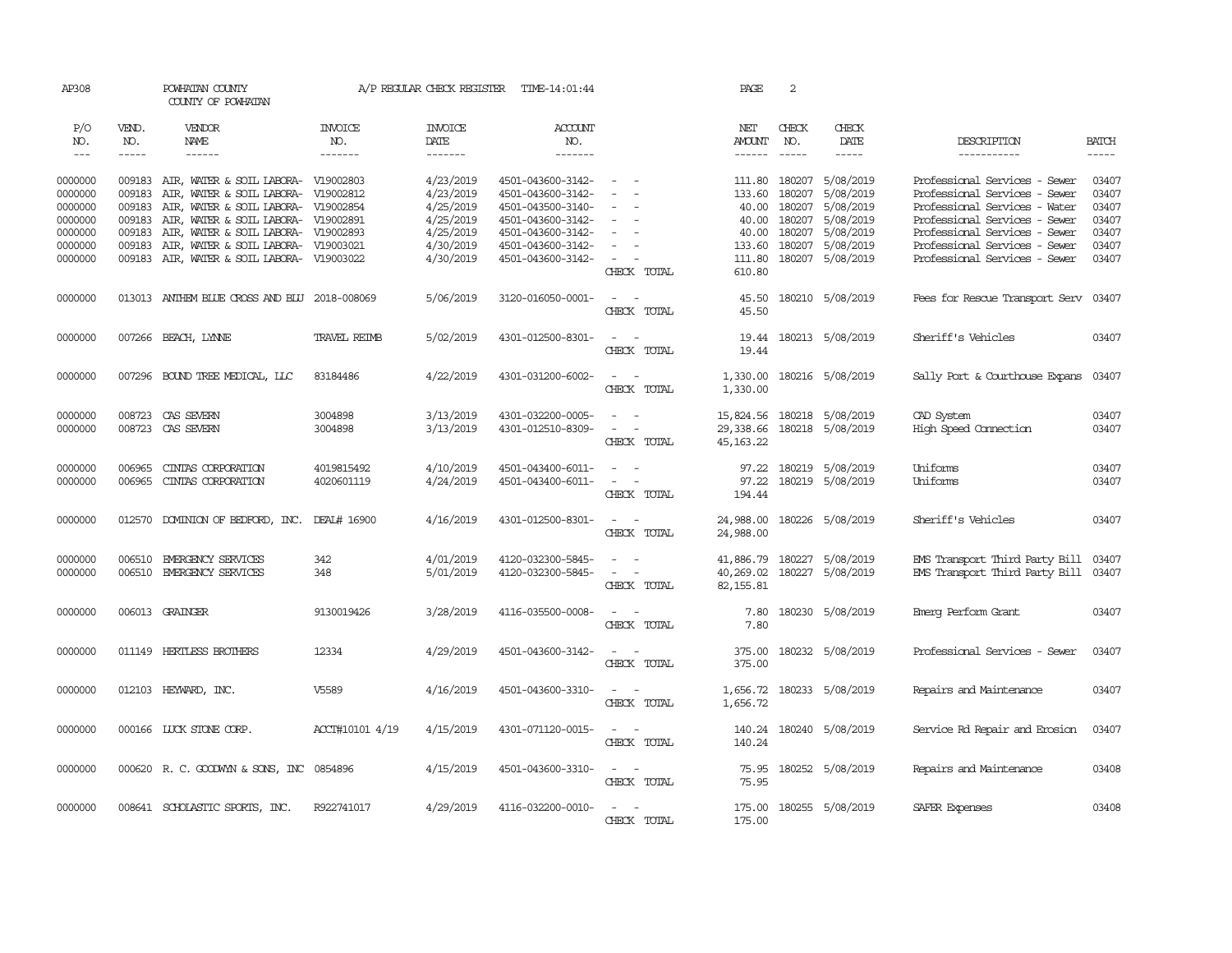| AP308                                                          |                                                | POWHATAN COUNTY<br>COUNTY OF POWHATAN                                                                                                                                                                                                         |                                                       | A/P REGULAR CHECK REGISTER                                                 | TIME-14:01:44                                                                                                              |                                                                                           | PAGE                                                          | 3                                                        |                                                                            |                                                                                                                                                                                                    |                                                    |
|----------------------------------------------------------------|------------------------------------------------|-----------------------------------------------------------------------------------------------------------------------------------------------------------------------------------------------------------------------------------------------|-------------------------------------------------------|----------------------------------------------------------------------------|----------------------------------------------------------------------------------------------------------------------------|-------------------------------------------------------------------------------------------|---------------------------------------------------------------|----------------------------------------------------------|----------------------------------------------------------------------------|----------------------------------------------------------------------------------------------------------------------------------------------------------------------------------------------------|----------------------------------------------------|
| P/O<br>NO.<br>$---$                                            | VEND.<br>NO.<br>$- - - - -$                    | VENDOR<br>NAME<br>------                                                                                                                                                                                                                      | <b>INVOICE</b><br>NO.<br>-------                      | <b>INVOICE</b><br>DATE<br>-------                                          | ACCOUNT<br>NO.<br>-------                                                                                                  |                                                                                           | NET<br>AMOUNT<br>------                                       | CHECK<br>NO.                                             | CHECK<br>DATE<br>-----                                                     | DESCRIPTION<br>-----------                                                                                                                                                                         | <b>BATCH</b><br>-----                              |
| 0000000                                                        | 007843                                         | TENCARVA MACHINERY CO.                                                                                                                                                                                                                        | 768119                                                | 4/18/2019                                                                  | 4501-043600-3310-                                                                                                          | $\sim$<br>$\sim$<br>CHECK TOTAL                                                           | 2,786.45<br>2,786.45                                          | 180260                                                   | 5/08/2019                                                                  | Repairs and Maintenance                                                                                                                                                                            | 03408                                              |
| 0000000                                                        |                                                | 013016 TIFFANY LECIK                                                                                                                                                                                                                          | <b>DONATION</b>                                       | 5/02/2019                                                                  | 4116-032203-0001-                                                                                                          | $\overline{\phantom{a}}$<br>$\sim$<br>CHECK TOTAL                                         | 256.00<br>256.00                                              |                                                          | 180261 5/08/2019                                                           | <b>JET</b> Program                                                                                                                                                                                 | 03407                                              |
| 0000000                                                        |                                                | 012734 TRANE U.S. INC.                                                                                                                                                                                                                        | 39858802                                              | 4/24/2019                                                                  | 4301-062100-8305-                                                                                                          | $\omega_{\rm{max}}$ and $\omega_{\rm{max}}$<br>CHECK TOTAL                                | 179,529.55 180263 5/08/2019<br>179,529.55                     |                                                          |                                                                            | Elementary EPC                                                                                                                                                                                     | 03408                                              |
| 0000000                                                        |                                                | 011767 VILLAGE BUILDING COMPANY,                                                                                                                                                                                                              | 69                                                    | 4/26/2019                                                                  | 4301-046000-8301-                                                                                                          | $\sim$<br>$\sim$ $-$<br>CHECK TOTAL                                                       | 3,800.00<br>3,800.00                                          |                                                          | 180267 5/08/2019                                                           | Water Tower - Village Area                                                                                                                                                                         | 03408                                              |
| 0000000<br>0000000                                             |                                                | 007415 VIRGINIA UTILITY<br>007415 VIRGINIA UTILITY                                                                                                                                                                                            | 04190350<br>04190350                                  | 4/30/2019<br>4/30/2019                                                     | 4501-043500-3140-<br>4501-043600-3142-                                                                                     | $\sim$<br>$\sim$<br>$\overline{\phantom{a}}$<br>$\overline{\phantom{a}}$<br>CHECK TOTAL   | 36.23<br>36.22<br>72.45                                       |                                                          | 180269 5/08/2019<br>180269 5/08/2019                                       | Professional Services - Water<br>Professional Services - Sewer                                                                                                                                     | 03408<br>03408                                     |
| 0000000                                                        | 006466                                         | RADIO COMMUNICATION OF VA 702010638-1                                                                                                                                                                                                         |                                                       | 2/05/2019                                                                  | 4301-062100-8302-                                                                                                          | $\sim$<br>$\sim$<br>CHECK TOTAL                                                           | 8,543.00<br>8,543.00                                          |                                                          | 180290 5/10/2019                                                           | RJHS Replacement/Renovation De 03413                                                                                                                                                               |                                                    |
| 0000000                                                        | 006466                                         | RADIO COMMUNICATION OF VA 702010638-1A                                                                                                                                                                                                        |                                                       | 2/05/2019                                                                  | 4301-062100-8302-                                                                                                          | $\sim$ $ \sim$<br>CHECK TOTAL                                                             | 8,543.00<br>8,543.00                                          |                                                          | 180291 5/10/2019                                                           | RJHS Replacement/Renovation De 03414                                                                                                                                                               |                                                    |
| 0000000<br>0000000<br>0000000<br>0000000<br>0000000<br>0000000 | 009183<br>009183<br>009183<br>009183<br>009183 | AIR, WATER & SOIL LABORA- V19003113<br>009183 AIR, WATER & SOIL LABORA- V19003114<br>AIR, WATER & SOIL LABORA- V19003135<br>AIR, WATER & SOIL LABORA- V19003195<br>AIR, WATER & SOIL LABORA- V19003220<br>AIR, WATER & SOIL LABORA- V19003230 |                                                       | 5/02/2019<br>5/02/2019<br>5/02/2019<br>5/06/2019<br>5/07/2019<br>5/07/2019 | 4501-043600-3142-<br>4501-043600-3142-<br>4501-043500-3140-<br>4501-043600-3142-<br>4501-043600-3142-<br>4501-043600-3142- | $\sim$<br>$\sim$<br>$\sim$<br>$\overline{\phantom{a}}$<br>$\sim$<br>$\sim$<br>CHECK TOTAL | 40.00<br>40.00<br>40.00<br>40.00<br>71.80<br>133.60<br>365.40 | 180292<br>180292<br>180292<br>180292<br>180292<br>180292 | 5/16/2019<br>5/16/2019<br>5/16/2019<br>5/16/2019<br>5/16/2019<br>5/16/2019 | Professional Services - Sewer<br>Professional Services - Sewer<br>Professional Services - Water<br>Professional Services - Sewer<br>Professional Services - Sewer<br>Professional Services - Sewer | 03410<br>03410<br>03410<br>03410<br>03410<br>03410 |
| 0000000                                                        | 007266                                         | BEACH, LYNNE                                                                                                                                                                                                                                  | REIMB 5/9/19                                          | 5/09/2019                                                                  | 4301-012500-8302-                                                                                                          | $\sim$ $ -$<br>CHECK TOTAL                                                                | 19.31<br>19.31                                                |                                                          | 180295 5/16/2019                                                           | Other County Vehicles                                                                                                                                                                              | 03410                                              |
| 0000000                                                        | 006965                                         | CINTAS CORPORATION                                                                                                                                                                                                                            | 4021092844                                            | 5/01/2019                                                                  | 4501-043400-6011-                                                                                                          | $\sim$ $ \sim$<br>CHECK TOTAL                                                             | 119.19                                                        |                                                          | 119.19 180299 5/16/2019                                                    | Uniforms                                                                                                                                                                                           | 03410                                              |
| 0000000                                                        | 001760                                         | COURTOIS SIGNS, GRAPHICS,                                                                                                                                                                                                                     | 18211                                                 | 4/26/2019                                                                  | 4301-031200-6002-                                                                                                          | $\sim$<br>$\sim$<br>CHECK TOTAL                                                           | 15.00<br>15.00                                                |                                                          | 180303 5/16/2019                                                           | Sally Port & Courthouse Expans                                                                                                                                                                     | 03410                                              |
| 0000000<br>0000000                                             | 011728                                         | DANIEL & COMPANY, INC.<br>011728 DANIEL & COMPANY, INC.                                                                                                                                                                                       | APP#19<br>APPLICATION#19                              | 5/02/2019<br>5/02/2019                                                     | 301-000200-0008-<br>4301-031200-6002-                                                                                      | $\overline{\phantom{a}}$<br>$\sim$<br>$\sim$ $ -$<br>CHECK TOTAL                          | 24, 131.00<br>14,732.00<br>38,863.00                          |                                                          | 180304 5/16/2019<br>180304 5/16/2019                                       | Retainages Payable<br>Sally Port & Courthouse Expans                                                                                                                                               | 03410<br>03410                                     |
| 0000000<br>0000000                                             | 000860<br>000860                               | DOMINION ENERGY VIRGINIA<br>DOMINION ENERGY VIRGINIA                                                                                                                                                                                          | 0863807277 5/19<br>0998223150 5/19                    | 5/02/2019<br>5/02/2019                                                     | 4501-043600-5110-<br>4501-043600-5110-                                                                                     | $\sim$<br>$\sim$<br>$\sim$<br>$\sim$ $-$<br>CHECK TOTAL                                   | 105.73<br>144.47                                              |                                                          | 38.74 180307 5/16/2019<br>180307 5/16/2019                                 | Electricity<br>Electricity                                                                                                                                                                         | 03410<br>03410                                     |
| 0000000<br>0000000<br>0000000                                  | 000860<br>000860<br>000860                     | DOMINION ENERGY VIRGINIA<br>DOMINION ENERGY VIRGINIA<br>DOMINION ENERGY VIRGINIA                                                                                                                                                              | 2907028530 5/19<br>3085476897 5/19<br>3451094936 5/19 | 5/02/2019<br>5/02/2019<br>5/02/2019                                        | 4501-043400-5110-<br>4501-043600-5110-<br>4501-043600-5110-                                                                | $\overline{\phantom{a}}$<br>- -<br>$\overline{\phantom{a}}$<br>$\sim$<br>CHECK TOTAL      | 52.22<br>155.35<br>262.41                                     | 180308                                                   | 5/16/2019<br>180308 5/16/2019<br>54.84 180308 5/16/2019                    | Electricity<br>Electricity<br>Electricity                                                                                                                                                          | 03410<br>03410<br>03410                            |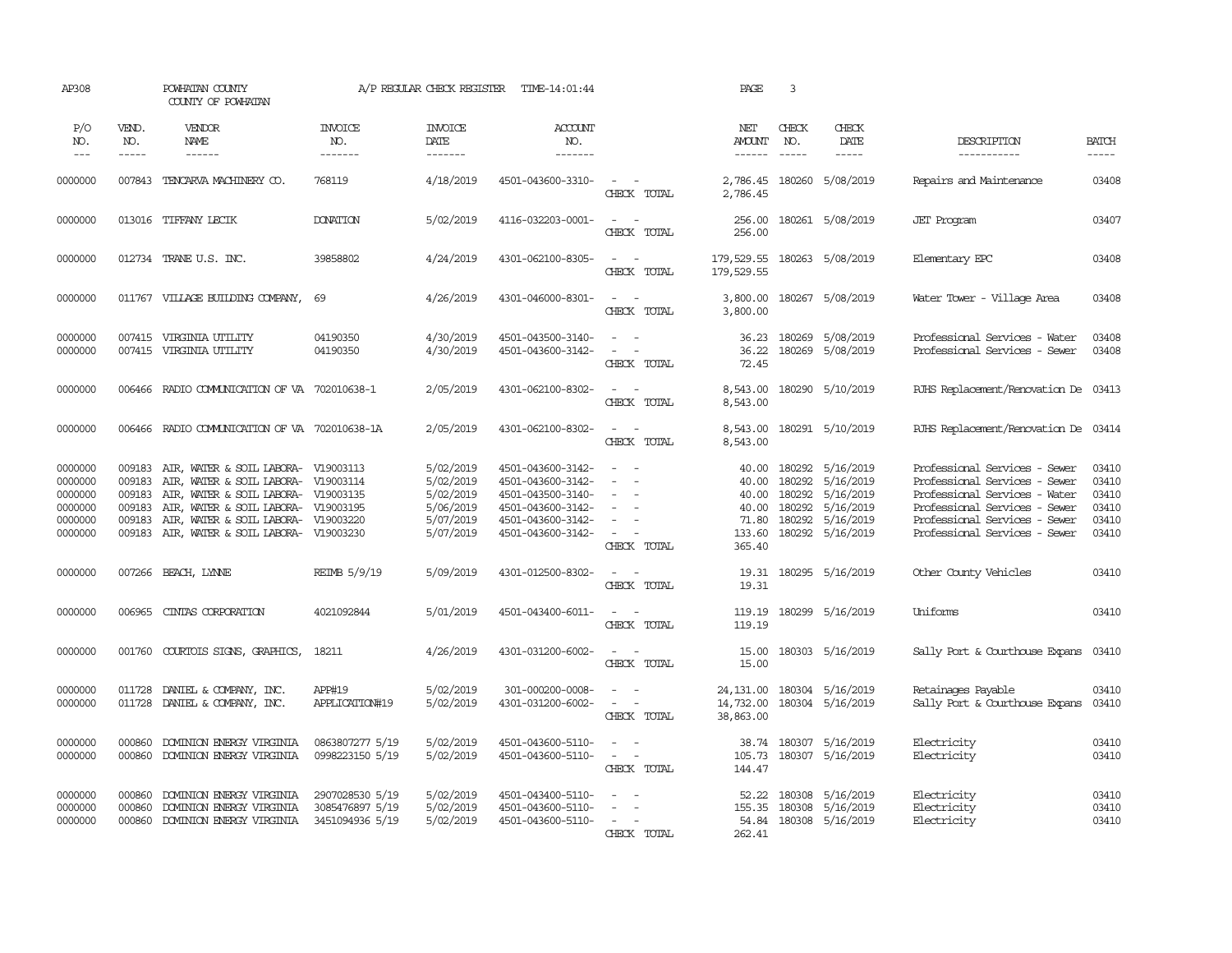| AP308                         |                            | POWHATAN COUNTY<br>COUNTY OF POWHATAN                                                                                    |                                                       | A/P REGULAR CHECK REGISTER          | TIME-14:01:44                                               |                                                                                                                                                                                                                                                                                       | PAGE                            | $\overline{4}$                                                                                                                                                                                                                                                                                                                                                                                                                                                             |                                                                |                                                                                                  |                         |
|-------------------------------|----------------------------|--------------------------------------------------------------------------------------------------------------------------|-------------------------------------------------------|-------------------------------------|-------------------------------------------------------------|---------------------------------------------------------------------------------------------------------------------------------------------------------------------------------------------------------------------------------------------------------------------------------------|---------------------------------|----------------------------------------------------------------------------------------------------------------------------------------------------------------------------------------------------------------------------------------------------------------------------------------------------------------------------------------------------------------------------------------------------------------------------------------------------------------------------|----------------------------------------------------------------|--------------------------------------------------------------------------------------------------|-------------------------|
| P/O<br>NO.                    | VEND.<br>NO.               | VENDOR<br>NAME                                                                                                           | <b>INVOICE</b><br>NO.                                 | <b>INVOICE</b><br>DATE              | ACCOUNT<br>NO.                                              |                                                                                                                                                                                                                                                                                       | NET<br>AMOUNT                   | CHECK<br>NO.                                                                                                                                                                                                                                                                                                                                                                                                                                                               | CHECK<br>DATE                                                  | DESCRIPTION                                                                                      | <b>BATCH</b>            |
| $---$                         | -----                      | $- - - - - -$                                                                                                            | -------                                               | -------                             | --------                                                    |                                                                                                                                                                                                                                                                                       | $- - - - - -$                   | $\frac{1}{2} \left( \frac{1}{2} \right) \left( \frac{1}{2} \right) \left( \frac{1}{2} \right) \left( \frac{1}{2} \right) \left( \frac{1}{2} \right) \left( \frac{1}{2} \right) \left( \frac{1}{2} \right) \left( \frac{1}{2} \right) \left( \frac{1}{2} \right) \left( \frac{1}{2} \right) \left( \frac{1}{2} \right) \left( \frac{1}{2} \right) \left( \frac{1}{2} \right) \left( \frac{1}{2} \right) \left( \frac{1}{2} \right) \left( \frac{1}{2} \right) \left( \frac$ | $- - - - -$                                                    | -----------                                                                                      | $- - - - -$             |
| 0000000<br>0000000<br>0000000 | 000860<br>000860<br>000860 | DOMINION ENERGY VIRGINIA<br>DOMINION ENERGY VIRGINIA<br>DOMINION ENERGY VIRGINIA                                         | 6656300552 5/19<br>7897055856 5/19<br>9052426195 5/19 | 5/02/2019<br>5/02/2019<br>5/02/2019 | 4501-043500-5110-<br>4501-043600-5110-<br>4501-043600-5110- | CHECK TOTAL                                                                                                                                                                                                                                                                           | 2,415.65<br>2,964.50            | 428.81 180309<br>180309                                                                                                                                                                                                                                                                                                                                                                                                                                                    | 5/16/2019<br>5/16/2019<br>120.04 180309 5/16/2019              | Electricity<br>Electricity<br>Electricity                                                        | 03410<br>03410<br>03410 |
| 0000000                       | 009093                     | FARMVILLE WHOLESALE                                                                                                      | 662357                                                | 4/09/2019                           | 4501-043600-3310-                                           | $\sim$ $  -$<br>CHECK TOTAL                                                                                                                                                                                                                                                           | 1,500.00                        |                                                                                                                                                                                                                                                                                                                                                                                                                                                                            | 1,500.00 180311 5/16/2019                                      | Repairs and Maintenance                                                                          | 03410                   |
| 0000000<br>0000000            |                            | 006013 GRAINGER<br>006013 GRAINGER                                                                                       | 9143022730<br>9145793270                              | 4/11/2019<br>4/15/2019              | 4301-031200-6002-<br>4301-031200-6002-                      | $\frac{1}{2} \left( \frac{1}{2} \right) \left( \frac{1}{2} \right) = \frac{1}{2} \left( \frac{1}{2} \right)$<br>$\sim$ $ \sim$<br>CHECK TOTAL                                                                                                                                         | 19.53<br>51.29                  |                                                                                                                                                                                                                                                                                                                                                                                                                                                                            | 180314 5/16/2019<br>31.76 180314 5/16/2019                     | Sally Port & Courthouse Expans<br>Sally Port & Courthouse Expans                                 | 03410<br>03410          |
| 0000000                       |                            | 010771 IAND AND COATES, INC.                                                                                             | 3216685                                               | 5/07/2019                           | 4501-043600-3310-                                           | $\sim$ $ \sim$<br>CHECK TOTAL                                                                                                                                                                                                                                                         | 21.12                           |                                                                                                                                                                                                                                                                                                                                                                                                                                                                            | 21.12 180318 5/16/2019                                         | Repairs and Maintenance                                                                          | 03410                   |
| 0000000                       |                            | 010924 MITCHELL PEST                                                                                                     | 122250                                                | 4/25/2019                           | 4501-043600-3142-                                           | $\sim$ $\sim$<br>CHECK TOTAL                                                                                                                                                                                                                                                          | 95.00<br>95.00                  |                                                                                                                                                                                                                                                                                                                                                                                                                                                                            | 180322 5/16/2019                                               | Professional Services - Sewer                                                                    | 03411                   |
| 0000000                       |                            | 013029 NEW HORIZON BANK                                                                                                  | CASE#17-07-ES                                         | 5/03/2019                           | 405-000200-0241-                                            | $\sim$ $ \sim$<br>CHECK TOTAL                                                                                                                                                                                                                                                         | 3,750.00<br>3,750.00            |                                                                                                                                                                                                                                                                                                                                                                                                                                                                            | 180325 5/16/2019                                               | New Horizon Bank N.A.                                                                            | 03411                   |
| 0000000<br>0000000<br>0000000 |                            | 000620 R. C. GOODWYN & SONS, INC<br>000620 R. C. GOODWIN & SONS, INC<br>000620 R. C. GOODWIN & SONS, INC 0856112         | 0855070<br>0856005                                    | 4/16/2019<br>4/23/2019<br>4/23/2019 | 4301-014500-0021-<br>4301-031200-6002-<br>4301-031200-6002- | $\sim$<br>$\sim$<br>CHECK TOTAL                                                                                                                                                                                                                                                       | 32.31<br>13.90<br>6.95<br>53.16 |                                                                                                                                                                                                                                                                                                                                                                                                                                                                            | 180332 5/16/2019<br>180332 5/16/2019<br>180332 5/16/2019       | Courthouse Exterior Painting<br>Sally Port & Courthouse Expans<br>Sally Port & Courthouse Expans | 03411<br>03411<br>03411 |
| 0000000                       |                            | 000620 R. C. GOODWYN & SONS, INC 0856265                                                                                 |                                                       | 4/24/2019                           | 4301-031200-6002-                                           | $\sim$ $ -$<br>CHECK TOTAL                                                                                                                                                                                                                                                            | 110.69<br>110.69                |                                                                                                                                                                                                                                                                                                                                                                                                                                                                            | 180333 5/16/2019                                               | Sally Port & Courthouse Expans                                                                   | 03411                   |
| 0000000                       | 007750                     | SHEEHY FORD AUTO STORES                                                                                                  | DEAL# 144939                                          | 5/01/2019                           | 4301-012500-8302-                                           | $\sim$ $  -$<br>CHECK TOTAL                                                                                                                                                                                                                                                           | 32,934.00                       |                                                                                                                                                                                                                                                                                                                                                                                                                                                                            | 32,934.00 180338 5/16/2019                                     | Other County Vehicles                                                                            | 03411                   |
| 0000000                       |                            | 008581 SIGNATURE SIGN CO.                                                                                                | $19 - 04 - 09$                                        | 4/01/2019                           | 4116-084000-8200-                                           | $\sim$<br>$\sim$<br>CHECK TOTAL                                                                                                                                                                                                                                                       | 150.00                          |                                                                                                                                                                                                                                                                                                                                                                                                                                                                            | 150.00 180339 5/16/2019                                        | Earth Day Donations                                                                              | 03411                   |
| 0000000                       | 009667                     | SYNAGRO CENTRAL, LLC                                                                                                     | 20-134815                                             | 4/30/2019                           | 4501-043600-3145-                                           | $\sim$ $ -$<br>CHECK TOTAL                                                                                                                                                                                                                                                            | 49,920.00<br>49,920.00          |                                                                                                                                                                                                                                                                                                                                                                                                                                                                            | 180340 5/16/2019                                               | Sludge Removal                                                                                   | 03411                   |
| 0000000                       | 006679                     | TREASURER, CHESTERFIELD                                                                                                  | <b>APRIL 2019</b>                                     | 4/30/2019                           | 4501-043500-5112-                                           | $\sim$<br>$\sim$<br>CHECK TOTAL                                                                                                                                                                                                                                                       | 37,457.54<br>37,457.54          |                                                                                                                                                                                                                                                                                                                                                                                                                                                                            | 180341 5/16/2019                                               | Chesterfield Bi-monthly Fees                                                                     | 03411                   |
| 0000000                       |                            | 011169 VERIZON                                                                                                           | 13574714 04/19                                        | 4/28/2019                           | 4501-043400-5230-                                           | $\sim$ $\sim$<br>CHECK TOTAL                                                                                                                                                                                                                                                          | 47.76<br>47.76                  |                                                                                                                                                                                                                                                                                                                                                                                                                                                                            | 180344 5/16/2019                                               | Telephone System                                                                                 | 03411                   |
| 0000000                       |                            | 011767 VILLAGE BUILDING COMPANY, 73                                                                                      |                                                       | 5/07/2019                           | 4301-014500-0017-                                           | $\sim$ $  -$<br>CHECK TOTAL                                                                                                                                                                                                                                                           | 9,811.00<br>9,811.00            |                                                                                                                                                                                                                                                                                                                                                                                                                                                                            | 180345 5/16/2019                                               | Library Renovations                                                                              | 03411                   |
| 0000000<br>0000000<br>0000000 | 009183<br>009183           | AIR, WATER & SOIL LABORA- V19003327<br>AIR, WATER & SOIL LABORA- V19003328<br>009183 AIR, WATER & SOIL LABORA- V19003330 |                                                       | 5/10/2019<br>5/10/2019<br>5/10/2019 | 4501-043600-3142-<br>4501-043500-3140-<br>4501-043600-3142- | $\sim$<br>$\equiv$<br><b><i><u>Part Contract Contract Contract Contract Contract Contract Contract Contract Contract Contract Contract Contract Contract Contract Contract Contract Contract Contract Contract Contract Contract Contract Contract Contrac</u></i></b><br>CHECK TOTAL | 40.00<br>40.00<br>120.00        |                                                                                                                                                                                                                                                                                                                                                                                                                                                                            | 180351 5/22/2019<br>180351 5/22/2019<br>40.00 180351 5/22/2019 | Professional Services - Sewer<br>Professional Services - Water<br>Professional Services - Sewer  | 03415<br>03415<br>03415 |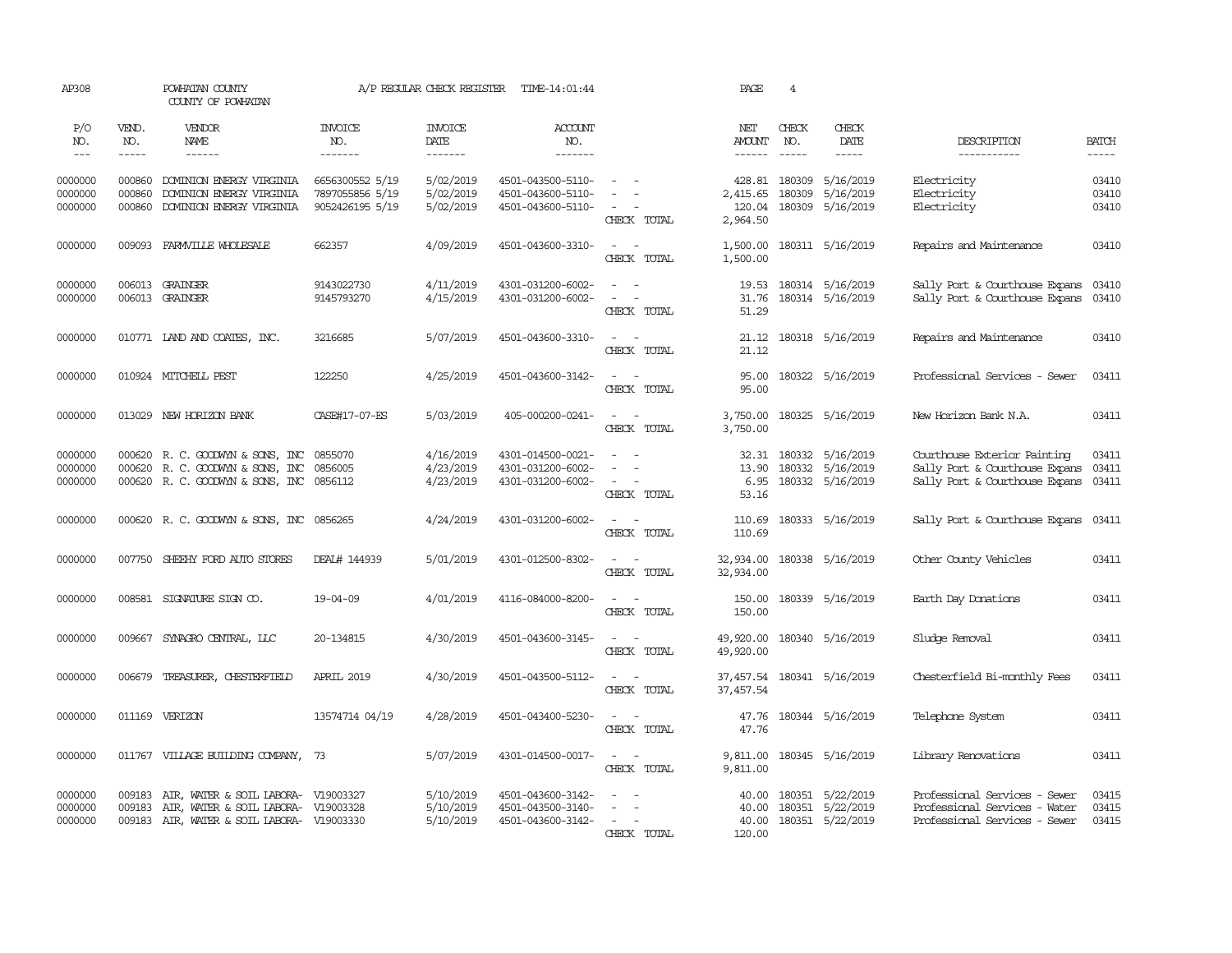| AP308              |                  | POWHATAN COUNTY<br>COUNTY OF POWHATAN |                                    | A/P REGULAR CHECK REGISTER | TIME-14:01:44                          |                                    | PAGE                    | 5                |                        |                                          |                |
|--------------------|------------------|---------------------------------------|------------------------------------|----------------------------|----------------------------------------|------------------------------------|-------------------------|------------------|------------------------|------------------------------------------|----------------|
| P/O<br>NO.         | VEND.<br>NO.     | VENDOR<br><b>NAME</b>                 | <b>INVOICE</b><br>NO.              | <b>INVOICE</b><br>DATE     | ACCOUNT<br>NO.                         |                                    | NET<br><b>AMOUNT</b>    | CHECK<br>NO.     | CHECK<br>DATE          | DESCRIPTION                              | BATCH          |
| $---$              | $- - - - -$      | ------                                | -------                            | -------                    | -------                                |                                    | ------                  | $- - - - -$      | -----                  | __________                               | $- - - - -$    |
| 0000000<br>0000000 | 012849<br>012849 | AOUA VIRGINIA<br>AQUA VIRGINIA        | 100503104/2-5/6<br>140727594/2-5/6 | 5/08/2019<br>5/08/2019     | 4501-043600-5130-<br>4501-043400-5130- | CHECK TOTAL                        | 17.62<br>25.73<br>43.35 | 180353<br>180353 | 5/22/2019<br>5/22/2019 | Water - Sewer Facilities<br>Water        | 03415<br>03415 |
|                    |                  |                                       |                                    |                            |                                        |                                    |                         |                  |                        |                                          |                |
| 0000000            | 008668           | BANK OF AMERICA                       | 05/01/2019                         | 5/01/2019                  | 4116-032200-0010-                      | $\sim$                             | 30.00                   | 180356           | 5/22/2019              | SAFER Expenses                           | 03420          |
| 0000000            | 008668           | BANK OF AMERICA                       | 05/01/2019                         | 5/01/2019                  | 4116-032200-0010-                      | $\sim$                             | 30.00                   | 180356           | 5/22/2019              | SAFER Expenses                           | 03420          |
| 0000000            | 008668           | BANK OF AMERICA                       | 05/01/2019                         | 5/01/2019                  | 4116-032200-0010-                      | $\overline{\phantom{a}}$           | 70.00                   | 180356           | 5/22/2019              | SAFER Expenses                           | 03420          |
| 0000000            | 008668           | BANK OF AMERICA                       | 05/01/2019                         | 5/01/2019                  | 4116-032200-0010-                      |                                    | 828.00                  | 180356           | 5/22/2019              | SAFER Expenses                           | 03420          |
| 0000000            | 008668           | BANK OF AMERICA                       | 05/01/2019                         | 5/01/2019                  | 4116-032200-0010-                      | $\sim$                             | 828.00                  | 180356           | 5/22/2019              | SAFER Expenses                           | 03420          |
| 0000000            | 008668           | BANK OF AMERICA                       | 05/01/2019                         | 5/01/2019                  | 4120-032300-5845-                      |                                    | 586.00                  | 180356           | 5/22/2019              | EMS Transport Third Party Bill           | 03420          |
| 0000000            | 008668           | BANK OF AMERICA                       | 05/01/2019                         | 5/01/2019                  | 4301-014500-0021-                      |                                    | 1,591.20                | 180356           | 5/22/2019              | Courthouse Exterior Painting             | 03420          |
| 0000000            | 008668           | BANK OF AMERICA                       | 05/01/2019                         | 5/01/2019                  | 4301-031200-6002-                      |                                    | 1,710.00                | 180356           | 5/22/2019              | Sally Port & Courthouse Expans           | 03420          |
| 0000000            | 008668           | BANK OF AMERICA                       | 05/01/2019                         | 5/01/2019                  | 4301-031200-6002-                      | $\sim$                             | 72.52                   | 180356           | 5/22/2019              | Sally Port & Courthouse Expans           | 03420          |
| 0000000            | 008668           | BANK OF AMERICA                       | 05/01/2019                         | 5/01/2019                  | 4301-031200-6002-                      | $\sim$                             | 25.74                   | 180356           | 5/22/2019              | Sally Port & Courthouse Expans           | 03420          |
| 0000000            | 008668           | BANK OF AMERICA                       | 05/01/2019                         | 5/01/2019                  | 4301-031200-6002-                      |                                    | 118.30                  | 180356<br>180356 | 5/22/2019              | Sally Port & Courthouse Expans           | 03420<br>03420 |
| 0000000<br>0000000 | 008668<br>008668 | BANK OF AMERICA<br>BANK OF AMERICA    | 05/01/2019<br>05/01/2019           | 5/01/2019<br>5/01/2019     | 4301-031200-6002-<br>4301-032200-6001- |                                    | 134.88<br>479.64        | 180356           | 5/22/2019<br>5/22/2019 | Sally Port & Courthouse Expans           | 03420          |
| 0000000            | 008668           | BANK OF AMERICA                       | 05/01/2019                         | 5/01/2019                  | 4501-043400-6014-                      |                                    | 40.36                   | 180356           | 5/22/2019              | Fire/EMS Station #1                      | 03420          |
| 0000000            | 008668           | BANK OF AMERICA                       | 05/01/2019                         | 5/01/2019                  | 4501-043500-6015-                      |                                    | 213.07                  | 180356           | 5/22/2019              | Other Operating Supplies<br>Lab Supplies | 03420          |
| 0000000            | 008668           | BANK OF AMERICA                       | 05/01/2019                         | 5/01/2019                  | 4501-043600-6015-                      | $\overline{\phantom{a}}$           | 252.00                  | 180356           | 5/22/2019              | Lab Supplies                             | 03420          |
| 0000000            | 008668           | BANK OF AMERICA                       | 05/01/2019                         | 5/01/2019                  | 4501-043400-5540-                      |                                    | 573.44                  | 180356           | 5/22/2019              | Conferences & Training                   | 03420          |
| 0000000            | 008668           | BANK OF AMERICA                       | 05/01/2019                         | 5/01/2019                  | 4501-043600-3310-                      |                                    | 70.36                   | 180356           | 5/22/2019              | Repairs and Maintenance                  | 03420          |
| 0000000            | 008668           | BANK OF AMERICA                       | 05/01/2019                         | 5/01/2019                  | 4501-043600-3310-                      |                                    | 174.93                  | 180356           | 5/22/2019              | Repairs and Maintenance                  | 03420          |
| 0000000            | 008668           | BANK OF AMERICA                       | 05/01/2019                         | 5/01/2019                  | 4501-043400-6008-                      | $\sim$                             | 20.00                   | 180356           | 5/22/2019              | Gas/Grease/Oil/Vehicle Repairs           | 03420          |
| 0000000            | 008668           | BANK OF AMERICA                       | 05/01/2019                         | 5/01/2019                  | 4501-043500-6015-                      |                                    | 387.41                  | 180356           | 5/22/2019              | Lab Supplies                             | 03420          |
| 0000000            | 008668           | BANK OF AMERICA                       | 05/01/2019                         | 5/01/2019                  | 4501-043600-6015-                      |                                    | 133.91                  | 180356           | 5/22/2019              | Lab Supplies                             | 03420          |
| 0000000            | 008668           | BANK OF AMERICA                       | 05/01/2019                         | 5/01/2019                  | 4501-043600-6016-                      |                                    | 1,563.50                | 180356           | 5/22/2019              | Chemicals                                | 03420          |
| 0000000            | 008668           | BANK OF AMERICA                       | 05/01/2019                         | 5/01/2019                  | 4501-043600-6016-                      | $\sim$                             | 252.18                  | 180356           | 5/22/2019              | Chemicals                                | 03420          |
| 0000000            | 008668           | BANK OF AMERICA                       | 05/01/2019                         | 5/01/2019                  | 4501-043600-6016-                      | $\sim$                             | 1,666.00                | 180356           | 5/22/2019              | Chemicals                                | 03420          |
|                    |                  |                                       |                                    |                            |                                        | CHECK TOTAL                        | 11,851.44               |                  |                        |                                          |                |
| 0000000            |                  |                                       | 83191937                           | 4/29/2019                  | 4120-032301-6013-                      | $\overline{\phantom{a}}$           | 1,316.86                |                  | 180360 5/22/2019       |                                          | 03415          |
|                    |                  | 007296 BOUND TREE MEDICAL, LLC        |                                    |                            |                                        | CHECK TOTAL                        | 1,316.86                |                  |                        | Medical Supplies                         |                |
|                    |                  |                                       |                                    |                            |                                        |                                    |                         |                  |                        |                                          |                |
| 0000000            |                  | 013044 BUGGY TOP                      | <b>ANCHOR BLDG</b>                 | 5/14/2019                  | 4116-035500-0008-                      | $\equiv$<br>- -                    | 300.00                  |                  | 180362 5/22/2019       | Emerg Perform Grant                      | 03415          |
|                    |                  |                                       |                                    |                            |                                        | CHECK TOTAL                        | 300.00                  |                  |                        |                                          |                |
|                    |                  |                                       |                                    |                            |                                        |                                    |                         |                  |                        |                                          |                |
| 0000000            | 011661           | BUSINESS CARD                         | 04/27/2019                         | 4/27/2019                  | 4116-031212-6015-                      |                                    | 6.42                    | 180365           | 5/22/2019              | Ancillary Expenses                       | 03423          |
| 0000000            |                  | 011661 BUSINESS CARD                  | 04/27/2019                         | 4/27/2019                  | 4116-031212-6015-                      | $\overline{\phantom{a}}$<br>$\sim$ | 116.24                  |                  | 180365 5/22/2019       | Ancillary Expenses                       | 03423          |
|                    |                  |                                       |                                    |                            |                                        | CHECK TOTAL                        | 122.66                  |                  |                        |                                          |                |
|                    |                  |                                       |                                    |                            |                                        |                                    |                         |                  |                        |                                          | 03421          |
| 0000000<br>0000000 | 012919           | BUSINESS CARD                         | 04/27/2019                         | 4/27/2019                  | 4116-031212-6015-                      | $\overline{\phantom{a}}$<br>$\sim$ | .00.                    | 180366           | 5/22/2019              | Ancillary Expenses                       | 03421          |
|                    |                  | 012919 BUSINESS CARD                  | 04/27/2019                         | 4/27/2019                  | 4116-031212-6015-                      | CHECK TOTAL                        | 46.58<br>46.58          |                  | 180366 5/22/2019       | Ancillary Expenses                       |                |
|                    |                  |                                       |                                    |                            |                                        |                                    |                         |                  |                        |                                          |                |
| 0000000            | 000540           | CENTRAL VIRGINIA WASTE                | 24244                              | 5/07/2019                  | 4116-083500-8215-                      |                                    | 2,050.48                | 180368           | 5/22/2019              | DEO - Grant for Litter Control           | 03415          |
| 0000000            | 000540           | CENTRAL VIRGINIA WASTE                | 24314                              | 4/30/2019                  | 4116-083500-8215-                      | $\equiv$                           | 480.00                  | 180368           | 5/22/2019              | DEO - Grant for Litter Control           | 03415          |
| 0000000            | 000540           | CENTRAL VIRGINIA WASTE                | 24274                              | 5/01/2019                  | 4501-043400-3185-                      | $\sim$                             | 49.91                   |                  | 180368 5/22/2019       | Trash Removal                            | 03415          |
|                    |                  |                                       |                                    |                            |                                        | CHECK TOTAL                        | 2,580.39                |                  |                        |                                          |                |
|                    |                  |                                       |                                    |                            |                                        |                                    |                         |                  |                        |                                          |                |
| 0000000            | 006965           | CINIAS CORPORATION                    | 4021532014                         | 5/08/2019                  | 4501-043400-6011-                      | $\overline{\phantom{a}}$<br>$\sim$ | 119.19                  |                  | 180369 5/22/2019       | Uniforms                                 | 03415          |
|                    |                  |                                       |                                    |                            |                                        | CHECK TOTAL                        | 119.19                  |                  |                        |                                          |                |
|                    |                  |                                       |                                    |                            |                                        |                                    |                         |                  |                        |                                          |                |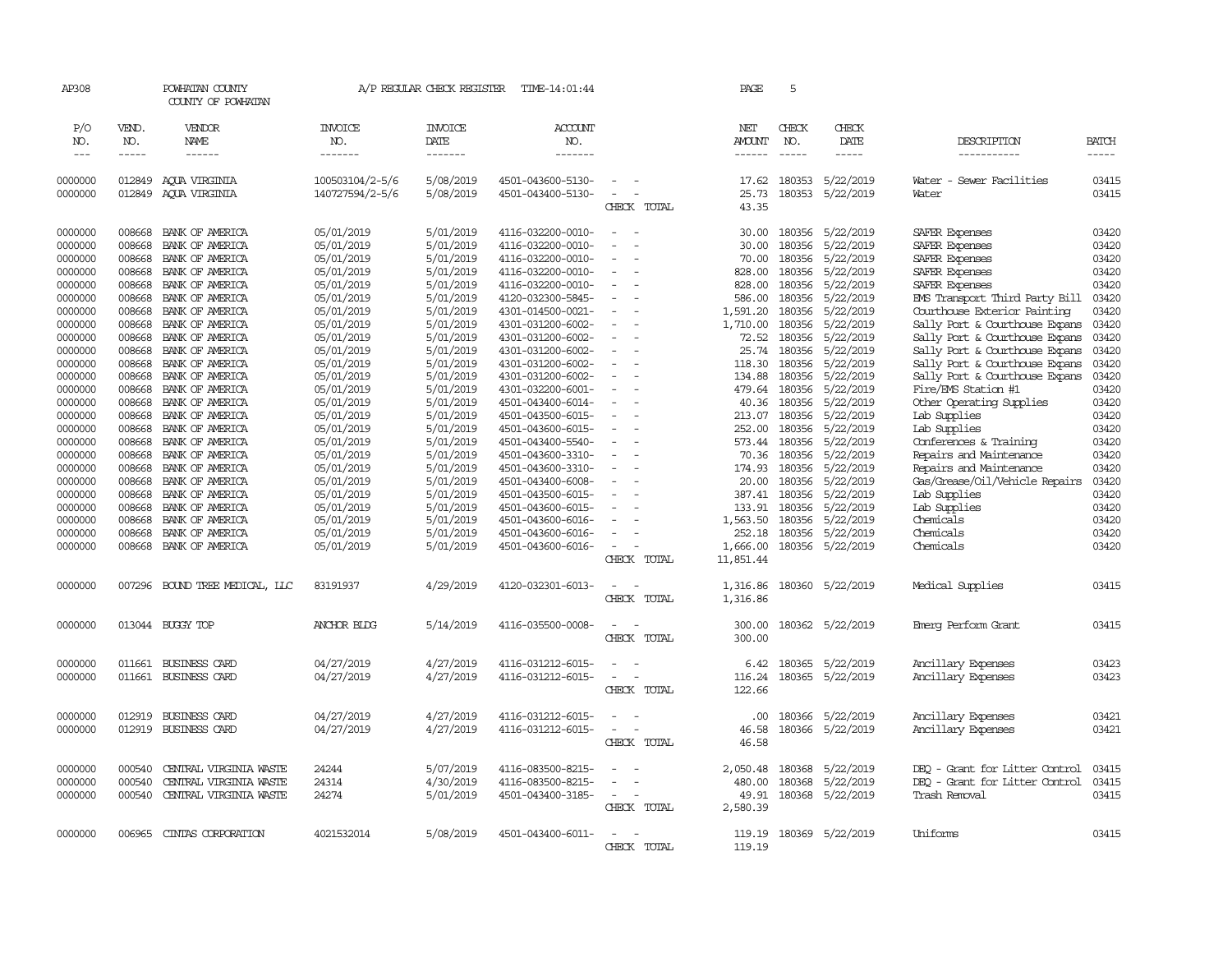| AP308                                    |                             | POWHATAN COUNTY<br>COUNTY OF POWHATAN                                                                  |                                      | A/P REGULAR CHECK REGISTER                       | TIME-14:01:44                                                                    |                                                                                                                                          | PAGE                              | 6                             |                                                                                    |                                                                              |                                  |
|------------------------------------------|-----------------------------|--------------------------------------------------------------------------------------------------------|--------------------------------------|--------------------------------------------------|----------------------------------------------------------------------------------|------------------------------------------------------------------------------------------------------------------------------------------|-----------------------------------|-------------------------------|------------------------------------------------------------------------------------|------------------------------------------------------------------------------|----------------------------------|
| P/O<br>NO.<br>$---$                      | VEND.<br>NO.<br>$- - - - -$ | VENDOR<br><b>NAME</b>                                                                                  | <b>INVOICE</b><br>NO.<br>-------     | <b>INVOICE</b><br>DATE<br>-------                | <b>ACCOUNT</b><br>NO.<br>--------                                                |                                                                                                                                          | NET<br>AMOUNT<br>$- - - - - -$    | CHECK<br>NO.<br>$\frac{1}{2}$ | CHECK<br>DATE<br>-----                                                             | DESCRIPTION<br>-----------                                                   | <b>BATCH</b><br>$- - - - -$      |
| 0000000                                  | 012805                      | COMMONWEALTH SPECTRUM                                                                                  | 05132019-01                          | 5/13/2019                                        | 4301-031200-6001-                                                                | $\sim$ $ -$<br>CHECK TOTAL                                                                                                               | 8,900.00<br>8,900.00              |                               | 180371 5/22/2019                                                                   | Public Safety Radio System                                                   | 03415                            |
| 0000000                                  |                             | 000860 DOMINION ENERGY VIRGINIA                                                                        | 1875198911 5/19                      | 5/03/2019                                        | 4501-043500-5110-                                                                | $\sim$ $ \sim$<br>CHECK TOTAL                                                                                                            | 121.48<br>121.48                  |                               | 180378 5/22/2019                                                                   | Electricity                                                                  | 03415                            |
| 0000000<br>0000000                       |                             | 007147 DRAPER ADEN ASSOCIATES,<br>007147 DRAPER ADEN ASSOCIATES,                                       | 2019040263<br>2019040263             | 4/30/2019<br>4/30/2019                           | 4501-043500-3140-<br>4501-043600-3142-                                           | $\sim$<br>$\sim$<br>$\sim$<br>$\sim$<br>CHECK TOTAL                                                                                      | 825.00<br>825.00<br>1,650.00      |                               | 180379 5/22/2019<br>180379 5/22/2019                                               | Professional Services - Water<br>Professional Services - Sewer               | 03415<br>03415                   |
| 0000000                                  | 009639                      | EMS MANAGEMENT &                                                                                       | 036042                               | 4/30/2019                                        | 4120-032300-5845-                                                                | $\sim$<br>$\sim$ $-$<br>CHECK TOTAL                                                                                                      | 2,373.51<br>2,373.51              |                               | 180382 5/22/2019                                                                   | EMS Transport Third Party Bill                                               | 03415                            |
| 0000000                                  |                             | 005075 GREENE, FLOYD, JR.                                                                              | 11                                   | 5/06/2019                                        | 4301-031200-6001-                                                                | $\omega_{\rm{max}}$ and $\omega_{\rm{max}}$<br>CHECK TOTAL                                                                               | 150.00<br>150.00                  |                               | 180386 5/22/2019                                                                   | Public Safety Radio System                                                   | 03415                            |
| 0000000                                  |                             | 007920 HOWLAND, ED                                                                                     | 20190505                             | 5/05/2019                                        | 4116-031212-6015-                                                                | $\sim$ $ \sim$<br>CHECK TOTAL                                                                                                            | 359.00<br>359.00                  |                               | 180390 5/22/2019                                                                   | Ancillary Expenses                                                           | 03415                            |
| 0000000                                  |                             | 009691 LAYMAN IRRIGATION &                                                                             | 23733                                | 5/09/2019                                        | 4301-071120-0001-                                                                | $\sim$ $ \sim$<br>CHECK TOTAL                                                                                                            | 919.05<br>919.05                  |                               | 180396 5/22/2019                                                                   | Parks & Recreation Improvement                                               | 03415                            |
| 0000000                                  |                             | 010076 MORROW, ERIC                                                                                    | 180                                  | 5/08/2019                                        | 4501-043400-3146-                                                                | $\frac{1}{2} \left( \frac{1}{2} \right) \left( \frac{1}{2} \right) \left( \frac{1}{2} \right) \left( \frac{1}{2} \right)$<br>CHECK TOTAL | 700.00<br>700.00                  |                               | 180402 5/22/2019                                                                   | Professional Services                                                        | 03415                            |
| 0000000                                  |                             | 011348 NERO, EMMA                                                                                      | <b>REIMB SAMS</b>                    | 5/17/2019                                        | 4116-031212-6015-                                                                | $\sim$<br>$\overline{\phantom{a}}$<br>CHECK TOTAL                                                                                        | 210.58<br>210.58                  |                               | 180405 5/22/2019                                                                   | Ancillary Expenses                                                           | 03416                            |
| 0000000                                  |                             | 012513 PHYSIO-CONTROL INC                                                                              | 119020636                            | 3/15/2019                                        | 4301-032200-0008-                                                                | $\sim$<br>$\sim$<br>CHECK TOTAL                                                                                                          | 123,449.60<br>123,449.60          |                               | 180409 5/22/2019                                                                   | Cardiac Defibrillators                                                       | 03416                            |
| 0000000                                  | 012955                      | POWHATAN COUNTY PUBLIC                                                                                 | 123                                  | 4/19/2019                                        | 4501-043400-6008-                                                                | $\overline{\phantom{a}}$<br>$\sim$<br>CHECK TOTAL                                                                                        | 228.35<br>228.35                  |                               | 180414 5/22/2019                                                                   | Gas/Grease/Oil/Vehicle Repairs                                               | 03417                            |
| 0000000<br>0000000<br>0000000<br>0000000 | 007325<br>007325            | 007325 RICHMOND OXYGEN CO.<br>RICHMOND OXYGEN CO.<br>RICHMOND OXYGEN CO.<br>007325 RICHMOND OXYGEN CO. | 308121<br>308122<br>308629<br>308630 | 4/10/2019<br>4/10/2019<br>4/24/2019<br>4/24/2019 | 4120-032301-6013-<br>4120-032301-6013-<br>4120-032301-6013-<br>4120-032301-6013- | $ -$<br>$\sim$<br>$\sim$<br>$\equiv$<br>$\sim$<br>$\sim$<br>CHECK TOTAL                                                                  | 47.00<br>47.00<br>16.00<br>156.00 |                               | 46.00 180418 5/22/2019<br>180418 5/22/2019<br>180418 5/22/2019<br>180418 5/22/2019 | Medical Supplies<br>Medical Supplies<br>Medical Supplies<br>Medical Supplies | 03416<br>03416<br>03416<br>03416 |
| 0000000                                  |                             | 012283 SMARTSITES                                                                                      | 0005420                              | 5/01/2019                                        | 4116-032200-0010-                                                                | $\sim$ $ \sim$<br>CHECK TOTAL                                                                                                            | 973.65<br>973.65                  |                               | 180428 5/22/2019                                                                   | SAFER Expenses                                                               | 03416                            |
| 0000000<br>0000000                       | 006594<br>006594            | SOUTHSIDE ELECTRIC COOP<br>SOUTHSIDE ELECTRIC COOP                                                     | 63504003 5/19<br>63504013 5/19       | 5/13/2019<br>5/06/2019                           | 4501-043600-5110-<br>4501-043500-5110-                                           | $\overline{\phantom{a}}$<br>$\sim$<br>$\sim$<br>$\sim$<br>CHECK TOTAL                                                                    | 2,102.60<br>143.64<br>2,246.24    | 180429                        | 5/22/2019<br>180429 5/22/2019                                                      | Electricity<br>Electricity                                                   | 03416<br>03416                   |
| 0000000                                  | 007450                      | THOMSON REUTERS -                                                                                      | 840214061                            | 5/01/2019                                        | 4116-021100-6012-                                                                | $\sim$ $-$<br>CHECK TOTAL                                                                                                                | 432.62<br>432.62                  |                               | 180430 5/22/2019                                                                   | Law Library Expenses                                                         | 03416                            |
| 0000000                                  |                             | 008126 VERIZON                                                                                         | 9829247254                           | 5/24/2019                                        | 4501-043400-5250-                                                                | $\overline{\phantom{a}}$<br>$\sim$                                                                                                       |                                   |                               | 160.28 180433 5/22/2019                                                            | Cell Phones                                                                  | 03416                            |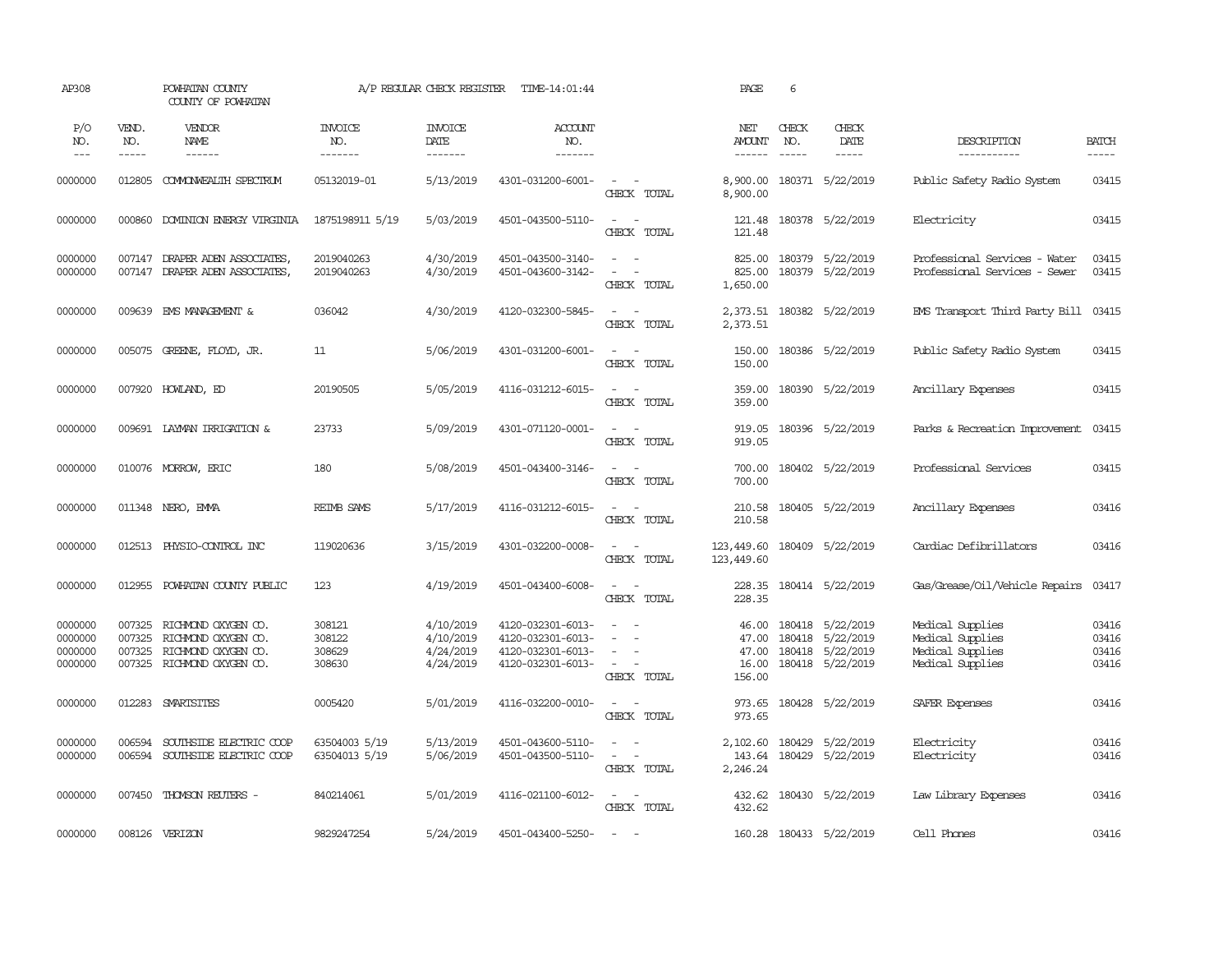| AP308                                    |                                      | POWHATAN COUNTY<br>COUNTY OF POWHATAN                                                                                                                    |                                   | A/P REGULAR CHECK REGISTER                       | TIME-14:01:44                                                                    |                                                                               | PAGE                                         | $7\phantom{.0}$                                                                                                                                                                                                                                                                                                                                                                                              |                                                                |                                                                                                                                  |                                  |
|------------------------------------------|--------------------------------------|----------------------------------------------------------------------------------------------------------------------------------------------------------|-----------------------------------|--------------------------------------------------|----------------------------------------------------------------------------------|-------------------------------------------------------------------------------|----------------------------------------------|--------------------------------------------------------------------------------------------------------------------------------------------------------------------------------------------------------------------------------------------------------------------------------------------------------------------------------------------------------------------------------------------------------------|----------------------------------------------------------------|----------------------------------------------------------------------------------------------------------------------------------|----------------------------------|
| P/O<br>NO.<br>$\frac{1}{2}$              | VEND.<br>NO.<br>$- - - - -$          | VENDOR<br>NAME<br>$- - - - - -$                                                                                                                          | INVOICE<br>NO.<br>$- - - - - - -$ | <b>INVOICE</b><br>DATE<br>-------                | ACCOUNT<br>NO.<br>--------                                                       |                                                                               | NET<br><b>AMOUNT</b><br>------               | CHECK<br>NO.<br>$\frac{1}{2} \frac{1}{2} \frac{1}{2} \frac{1}{2} \frac{1}{2} \frac{1}{2} \frac{1}{2} \frac{1}{2} \frac{1}{2} \frac{1}{2} \frac{1}{2} \frac{1}{2} \frac{1}{2} \frac{1}{2} \frac{1}{2} \frac{1}{2} \frac{1}{2} \frac{1}{2} \frac{1}{2} \frac{1}{2} \frac{1}{2} \frac{1}{2} \frac{1}{2} \frac{1}{2} \frac{1}{2} \frac{1}{2} \frac{1}{2} \frac{1}{2} \frac{1}{2} \frac{1}{2} \frac{1}{2} \frac{$ | CHECK<br>DATE<br>$- - - - -$                                   | DESCRIPTION<br>-----------                                                                                                       | <b>BATCH</b><br>-----            |
| 0000000                                  | 008126                               | VERIZON                                                                                                                                                  | 9829247254                        | 5/24/2019                                        | 4501-043400-5270-                                                                | $\sim$<br>$\sim$<br>CHECK TOTAL                                               | 300.03<br>460.31                             | 180433                                                                                                                                                                                                                                                                                                                                                                                                       | 5/22/2019                                                      | Network Service Connection                                                                                                       | 03416                            |
| 0000000                                  |                                      | 012503 WATSON, MICHAEL A.                                                                                                                                | SP19-031                          | 5/07/2019                                        | 4410-053910-5646-                                                                | $\sim$ $ -$<br>CHECK TOTAL                                                    | 1,200.00<br>1,200.00                         |                                                                                                                                                                                                                                                                                                                                                                                                              | 180438 5/22/2019                                               | Special Fund Payments                                                                                                            | 03416                            |
| 0000000<br>0000000                       | 007755                               | 007755 WITMER PUBLIC SAFETY<br>WITMER PUBLIC SAFETY                                                                                                      | E1812987.001<br>E1823013          | 4/25/2019<br>5/03/2019                           | 4116-032200-0010-<br>4116-032200-0010-                                           | $\sim$ $ -$<br>$\sim$<br>$\sim$ $-$<br>CHECK TOTAL                            | 646.00<br>1,615.00                           |                                                                                                                                                                                                                                                                                                                                                                                                              | 969.00 180441 5/22/2019<br>180441 5/22/2019                    | SAFER Expenses<br>SAFER Expenses                                                                                                 | 03416<br>03416                   |
| 0000000<br>0000000<br>0000000<br>0000000 | 009183<br>009183<br>009183<br>009183 | AIR, WATER & SOIL LABORA- V19003450<br>AIR, WATER & SOIL LABORA- V19003451<br>AIR, WATER & SOIL LABORA- V19003463<br>AIR, WATER & SOIL LABORA- V19003529 |                                   | 5/14/2019<br>5/14/2019<br>5/15/2019<br>5/16/2019 | 4501-043600-3142-<br>4501-043600-3142-<br>4501-043600-3142-<br>4501-043600-3142- | $\sim$ $ \sim$<br>$\sim$<br>$\sim$<br>$\overline{\phantom{a}}$<br>CHECK TOTAL | 265.20<br>362.40<br>40.00<br>40.00<br>707.60 | 180467<br>180467                                                                                                                                                                                                                                                                                                                                                                                             | 5/29/2019<br>5/29/2019<br>180467 5/29/2019<br>180467 5/29/2019 | Professional Services - Sewer<br>Professional Services - Sewer<br>Professional Services - Sewer<br>Professional Services - Sewer | 03425<br>03425<br>03425<br>03425 |
| 0000000                                  |                                      | 006826 AQUA-AEROBIC SYSTEMS, INC 1019797                                                                                                                 |                                   | 5/07/2019                                        | 4502-044000-0002-                                                                | $\omega_{\rm{max}}$ and $\omega_{\rm{max}}$<br>CHECK TOTAL                    | 22,044.20<br>22,044.20                       |                                                                                                                                                                                                                                                                                                                                                                                                              | 180470 5/29/2019                                               | Dutoy Creek WITP Upgrades                                                                                                        | 03425                            |
| 0000000                                  | 013054 CTSI                          |                                                                                                                                                          | 36389CS                           | 5/17/2019                                        | 4301-062100-8302-                                                                | $\omega_{\rm{max}}$ and $\omega_{\rm{max}}$<br>CHECK TOTAL                    | 15, 260.33 180475 5/29/2019<br>15,260.33     |                                                                                                                                                                                                                                                                                                                                                                                                              |                                                                | RJHS Replacement/Renovation De                                                                                                   | 03425                            |
| 0000000                                  |                                      | 010755 INNOVATIVE TURF                                                                                                                                   | 4224                              | 5/17/2019                                        | 4301-071120-0016-                                                                | $\omega_{\rm{max}}$ and $\omega_{\rm{max}}$<br>CHECK TOTAL                    | 8,175.00<br>8,175.00                         |                                                                                                                                                                                                                                                                                                                                                                                                              | 180485 5/29/2019                                               | Laser Grading                                                                                                                    | 03425                            |
| 0000000                                  |                                      | 010811 LAND AND COATES, INC                                                                                                                              | 3220403                           | 5/13/2019                                        | 4501-043600-3310-                                                                | $\sim$ 100 $\sim$<br>CHECK TOTAL                                              | 28.50<br>28.50                               |                                                                                                                                                                                                                                                                                                                                                                                                              | 180488 5/29/2019                                               | Repairs and Maintenance                                                                                                          | 03425                            |
| 0000000                                  |                                      | 009055 QUANTUM CONTROLS, INC.                                                                                                                            | 013896                            | 5/15/2019                                        | 4501-043600-3310-                                                                | $\omega_{\rm{max}}$ and $\omega_{\rm{max}}$<br>CHECK TOTAL                    | 4,100.60<br>4,100.60                         |                                                                                                                                                                                                                                                                                                                                                                                                              | 180494 5/29/2019                                               | Repairs and Maintenance                                                                                                          | 03426                            |
| 0000000<br>0000000                       | 012949<br>012949                     | <b>QUINN EVANS ARCHITECTS</b><br><b>CUINN EVANS ARCHITECTS</b>                                                                                           | 31116<br>31142                    | 5/13/2019<br>5/15/2019                           | 4301-062100-8304-<br>4301-014500-0001-                                           | $\sim$ $  -$<br>$\sim$ $ -$<br>CHECK TOTAL                                    | 7,048.00<br>15,170.32                        |                                                                                                                                                                                                                                                                                                                                                                                                              | 180495 5/29/2019<br>8,122.32 180495 5/29/2019                  | PMS Repurpose<br>Facility Improvements                                                                                           | 03426<br>03426                   |
| 0000000                                  |                                      | 007770 ROOF CONSULTING SERVICES,                                                                                                                         | 2019-05-55                        | 5/14/2019                                        | 4301-062100-8304-                                                                | $\sim$ $  -$<br>CHECK TOTAL                                                   | 2,000.00<br>2,000.00                         |                                                                                                                                                                                                                                                                                                                                                                                                              | 180496 5/29/2019                                               | PMS Repurpose                                                                                                                    | 03426                            |
| 0000000                                  |                                      | 012463 RUSS BASSETT CORP                                                                                                                                 | 87468 - B                         | 3/25/2019                                        | 4301-031200-6002-                                                                | $\sim$ $ \sim$<br>CHECK TOTAL                                                 | 30.00<br>30.00                               |                                                                                                                                                                                                                                                                                                                                                                                                              | 180497 5/29/2019                                               | Sally Port & Courthouse Expans                                                                                                   | 03426                            |
| 0000000                                  |                                      | 007219 STRISON WIRELESS SYSTEMS,                                                                                                                         | 1646                              | 5/09/2019                                        | 4501-043600-3310-                                                                | $\sim$ $\sim$<br>CHECK TOTAL                                                  | 55.20<br>55.20                               |                                                                                                                                                                                                                                                                                                                                                                                                              | 180504 5/29/2019                                               | Repairs and Maintenance                                                                                                          | 03426                            |
| 0000000                                  | 008346                               | SYCOM TECHNOLOGIES                                                                                                                                       | I0046552                          | 4/26/2019                                        | 4301-012510-0002-                                                                | $\sim$ $  -$<br>CHECK TOTAL                                                   | 6,276.30<br>6,276.30                         |                                                                                                                                                                                                                                                                                                                                                                                                              | 180505 5/29/2019                                               | IT Improvements                                                                                                                  | 03426                            |
| 0000000                                  |                                      | 008529 ZILETTI, MARY M.                                                                                                                                  | 4/20/19                           | 5/13/2019                                        | 4116-083500-8215-                                                                | $\omega_{\rm{max}}$ and $\omega_{\rm{max}}$<br>CHECK TOTAL                    | 101.85                                       |                                                                                                                                                                                                                                                                                                                                                                                                              | 101.85 180516 5/29/2019                                        | DEO - Grant for Litter Control 03426                                                                                             |                                  |
|                                          |                                      |                                                                                                                                                          |                                   |                                                  |                                                                                  | CHECK TYPE TOTAL                                                              | 867, 883, 03                                 |                                                                                                                                                                                                                                                                                                                                                                                                              |                                                                |                                                                                                                                  |                                  |